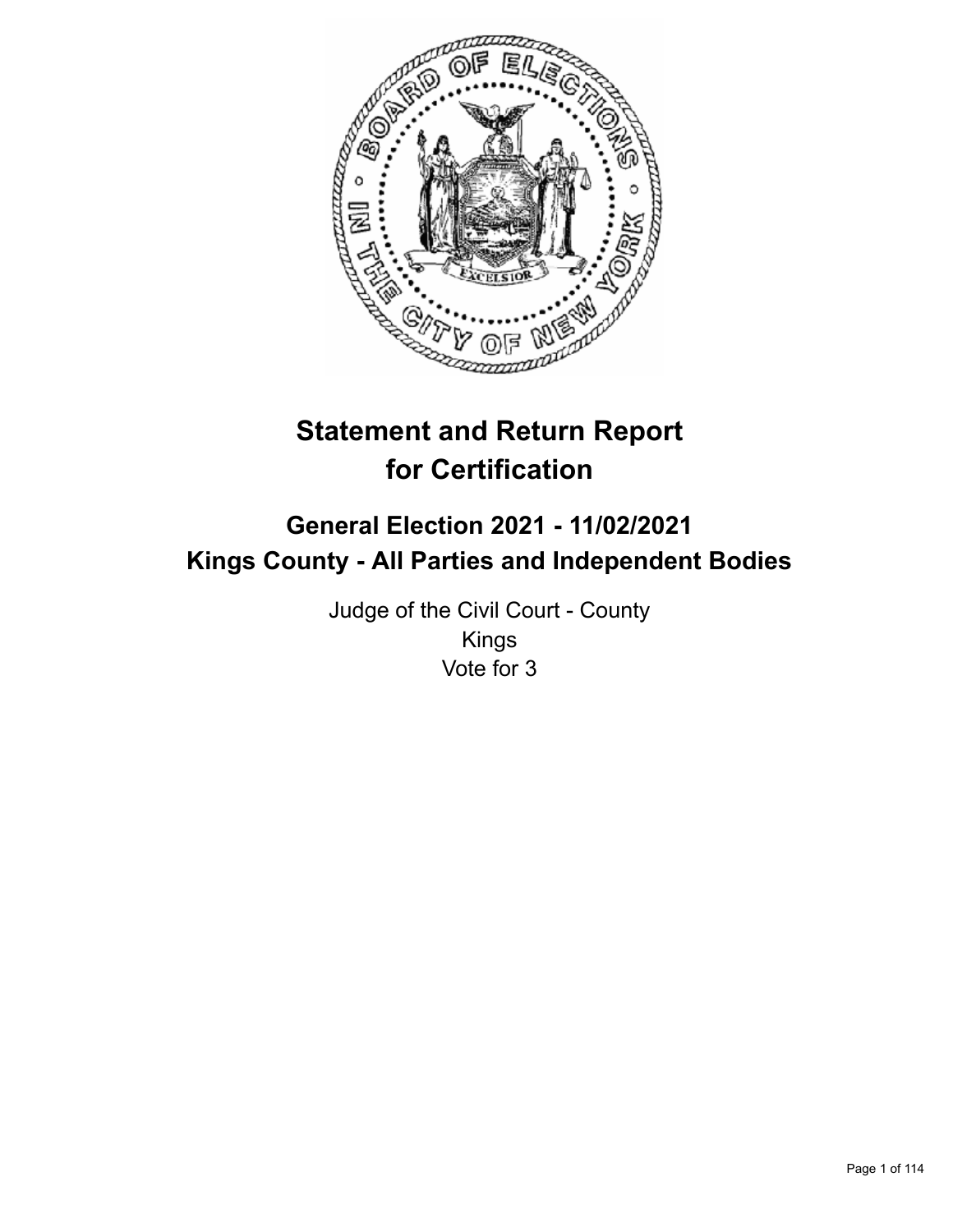

| PUBLIC COUNTER                                           | 17,610         |
|----------------------------------------------------------|----------------|
| MANUALLY COUNTED EMERGENCY                               | 1              |
| <b>ABSENTEE / MILITARY</b>                               | 1,105          |
| AFFIDAVIT                                                | 75             |
| <b>Total Ballots</b>                                     | 18,791         |
| Less - Inapplicable Federal/Special Presidential Ballots | 0              |
| <b>Total Applicable Ballots</b>                          | 18,791         |
| INGA M. ONEALE (DEMOCRATIC)                              | 9,580          |
| SHAREN D. HUDSON (DEMOCRATIC)                            | 9,786          |
| HEELA DOREEN CAPELL (DEMOCRATIC)                         | 8,586          |
| ABRAHAM BERGMAN (WRITE-IN)                               | 1              |
| ABRAHAM LUBINSKY (WRITE-IN)                              | 1              |
| ABRAHAM MAYERFELD (WRITE-IN)                             | 1              |
| ABRAHAM TERAH (WRITE-IN)                                 | 1              |
| ADAM BERGMAN (WRITE-IN)                                  | $\mathbf{1}$   |
| ADAM PRICE (WRITE-IN)                                    | $\mathbf{1}$   |
| AGNESSA PANIN (WRITE-IN)                                 | 1              |
| AHARON ADLER (WRITE-IN)                                  | $\mathbf{1}$   |
| ALEX ADLER (WRITE-IN)                                    | $\mathbf{1}$   |
| ALEX JONES (WRITE-IN)                                    | 1              |
| ALEXANRE ZAVIALOV (WRITE-IN)                             | $\mathbf{1}$   |
| ANTHONY JONES (WRITE-IN)                                 | $\mathbf{1}$   |
| ANTHONY L. HERBERT (WRITE-IN)                            | 1              |
| ANTHONY LAMBERTI (WRITE-IN)                              | $\mathbf{1}$   |
| ANTHONY MORELLO (WRITE-IN)                               | $\mathbf{1}$   |
| ARTHUR GRUENER (WRITE-IN)                                | 1              |
| ARYEH FRIED (WRITE-IN)                                   | $\mathbf{1}$   |
| AUGUSTUS FREEMAN (WRITE-IN)                              | $\mathbf{1}$   |
| AVIGAIL SHAMEL (WRITE-IN)                                | $\overline{2}$ |
| AVROHOM A PARNES (WRITE-IN)                              | $\mathbf{1}$   |
| <b>BEN MAYER (WRITE-IN)</b>                              | 3              |
| BEN SHAPIRO (WRITE-IN)                                   | $\mathbf{1}$   |
| BENJAMIN FEIT (WRITE-IN)                                 | 1              |
| BENJAMIN LEIBERMAN (WRITE-IN)                            | 3              |
| BENSIIN BORUKHOR (WRITE-IN)                              | 3              |
| BERKOVICH SIMON (WRITE-IN)                               | $\mathbf{1}$   |
| BILLY DOLL (WRITE-IN)                                    | 3              |
| BINYOMIN BENDET (WRITE-IN)                               | 1              |
| BOB SAKAMANO (WRITE-IN)                                  | $\mathbf{1}$   |
| <b>BON SHAPIRO (WRITE-IN)</b>                            | $\mathbf{1}$   |
| BRAD WYNDSUE (WRITE-IN)                                  | $\mathbf{1}$   |
| <b>BRANDON TATUM (WRITE-IN)</b>                          | $\mathbf{1}$   |
| BRENDAN T. LANTRY (WRITE-IN)                             | 2              |
| BRIAN WELSOME (WRITE-IN)                                 | 1              |
| CANDALEZZA RICE (WRITE-IN)                               | 1              |
| CHAIM DEUTSCH (WRITE-IN)                                 | $\mathbf{1}$   |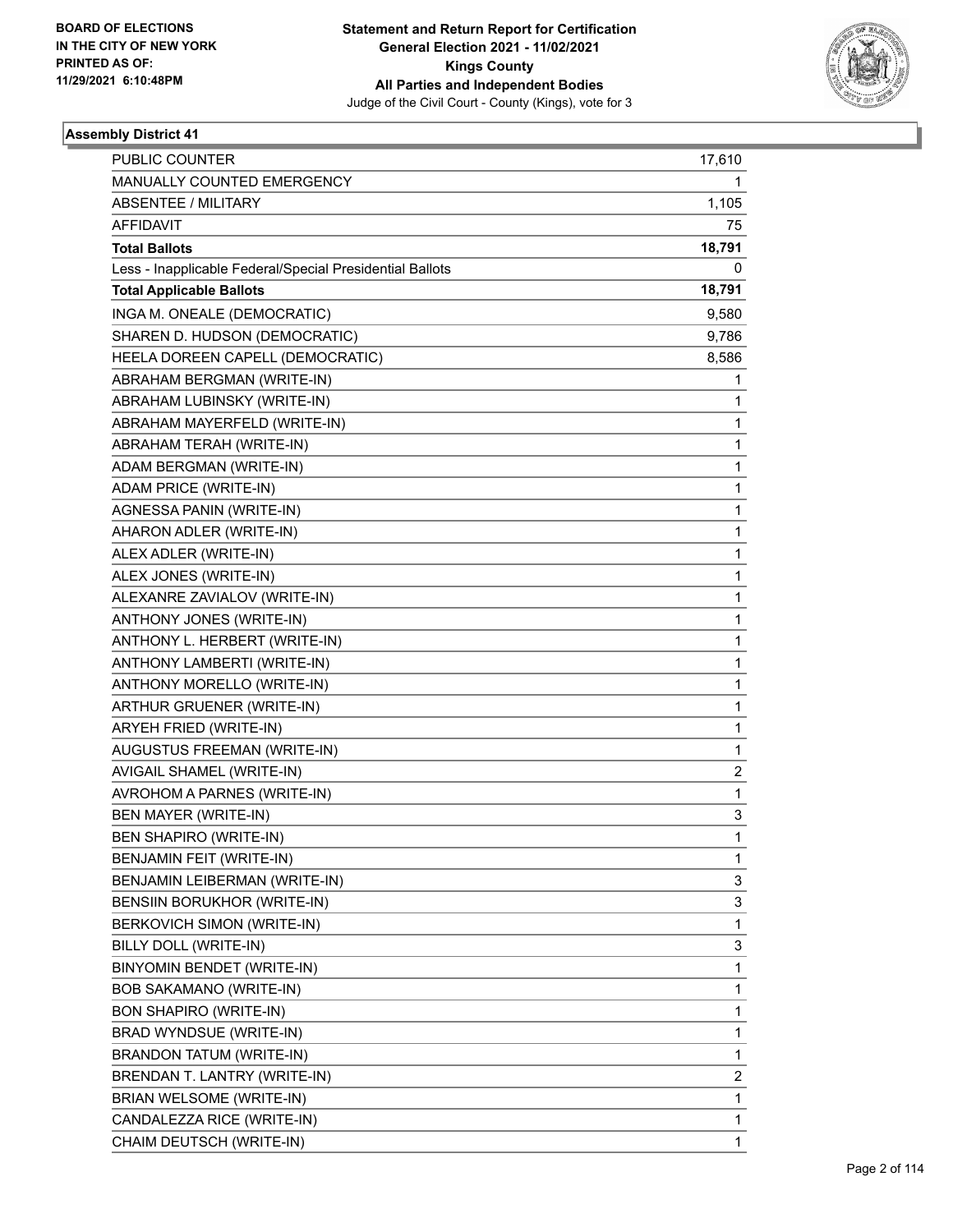

| CHAIM HERSKOVIC (WRITE-IN)        | 1              |
|-----------------------------------|----------------|
| CHAN LEE (WRITE-IN)               | 1              |
| CHARLES FINKELAN (WRITE-IN)       | 3              |
| CHARLES FINKELMAN (WRITE-IN)      | 1              |
| CHARLES FINKLESTEIN (WRITE-IN)    | 1              |
| CHARLES FOMKLESTEIN (WRITE-IN)    | 1              |
| CHEAY MILOTCH (WRITE-IN)          | 1              |
| CHIPALETTA SOBAKA (WRITE-IN)      | 1              |
| CURTIS A SLIWA (WRITE-IN)         | 1              |
| CURTIS SLIWA (WRITE-IN)           | 1              |
| CYNTHIA BLOW (WRITE-IN)           | 1              |
| DAN SHEIN (WRITE-IN)              | 1              |
| DAN SMITH (WRITE-IN)              | 1              |
| DAN WHITE (WRITE-IN)              | 1              |
| DANIEL QUINLAN (WRITE-IN)         | 1              |
| DANIELLE BOSHENSLY (WRITE-IN)     | 1              |
| DANZO CAMEO (WRITE-IN)            | 3              |
| DAVID FRIEDMAN (WRITE-IN)         | 1              |
| DAVID ROHER (WRITE-IN)            | 1              |
| DAVID STORIBIN (WRITE-IN)         | 1              |
| DAVID TYBERG (WRITE-IN)           | 1              |
| DEBORAH SHAMEL (WRITE-IN)         | 3              |
| DEBRA AUFRICHTIG (WRITE-IN)       | 1              |
| DONALD J TRUMP (WRITE-IN)         | $\overline{2}$ |
| DONALD TRUMP (WRITE-IN)           | 6              |
| DONALD TRUMP JR (WRITE-IN)        | 1              |
| DOROTHY HIGGINS (WRITE-IN)        | 1              |
| EHY TYBERG (WRITE-IN)             | 1              |
| EILEEN O'BRIEN (WRITE-IN)         | 1              |
| ELAINE BANES (WRITE-IN)           | 1              |
| ELIEZER L PARNES (WRITE-IN)       | 1              |
| ELZA KHANDROS (WRITE-IN)          | 1              |
| EMIL SOSKIN (WRITE-IN)            | 1              |
| ERROL LEWIS (WRITE-IN)            | 1              |
| ESTHER J SCHLISSEZ (WRITE-IN)     | 1              |
| ESTHER SCHLISSEL (WRITE-IN)       | 1              |
| ETHER LUBINSKY (WRITE-IN)         | 1              |
| EVA JHONSON (WRITE-IN)            | 1              |
| EZZY SEGAL (WRITE-IN)             | 1              |
| FERNANDO MATEO (WRITE-IN)         | 1              |
| FRANK MILLER (WRITE-IN)           | 3              |
| GILBERT HONG (WRITE-IN)           | 1              |
| GINA LEVY ABADI (WRITE-IN)        | 1              |
| <b>GLENDON CAMERON (WRITE-IN)</b> | 1              |
| <b>GONZALIS RUBEN (WRITE-IN)</b>  | 1              |
| <b>GRIGORY BLOW (WRITE-IN)</b>    | 1              |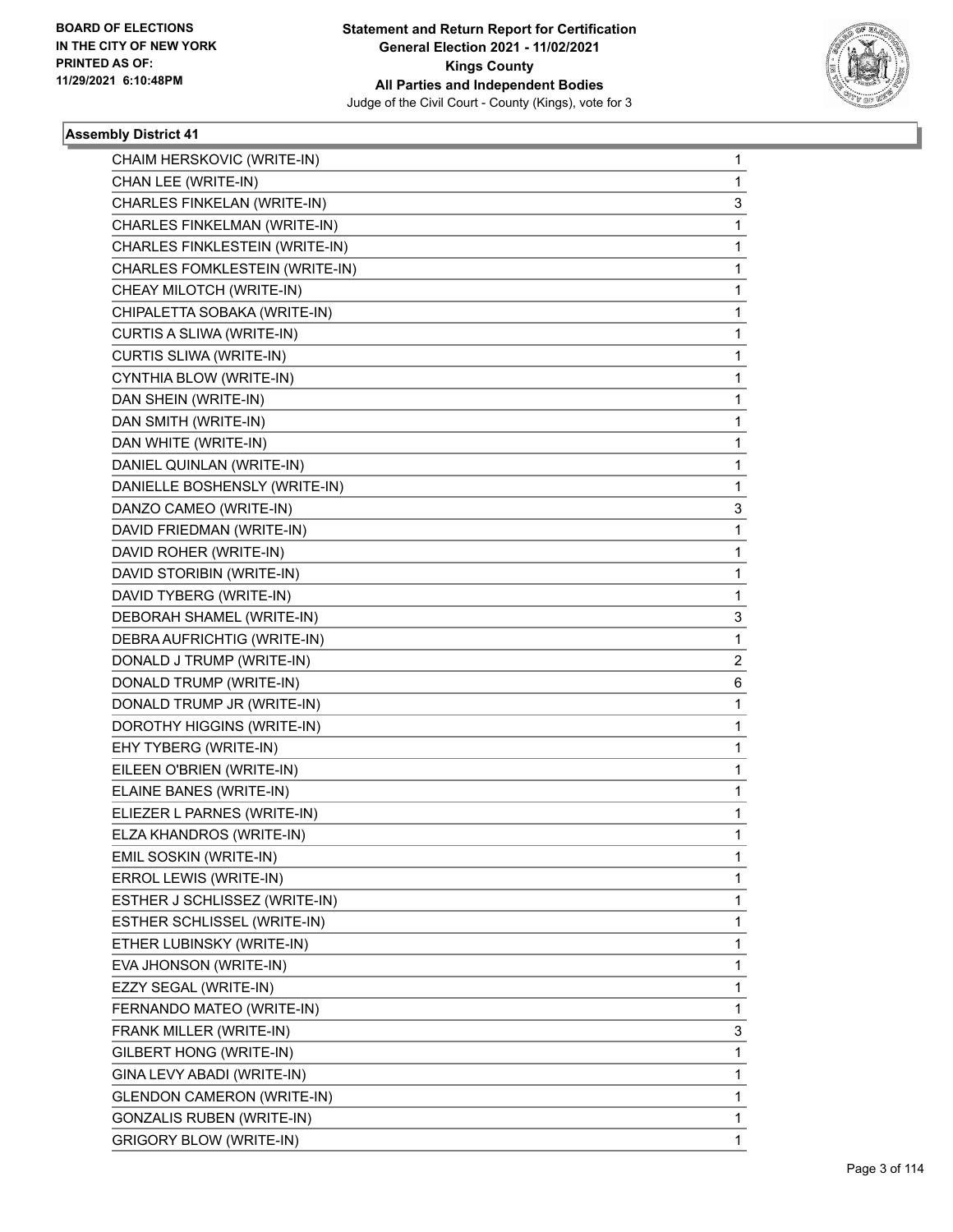

| HELEN BACK (WRITE-IN)              | 1 |
|------------------------------------|---|
| HOWARD BURGLAS (WRITE-IN)          | 1 |
| HUEY P NEWTON (WRITE-IN)           | 1 |
| IAN GIRSHER (WRITE-IN)             | 2 |
| INNA VERNIKOV (WRITE-IN)           | 3 |
| ISAAE ABRAHAM (WRITE-IN)           | 1 |
| ISREAL DAVID (WRITE-IN)            | 1 |
| ISSAC MAYERFELD (WRITE-IN)         | 1 |
| JACOB MAYERFELD (WRITE-IN)         | 1 |
| JACOB ZELMANOVITZ (WRITE-IN)       | 2 |
| JACOB ZUCKER (WRITE-IN)            | 2 |
| JAMES DINEEN (WRITE-IN)            | 2 |
| JAMES J. LAURIA (WRITE-IN)         | 1 |
| JAMES MATTIS (WRITE-IN)            | 1 |
| JARED SCHAPRO (WRITE-IN)           | 1 |
| JAY BOHENSLEY (WRITE-IN)           | 1 |
| JAY TAUBMAN (WRITE-IN)             | 1 |
| JEANINE PIERRO (WRITE-IN)          | 1 |
| JEFF SENATUS (WRITE-IN)            | 1 |
| JEFFERY BURKE (WRITE-IN)           | 1 |
| JENNIFER BLACK (WRITE-IN)          | 1 |
| JOE HILL (WRITE-IN)                | 1 |
| JOE JHONSON (WRITE-IN)             | 1 |
| JOE ROGAN (WRITE-IN)               | 1 |
| JOHALNAN GRABEL (WRITE-IN)         | 1 |
| JOHN MADDEN (WRITE-IN)             | 1 |
| JOHN MARSHALL (WRITE-IN)           | 1 |
| JOSEPH BIDEN (WRITE-IN)            | 1 |
| JOSEPH FRIEDMAN (WRITE-IN)         | 1 |
| JOSEPH JAMES MESSINA (WRITE-IN)    | 1 |
| JOSEPH KASPER (WRITE-IN)           | 1 |
| JOSEPH KATZERSTEIN (WRITE-IN)      | 1 |
| JUDAH A. ZELMANOVITZ (WRITE-IN)    | 1 |
| KATZ PETER (WRITE-IN)              | 1 |
| KAYLA COHEN (WRITE-IN)             | 1 |
| KEITH BURACH (WRITE-IN)            | 1 |
| KEVIN COSTELLO (WRITE-IN)          | 1 |
| KIRTI GANDHI (WRITE-IN)            | 1 |
| LENA SULLIVAN (WRITE-IN)           | 1 |
| LILLIAN WAN (WRITE-IN)             | 1 |
| LOLA WATERMAN (WRITE-IN)           | 1 |
| MARIA PLAIN (WRITE-IN)             | 1 |
| MARK LEVIN (WRITE-IN)              | 1 |
| MATHEW DCON (WRITE-IN)             | 1 |
| MATTHEW R. HUNTER (WRITE-IN)       | 1 |
| MENACHEM O. ZELMANOVITZ (WRITE-IN) | 1 |
|                                    |   |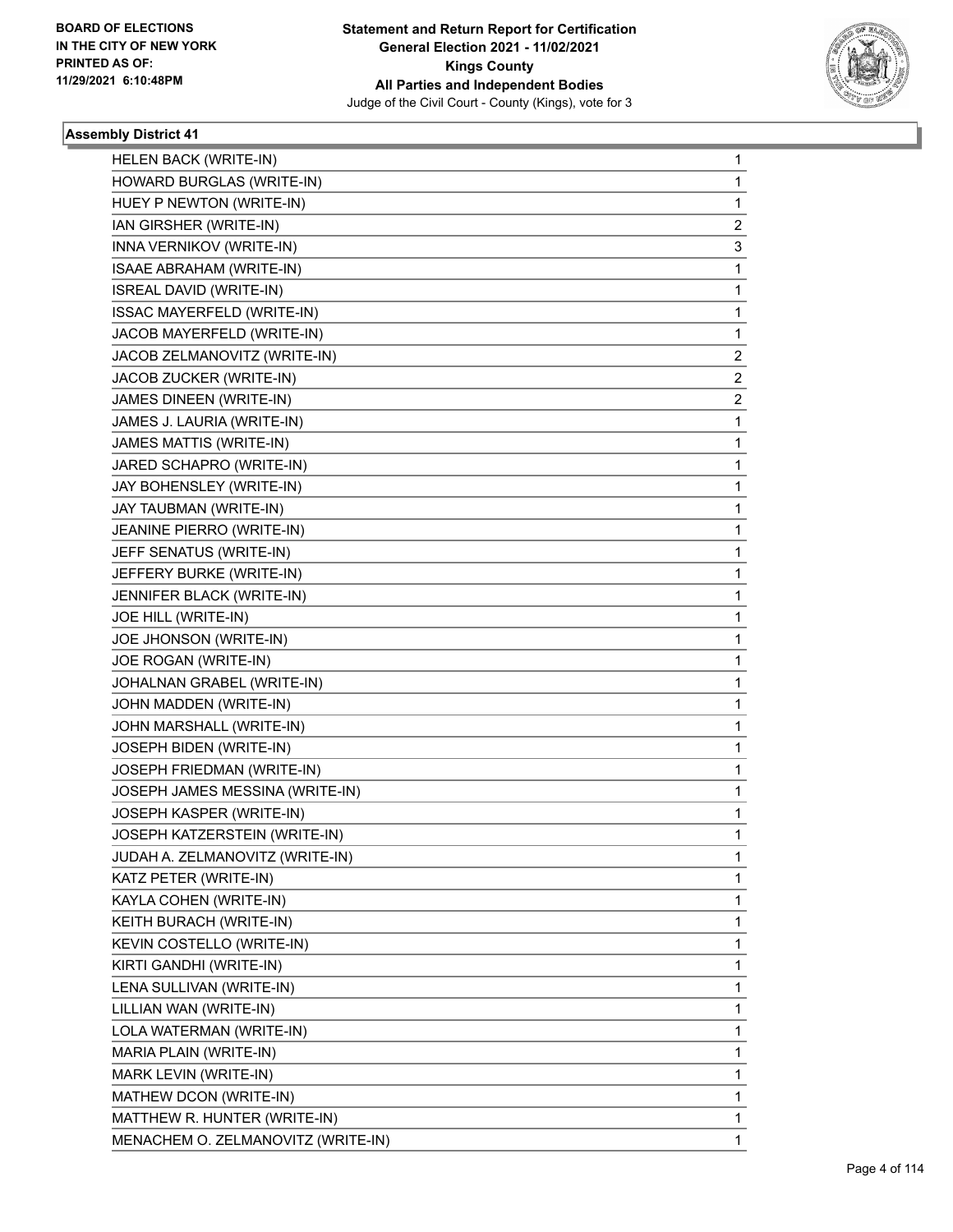

| <b>MENACHEM WHITE (WRITE-IN)</b> | 1 |
|----------------------------------|---|
| MESHNER MEID (WRITE-IN)          | 1 |
| MIGUEL ROSADO (WRITE-IN)         | 1 |
| MITCHELL SHELLEY (WRITE-IN)      | 1 |
| MORDECHAI COHEN (WRITE-IN)       | 1 |
| MORDECHAI FREEDMAN (WRITE-IN)    | 1 |
| MORRIS GERSHBAUM (WRITE-IN)      | 1 |
| MOSHE ADLER (WRITE-IN)           | 1 |
| MOSHE RUBIN (WRITE-IN)           | 1 |
| MOSHE STARASHEFSKY (WRITE-IN)    | 1 |
| MUMIA ABU JAMAL (WRITE-IN)       | 1 |
| NASAEL GOLD (WRITE-IN)           | 1 |
| NATALIA SHIFRIN (WRITE-IN)       | 1 |
| NECHOMA H PARNES (WRITE-IN)      | 1 |
| NICK DAKA (WRITE-IN)             | 1 |
| NICK XENOPHON (WRITE-IN)         | 1 |
| NICKA PIERRE (WRITE-IN)          | 3 |
| NICOLE CHERNECHER (WRITE-IN)     | 1 |
| OLEG SHIBDEU (WRITE-IN)          | 1 |
| PATTY ONEALE (WRITE-IN)          | 1 |
| PAUL MARPONE SR. (WRITE-IN)      | 1 |
| PAUL RODRIGUEZ (WRITE-IN)        | 1 |
| PETER MCMAHEN (WRITE-IN)         | 1 |
| PHYLISS CHU (WRITE-IN)           | 1 |
| PITER LUGA (WRITE-IN)            | 1 |
| RAJA MICHAEL FLORES (WRITE-IN)   | 2 |
| RASPOTIA BLOW (WRITE-IN)         | 1 |
| RC TYBERG (WRITE-IN)             | 1 |
| RIKI SEGAL (WRITE-IN)            | 1 |
| ROBERT COONEY (WRITE-IN)         | 1 |
| ROBERT GIANCOLA (WRITE-IN)       | 1 |
| ROBERT MAGGUCHIN (WRITE-IN)      | 1 |
| ROBERT S. MAZZUCHIN (WRITE-IN)   | 1 |
| ROCHELE COHEN (WRITE-IN)         | 1 |
| ROCK HUDSON (WRITE-IN)           | 1 |
| RON GUIDRY (WRITE-IN)            | 1 |
| ROSEMARIE MONTALBANO (WRITE-IN)  | 1 |
| RUDI JULIANI (WRITE-IN)          | 1 |
| RUDOLF GIULIANI (WRITE-IN)       | 1 |
| SAMANTHA ZITO (WRITE-IN)         | 1 |
| SAMUEL COHEN (WRITE-IN)          | 1 |
| SARKAR ALGNKCER (WRITE-IN)       | 1 |
| SAUL STEIN (WRITE-IN)            | 1 |
| SEAN KELLY (WRITE-IN)            | 1 |
| SEAN O'BRIEN (WRITE-IN)          | 1 |
| SHEPOTKIN SERGUY (WRITE-IN)      | 1 |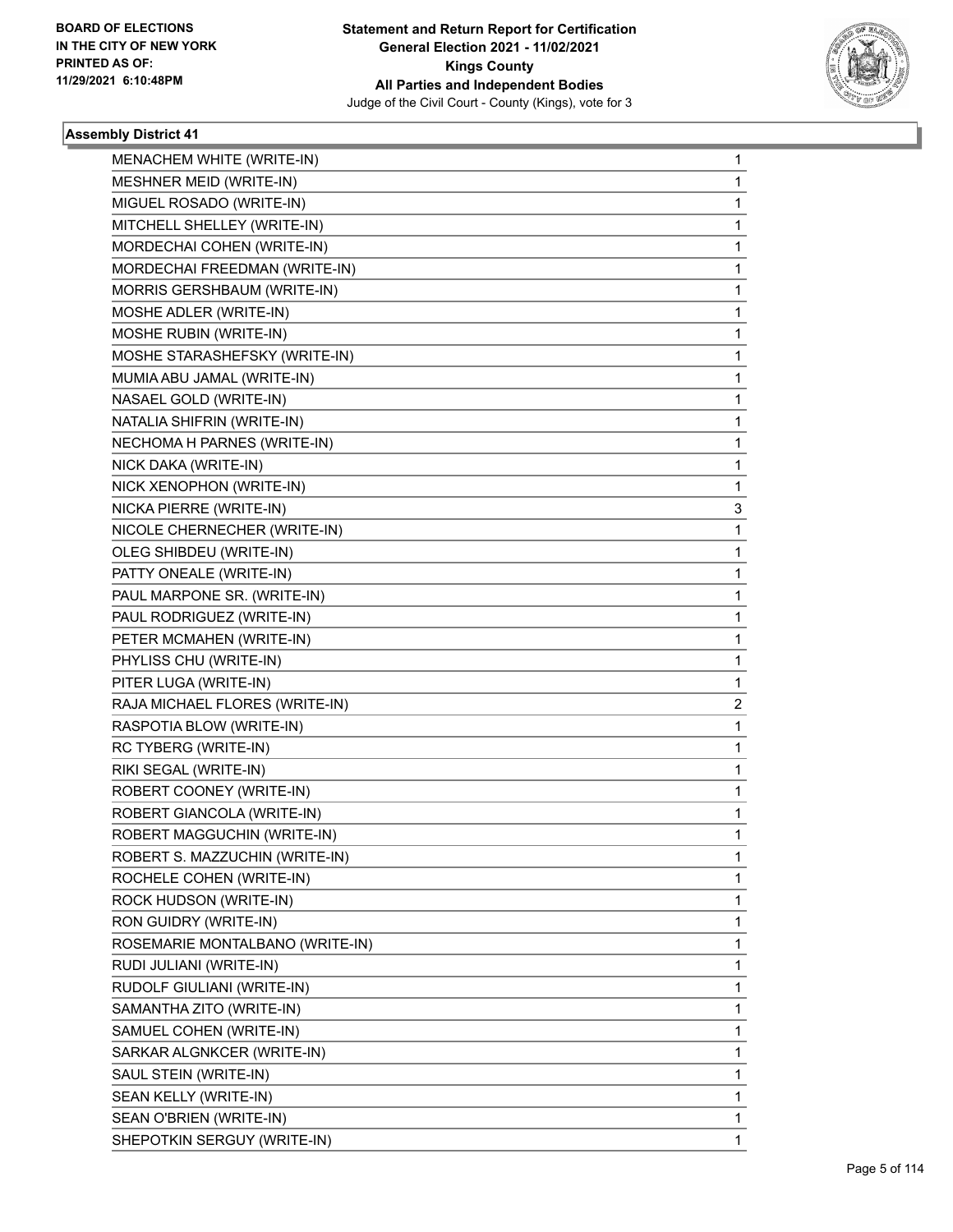

| SKIBOKY STORA (WRITE-IN)                  | $\mathbf{1}$            |
|-------------------------------------------|-------------------------|
| SOLOMON HANDLER (WRITE-IN)                | $\mathbf{1}$            |
| SRULI EGERK (WRITE-IN)                    | $\mathbf{1}$            |
| STEPHEN MANNIX (WRITE-IN)                 | 1                       |
| STEVEN A.GOLDSTEN (WRITE-IN)              | $\mathbf{1}$            |
| SUSAN O'MILEY (WRITE-IN)                  | 1                       |
| TARA BOHENSKY (WRITE-IN)                  | 1                       |
| TEDDY DITCHER (WRITE-IN)                  | 3                       |
| TOBY GERSHBAUM (WRITE-IN)                 | 1                       |
| TYLER ZED (WRITE-IN)                      | 1                       |
| TZRI LIEBERMAN (WRITE-IN)                 | 1                       |
| UNATTRIBUTABLE WRITE-IN (WRITE-IN)        | 374                     |
| UNCOUNTED WRITE-IN PER STATUTE (WRITE-IN) | 16                      |
| USHA SINGH (WRITE-IN)                     | 1                       |
| WARREN BUFFET (WRITE-IN)                  | 1                       |
| WILLIAM A PEPITONE (WRITE-IN)             | $\mathbf{1}$            |
| WILLIAM D. SHANAHAN (WRITE-IN)            | 1                       |
| WILLIAM JEFFERSON CLINTON (WRITE-IN)      | 1                       |
| WILLIAM L. ANDERSON (WRITE-IN)            | 1                       |
| WILLIAM PEPITONE (WRITE-IN)               | $\mathbf{1}$            |
| YAKOR BOSHENSKY (WRITE-IN)                | $\mathbf{1}$            |
| YEHANKAR SHAMEL (WRITE-IN)                | $\overline{\mathbf{c}}$ |
| YEHUDA LEVIN (WRITE-IN)                   | $\mathbf 1$             |
| YEHUDAA TEIV (WRITE-IN)                   | 1                       |
| YEKINSIEL ADLER (WRITE-IN)                | 1                       |
| YIEZY ADLER (WRITE-IN)                    | 1                       |
| YITZIE TYBERG (WRITE-IN)                  | 1                       |
| <b>Total Votes</b>                        | 28,577                  |
| Unrecorded                                | 27,796                  |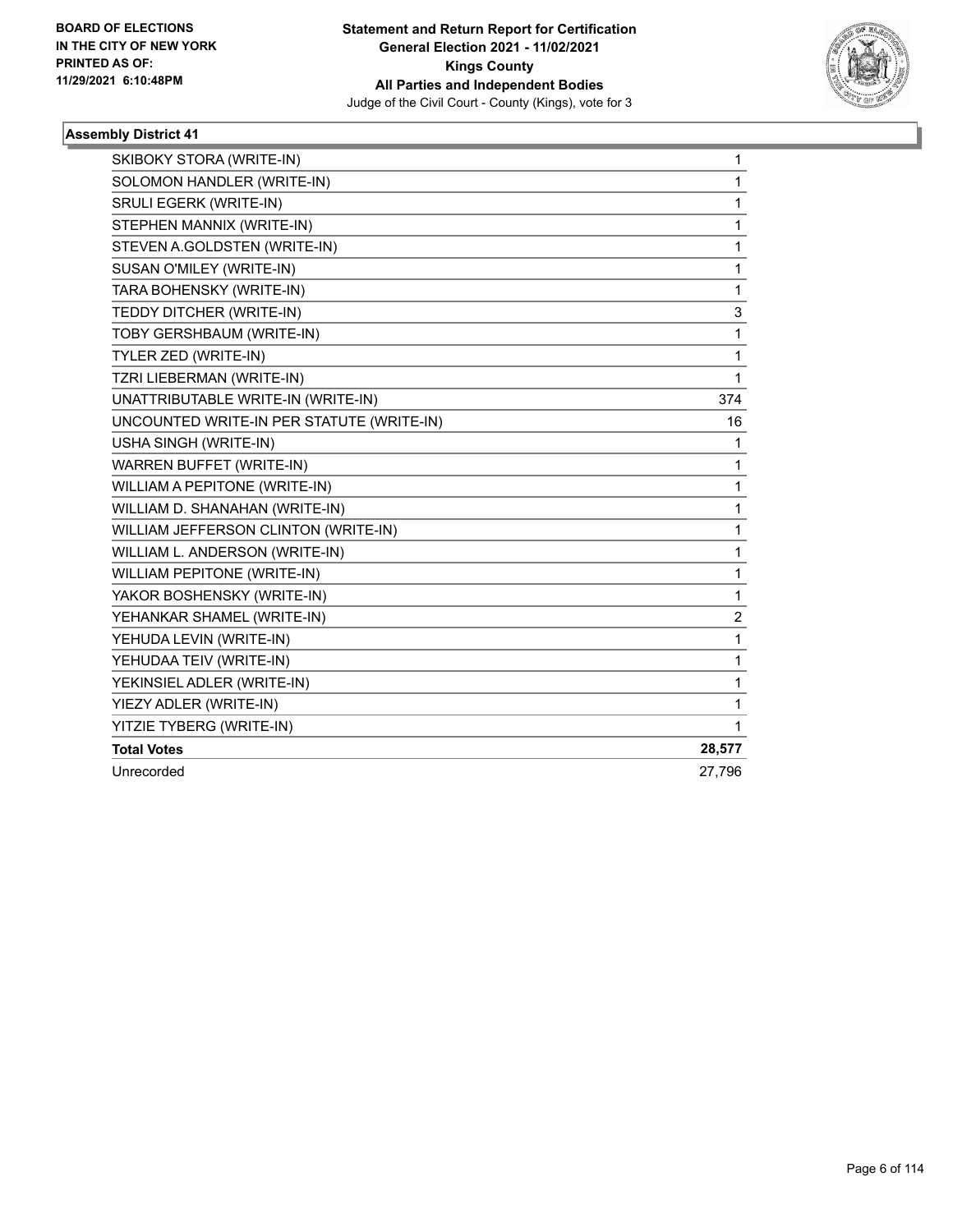

| <b>PUBLIC COUNTER</b>                                    | 15,941 |
|----------------------------------------------------------|--------|
| MANUALLY COUNTED EMERGENCY                               | 0      |
| <b>ABSENTEE / MILITARY</b>                               | 953    |
| AFFIDAVIT                                                | 88     |
| <b>Total Ballots</b>                                     | 16,982 |
| Less - Inapplicable Federal/Special Presidential Ballots | 0      |
| <b>Total Applicable Ballots</b>                          | 16,982 |
| INGA M. ONEALE (DEMOCRATIC)                              | 11,812 |
| SHAREN D. HUDSON (DEMOCRATIC)                            | 12,293 |
| HEELA DOREEN CAPELL (DEMOCRATIC)                         | 10,695 |
| AARON BLINDER (WRITE-IN)                                 | 1      |
| <b>ADAIN GASE (WRITE-IN)</b>                             | 1      |
| ALEC BURKS (WRITE-IN)                                    | 1      |
| ANDREW ORTIZ (WRITE-IN)                                  | 1      |
| ANDREW YANG (WRITE-IN)                                   | 1      |
| ANTHONY ONORATO (WRITE-IN)                               | 1      |
| ARYEN KLEM (WRITE-IN)                                    | 1      |
| AUDREY PEUNTES (WRITE-IN)                                | 1      |
| <b>BARRY BINIK (WRITE-IN)</b>                            | 1      |
| BENTONITO WEINBURG (WRITE-IN)                            | 1      |
| BETH BALTIMORE (WRITE-IN)                                | 1      |
| BILL GATES (WRITE-IN)                                    | 1      |
| BRUCE H HOROWITZ (WRITE-IN)                              | 1      |
| <b>BUBBY GOLD (WRITE-IN)</b>                             | 1      |
| CAITLIN GILLIES (WRITE-IN)                               | 1      |
| CHAIM DUETCH (WRITE-IN)                                  | 1      |
| DAN INGRAM (WRITE-IN)                                    | 1      |
| DANIELLE TEITELBAUM (WRITE-IN)                           | 1      |
| DAVID FISCH (WRITE-IN)                                   | 3      |
| DAVID LIETER (WRITE-IN)                                  | 1      |
| DAVID TAIA (WRITE-IN)                                    | 1      |
| DEBORAH ADLER (WRITE-IN)                                 | 1      |
| DEBRA LAPIDES (WRITE-IN)                                 | 1      |
| DEREK JETER (WRITE-IN)                                   | 1      |
| DEVORA FEIT (WRITE-IN)                                   | 1      |
| DIANA KONOFSKY (WRITE-IN)                                | 1      |
| DONALD TRUMP (WRITE-IN)                                  | 4      |
| ED FARKAS (WRITE-IN)                                     | 1      |
| ELON MUSK (WRITE-IN)                                     | 1      |
| ERNEST DEVONISH (WRITE-IN)                               | 1      |
| ERNIE DEVANISH (WRITE-IN)                                | 1      |
| EZRA SCHWERNER (WRITE-IN)                                | 1      |
| EZRA ZAYAS (WRITE-IN)                                    | 1      |
| GEOFFREY DAVENPORT (WRITE-IN)                            | 1      |
| GIAN LEVY ABADI (WRITE-IN)                               | 1      |
| HARRY MOORE (WRITE-IN)                                   | 1      |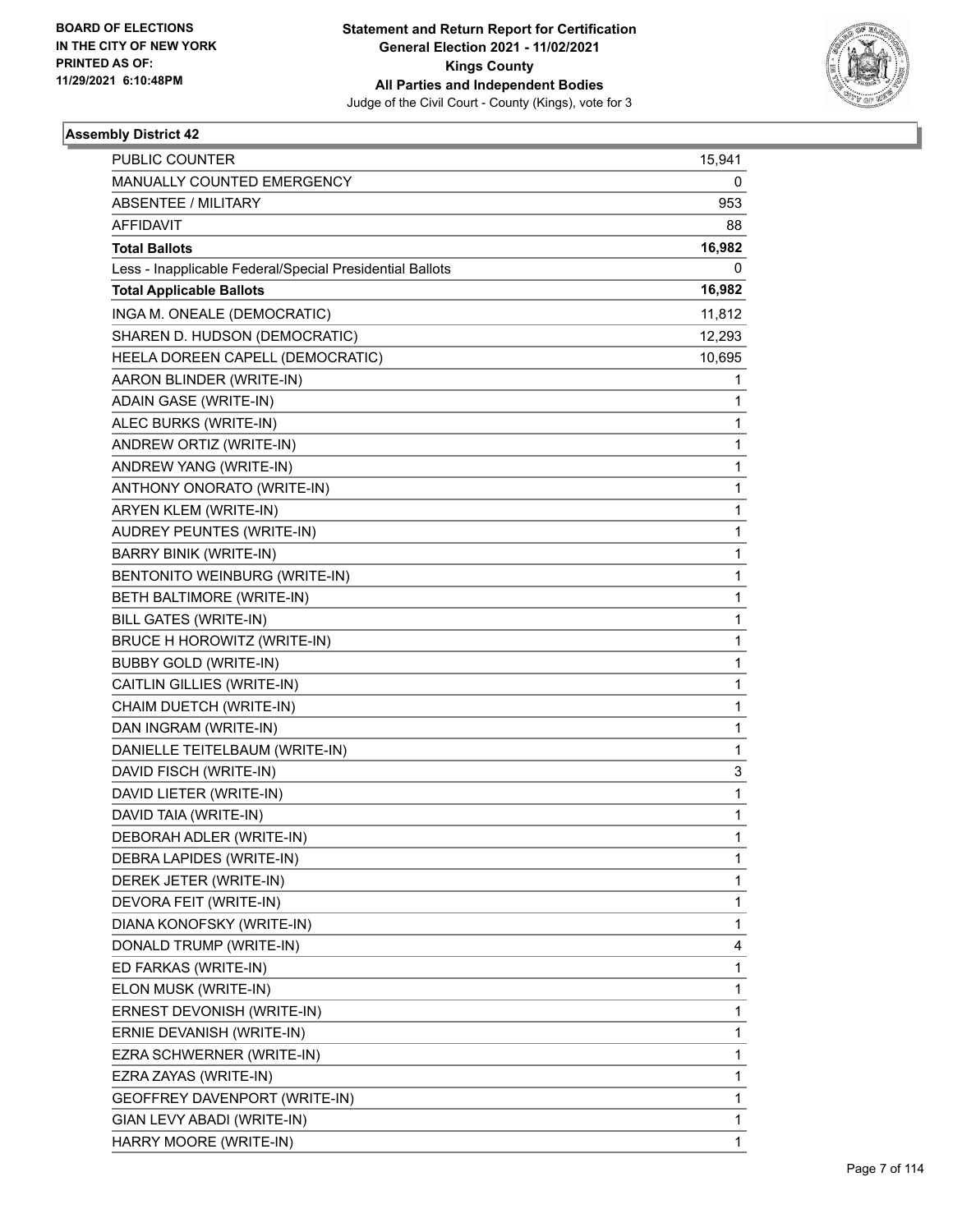

| HASSAN MIRZA (WRITE-IN)            | 1 |
|------------------------------------|---|
| HELA CAPELL (WRITE-IN)             | 1 |
| ISAAC ROSENBLUM (WRITE-IN)         | 1 |
| JACK ROTERSTIN (WRITE-IN)          | 3 |
| JACOB GREENBERG (WRITE-IN)         | 1 |
| JAIME SANDERS (WRITE-IN)           | 1 |
| JAMES BAEZ (WRITE-IN)              | 1 |
| JEFF BEZOS (WRITE-IN)              | 1 |
| JOSEPH GREENBERG (WRITE-IN)        | 7 |
| KEISHA ALLEYNE (WRITE-IN)          | 1 |
| LEAH GOLD (WRITE-IN)               | 1 |
| LEAH NEWHOUSE (WRITE-IN)           | 1 |
| LEON GOLDENBERG (WRITE-IN)         | 1 |
| LILLIAN WAN (WRITE-IN)             | 1 |
| LINDSEY BUCKINGHAM (WRITE-IN)      | 1 |
| LISA LEWIS (WRITE-IN)              | 1 |
| LISA SCOLARI (WRITE-IN)            | 1 |
| LOGAN SCHITT (WRITE-IN)            | 1 |
| MALCOLM DUBOSE (WRITE-IN)          | 1 |
| MANUAL WAN (WRITE-IN)              | 1 |
| MATTY BALM (WRITE-IN)              | 1 |
| MELISSA BLUNI (WRITE-IN)           | 1 |
| MICHAEL KORSINSKY (WRITE-IN)       | 1 |
| MIKE WHITE (WRITE-IN)              | 1 |
| MINDY GREENBERG (WRITE-IN)         | 1 |
| MOSHE FOGEL (WRITE-IN)             | 1 |
| MOSHE NUSSBAUM (WRITE-IN)          | 1 |
| NASRIN SOTOUDEH (WRITE-IN)         | 1 |
| NICKA PIERRE (WRITE-IN)            | 3 |
| NICOLE MCQUEEN (WRITE-IN)          | 1 |
| OLIVIA SOHMER ROSENBAUM (WRITE-IN) | 1 |
| PHIL TISNE (WRITE-IN)              | 1 |
| REBECCA ZUCKER (WRITE-IN)          | 3 |
| ROBERT FETTMAN (WRITE-IN)          | 1 |
| ROBERT MAZZUZER (WRITE-IN)         | 1 |
| ROBERT T VINAGRAY (WRITE-IN)       | 1 |
| ROSMARIE MONTALBANO (WRITE-IN)     | 1 |
| SARA LANG (WRITE-IN)               | 1 |
| SARAH M TELSON (WRITE-IN)          | 1 |
| SARON GREENBERG (WRITE-IN)         | 1 |
| SHAREN HUDSON (WRITE-IN)           | 1 |
| SHARON GREENBERG (WRITE-IN)        | 1 |
| SHLOMO Z GREENBERG (WRITE-IN)      | 1 |
| SHOSHANA GREENBERG (WRITE-IN)      | 1 |
| SIMONE ADAMS (WRITE-IN)            | 1 |
| TAS GIBSON (WRITE-IN)              | 1 |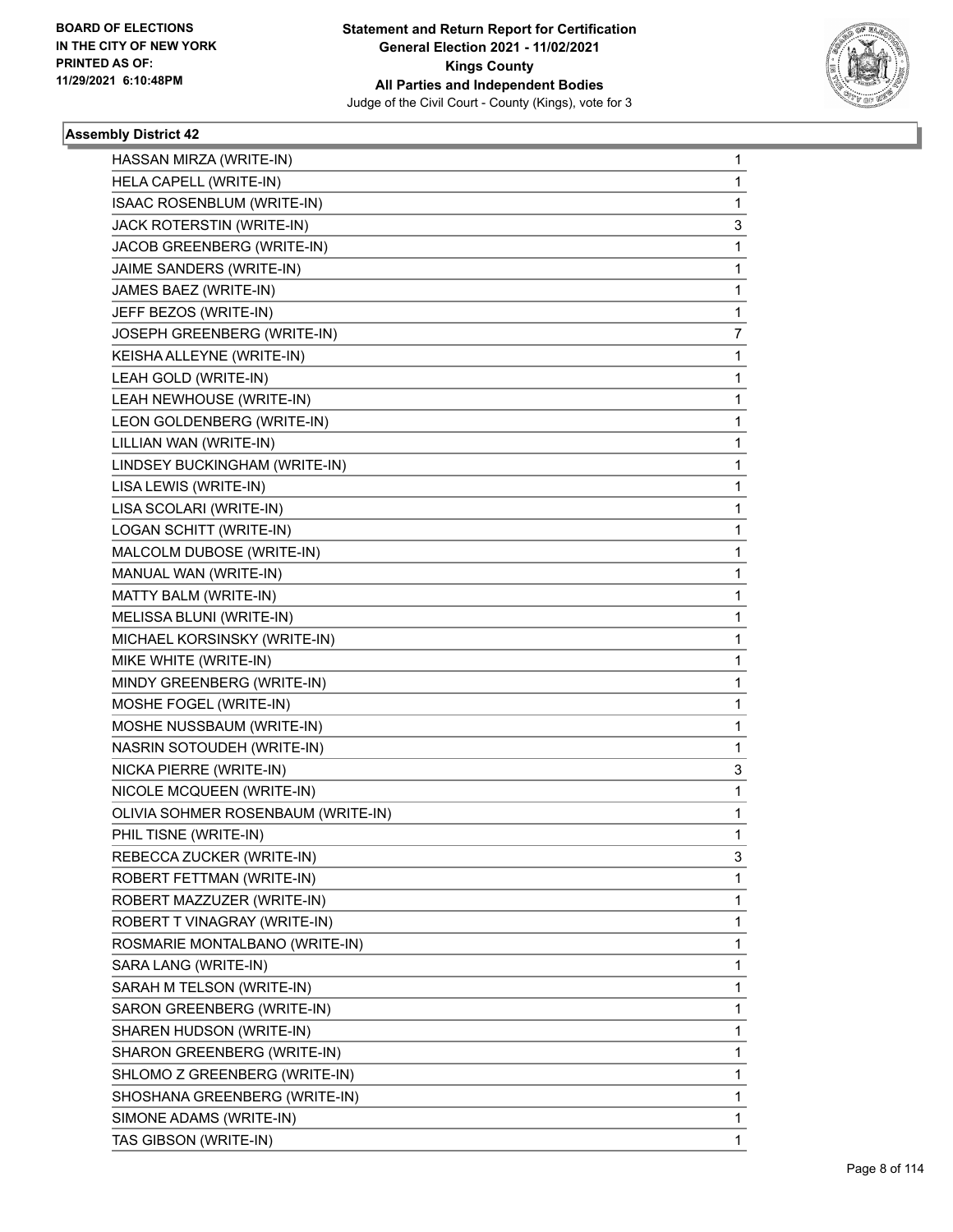

| TEHILAD BERMAN (WRITE-IN)                 | 3      |
|-------------------------------------------|--------|
| TEHILAH BERMAN (WRITE-IN)                 |        |
| TOM TRIBIDEAU (WRITE-IN)                  |        |
| UNATTRIBUTABLE WRITE-IN (WRITE-IN)        | 133    |
| UNCOUNTED WRITE-IN PER STATUTE (WRITE-IN) | 2      |
| WENDY ESPINAL (WRITE-IN)                  |        |
| WILFREDO STA ANA (WRITE-IN)               |        |
| YEHUDA Y HOROWITZ (WRITE-IN)              |        |
| YONINA BLASSBERGER (WRITE-IN)             |        |
| <b>Total Votes</b>                        | 35,043 |
| Unrecorded                                | 15.903 |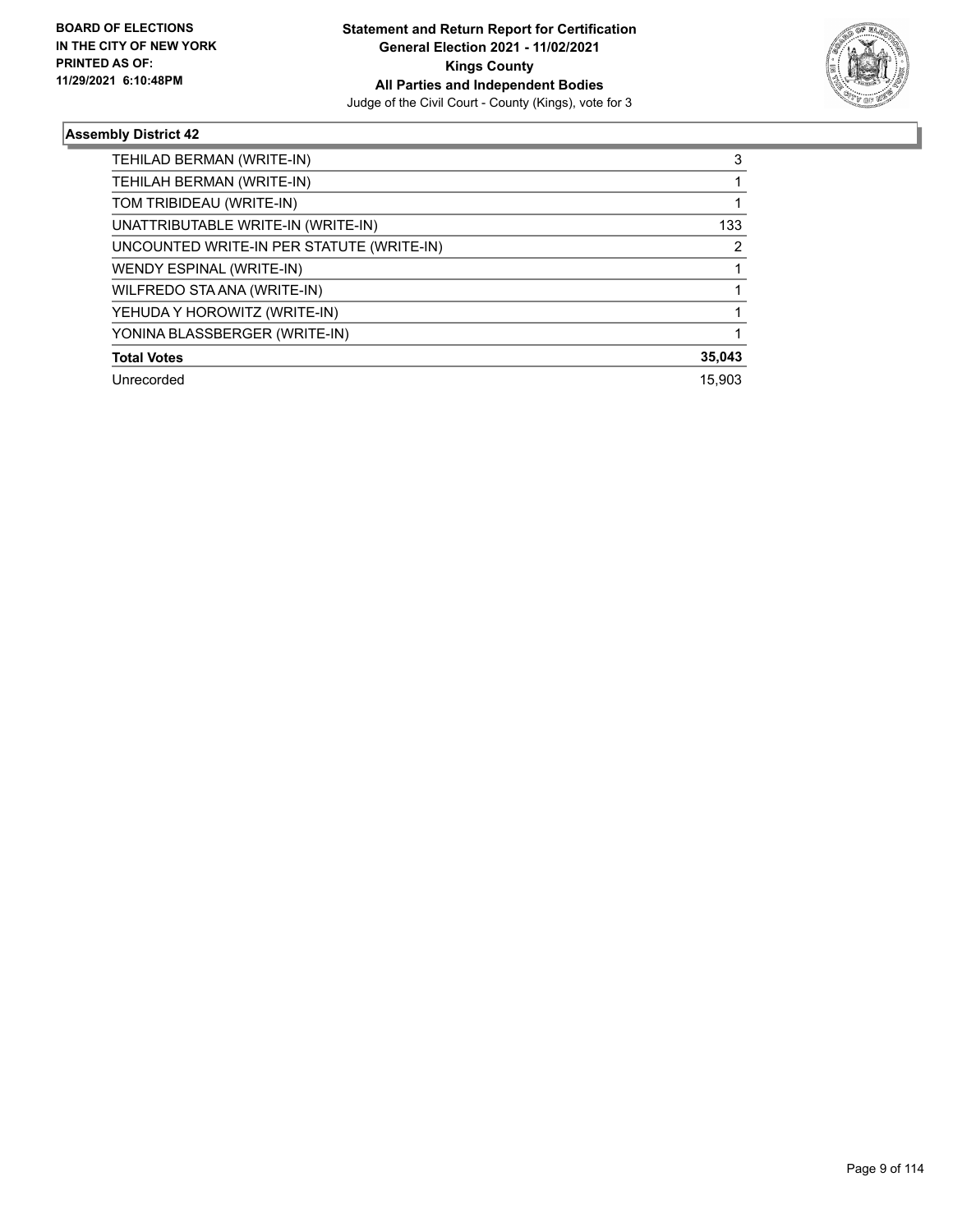

| <b>PUBLIC COUNTER</b>                                    | 18,497                  |
|----------------------------------------------------------|-------------------------|
| MANUALLY COUNTED EMERGENCY                               | 0                       |
| <b>ABSENTEE / MILITARY</b>                               | 1,043                   |
| AFFIDAVIT                                                | 130                     |
| <b>Total Ballots</b>                                     | 19,670                  |
| Less - Inapplicable Federal/Special Presidential Ballots | 0                       |
| <b>Total Applicable Ballots</b>                          | 19,670                  |
| INGA M. ONEALE (DEMOCRATIC)                              | 13,952                  |
| SHAREN D. HUDSON (DEMOCRATIC)                            | 14,845                  |
| HEELA DOREEN CAPELL (DEMOCRATIC)                         | 12,673                  |
| AARON ROUSE (WRITE-IN)                                   | 1                       |
| AIDEL EZAGUI (WRITE-IN)                                  | 1                       |
| ALEC SHEA (WRITE-IN)                                     | 1                       |
| ALLAN T PIERRE (WRITE-IN)                                | 1                       |
| ALTER FOGEL (WRITE-IN)                                   | 1                       |
| BERNARD FAUNTLEROY (WRITE-IN)                            | 1                       |
| BERNARD SANDERS (WRITE-IN)                               | 1                       |
| <b>BERNIE SANDERS (WRITE-IN)</b>                         | 1                       |
| CASILDA ROPER SIMPSON (WRITE-IN)                         | 2                       |
| CATHERINE ANDERSON (WRITE-IN)                            | 1                       |
| CURTIS SLIWA (WRITE-IN)                                  | 1                       |
| DABY BENHAMINE CARRERAS (WRITE-IN)                       | 1                       |
| DENICKA BEAN (WRITE-IN)                                  | 1                       |
| DON HO (WRITE-IN)                                        | 1                       |
| DONALD TRUMP (WRITE-IN)                                  | 2                       |
| DORIS DAE (WRITE-IN)                                     | 1                       |
| ELLA BACKMAN (WRITE-IN)                                  | 1                       |
| FRANCIS O'ROURKE (WRITE-IN)                              | 1                       |
| FRANIS ROSENBERG (WRITE-IN)                              | 1                       |
| GINA LEVY (WRITE-IN)                                     | $\mathbf{1}$            |
| <b>GUMMA SHAY (WRITE-IN)</b>                             | 1                       |
| IGENIE F. HARRIS-BLANMAN (WRITE-IN)                      | 1                       |
| JACOB FOGEL (WRITE-IN)                                   | 1                       |
| JACOB JACKMUNH (WRITE-IN)                                | 1                       |
| JHON STOSSEL (WRITE-IN)                                  | 1                       |
| JOE BIDEN (WRITE-IN)                                     | 1                       |
| JOSEPH ROGEN (WRITE-IN)                                  | 1                       |
| JOSEPH YERASHUIMI (WRITE-IN)                             | 1                       |
| JULIAN ASSANGE (WRITE-IN)                                | 1                       |
| KARL MARX (WRITE-IN)                                     | 1                       |
| KATIE O'MARRA (WRITE-IN)                                 | 1                       |
| KRYSTAL BELCON (WRITE-IN)                                | 1                       |
| LEVI BLUM (WRITE-IN)                                     | 1                       |
| LILLIAN WAN (WRITE-IN)                                   | 1                       |
| LISA LEWIS (WRITE-IN)                                    | 1                       |
| LISA LOVE (WRITE-IN)                                     | $\overline{\mathbf{c}}$ |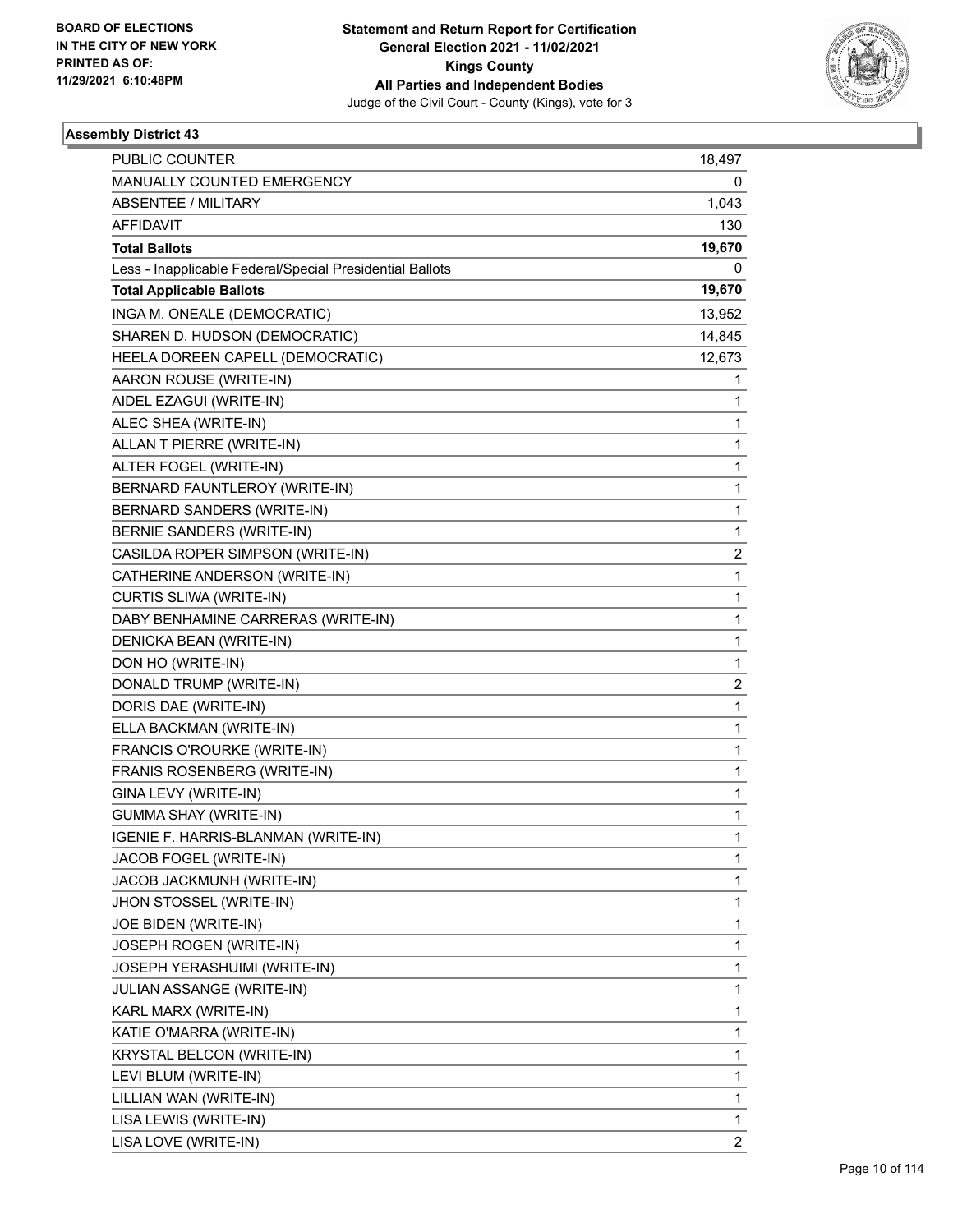

| MANDEL LAZAROFF (WRITE-IN)                | 1      |
|-------------------------------------------|--------|
| MARTIN GARFINTEL (WRITE-IN)               | 1      |
| MARVA BROWN (WRITE-IN)                    | 1      |
| MENACHEM SCHNEERSON (WRITE-IN)            | 3      |
| MICHAEL PENCE (WRITE-IN)                  | 1      |
| MIKE PENCE (WRITE-IN)                     | 1      |
| MOISHE GOLDBERG (WRITE-IN)                | 1      |
| MOISHY GOLDBERG (WRITE-IN)                | 1      |
| MUNICA JACKSON (WRITE-IN)                 | 1      |
| NICHOLAS TAPERT (WRITE-IN)                | 1      |
| PAT ROBERTSON (WRITE-IN)                  | 1      |
| PECAN ROSENBERG (WRITE-IN)                | 1      |
| QUANDA S FRANCIS (WRITE-IN)               | 1      |
| RICHARD MONTEILONE (WRITE-IN)             | 1      |
| RICHARD WHITMARK (WRITE-IN)               | 1      |
| ROLANDO ROYCE (WRITE-IN)                  | 3      |
| RYAN COUNCIL (WRITE-IN)                   | 1      |
| SAM FELDMAN (WRITE-IN)                    | 1      |
| SCHHEURR Z KIRSH (WRITE-IN)               | 1      |
| SCOTT ADAMS (WRITE-IN)                    | 1      |
| SEAN FAUTLEROY (WRITE-IN)                 | 1      |
| SEFI EISENBERG (WRITE-IN)                 | 1      |
| SIMON KLEIN (WRITE-IN)                    | 1      |
| SOPHIE ZIMILES (WRITE-IN)                 | 1      |
| TAYLOR ANUID (WRITE-IN)                   | 1      |
| TRECIA DIXON (WRITE-IN)                   | 1      |
| UNATTRIBUTABLE WRITE-IN (WRITE-IN)        | 111    |
| UNCOUNTED WRITE-IN PER STATUTE (WRITE-IN) | 6      |
| VERONICA PHILLIPS NICKEY (WRITE-IN)       | 1      |
| VIOLET DUBOFSKY (WRITE-IN)                | 1      |
| <b>WENDY SIMON (WRITE-IN)</b>             | 1      |
| YEHUDA KIRSH (WRITE-IN)                   | 1      |
| YISROEL B LIBEROW (WRITE-IN)              | 1      |
| YITZY GOLDBERG (WRITE-IN)                 | 1      |
| YOSEF GOLDBERG (WRITE-IN)                 | 1      |
| ZAKI TAMIR (WRITE-IN)                     | 1      |
| ZALMAN LEW (WRITE-IN)                     | 3      |
| ZALMAN LEZELL (WRITE-IN)                  | 1      |
| <b>Total Votes</b>                        | 41,668 |
| Unrecorded                                | 17,342 |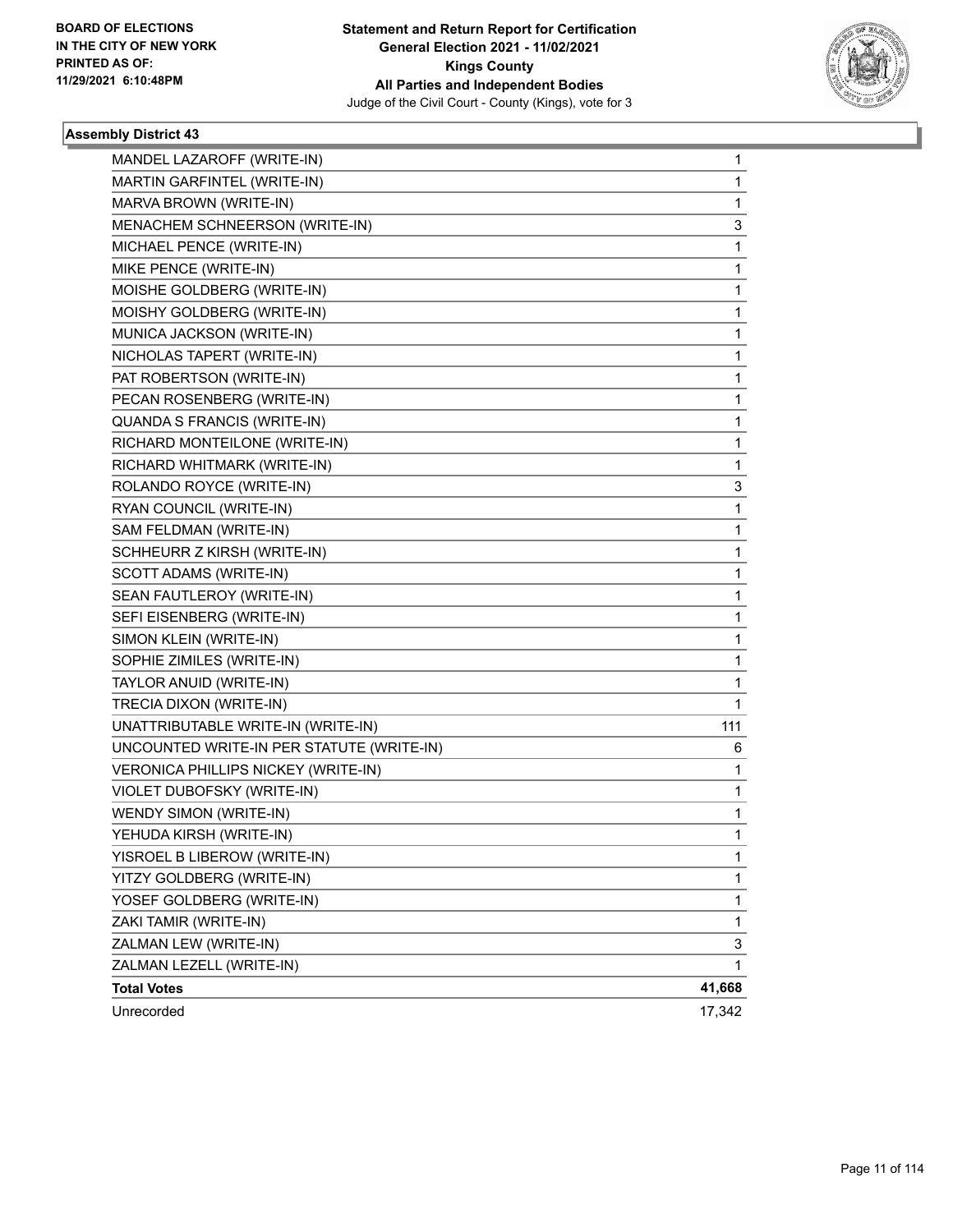

| <b>PUBLIC COUNTER</b>                                    | 21,427 |
|----------------------------------------------------------|--------|
| MANUALLY COUNTED EMERGENCY                               | 1      |
| ABSENTEE / MILITARY                                      | 1,126  |
| <b>AFFIDAVIT</b>                                         | 202    |
| <b>Total Ballots</b>                                     | 22,756 |
| Less - Inapplicable Federal/Special Presidential Ballots | 0      |
| <b>Total Applicable Ballots</b>                          | 22,756 |
| INGA M. ONEALE (DEMOCRATIC)                              | 16,108 |
| SHAREN D. HUDSON (DEMOCRATIC)                            | 16,158 |
| HEELA DOREEN CAPELL (DEMOCRATIC)                         | 15,400 |
| ABRAHAM STROH (WRITE-IN)                                 | 1      |
| ABRAHAM WEISSBERGER (WRITE-IN)                           | 3      |
| AL BESTER (WRITE-IN)                                     | 1      |
| AL ZELL (WRITE-IN)                                       | 1      |
| ALAN VOGEL (WRITE-IN)                                    | 1      |
| ALBERT WATKINS (WRITE-IN)                                | 1      |
| ALFRE CACCAMO (WRITE-IN)                                 | 1      |
| AMANDA BROWN (WRITE-IN)                                  | 1      |
| AMANDA L DAVID (WRITE-IN)                                | 1      |
| ANDREA VOGEL (WRITE-IN)                                  | 1      |
| ANDREW HILL (WRITE-IN)                                   | 1      |
| ANDREW YANG (WRITE-IN)                                   | 1      |
| ANTAR P. JONES (WRITE-IN)                                | 1      |
| ANTHONY R CACCAMO (WRITE-IN)                             | 2      |
| ANTHONY R. CACCAMO (WRITE-IN)                            | 3      |
| ARI STERN (WRITE-IN)                                     | 1      |
| ARKADY ETTEIN (WRITE-IN)                                 | 1      |
| ARON LAPA (WRITE-IN)                                     | 1      |
| ARON SMITH (WRITE-IN)                                    | 1      |
| ARON STROH (WRITE-IN)                                    | 1      |
| ASHER FREEMAN (WRITE-IN)                                 | 1      |
| AUSTIN CONTROLL (WRITE-IN)                               | 1      |
| AVIGDOR MILLER (WRITE-IN)                                | 1      |
| AVRAHAM HESCHEL (WRITE-IN)                               | 1      |
| BARRY FISHMAN (WRITE-IN)                                 | 1      |
| BEN SHAPIRO (WRITE-IN)                                   | 2      |
| BEN SHARPIRO (WRITE-IN)                                  | 1      |
| BENJAMIN GARNER (WRITE-IN)                               | 1      |
| BENJAMIN M GARNER (WRITE-IN)                             | 1      |
| BERNADETTE SERFON (WRITE-IN)                             | 1      |
| <b>BIANCIA GRUL (WRITE-IN)</b>                           | 1      |
| BILL DIBLASIO (WRITE-IN)                                 | 1      |
| BRAD LANDER (WRITE-IN)                                   | 1      |
| BRAIN SEYMOUR (WRITE-IN)                                 | 1      |
| <b>BRCICHA WEISBERGER (WRITE-IN)</b>                     | 3      |
| <b>BRIAN BUCHMIRE (WRITE-IN)</b>                         | 1      |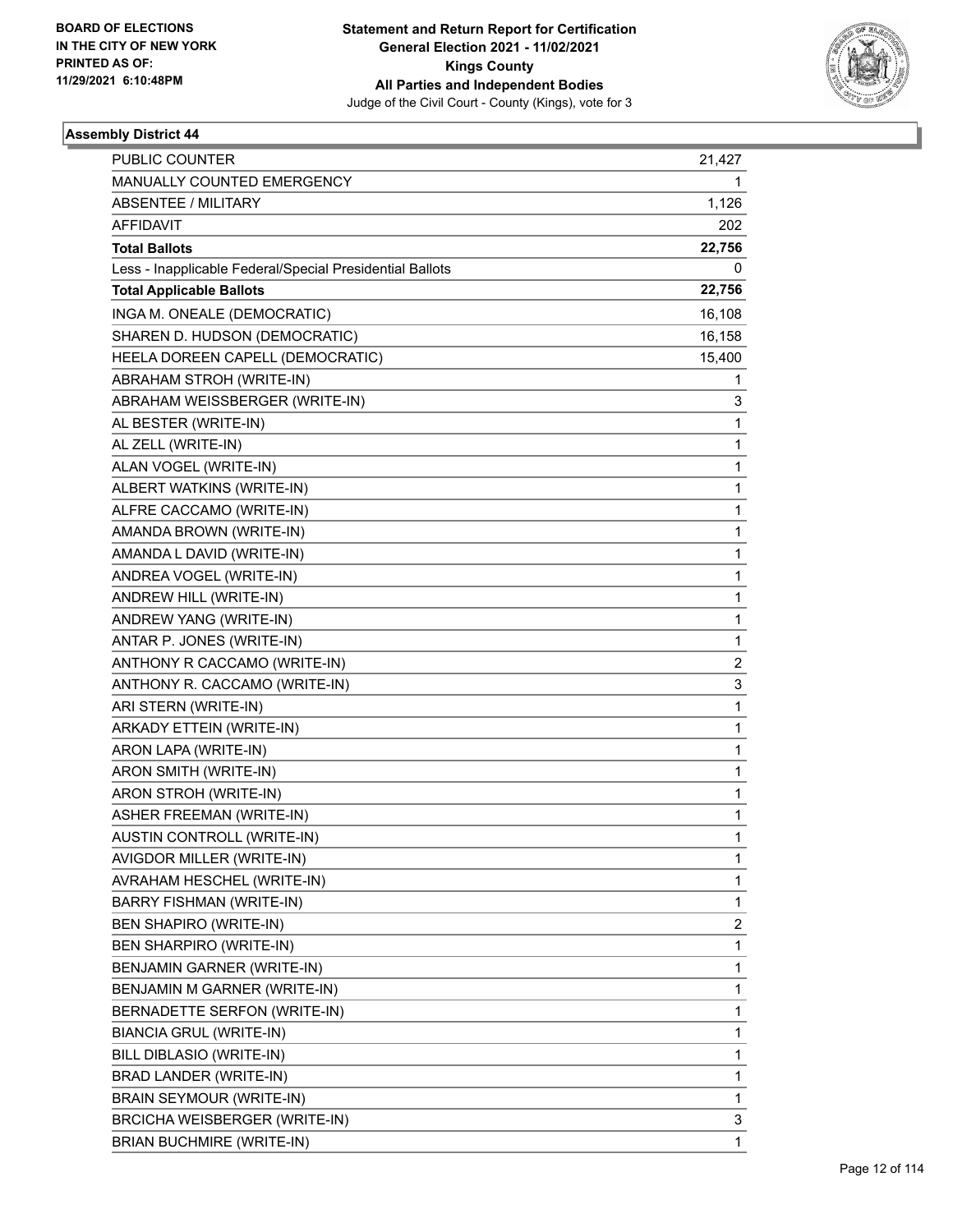

| <b>BRUCE F GARNER (WRITE-IN)</b> | 1            |
|----------------------------------|--------------|
| <b>BUD ABBAT (WRITE-IN)</b>      | $\mathbf{1}$ |
| <b>BURT WEISS (WRITE-IN)</b>     | 1            |
| CANDACE OWENS (WRITE-IN)         | 1            |
| CAROLE SPITZER (WRITE-IN)        | 1            |
| CHANTEL JOHNSON (WRITE-IN)       | 1            |
| CHAVA DONN (WRITE-IN)            | 1            |
| CHRIS ROMINE (WRITE-IN)          | 1            |
| CHRISTOPHER DOWNS (WRITE-IN)     | 1            |
| CHRISTOPHER V BLUM (WRITE-IN)    | 1            |
| CURLY HOWARD (WRITE-IN)          | 1            |
| CURTIS SLIWA (WRITE-IN)          | 5            |
| DANNIEL ACOSTA (WRITE-IN)        | 1            |
| DAVE PARKER (WRITE-IN)           | 1            |
| DAVID BYRNE (WRITE-IN)           | 1            |
| DAVID FOGELGARH (WRITE-IN)       | 1            |
| DEBORAH DIAMENT (WRITE-IN)       | 1            |
| DENA GOLDSTEIN (WRITE-IN)        | 1            |
| DEREK JETER (WRITE-IN)           | 1            |
| DEVORA KUPERMAN (WRITE-IN)       | 1            |
| DEVORA KURPERMAN (WRITE-IN)      | 2            |
| DIANA VELIC (WRITE-IN)           | 1            |
| DONAL TRUMP (WRITE-IN)           | 1            |
| DONALD J TRUMP (WRITE-IN)        | 3            |
| DONALD J. TRUMP (WRITE-IN)       | 1            |
| DONALD TRUMP (WRITE-IN)          | 3            |
| DOUG WALKER (WRITE-IN)           | 1            |
| DUVID RUBIN (WRITE-IN)           | 1            |
| EDWARD O DONNELL (WRITE-IN)      | 1            |
| EFRAIM CENSOR (WRITE-IN)         | 1            |
| ELANA REDFIELD (WRITE-IN)        | 1            |
| ELENA KATSNELSON (WRITE-IN)      | $\mathbf{1}$ |
| ELIEZER Y. CHOPP (WRITE-IN)      | 1            |
| EMILY HOILDAY BROWN (WRITE-IN)   | 1            |
| EMILY STITELMAN (WRITE-IN)       | 1            |
| ESTHER F. KARMAN (WRITE-IN)      | 1            |
| ESTHER P WEISMAN (WRITE-IN)      | 1            |
| EVAN ROBERT (WRITE-IN)           | 1            |
| FAIGY HIRSCHFELD (WRITE-IN)      | 3            |
| FISHEL GERMAN (WRITE-IN)         | 1            |
| FRANK TORRES (WRITE-IN)          | 1            |
| GARY LEITNER (WRITE-IN)          | 1            |
| <b>GEHRHIS KAHN (WRITE-IN)</b>   | 1            |
| GEORGE R.R MARTIN (WRITE-IN)     | 1            |
| GEROGE BASSILL (WRITE-IN)        | 1            |
| GITTY RINGEL (WRITE-IN)          | 1            |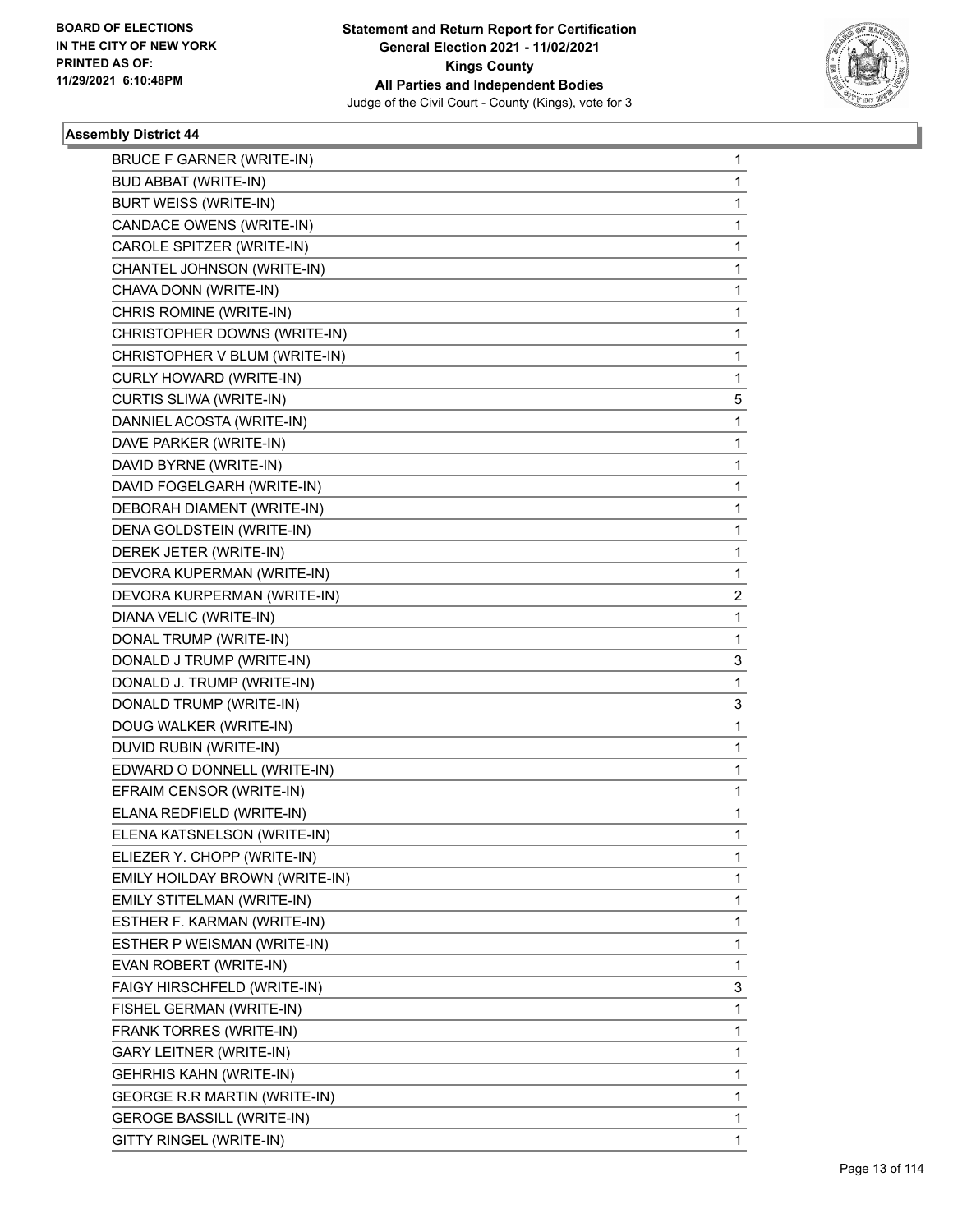

| <b>GLEN NOCERA (WRITE-IN)</b>   | $\mathbf{1}$ |
|---------------------------------|--------------|
| <b>GLENN NOCERA (WRITE-IN)</b>  | 9            |
| GRAVIN WAX (WRITE-IN)           | 1            |
| <b>GREG SEMINARA (WRITE-IN)</b> | $\mathbf{1}$ |
| HARRY HARRISON (WRITE-IN)       | $\mathbf{1}$ |
| HARRY RUBIN FALCONE (WRITE-IN)  | 1            |
| HERBERT SELBY JR (WRITE-IN)     | $\mathbf{1}$ |
| HESTER LYONS (WRITE-IN)         | $\mathbf{1}$ |
| INNA VERNIKOV (WRITE-IN)        | 1            |
| JACK SMITH KEST (WRITE-IN)      | $\mathbf{1}$ |
| JACKIE HALL (WRITE-IN)          | $\mathbf{1}$ |
| JAMES J HARKER (WRITE-IN)       | 1            |
| JAMES WILSON (WRITE-IN)         | $\mathbf{1}$ |
| JAREL CLOYD (WRITE-IN)          | $\mathbf{1}$ |
| JOAN STEIN (WRITE-IN)           | 1            |
| JOANNE CLARK (WRITE-IN)         | 3            |
| JOHN BENNETT (WRITE-IN)         | 1            |
| JON ENDEAN (WRITE-IN)           | 1            |
| JORGE VASQUEZ (WRITE-IN)        | 1            |
| JOSEPH AGUILAR (WRITE-IN)       | 3            |
| JOSEPH CUOMO (WRITE-IN)         | 1            |
| JOSEPH MONTALVO (WRITE-IN)      | $\mathbf{1}$ |
| JULIE DAVIS (WRITE-IN)          | $\mathbf{1}$ |
| KALMAN YEGER (WRITE-IN)         | 1            |
| KAREN PATTEN (WRITE-IN)         | $\mathbf{1}$ |
| KELLY MIRIAN (WRITE-IN)         | $\mathbf{1}$ |
| KENNETH GARNER (WRITE-IN)       | 1            |
| KENNTH D GARNER (WRITE-IN)      | $\mathbf{1}$ |
| KENNY OMEGA (WRITE-IN)          | $\mathbf{1}$ |
| KEVIN QUINN (WRITE-IN)          | 1            |
| KIM JANGUN (WRITE-IN)           | $\mathbf 1$  |
| KIMBERLY PARKMAN (WRITE-IN)     | $\mathbf 1$  |
| KYLE HAMILTON (WRITE-IN)        | 1            |
| LARRY DAVID (WRITE-IN)          | 1            |
| LARRY FINE (WRITE-IN)           | 1            |
| LAWRENCE DOWNS (WRITE-IN)       | 1            |
| LEA KUPERMAN (WRITE-IN)         | 1            |
| LENNY SANDLER (WRITE-IN)        | 1            |
| LENORE KORTON (WRITE-IN)        | 1            |
| LISE ERGBER (WRITE-IN)          | 1            |
| LOU COSTELLO (WRITE-IN)         | $\mathbf{1}$ |
| LOUIS CRESPO (WRITE-IN)         | 3            |
| LUZER KVIAT (WRITE-IN)          | 1            |
| MAGAN REINS (WRITE-IN)          | 1            |
| MARJORIE ERGBER (WRITE-IN)      | 1            |
| MARK LEVINE (WRITE-IN)          | 3            |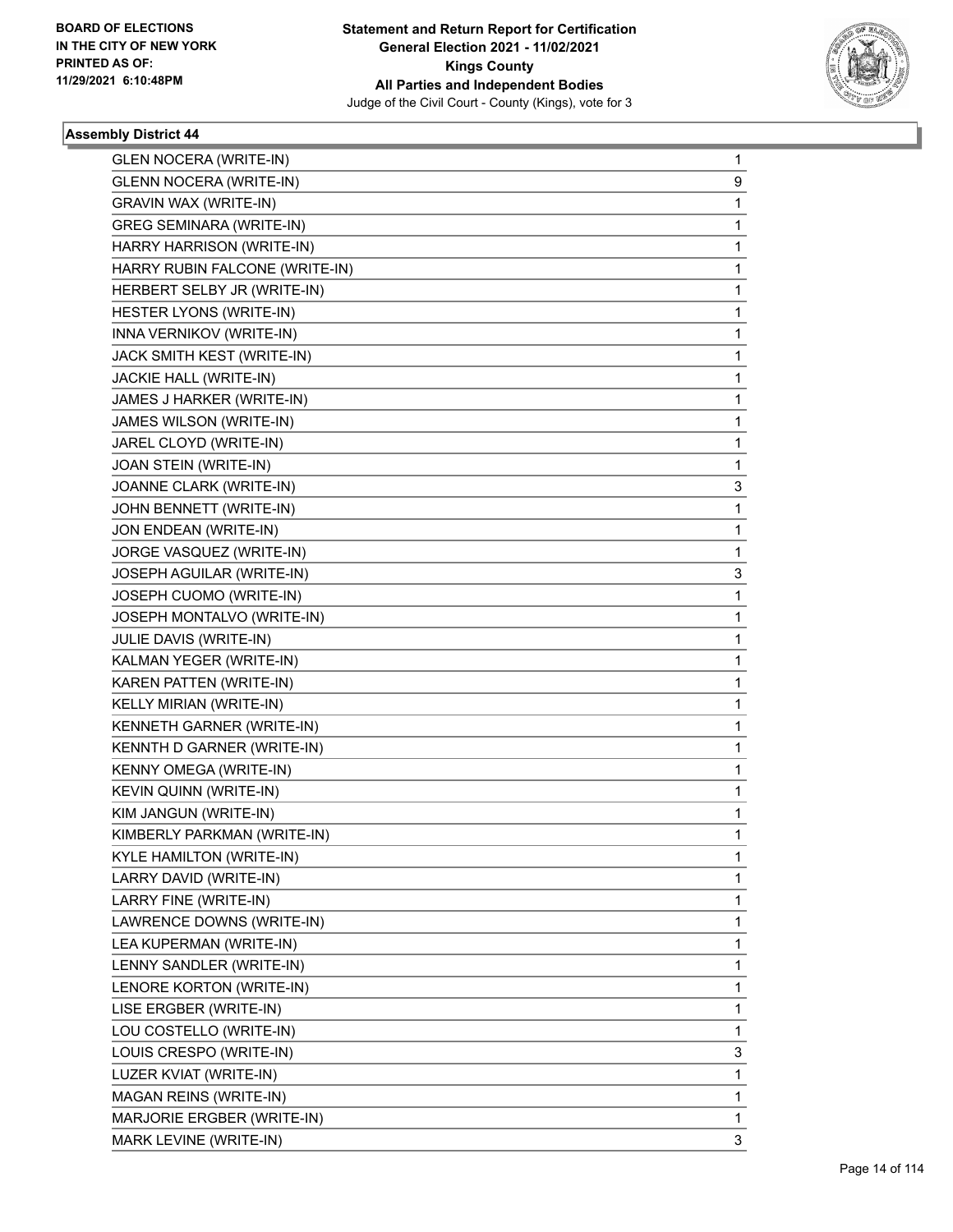

| MARK SCHIMEL (WRITE-IN)       | 1            |
|-------------------------------|--------------|
| MARLAN GONZALES (WRITE-IN)    | 1            |
| MARTIN GALVIN (WRITE-IN)      | 1            |
| MARTIN MALONE (WRITE-IN)      | 1            |
| MATT WALSH (WRITE-IN)         | 1            |
| MAURA MCHUGH MILLS (WRITE-IN) | 1            |
| MAURICE KAHN (WRITE-IN)       | 3            |
| MAX ZAHN (WRITE-IN)           | 1            |
| MEIN FISHMAN (WRITE-IN)       | 1            |
| MENDAL RINGEL (WRITE-IN)      | 1            |
| MICHAEL BRENNAN (WRITE-IN)    | 1            |
| MICHAEL ERGBER (WRITE-IN)     | 1            |
| MICHAEL SCHWARTZ (WRITE-IN)   | 1            |
| MIKE KELLLY (WRITE-IN)        | 1            |
| MIKE KELLY (WRITE-IN)         | 1            |
| MILA NIELSON (WRITE-IN)       | 1            |
| MIRIAM FRIED (WRITE-IN)       | 1            |
| MOE HOWARD (WRITE-IN)         | 2            |
| MOSHE DONN (WRITE-IN)         | 1            |
| MYA WILEY (WRITE-IN)          | 1            |
| NAFTALI SIEGEL (WRITE-IN)     | 1            |
| NICHOLAS ALLARD (WRITE-IN)    | 1            |
| NICOLAS MURLURO (WRITE-IN)    | 1            |
| PAUL MEDEROS (WRITE-IN)       | 1            |
| PEARL MAX (WRITE-IN)          | 1            |
| PEDRO MARINEZ (WRITE-IN)      | 1            |
| PERETZ C LEVIN (WRITE-IN)     | 1            |
| PIERS ANTHONY (WRITE-IN)      | 1            |
| RACHEL FRIER (WRITE-IN)       | 2            |
| RACHEL FRIES (WRITE-IN)       | $\mathbf{1}$ |
| RAFUEL HOLENDER (WRITE-IN)    | 1            |
| RICHARD DAWKINS (WRITE-IN)    | 1            |
| RICHARD SLIVINSKI (WRITE-IN)  | 1            |
| ROB MICHEL (WRITE-IN)         | 1            |
| RON SPENCE (WRITE-IN)         | 1            |
| RUDY GIULIANI (WRITE-IN)      | 2            |
| RUTH CHRISTOPHER (WRITE-IN)   | 1            |
| SARA M TELSON (WRITE-IN)      | 1            |
| SARAH PARKER GREEN (WRITE-IN) | 1            |
| SAUL LICHT (WRITE-IN)         | 1            |
| SCOTT RUDNICK (WRITE-IN)      | 1            |
| SCOTT STRINGER (WRITE-IN)     | 1            |
| SEAN P. WILSON (WRITE-IN)     | 1            |
| SENDER FOLLMAN (WRITE-IN)     | 1            |
| SHEMP HOWARD (WRITE-IN)       | 1            |
| SHIA HERTZ (WRITE-IN)         | 1            |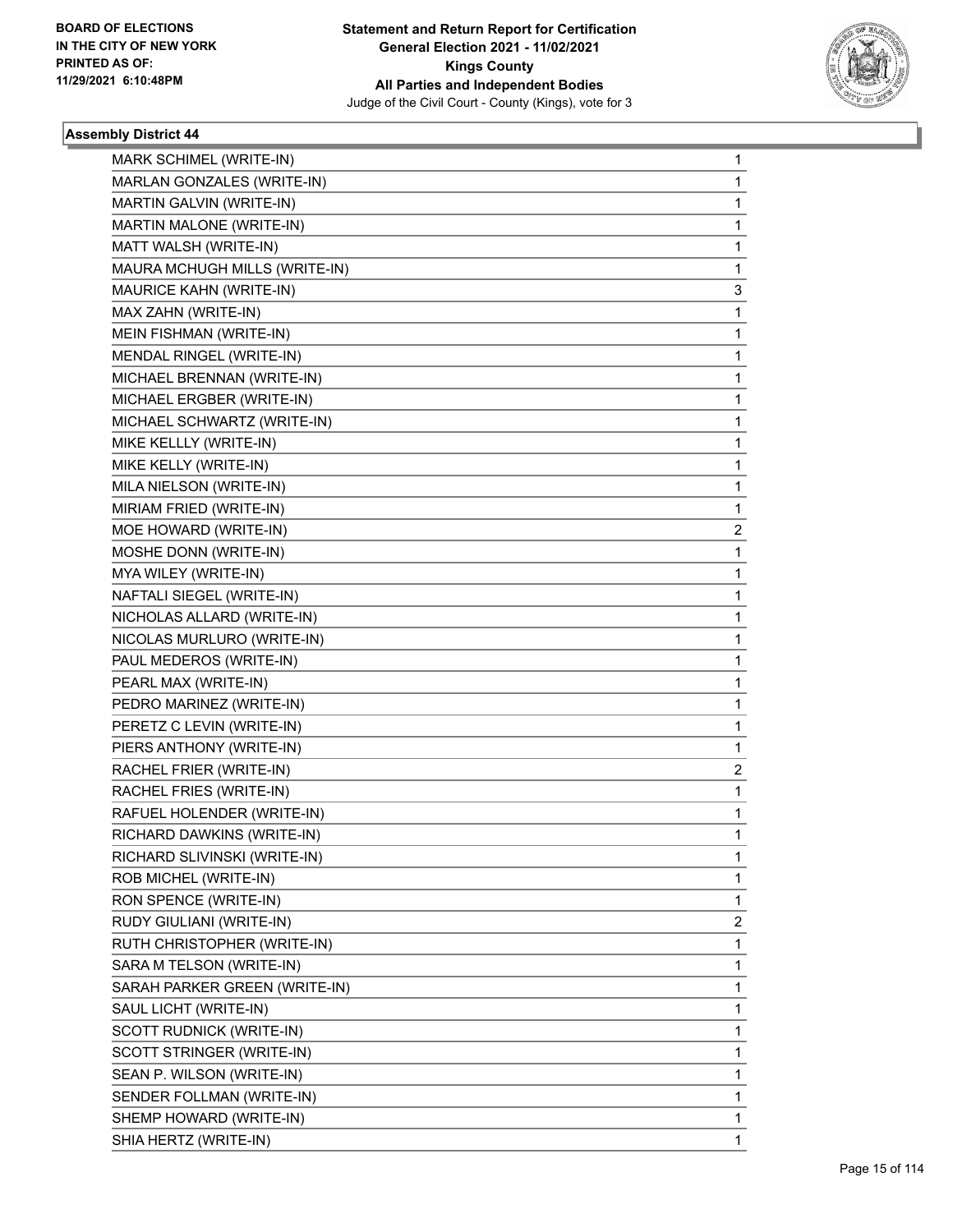

| SHIMON WEINREICH (WRITE-IN)               | 1            |
|-------------------------------------------|--------------|
| SHMUL FISHMAN (WRITE-IN)                  | 1            |
| SHOSHANA KUPERMAN (WRITE-IN)              | $\mathbf{1}$ |
| SIMCHA FELDER (WRITE-IN)                  | 1            |
| SISI KEGHIDA (WRITE-IN)                   | 1            |
| STEPHANIE DIMENT (WRITE-IN)               | 1            |
| STEPHEN CHRISTOPHER (WRITE-IN)            | 1            |
| SULIE MAY (WRITE-IN)                      | 1            |
| SUSSIE MCNIFF (WRITE-IN)                  | 1            |
| TED CRUZ (WRITE-IN)                       | 3            |
| TERRY BROOKS (WRITE-IN)                   | 1            |
| THOMAS SOWELL (WRITE-IN)                  | 1            |
| TIPPI F SMITH (WRITE-IN)                  | 1            |
| TOM CRONLEY (WRITE-IN)                    | 1            |
| TOM JONES (WRITE-IN)                      | 1            |
| TZVI ORATZ (WRITE-IN)                     | 3            |
| UNATTRIBUTABLE WRITE-IN (WRITE-IN)        | 325          |
| UNCOUNTED WRITE-IN PER STATUTE (WRITE-IN) | 7            |
| URULA LE GUIN (WRITE-IN)                  | 1            |
| USHER KUPERMAN (WRITE-IN)                 | 1            |
| USHERA. KUPERIMAN (WRITE-IN)              | $\mathbf{1}$ |
| VINCENT CHASE (WRITE-IN)                  | 1            |
| VINCENY SEMINARA (WRITE-IN)               | 1            |
| VISRAEL RINGEL (WRITE-IN)                 | 1            |
| WILL SMITH (WRITE-IN)                     | 1            |
| WILLIAM BOYLE (WRITE-IN)                  | 1            |
| YAAKROV KARMAN (WRITE-IN)                 | $\mathbf 1$  |
| YEKUSIEL WEISS (WRITE-IN)                 | 1            |
| YISRAEL ALTEIN (WRITE-IN)                 | 1            |
| YISRAEL WOLFSON (WRITE-IN)                | 3            |
| YISREAL A WOLFSON (WRITE-IN)              | 3            |
| YITZCHUK E. KARMAN (WRITE-IN)             | 1            |
| YITZHOLT MANDELBAUM (WRITE-IN)            | 1            |
| YOSSI GOSTETNER (WRITE-IN)                | 1            |
| YUSEF GOLDSTEIN (WRITE-IN)                | 1            |
| YVAM MIGUA PADILLA (WRITE-IN)             | 1            |
| ZACHARIA SLATMAN (WRITE-IN)               | 1            |
| ZEVY WAJSFELD (WRITE-IN)                  | $\mathbf{1}$ |
| <b>Total Votes</b>                        | 48,256       |
| Unrecorded                                | 20,012       |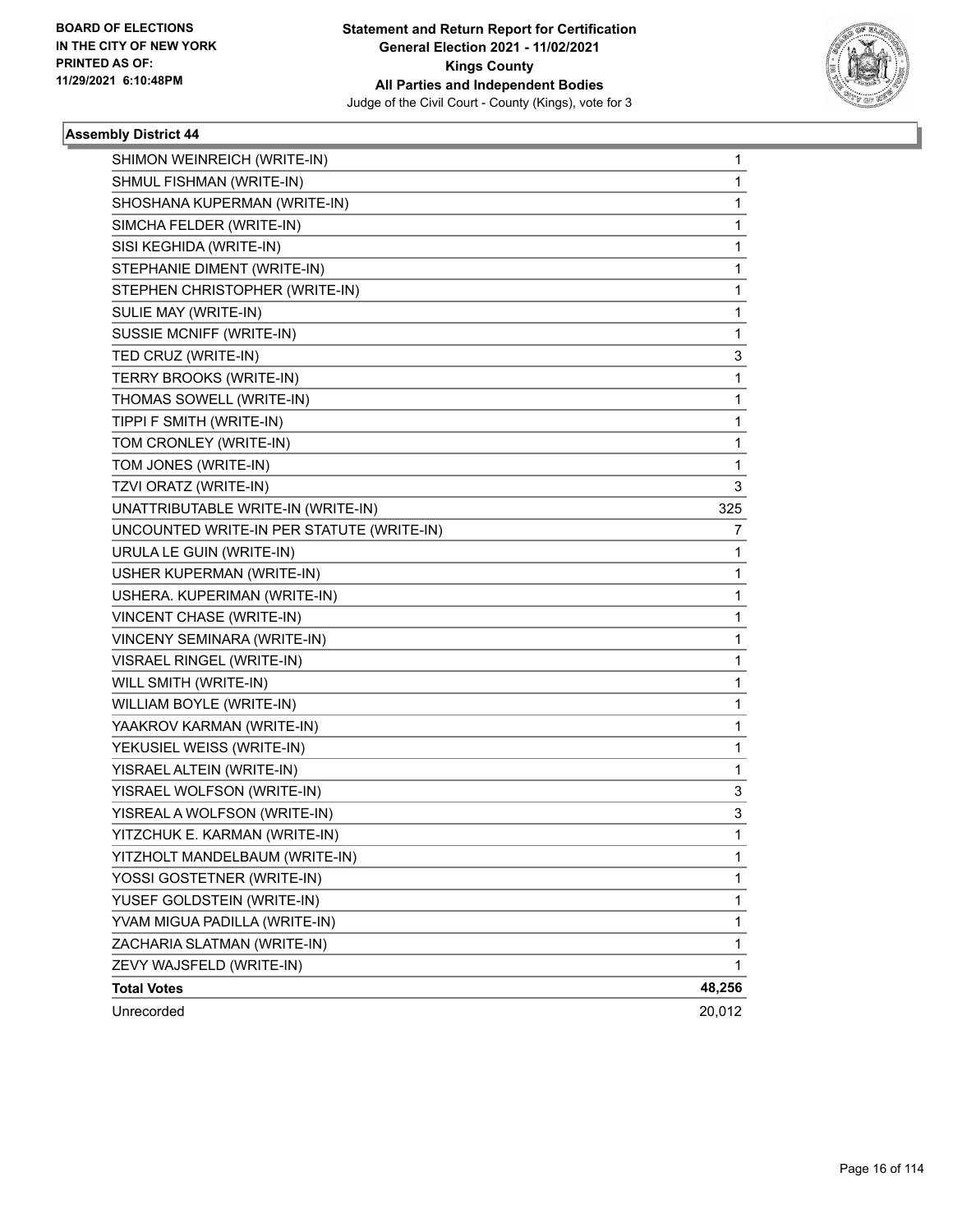

| PUBLIC COUNTER                                           | 12,692 |
|----------------------------------------------------------|--------|
| MANUALLY COUNTED EMERGENCY                               | 0      |
| <b>ABSENTEE / MILITARY</b>                               | 787.   |
| AFFIDAVIT                                                | 79     |
| <b>Total Ballots</b>                                     | 13,558 |
| Less - Inapplicable Federal/Special Presidential Ballots | 0      |
| <b>Total Applicable Ballots</b>                          | 13,558 |
| INGA M. ONEALE (DEMOCRATIC)                              | 5,140  |
| SHAREN D. HUDSON (DEMOCRATIC)                            | 4,972  |
| HEELA DOREEN CAPELL (DEMOCRATIC)                         | 4,421  |
| AARON JUDGE (WRITE-IN)                                   | 1      |
| ADRIENNE YARON (WRITE-IN)                                | 3      |
| AKIVA KORNITIE (WRITE-IN)                                | 1      |
| ALAN DWECK (WRITE-IN)                                    | 1      |
| ALAN MEIHANI (WRITE-IN)                                  | 1      |
| ALEKSANDRA UCHILD (WRITE-IN)                             | 3      |
| ALEXANDER HAMILTON (WRITE-IN)                            | 1      |
| ALEXANDER SITNIKOV (WRITE-IN)                            | 1      |
| ALI H NAGI (WRITE-IN)                                    | 1      |
| ALWIN ALMEODOWAR (WRITE-IN)                              | 1      |
| AMANDA ORTIZ (WRITE-IN)                                  | 1      |
| AMAURY NOLASCO (WRITE-IN)                                | 1      |
| ANDREW GUILIANI (WRITE-IN)                               | 1      |
| ANDREW SQUARO (WRITE-IN)                                 | 1      |
| ATHENA BASS (WRITE-IN)                                   | 1      |
| BARRY HENLEY (WRITE-IN)                                  | 1      |
| BENA CHAYETH (WRITE-IN)                                  | 1      |
| BENJAMIN SEROYA (WRITE-IN)                               | 1      |
| BETH BONINA (WRITE-IN)                                   | 1      |
| BILL DE BLAZIO (WRITE-IN)                                | 1      |
| BINA CHAIFETZ (WRITE-IN)                                 | 1      |
| <b>BOBBY LEONG (WRITE-IN)</b>                            | 1      |
| BORIS PALANT (WRITE-IN)                                  | 1      |
| <b>BRANDON GRAVES (WRITE-IN)</b>                         | 1      |
| BREANNA STEWART (WRITE-IN)                               | 1      |
| BRENDAN LANTRY (WRITE-IN)                                | 1      |
| <b>BRUCE RAITER (WRITE-IN)</b>                           | 1      |
| CARLOS MALGOUT (WRITE-IN)                                | 1      |
| CHANA SHALOM (WRITE-IN)                                  | 1      |
| CHARLENE MCGRAY (WRITE-IN)                               | 1      |
| CHARLES GAMMAL (WRITE-IN)                                | 1      |
| CHAYA SARA JOSELIT (WRITE-IN)                            | 1      |
| CHAZZAN VEGH (WRITE-IN)                                  | 1      |
| CHRIS ROZER (WRITE-IN)                                   | 1      |
| CHRISTOPHER FERRARA (WRITE-IN)                           | 2      |
| CRECTAHINA MILMAN (WRITE-IN)                             | 1      |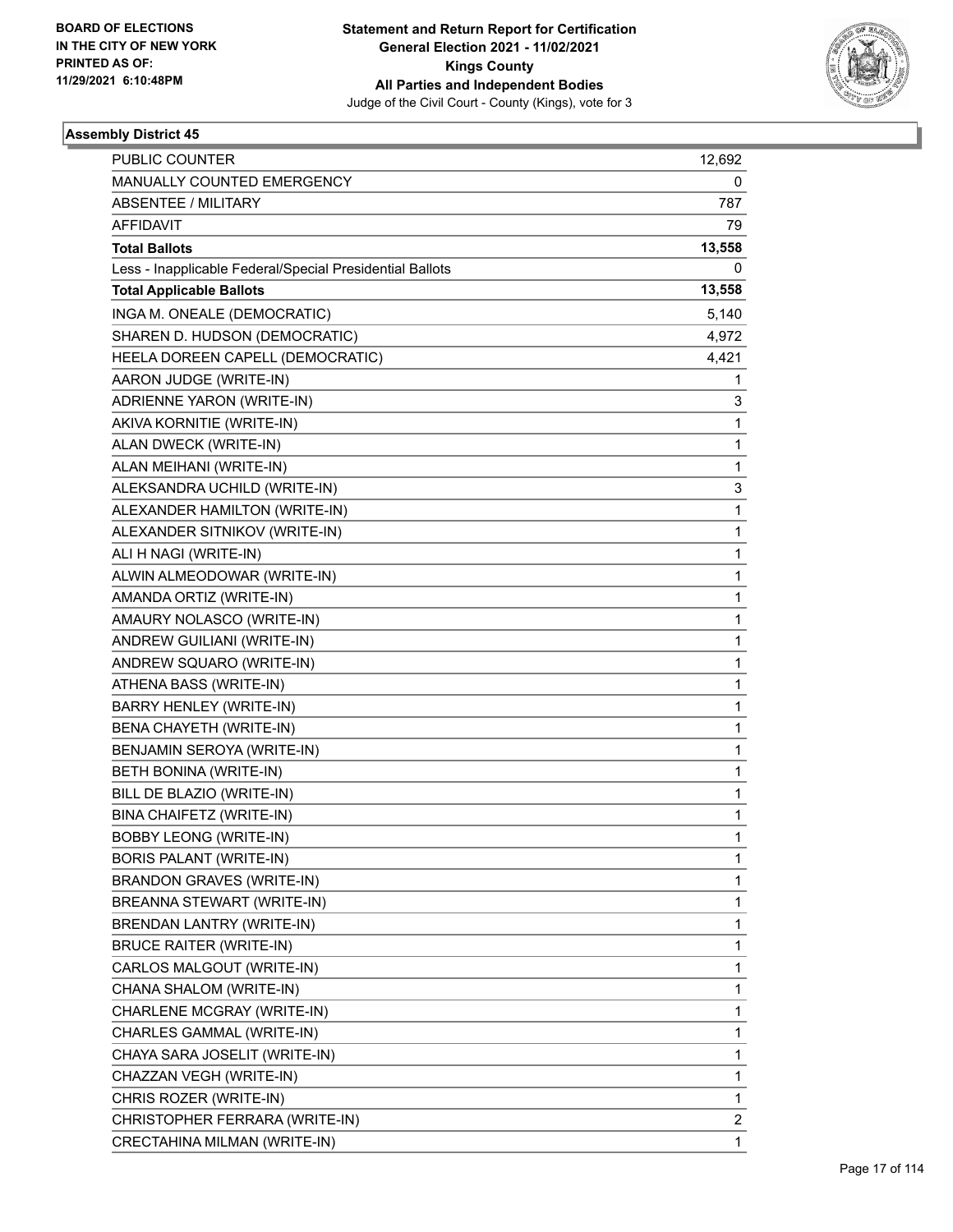

| CURTIS COST (WRITE-IN)                   | 1           |
|------------------------------------------|-------------|
| CURTIS SILWA (WRITE-IN)                  | 1           |
| CURTIS SLIWA (WRITE-IN)                  | 3           |
| CURTUIS COST (WRITE-IN)                  | 1           |
| DANIEL JOHNSON (WRITE-IN)                | 1           |
| DANNY JOHNSON (WRITE-IN)                 | 1           |
| DAVID DWECK (WRITE-IN)                   | 1           |
| DAVID FAHAM (WRITE-IN)                   | 1           |
| DAVID OZEIREY (WRITE-IN)                 | $\mathbf 1$ |
| DAVID SQUARO (WRITE-IN)                  | 1           |
| DEBRA GREIF (WRITE-IN)                   | 1           |
| DEVI ELIZABETH NANPIAPARAMPIL (WRITE-IN) | 1           |
| DINA FURCHIN (WRITE-IN)                  | 1           |
| DONALD J.TRUMP (WRITE-IN)                | 1           |
| DONALD TRUMP (WRITE-IN)                  | 5           |
| EDWARD KNOUB (WRITE-IN)                  | 1           |
| ELAZAR MARCUS (WRITE-IN)                 | 1           |
| ELI NAKOSH (WRITE-IN)                    | 1           |
| ELI OZEIREY (WRITE-IN)                   | 1           |
| ELIYAHV BRUG (WRITE-IN)                  | 1           |
| EZRA LEVY (WRITE-IN)                     | $\mathbf 1$ |
| EZRIEL EHRLONGER (WRITE-IN)              | 1           |
| FRANK LUPUTI (WRITE-IN)                  | 1           |
| FRANK SORRENTINO (WRITE-IN)              | 1           |
| FRUNLDIN K.MOSS (WRITE-IN)               | 3           |
| FUAD RASOLOV (WRITE-IN)                  | 1           |
| GABRIELLA KAMINSY (WRITE-IN)             | $\mathbf 1$ |
| GARY KAMENETOKY (WRITE-IN)               | 1           |
| <b>GREG MATHIS (WRITE-IN)</b>            | 1           |
| GREG OZERSHIY (WRITE-IN)                 | $\mathbf 1$ |
| <b>GREGORY ADAMS (WRITE-IN)</b>          | 1           |
| HANK HILL (WRITE-IN)                     | 1           |
| <b>HARRY BASS (WRITE-IN)</b>             | 1           |
| HINDY CHAIFETZ (WRITE-IN)                | 1           |
| HINDY CHAYITA (WRITE-IN)                 | 1           |
| HUGH JAZZ (WRITE-IN)                     | 1           |
| HUGH JONUS (WRITE-IN)                    | 1           |
| IAN RANDAL STROCK (WRITE-IN)             | 1           |
| ILYA SHAVTELY (WRITE-IN)                 | 1           |
| INNA VERNIK (WRITE-IN)                   | 1           |
| INNA VERNIKOV (WRITE-IN)                 | 4           |
| IRINA KLAYMAN (WRITE-IN)                 | 2           |
| ISAAC BERNSTEIN (WRITE-IN)               | 1           |
| ISAAC DWECK (WRITE-IN)                   | 1           |
| ISSAC GAMMAL (WRITE-IN)                  | 1           |
| JACK COHEN (WRITE-IN)                    | 1           |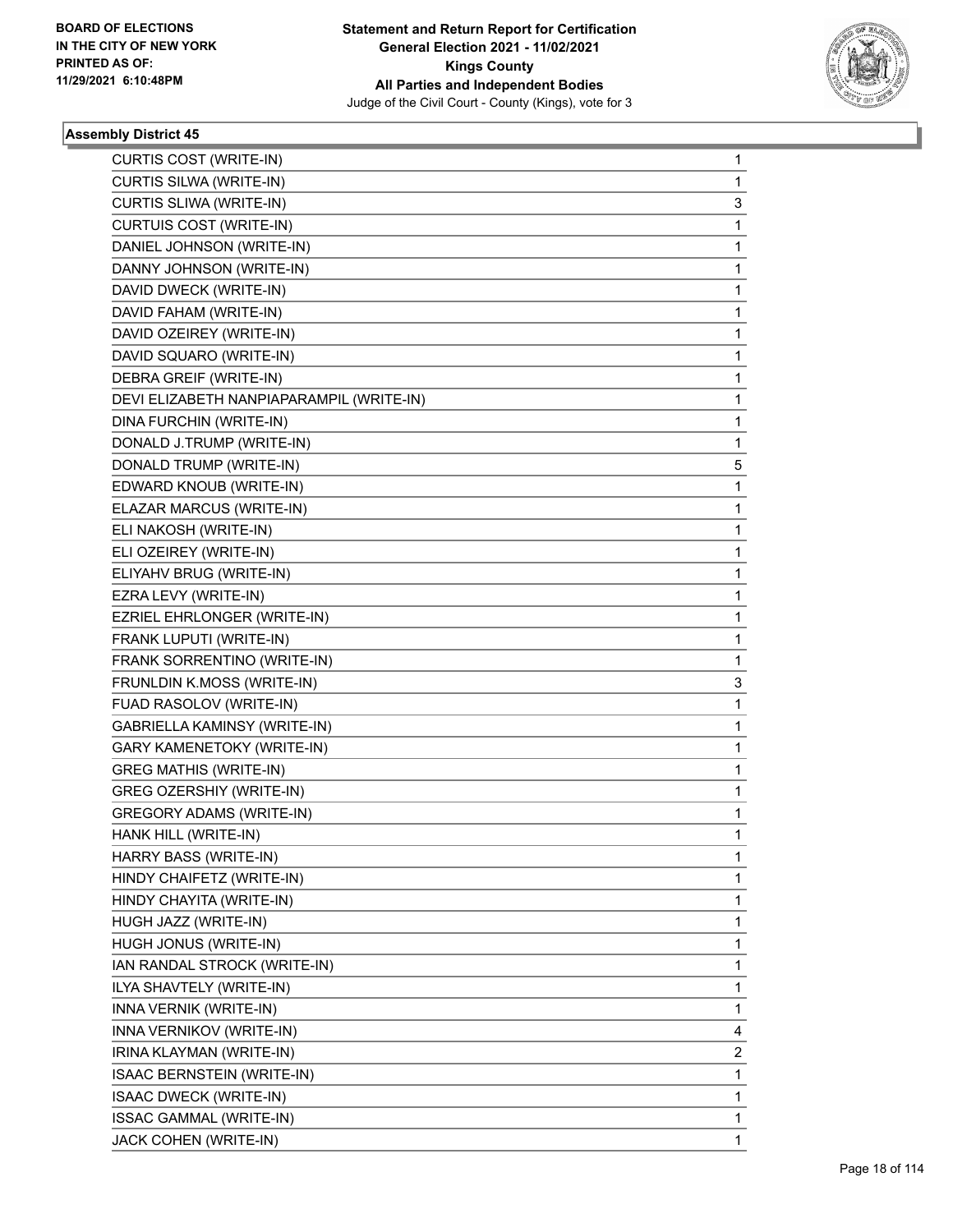

| JACK SAFDIE (WRITE-IN)          | 1 |
|---------------------------------|---|
| JAMES M HENDY (WRITE-IN)        | 1 |
| JAY CRUDER (WRITE-IN)           | 1 |
| JEFFREY COHEN (WRITE-IN)        | 1 |
| <b>JESSE PINKMAN (WRITE-IN)</b> | 1 |
| <b>JESSIA COW (WRITE-IN)</b>    | 1 |
| JOE BIDEN (WRITE-IN)            | 2 |
| JOEL ACEVEDO (WRITE-IN)         | 1 |
| JOEY ARON (WRITE-IN)            | 1 |
| JOHN CHARMIRTE (WRITE-IN)       | 1 |
| JOHN MARSHALL (WRITE-IN)        | 1 |
| JOHN Q ADAMS (WRITE-IN)         | 1 |
| JONATHAN JUDGE (WRITE-IN)       | 1 |
| JOSEPH COHEN (WRITE-IN)         | 1 |
| <b>JOSH SORIASKY (WRITE-IN)</b> | 1 |
| JOSHUA FEINLEIG (WRITE-IN)      | 1 |
| JOY F. CAMPAINELLI (WRITE-IN)   | 1 |
| JOY F. CAMPANELLI (WRITE-IN)    | 1 |
| JUBY CHARMOMITZ (WRITE-IN)      | 1 |
| JUDITH SCHERIDAN (WRITE-IN)     | 1 |
| JUDITH SHEINDLIN (WRITE-IN)     | 1 |
| KEITH CULTER (WRITE-IN)         | 1 |
| KEVIN DURAUT (WRITE-IN)         | 1 |
| KYSIE IRVING (WRITE-IN)         | 1 |
| LANA WILLIAMS (WRITE-IN)        | 1 |
| LEONARD ABRAMA (WRITE-IN)       | 1 |
| LILIYA TULCHINSKY (WRITE-IN)    | 1 |
| LILLIAN WAN (WRITE-IN)          | 3 |
| LILYA BULOVA (WRITE-IN)         | 1 |
| LUCY BROWN (WRITE-IN)           | 1 |
| LUKA BOTLON (WRITE-IN)          | 1 |
| MARGO COHEN (WRITE-IN)          | 1 |
| MARIA BASS (WRITE-IN)           | 1 |
| MARILYN S. HECHT (WRITE-IN)     | 1 |
| MARINA IUANGO (WRITE-IN)        | 1 |
| MARY HOLLAND (WRITE-IN)         | 2 |
| MELECH GILBERT (WRITE-IN)       | 1 |
| MESHULEM GINSBURG (WRITE-IN)    | 1 |
| MICHAEL BALAGULA (WRITE-IN)     | 3 |
| MICHAEL J ADELMAN (WRITE-IN)    | 1 |
| MICHAEL MCHALE (WRITE-IN)       | 2 |
| MICHAEL MULLEN (WRITE-IN)       | 1 |
| MICHAL MOSSAD (WRITE-IN)        | 1 |
| MIKE BLUMBERG (WRITE-IN)        | 1 |
| MIKE ROACH (WRITE-IN)           | 1 |
| MOROECHO MARCUS (WRITE-IN)      | 1 |
|                                 |   |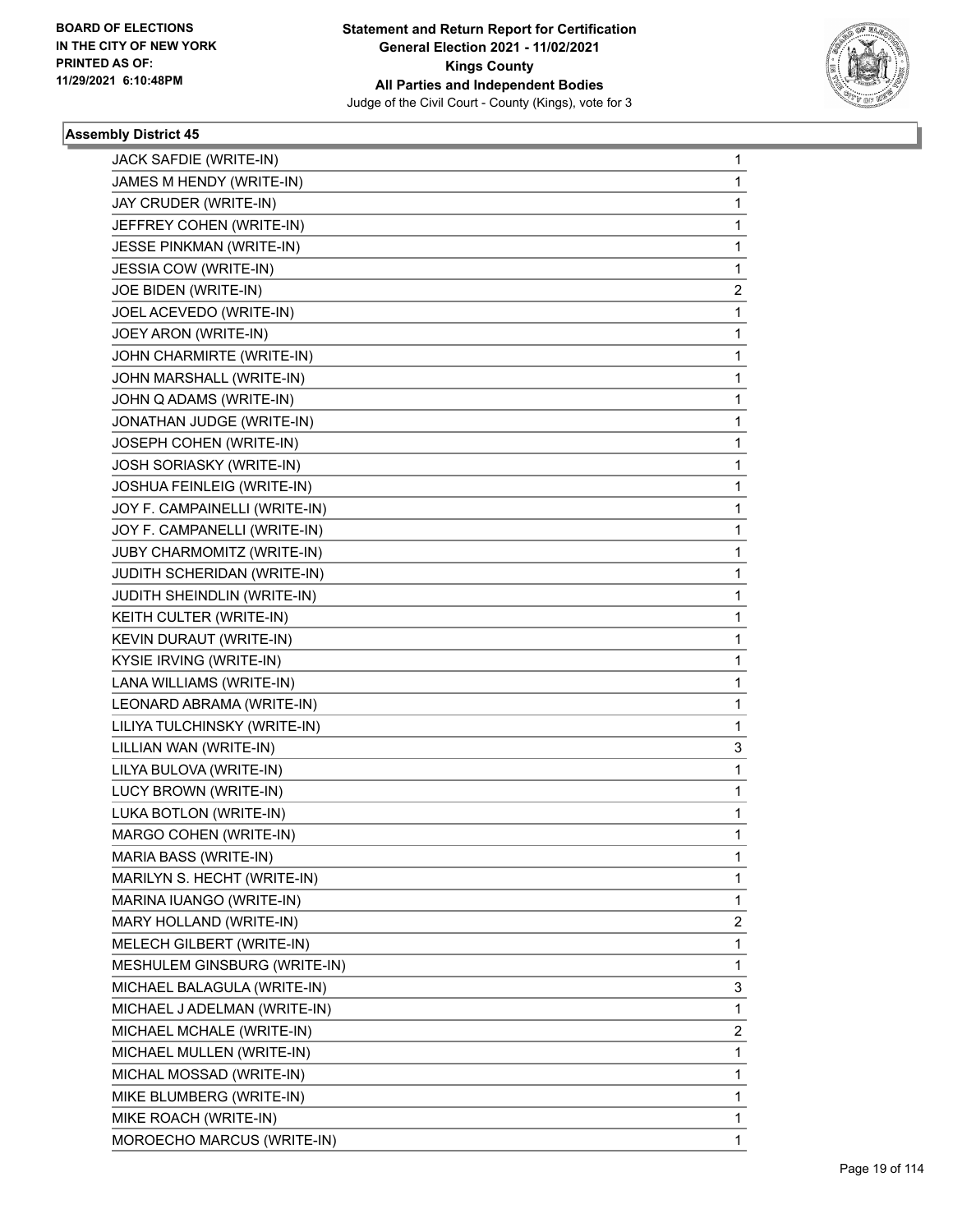

| MORRIS SHALOM (WRITE-IN)                  | 1   |
|-------------------------------------------|-----|
| MOSHE OZEIREY (WRITE-IN)                  | 1   |
| NELECH SILBERT (WRITE-IN)                 | 1   |
| NICK ACKADO (WRITE-IN)                    | 1   |
| NOAH D. COHEN (WRITE-IN)                  | 2   |
| <b>ODETTE NAKOSH (WRITE-IN)</b>           | 1   |
| PAUL GAMMAL (WRITE-IN)                    | 1   |
| PEARL MAX (WRITE-IN)                      | 2   |
| PETER PETINO (WRITE-IN)                   | 1   |
| PUSHKIN ALEX (WRITE-IN)                   | 1   |
| RACHEL MILMAN (WRITE-IN)                  | 1   |
| RAKEL YOFFE (WRITE-IN)                    | 1   |
| RAYMOND COHEN (WRITE-IN)                  | 1   |
| REGINA A. FINK (WRITE-IN)                 | 2   |
| RENART ARMMED ZNANOV (WRITE-IN)           | 1   |
| RICK HARRISON (WRITE-IN)                  | 1   |
| ROBERT KNEPPER (WRITE-IN)                 | 1   |
| ROBERT YADGAREN (WRITE-IN)                | 1   |
| RON PAUL (WRITE-IN)                       | 3   |
| RUDI GULIANY (WRITE-IN)                   | 1   |
| RUDOLPH DUILIANI (WRITE-IN)               | 1   |
| RUDOLPH GIULIANI (WRITE-IN)               | 1   |
| SAM SHU (WRITE-IN)                        | 1   |
| SARA HOROWITZ (WRITE-IN)                  | 1   |
| SARAH BECKER (WRITE-IN)                   | 1   |
| SHANDEL BRUCKERSTEIN (WRITE-IN)           | 1   |
| SHERY CHAYITA (WRITE-IN)                  | 1   |
| SHEVY CHAIFETZ (WRITE-IN)                 | 1   |
| SIMCHA SYCNEY WAXMAN (WRITE-IN)           | 1   |
| SOLOMON JASKIEL (WRITE-IN)                | 1   |
| STACEY PRUSSMAN (WRITE-IN)                | 3   |
| STANLY GOLDSTEIN (WRITE-IN)               | 1   |
| STEPHEN CRAMPSTON (WRITE-IN)              | 1   |
| STUART ESSROY (WRITE-IN)                  | 1   |
| TARA HOROWITZ (WRITE-IN)                  | 1   |
| THOMAS SHEAN (WRITE-IN)                   | 1   |
| TIFFANY TRUMP (WRITE-IN)                  | 1   |
| TOM BRADY (WRITE-IN)                      | 1   |
| TONY BOGOAN (WRITE-IN)                    | 1   |
| TONY BURROWS (WRITE-IN)                   | 1   |
| UMIT GURSOY (WRITE-IN)                    | 1   |
| UNATTRIBUTABLE WRITE-IN (WRITE-IN)        | 305 |
| UNCOUNTED WRITE-IN PER STATUTE (WRITE-IN) | 13  |
| VENTURA ANTHONY (WRITE-IN)                | 1   |
| VLADISLAV SIROTA (WRITE-IN)               | 1   |
| WILLIAM BALEY (WRITE-IN)                  | 1   |
|                                           |     |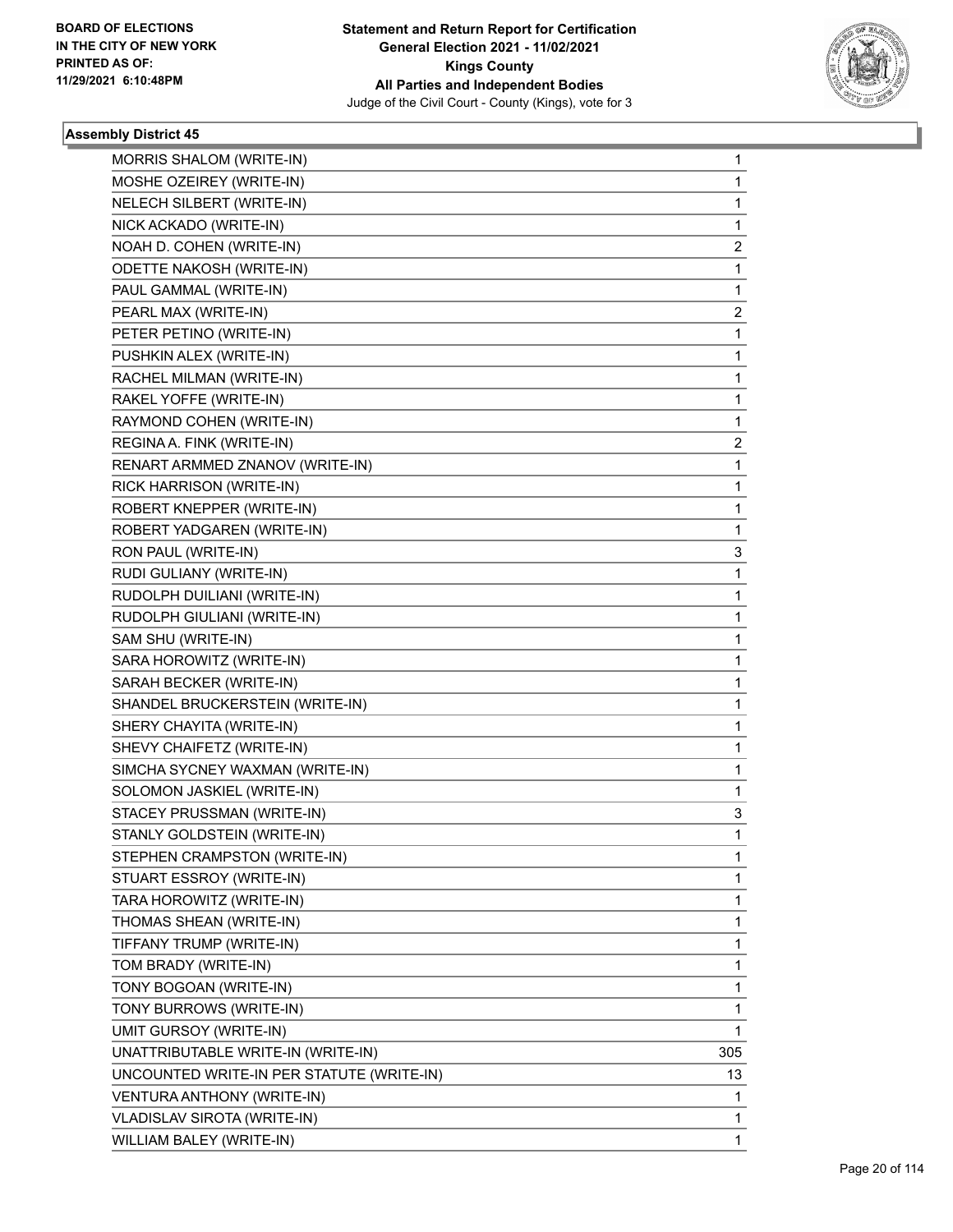

| WILLIAM DEVANE (WRITE-IN) |        |
|---------------------------|--------|
| YITZCHOK TURIM (WRITE-IN) |        |
| YOSIF TZVI MAK (WRITE-IN) |        |
| YOUSEF ABDALLA (WRITE-IN) |        |
| YURIY PRAKHIN (WRITE-IN)  |        |
| <b>Total Votes</b>        | 15,059 |
| Unrecorded                | 25.615 |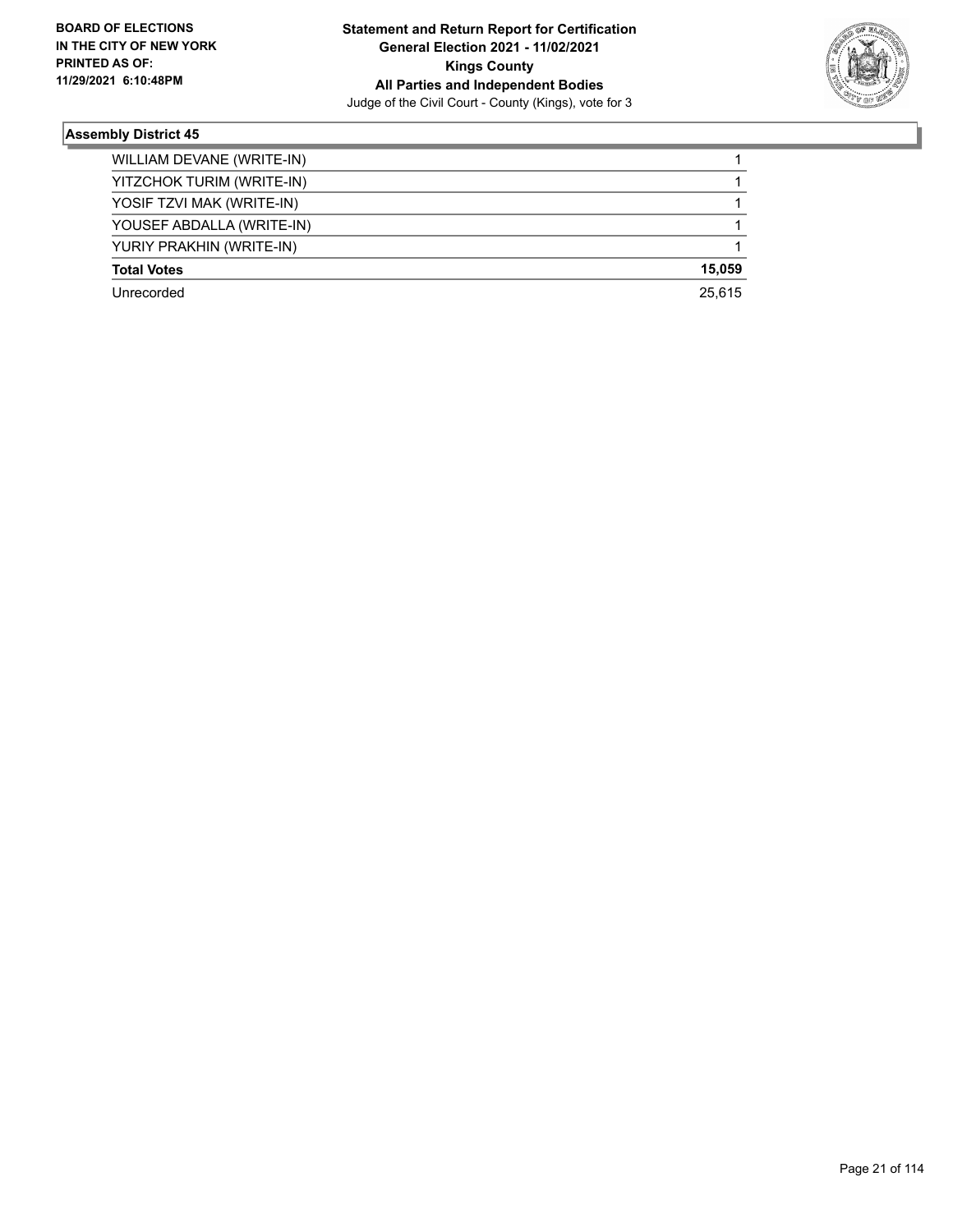

| <b>PUBLIC COUNTER</b>                                    | 19,198 |
|----------------------------------------------------------|--------|
| MANUALLY COUNTED EMERGENCY                               | 0      |
| <b>ABSENTEE / MILITARY</b>                               | 1,186  |
| AFFIDAVIT                                                | 132    |
| <b>Total Ballots</b>                                     | 20,516 |
| Less - Inapplicable Federal/Special Presidential Ballots | 0      |
| <b>Total Applicable Ballots</b>                          | 20,516 |
| INGA M. ONEALE (DEMOCRATIC)                              | 9,121  |
| SHAREN D. HUDSON (DEMOCRATIC)                            | 9,131  |
| HEELA DOREEN CAPELL (DEMOCRATIC)                         | 8,095  |
| ADAM SMITH (WRITE-IN)                                    | 1      |
| ALAN SMALOWITZ (WRITE-IN)                                | 2      |
| ALEKSEY RODIK (WRITE-IN)                                 | 2      |
| ALEX LITVAC (WRITE-IN)                                   | 1      |
| ALLEYN J CRAWFORD ESQ (WRITE-IN)                         | 3      |
| ALYSSA PUSTILNIK (WRITE-IN)                              | 1      |
| AMANDA DE ABREU (WRITE-IN)                               | 1      |
| ANDREW ASSINI (WRITE-IN)                                 | 1      |
| ANDREW GULIANI (WRITE-IN)                                | 1      |
| ANDREW YANG (WRITE-IN)                                   | 1      |
| ANDREW YANG SOUP (WRITE-IN)                              | 1      |
| ANGELA MCGRAHAN (WRITE-IN)                               | 1      |
| ANTHONY SANTOS (WRITE-IN)                                | 1      |
| ARGENIS SANCHEZ (WRITE-IN)                               | 1      |
| ARTHUR AIDALA (WRITE-IN)                                 | 1      |
| BE SVENDON (WRITE-IN)                                    | 1      |
| BEN LEE (WRITE-IN)                                       | 1      |
| BILL DEBLASSO (WRITE-IN)                                 | 1      |
| BILL LYNN (WRITE-IN)                                     | 1      |
| BILL WITHERS (WRITE-IN)                                  | 1      |
| BILLY MARTIN (WRITE-IN)                                  | 1      |
| <b>BOB HOWE (WRITE-IN)</b>                               | 6      |
| BOBBY SHMURDA (WRITE-IN)                                 | 3      |
| BRAD PARK (WRITE-IN)                                     | 1      |
| BRENDAN LANTRY (WRITE-IN)                                | 1      |
| BRENDAN T. LANTRY (WRITE-IN)                             | 3      |
| BRIAN DOHERTY (WRITE-IN)                                 | 2      |
| CARMEN HERNENDEZ (WRITE-IN)                              | 1      |
| CHAIM DEUTCH (WRITE-IN)                                  | 1      |
| CHRIS O'MARA (WRITE-IN)                                  | 1      |
| CHRIS REILLY (WRITE-IN)                                  | 1      |
| CHRIS ROCK (WRITE-IN)                                    | 1      |
| CHUCK QUACKENBUSH (WRITE-IN)                             | 1      |
| CONNIE FRONTERA (WRITE-IN)                               | 1      |
| CONNOR ARMSTRONG (WRITE-IN)                              | 1      |
| CURTIS SILWA (WRITE-IN)                                  | 3      |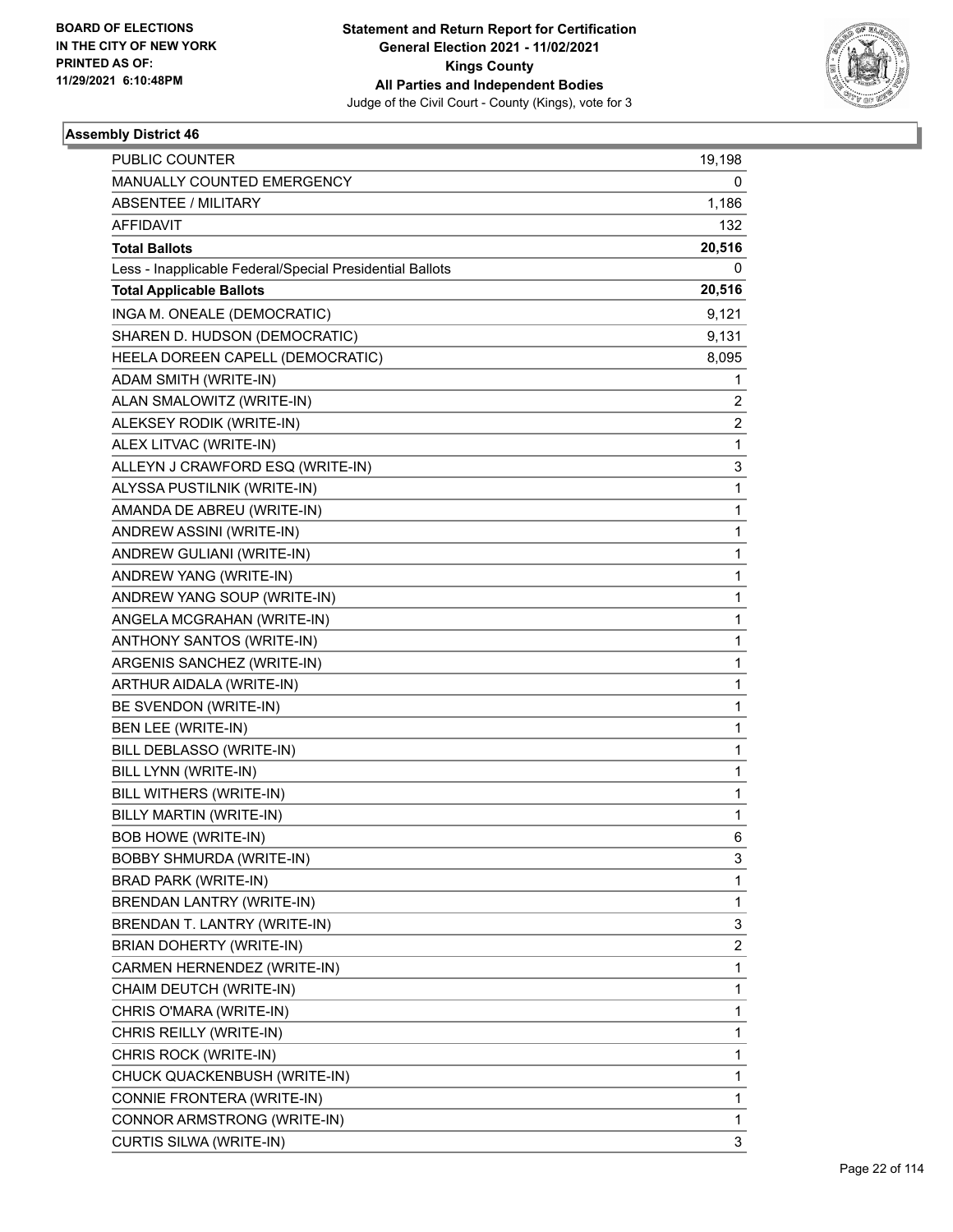

| DACNERY TARGARYEN (WRITE-IN)       | 1 |
|------------------------------------|---|
| DAMERCK APEN (WRITE-IN)            | 1 |
| DANIEL TAMAYO (WRITE-IN)           | 1 |
| DAREY HANSEN (WRITE-IN)            | 1 |
| DAVE PORTNOY (WRITE-IN)            | 1 |
| DAVID DIBELLO (WRITE-IN)           | 3 |
| DAVID DRAKE (WRITE-IN)             | 1 |
| DAVID ZIMMER (WRITE-IN)            | 1 |
| DEMETRIUS ANAGNOSTAKOS (WRITE-IN)  | 1 |
| DENNIS ANVAER (WRITE-IN)           | 1 |
| DEREK ARDEN (WRITE-IN)             | 1 |
| DILLON O'HARA (WRITE-IN)           | 3 |
| DONALD J TRUMP (WRITE-IN)          | 1 |
| DONALD TRUMP (WRITE-IN)            | 3 |
| DOROTHY DAY (WRITE-IN)             | 1 |
| DOROTHY SARANTOPOOLOS (WRITE-IN)   | 1 |
| DR PHILLIP SCHERER (WRITE-IN)      | 1 |
| DRED SCOTT (WRITE-IN)              | 1 |
| DUNCAN IDAHO (WRITE-IN)            | 1 |
| ED COYRE (WRITE-IN)                | 3 |
| EDWIN DRANTIVY (WRITE-IN)          | 1 |
| ELAINE S RODRIGUEZ (WRITE-IN)      | 1 |
| ELAINE SCHACH RODRIGUEZ (WRITE-IN) | 1 |
| ELAINE SCHACK RODRIGUEZ (WRITE-IN) | 1 |
| ELENA GROISBERG (WRITE-IN)         | 2 |
| FLIP WILSON (WRITE-IN)             | 1 |
| FRANCIS LUPIA (WRITE-IN)           | 1 |
| FRANK MIRANDA (WRITE-IN)           | 1 |
| <b>GEORGE SWITZER (WRITE-IN)</b>   | 2 |
| <b>GERARD KASSAR (WRITE-IN)</b>    | 1 |
| GILLES VILLEMURE (WRITE-IN)        | 1 |
| GINA LEVY ABADI (WRITE-IN)         | 1 |
| GLENN NOCERA (WRITE-IN)            | 3 |
| <b>GREGORY BLATTO (WRITE-IN)</b>   | 3 |
| HAROLD THEURER (WRITE-IN)          | 2 |
| HARRIET TUBMAN (WRITE-IN)          | 1 |
| HERMIC HRMLAR (WRITE-IN)           | 1 |
| HERMON GERNING (WRITE-IN)          | 1 |
| HUNTER BIDEN (WRITE-IN)            | 1 |
| <b>IGOR PETROV (WRITE-IN)</b>      | 1 |
| INNA VERNIKOV (WRITE-IN)           | 2 |
| IVMKA TRUMP (WRITE-IN)             | 1 |
| JAMES BONAMASSA (WRITE-IN)         | 1 |
| JAMES BUTSIKARAS (WRITE-IN)        | 1 |
| JAMES BUTSIKORS (WRITE-IN)         | 1 |
| JAMES L CUFF (WRITE-IN)            | 1 |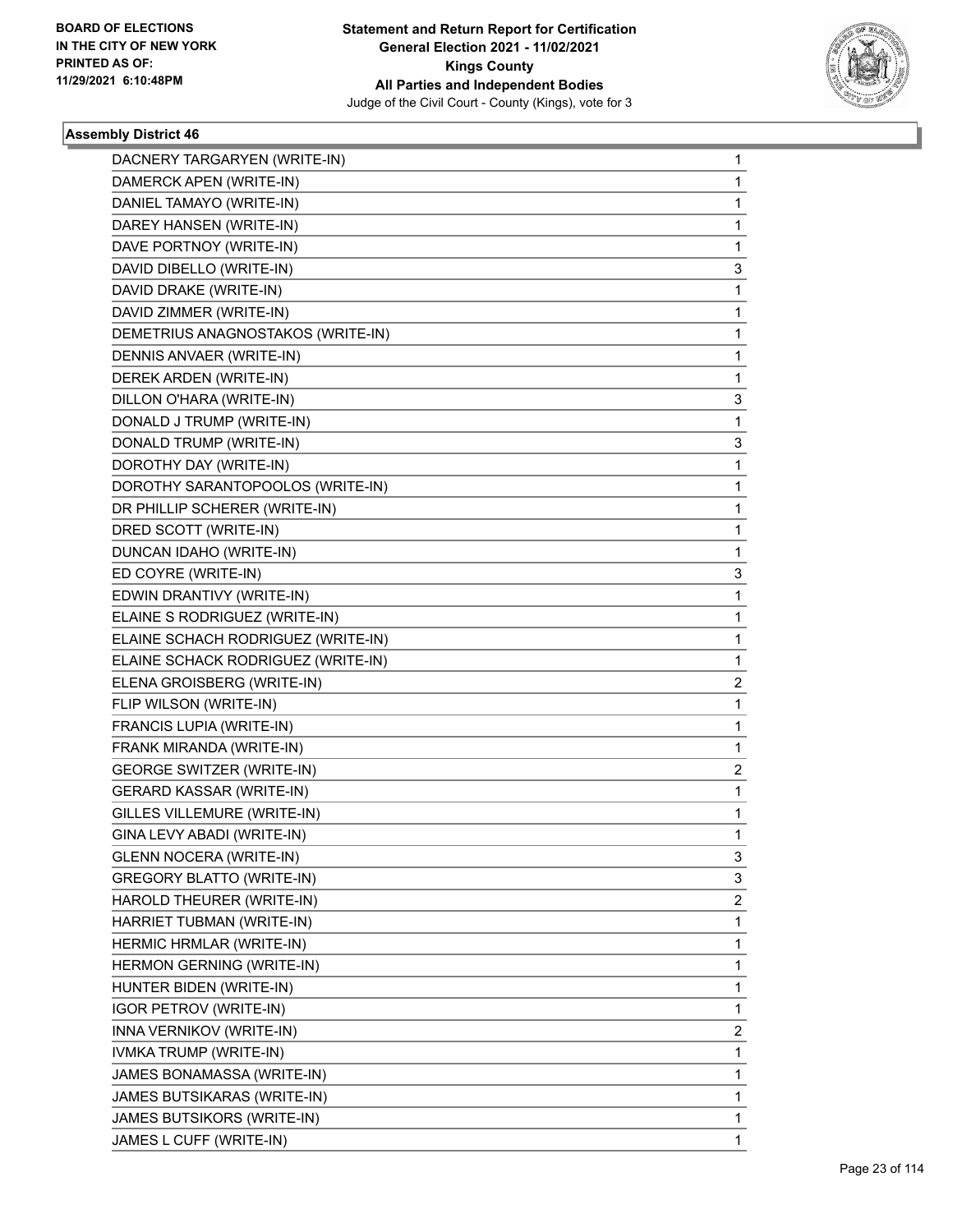

| JAMES ROWLAND (WRITE-IN)        | 2<br>1       |
|---------------------------------|--------------|
| JASON LERCH (WRITE-IN)          | 1            |
| JERRY SPRINGER (WRITE-IN)       |              |
| <b>JESSIE MURPHY (WRITE-IN)</b> | 1            |
| JOANN MURPHY (WRITE-IN)         | 3            |
| JOANNE SEMINORA (WRITE-IN)      | 1            |
| JOE BIDEN (WRITE-IN)            | 2            |
| JOE PERNICE (WRITE-IN)          | 3            |
| JOE ROGAN (WRITE-IN)            | 1            |
| JOHN COSENZY (WRITE-IN)         | 3            |
| JOHN DOVE (WRITE-IN)            | 1            |
| JOHN MARSHALL (WRITE-IN)        | 1            |
| JOHN O'BRIEN (WRITE-IN)         | 1            |
| JOSEPH CAMPBELL (WRITE-IN)      | 1            |
| JOSEPH WLENER (WRITE-IN)        | 1            |
| JUDY SCHEIDLIN (WRITE-IN)       | 1            |
| JULIUS TOOUKEL (WRITE-IN)       | 6            |
| KAREN SMALOWITZ (WRITE-IN)      | 2            |
| KIM STANLEY ROBINSON (WRITE-IN) | 1            |
| KIRK SUNDAY (WRITE-IN)          | 3            |
| LARISA DUBOVA (WRITE-IN)        | 2            |
| LARS HILTON (WRITE-IN)          | 1            |
| LIAM MCCABE (WRITE-IN)          | 1            |
| LILLIAN WAN (WRITE-IN)          | 2            |
| LINDA ARMENTO (WRITE-IN)        | 1            |
| LIZZETTE COLON (WRITE-IN)       | 1            |
| LOGAN MCGRAHAN (WRITE-IN)       | 1            |
| LOUIS MATTHEW GUIDA (WRITE-IN)  | 1            |
| LUCRETIA POTTER (WRITE-IN)      | 3            |
| LUKE MCGRAHAN (WRITE-IN)        | 1            |
| LUNG HING YUEN (WRITE-IN)       | 1            |
| MARGARET MCGRATH (WRITE-IN)     | $\mathbf{1}$ |
| MARK MESSIER (WRITE-IN)         | 1            |
| MARTH BROWN (WRITE-IN)          | 1            |
| MARTHA BROWN (WRITE-IN)         | 1            |
| MARTIN GOLDEN (WRITE-IN)        | 1            |
| MARTIN J GOLDEN (WRITE-IN)      | 1            |
| MARTIN KRONGOLD (WRITE-IN)      | 1            |
| MATT BYRNE (WRITE-IN)           | 1            |
| MATTHEW H LANNIELLO (WRITE-IN)  | 1            |
| MATTHEW SIGNORILE (WRITE-IN)    | 1            |
| MICHAEL BALAGULA (WRITE-IN)     | 3            |
| MICHAEL R OKEETE (WRITE-IN)     | 1            |
| MIKE BOGAN (WRITE-IN)           | 1            |
| MIKE IRWIN (WRITE-IN)           | 1            |
| MIKE PENCE (WRITE-IN)           | 1            |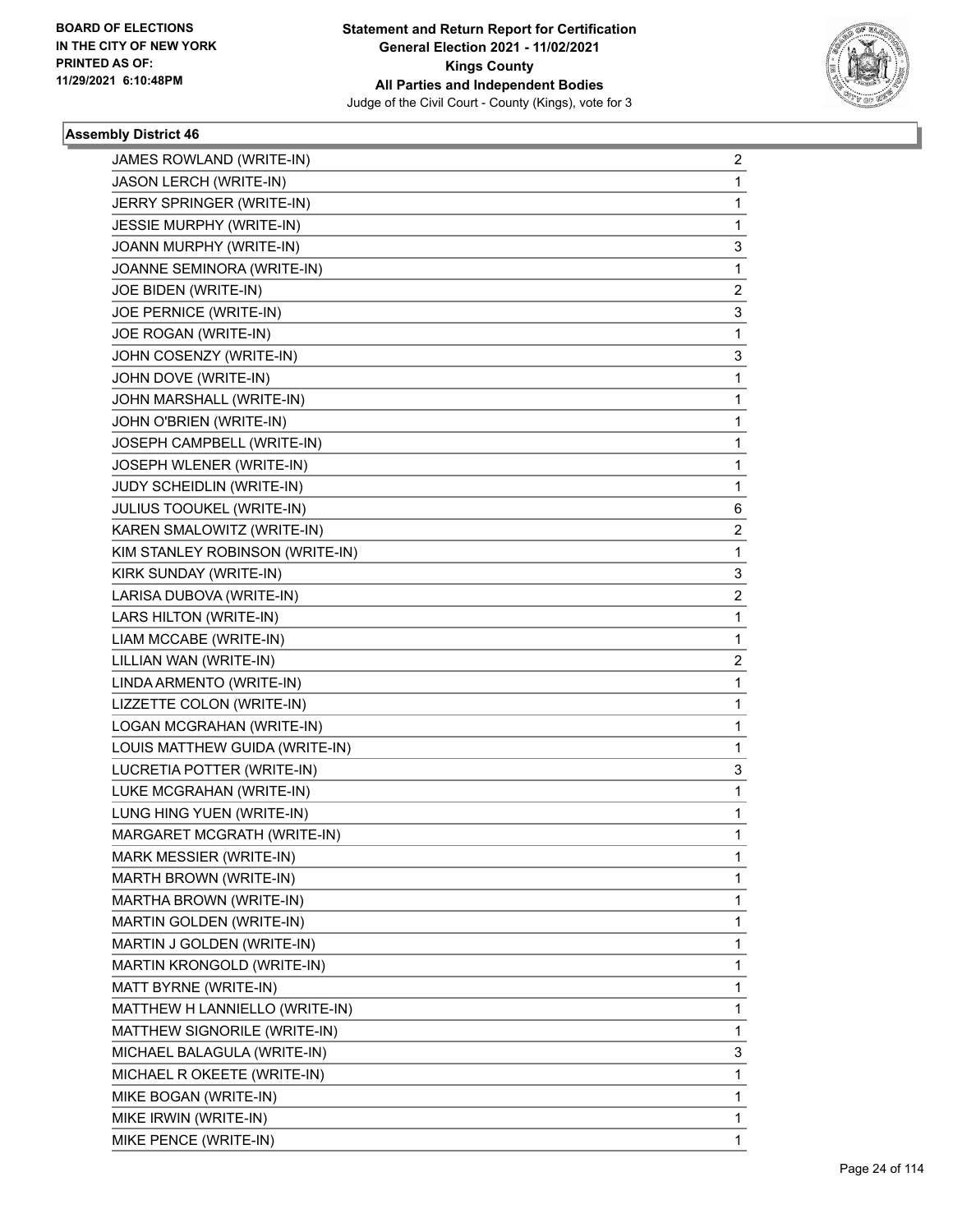

| MIKE WHITE (WRITE-IN)          | 1 |
|--------------------------------|---|
| MIKE YEADON (WRITE-IN)         | 1 |
| MIKHAIL ZATS (WRITE-IN)        | 2 |
| NOCAN FRONTERA (WRITE-IN)      | 1 |
| OLGA FORT (WRITE-IN)           | 1 |
| PAMELA L FISHER (WRITE-IN)     | 1 |
| PAPER BOY LOVE (WRITE-IN)      | 3 |
| PAT PAULSON (WRITE-IN)         | 1 |
| PAT RUSSO (WRITE-IN)           | 1 |
| PATRICK KANE (WRITE-IN)        | 1 |
| PATRICK WANG (WRITE-IN)        | 1 |
| PAUL BALUCAS (WRITE-IN)        | 1 |
| PAUL CAPOBIANCO (WRITE-IN)     | 3 |
| PETER ANAGNOSTAKOS (WRITE-IN)  | 2 |
| PETER J LANPESOVC (WRITE-IN)   | 1 |
| PETER MCCULLOUGH (WRITE-IN)    | 1 |
| RAND PAUL (WRITE-IN)           | 1 |
| RAYMOND TORRES (WRITE-IN)      | 3 |
| REINER FUELLMICH (WRITE-IN)    | 1 |
| RICHARD GUNDACKER (WRITE-IN)   | 1 |
| RICHARD VALAZQUEZ (WRITE-IN)   | 1 |
| RICO BOSCO (WRITE-IN)          | 1 |
| RJ BARRETT (WRITE-IN)          | 1 |
| ROB TOLL (WRITE-IN)            | 1 |
| ROBERT DORIA (WRITE-IN)        | 3 |
| ROBERT MAZZUCHIN JR (WRITE-IN) | 1 |
| ROBERT V.CASSARA (WRITE-IN)    | 1 |
| ROBERTS WAZZUDIN JR (WRITE-IN) | 1 |
| ROBO PERNA (WRITE-IN)          | 1 |
| RON PAUL (WRITE-IN)            | 1 |
| RUDOLOPH GIULIANI (WRITE-IN)   | 1 |
| RUDY GIULIANI (WRITE-IN)       | 6 |
| RUDY GUILIANI (WRITE-IN)       | 7 |
| RUDY GULIANI (WRITE-IN)        | 1 |
| RUDY GULLIANI (WRITE-IN)       | 1 |
| RUDY GULLIANI JR (WRITE-IN)    | 1 |
| SAMUEL RACKEAR (WRITE-IN)      | 1 |
| SHARON D. HUDSON (WRITE-IN)    | 1 |
| SIS ROSENBERG (WRITE-IN)       | 1 |
| SOLOMON A KLEIN (WRITE-IN)     | 1 |
| SOPHIA ANAGNOSTAKOS (WRITE-IN) | 1 |
| STELLA ANAGNOSTAKOS (WRITE-IN) | 2 |
| STEVE MYERS (WRITE-IN)         | 3 |
| STEVEN DELECRENZO (WRITE-IN)   | 1 |
| STEVEN PAUL MARGOIS (WRITE-IN) | 1 |
| STEVEN SAPERSTEN (WRITE-IN)    | 1 |
|                                |   |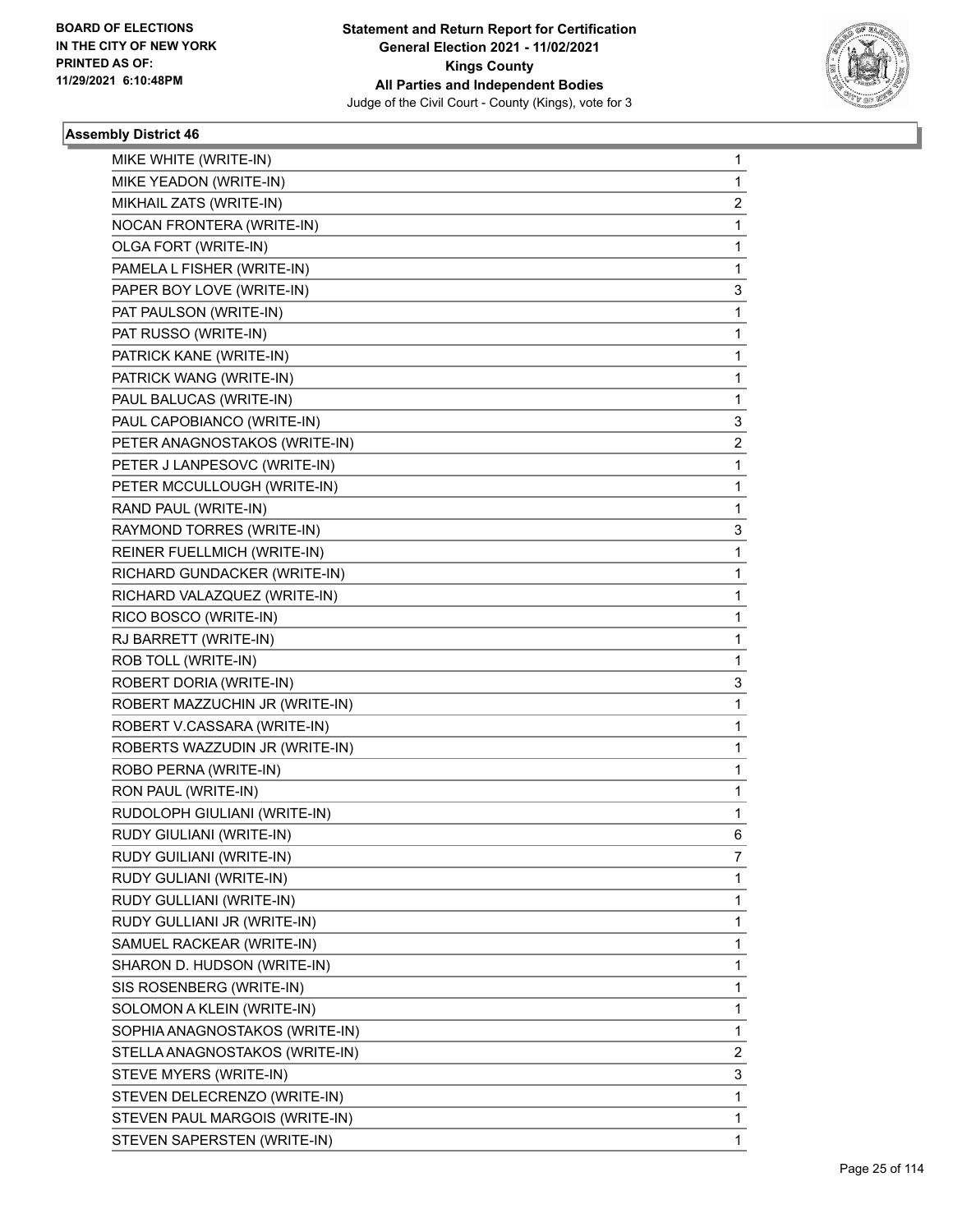

| STEVEN TOGANDER (WRITE-IN)                |                |
|-------------------------------------------|----------------|
| SUE SIMMONS (WRITE-IN)                    | 3              |
| SUSAN SCHEUERER (WRITE-IN)                | 1              |
| TAMRA CRONIN (WRITE-IN)                   | 3              |
| TED LACHMAN (WRITE-IN)                    | 1              |
| UNATTRIBUTABLE WRITE-IN (WRITE-IN)        | 384            |
| UNCOUNTED WRITE-IN PER STATUTE (WRITE-IN) | 7              |
| <b>VINCENT GENTILE (WRITE-IN)</b>         | 1              |
| VLAD VIZNER (WRITE-IN)                    | 3              |
| <b>VLADIMIR ZATS (WRITE-IN)</b>           | $\overline{2}$ |
| WALTER ALTMAN (WRITE-IN)                  | $\overline{2}$ |
| WILLIAM DAILY (WRITE-IN)                  | $\overline{2}$ |
| WILLIAM GILLEN (WRITE-IN)                 | $\overline{2}$ |
| WILLIAM ZODA (WRITE-IN)                   | 1              |
| YOGI BERRA (WRITE-IN)                     | 1              |
| <b>Total Votes</b>                        | 27,013         |
| Unrecorded                                | 34,535         |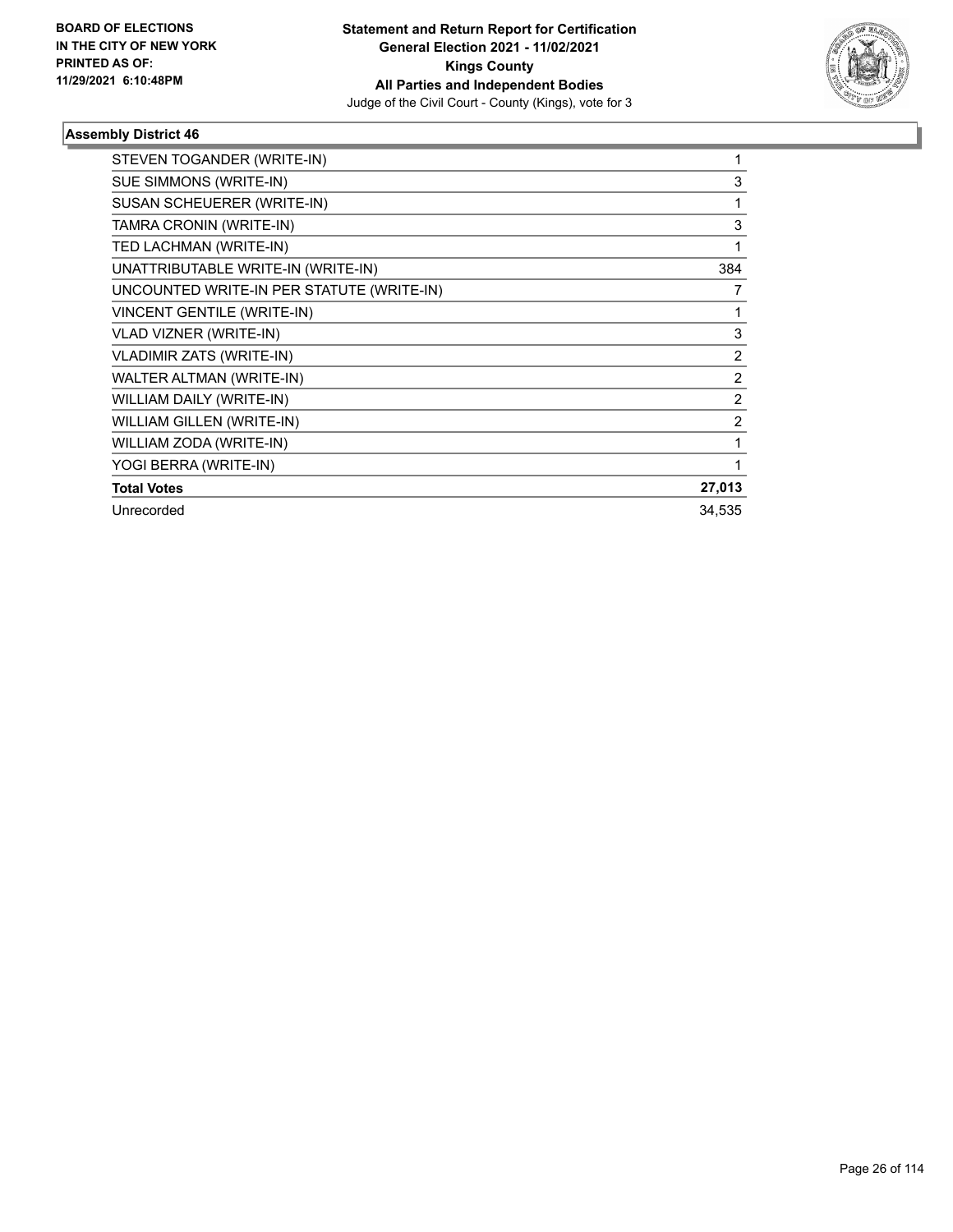

| PUBLIC COUNTER                                           | 10,459 |
|----------------------------------------------------------|--------|
| MANUALLY COUNTED EMERGENCY                               | 0      |
| ABSENTEE / MILITARY                                      | 712    |
| AFFIDAVIT                                                | 58     |
| <b>Total Ballots</b>                                     | 11,229 |
| Less - Inapplicable Federal/Special Presidential Ballots | 0      |
| <b>Total Applicable Ballots</b>                          | 11,229 |
| INGA M. ONEALE (DEMOCRATIC)                              | 4,997  |
| SHAREN D. HUDSON (DEMOCRATIC)                            | 4,876  |
| HEELA DOREEN CAPELL (DEMOCRATIC)                         | 4,425  |
| ACE RAVA (WRITE-IN)                                      | 1      |
| ALEXANDER PUSTOBAYER (WRITE-IN)                          | 1      |
| ALFRED CHANG (WRITE-IN)                                  | 1      |
| ANDY LUI (WRITE-IN)                                      | 1      |
| ANGELIA RUIZ (WRITE-IN)                                  | 1      |
| ANTHONY HERBERT (WRITE-IN)                               | 1      |
| ANTHONY PERILLO (WRITE-IN)                               | 1      |
| ARMAND RAVA (WRITE-IN)                                   | 1      |
| AVERY PEREIRA (WRITE-IN)                                 | 1      |
| BARAK OBAMA (WRITE-IN)                                   | 1      |
| <b>BENJAMIN ENG (WRITE-IN)</b>                           | 1      |
| BENJAMIN FRANKLIN 111 (WRITE-IN)                         | 1      |
| BENNY RUDANSKY (WRITE-IN)                                | 1      |
| BETH WILLIAMS (WRITE-IN)                                 | 1      |
| BETTY BONANNO (WRITE-IN)                                 | 1      |
| <b>BOBBY CAHIL (WRITE-IN)</b>                            | 1      |
| <b>BORIS PALANT (WRITE-IN)</b>                           | 1      |
| BRANDON LESSGO (WRITE-IN)                                | 3      |
| <b>BRANDON LETSGO (WRITE-IN)</b>                         | 3      |
| CARLOA RUIZ (WRITE-IN)                                   | 1      |
| CHRISTIAN RUIZ (WRITE-IN)                                | 1      |
| CHRISTOPHER Y.CAMPANELLA (WRITE-IN)                      | 1      |
| CHRISTOPHER YAN CHI CAMPANELLA (WRITE-IN)                | 1      |
| CONSOELO MALLAFRE (WRITE-IN)                             | 1      |
| CONSUELO MALLAFRE-MELENDEZ (WRITE-IN)                    | 1      |
| <b>CURTIS SILWA (WRITE-IN)</b>                           | 1      |
| CURTIS SLIWA (WRITE-IN)                                  | 1      |
| CYRTIS SLIVA (WRITE-IN)                                  | 1      |
| DEVI ELIZABETH NAMPIMPARAPIL (WRITE-IN)                  | 1      |
| DEVIN BALKIND (WRITE-IN)                                 | 1      |
| DIANE LAPP (WRITE-IN)                                    | 1      |
| DONALD J TRUMP (WRITE-IN)                                | 2      |
| DONALD J. TRUMP (WRITE-IN)                               | 1      |
| DONALD J.TRUMP (WRITE-IN)                                | 1      |
| DONALD TRUMP (WRITE-IN)                                  | 5      |
| EDWARD MATULA (WRITE-IN)                                 | 1      |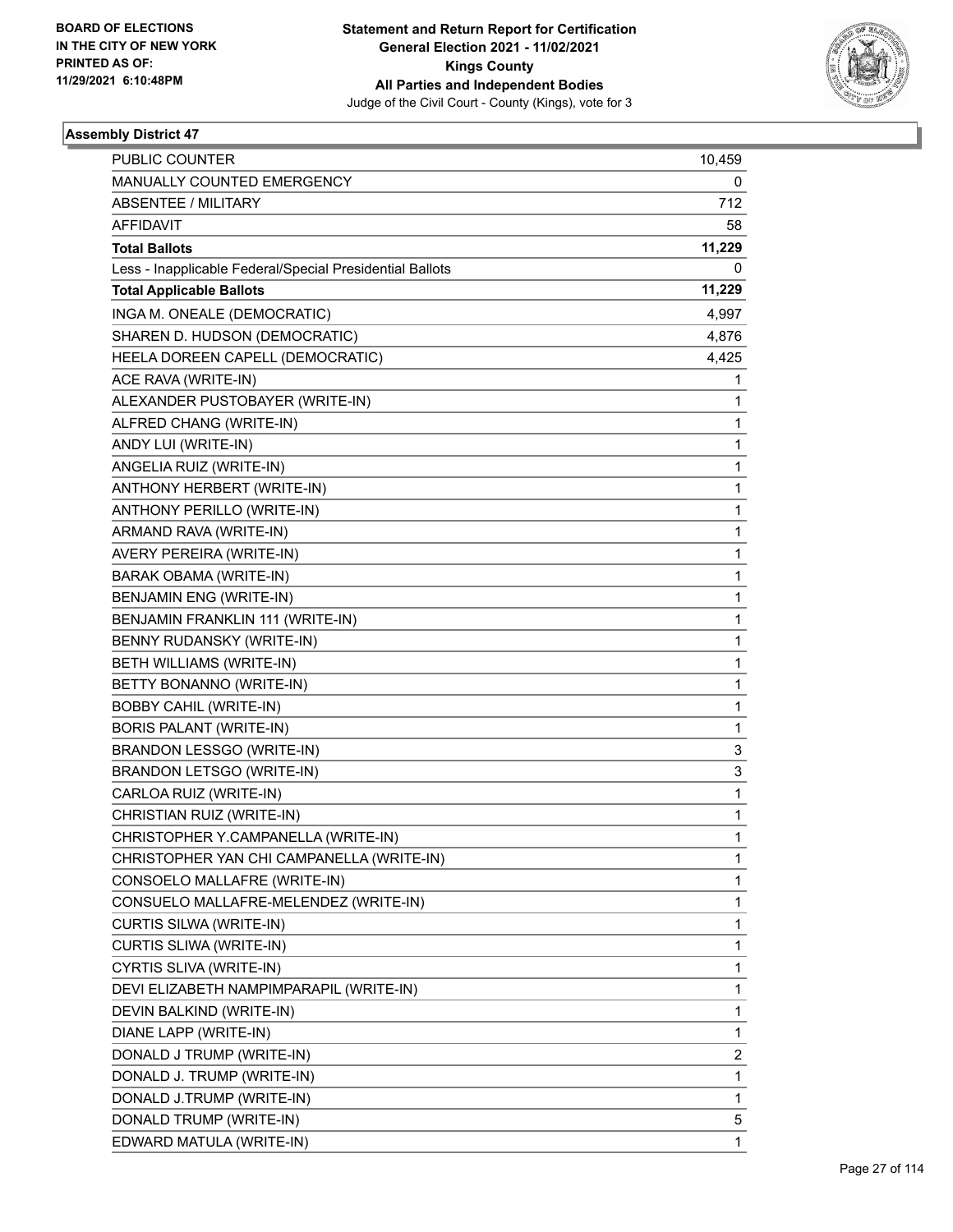

| ELISA LAFRANCO (WRITE-IN)         | 1 |
|-----------------------------------|---|
| EMILY FARIELLO (WRITE-IN)         | 1 |
| ETHAN CHANG (WRITE-IN)            | 1 |
| FRANK J. CIMMINO (WRITE-IN)       | 1 |
| GEORGE H. W. BUSH (WRITE-IN)      | 1 |
| <b>GERARD CLEMENTE (WRITE-IN)</b> | 1 |
| <b>GERARDO MEOLA (WRITE-IN)</b>   | 1 |
| GINA ABADI (WRITE-IN)             | 1 |
| INNA VERNIKOV (WRITE-IN)          | 1 |
| JACQUELINE MUALLEN (WRITE-IN)     | 1 |
| JAMES SOARES (WRITE-IN)           | 1 |
| JAMES YANDOLFINI (WRITE-IN)       | 1 |
| JEROME HORWITZ (WRITE-IN)         | 1 |
| JOE BOTTA (WRITE-IN)              | 1 |
| JOE PUCCI (WRITE-IN)              | 1 |
| JOE SMITH (WRITE-IN)              | 1 |
| JOHN QUAGLIONE (WRITE-IN)         | 1 |
| JONATHAN ENG (WRITE-IN)           | 1 |
| JONES ANTHONY (WRITE-IN)          | 1 |
| JOY CAMPBELL (WRITE-IN)           | 1 |
| JOY F. CAMPANDLI (WRITE-IN)       | 1 |
| JULIA MUALLEIM (WRITE-IN)         | 1 |
| JULIUS RANDLE (WRITE-IN)          | 1 |
| JUSA DREALE (WRITE-IN)            | 1 |
| KANYE WEST (WRITE-IN)             | 2 |
| KATHERINE ENG (WRITE-IN)          | 1 |
| KENNY HO (WRITE-IN)               | 1 |
| LAWRENCE MORTON (WRITE-IN)        | 1 |
| LAWRENCE SALUTO (WRITE-IN)        | 1 |
| LAWRENCE SCARLINO (WRITE-IN)      | 3 |
| LES COBRANDIN (WRITE-IN)          | 1 |
| LILLIAN WAN (WRITE-IN)            | 5 |
| LUKE HAASEN (WRITE-IN)            | 1 |
| MANDY LEE (WRITE-IN)              | 1 |
| MARIA UTHOMALT (WRITE-IN)         | 1 |
| MARK POSNER (WRITE-IN)            | 1 |
| MARK SZUSZKIEWICZ (WRITE-IN)      | 2 |
| MARTIN GOLDEN (WRITE-IN)          | 2 |
| MARTY GOLDEN (WRITE-IN)           | 1 |
| MATTHEW CATUSCO (WRITE-IN)        | 1 |
| MIKE HANCOCK (WRITE-IN)           | 1 |
| MIKE WHITE (WRITE-IN)             | 1 |
| MIN JIANG (WRITE-IN)              | 3 |
| MOSES HORWITZ (WRITE-IN)          | 1 |
| NASAL KHMIA (WRITE-IN)            | 1 |
| NEIL GORSICH (WRITE-IN)           | 1 |
|                                   |   |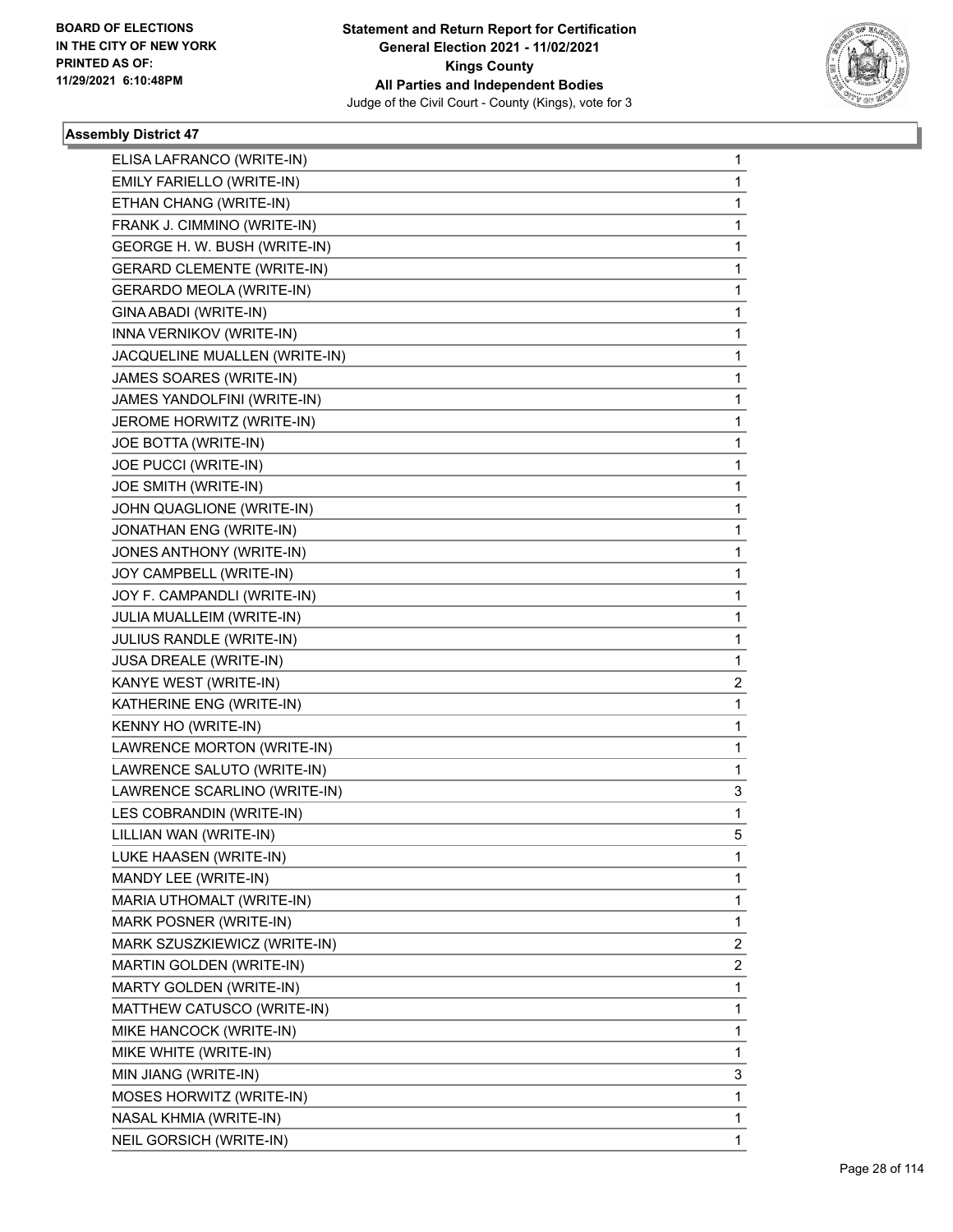

| <b>NESLET BILALI (WRITE-IN)</b>           | 1                       |
|-------------------------------------------|-------------------------|
| <b>NESRET BILALI (WRITE-IN)</b>           | $\mathbf{1}$            |
| NICKI MANAJ (WRITE-IN)                    | $\mathbf{1}$            |
| NICOLE MALLIOTAKIS (WRITE-IN)             | 1                       |
| PAUL MENDEZ (WRITE-IN)                    | 2                       |
| PUSTOBAYER ALEXANDER (WRITE-IN)           | $\mathbf 1$             |
| ROBERT S MAZZUCHIN (WRITE-IN)             | 1                       |
| ROBERTS MAZZUCHINS (WRITE-IN)             | 1                       |
| RON DESANTIS (WRITE-IN)                   | $\overline{2}$          |
| RON KUBY (WRITE-IN)                       | $\mathbf{1}$            |
| RUDY GIULIANI (WRITE-IN)                  | 5                       |
| SAM DONAHOE (WRITE-IN)                    | 1                       |
| SAM LEONE (WRITE-IN)                      | 3                       |
| SAMUEL WHITLAMB HYDE (WRITE-IN)           | 1                       |
| SCOTT LOFFREDO (WRITE-IN)                 | $\mathbf{1}$            |
| SCOTT MICHAEL (WRITE-IN)                  | 1                       |
| SHANE JAMIESON (WRITE-IN)                 | 1                       |
| STANFORD RUBENSTEIN (WRITE-IN)            | $\overline{\mathbf{c}}$ |
| STEPHANIE CHEUNG (WRITE-IN)               | $\mathbf{1}$            |
| STEVE AUSTIN (WRITE-IN)                   | 1                       |
| TAYLOR GREENE (WRITE-IN)                  | $\overline{c}$          |
| THERESA CHANG (WRITE-IN)                  | 1                       |
| THOMAS NORSTRAND (WRITE-IN)               | 1                       |
| TONI ANN RUIZ (WRITE-IN)                  | 1                       |
| UNATTRIBUTABLE WRITE-IN (WRITE-IN)        | 233                     |
| UNCOUNTED WRITE-IN PER STATUTE (WRITE-IN) | 5                       |
| <b>VERRY WONG (WRITE-IN)</b>              | $\mathbf{1}$            |
| YURIY PRAKHIN (WRITE-IN)                  | $\mathbf{1}$            |
| <b>Total Votes</b>                        | 14,674                  |
| Unrecorded                                | 19,013                  |
|                                           |                         |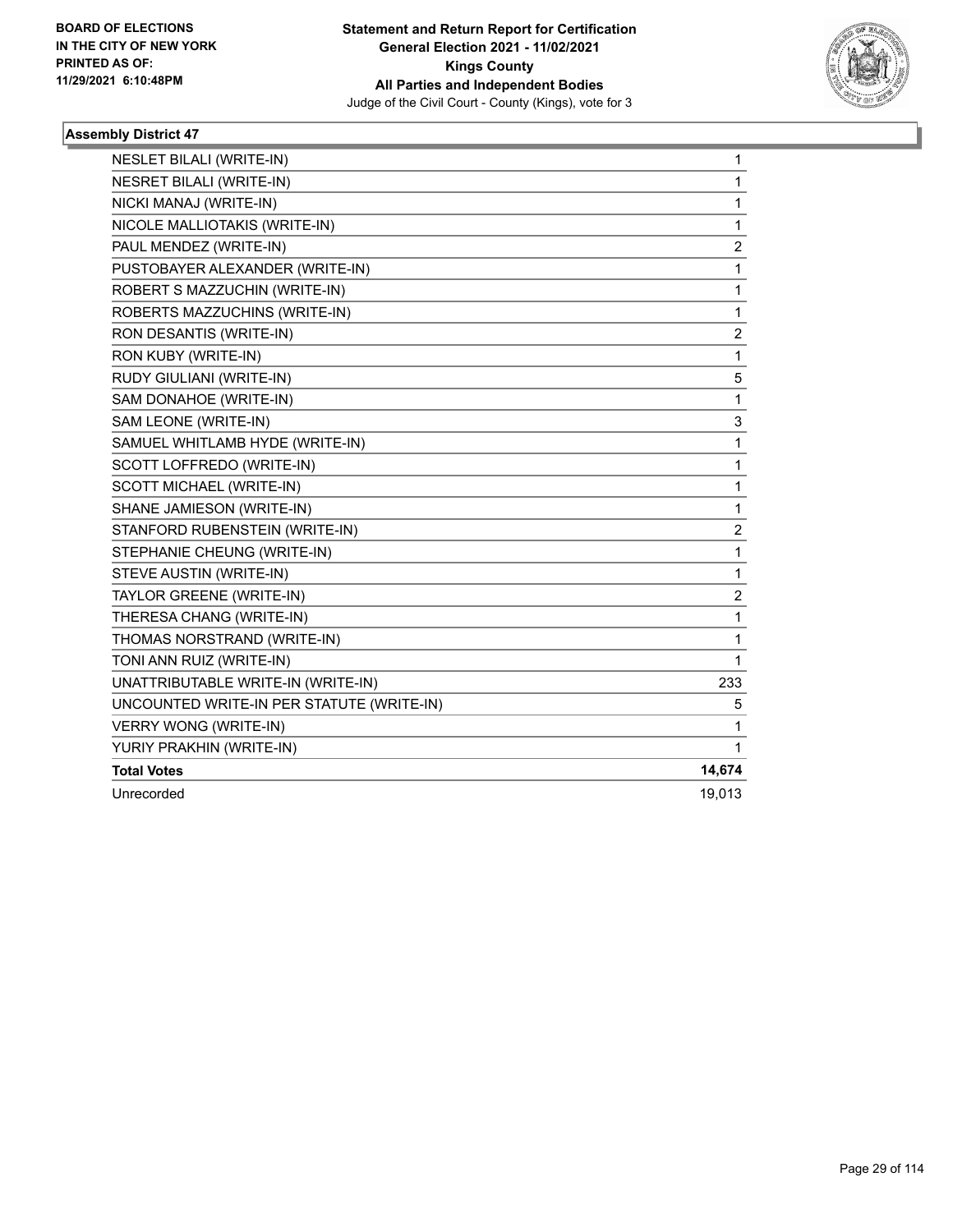

| <b>PUBLIC COUNTER</b>                                    | 11,155       |
|----------------------------------------------------------|--------------|
| MANUALLY COUNTED EMERGENCY                               | 1            |
| <b>ABSENTEE / MILITARY</b>                               | 474          |
| AFFIDAVIT                                                | 52           |
| <b>Total Ballots</b>                                     | 11,682       |
| Less - Inapplicable Federal/Special Presidential Ballots | 0            |
| <b>Total Applicable Ballots</b>                          | 11,682       |
| INGA M. ONEALE (DEMOCRATIC)                              | 3,704        |
| SHAREN D. HUDSON (DEMOCRATIC)                            | 3,780        |
| HEELA DOREEN CAPELL (DEMOCRATIC)                         | 3,316        |
| AARON BLINDER (WRITE-IN)                                 | 1            |
| AARON BURR (WRITE-IN)                                    | 1            |
| AARON JUDGE (WRITE-IN)                                   | 1            |
| AARON WEINFELD (WRITE-IN)                                | 1            |
| ABISH HALBERSTAM (WRITE-IN)                              | 1            |
| ABRAHAM ADAMS (WRITE-IN)                                 | 1            |
| ABRAHAM BONDY (WRITE-IN)                                 | 1            |
| ABRAHAM MEISELS (WRITE-IN)                               | 1            |
| ABRAHAM MIZRACHI (WRITE-IN)                              | 1            |
| ABRAHAM NASS (WRITE-IN)                                  | 1            |
| ABRAHAM WEINFELD (WRITE-IN)                              | 1            |
| ALAN DERSHAWITZ (WRITE-IN)                               | 1            |
| ALEX JONES (WRITE-IN)                                    | 1            |
| ALEXANDER CANE (WRITE-IN)                                | 1            |
| ALEXANDER FRIED (WRITE-IN)                               | 1            |
| ALEXANDER HAMILTON (WRITE-IN)                            | 1            |
| ALFRED E NEUMAN (WRITE-IN)                               | 1            |
| ALICE FRANCO (WRITE-IN)                                  | 1            |
| ALLAN BLACK (WRITE-IN)                                   | 1            |
| ARI WEINBERG (WRITE-IN)                                  | 1            |
| ARIAL YITZOVIK (WRITE-IN)                                | 1            |
| ARON GANKFRIED (WRITE-IN)                                | 1            |
| ARON WEINFELD (WRITE-IN)                                 | 1            |
| ASH BARBARINO (WRITE-IN)                                 | 1            |
| ASH CATCHUM (WRITE-IN)                                   | 1            |
| AVIGDER MILLER (WRITE-IN)                                | 1            |
| AYELET KIRSTEIN (WRITE-IN)                               | 1            |
| BARRY ALLEN (WRITE-IN)                                   | 1            |
| BENJAMIN GOLDSCHMIT (WRITE-IN)                           | 1            |
| BENJAMIN LIEBERMAN (WRITE-IN)                            | 1            |
| BENJAMIN WADE (WRITE-IN)                                 | 3            |
| BENTZION HALBERSTAM (WRITE-IN)                           | $\mathbf{1}$ |
| BENZION SHLOMI ZITRONENBAUM (WRITE-IN)                   | 1            |
| BERISH MEISELS (WRITE-IN)                                | 1            |
| BERNIE SANDERS (WRITE-IN)                                | 1            |
| BLIMA E SCHIYZLER (WRITE-IN)                             | 1            |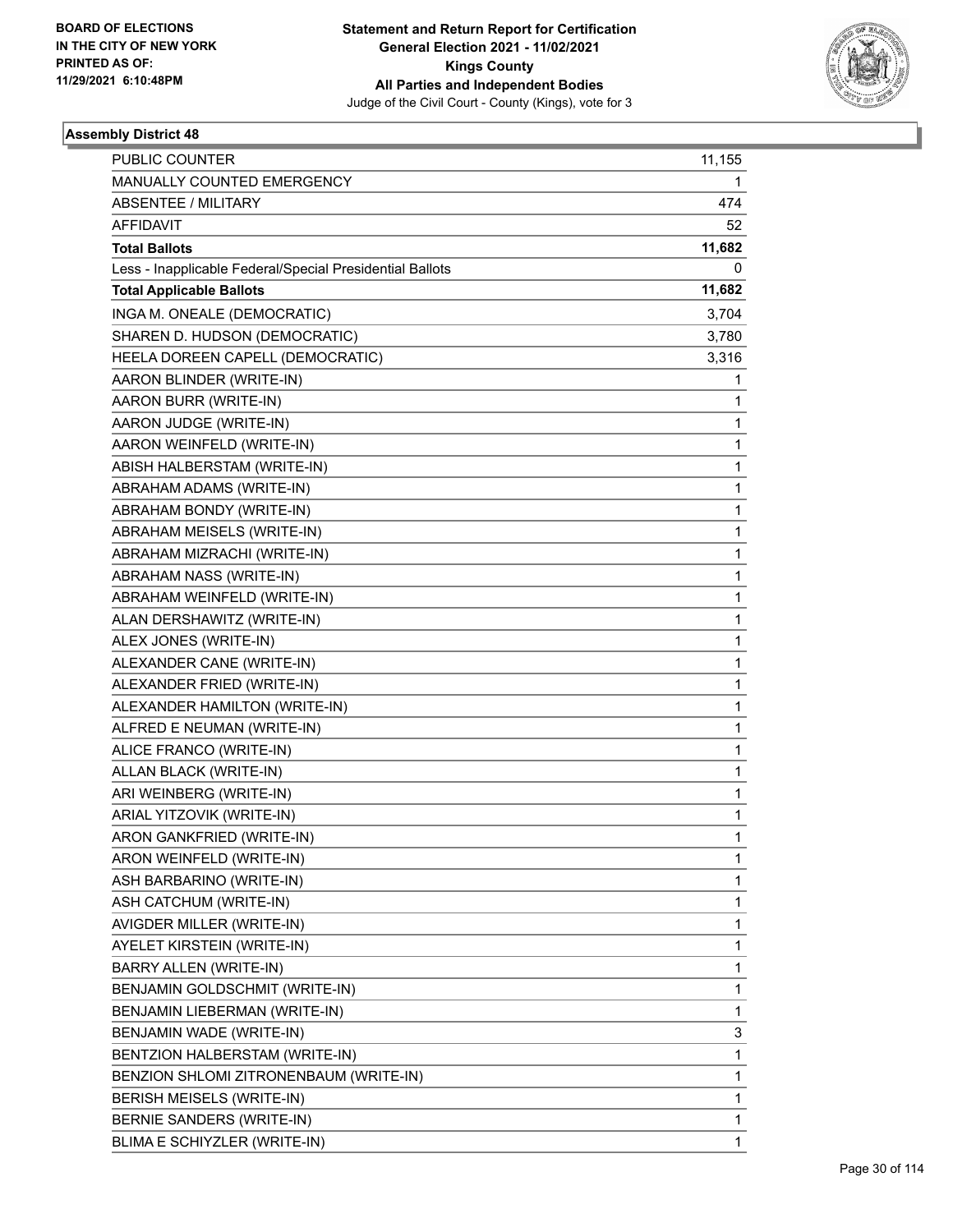

| <b>BOIDEM MIT KLOTZ (WRITE-IN)</b> | $\mathbf{1}$ |
|------------------------------------|--------------|
| <b>BORIS KASHAR (WRITE-IN)</b>     | $\mathbf{1}$ |
| BRAD BAKER (WRITE-IN)              | 1            |
| BREINDY SELTENREICH1 (WRITE-IN)    | 1            |
| <b>BRENDAN LANTRY (WRITE-IN)</b>   | 1            |
| <b>BRIAN GRIFFIN (WRITE-IN)</b>    | 1            |
| BRYAN LOUIE (WRITE-IN)             | 1            |
| CARL CALLER (WRITE-IN)             | 1            |
| CARL M LERNER (WRITE-IN)           | 1            |
| CARY NOSOWITZ (WRITE-IN)           | 1            |
| CHAIM BAUER (WRITE-IN)             | 2            |
| CHAIM KEGLMAN (WRITE-IN)           | 1            |
| CHAIM KIPPERMAN (WRITE-IN)         | 1            |
| CHAIM ZIEGLER (WRITE-IN)           | 1            |
| CHANA KUPER (WRITE-IN)             | 1            |
| CHARLES FIDENSTEIN (WRITE-IN)      | 1            |
| CHARLES MANDELBAUM (WRITE-IN)      | 1            |
| CHARLIE KIRK (WRITE-IN)            | 1            |
| CHAVY FRIED (WRITE-IN)             | 1            |
| CHAYA BERGYAN (WRITE-IN)           | 1            |
| CHAYA KNOPFLER (WRITE-IN)          | 1            |
| CHAYA PEREL KLEIN (WRITE-IN)       | 1            |
| CHAYOLA WEINBERGER (WRITE-IN)      | 1            |
| CHERY GANZFRIED (WRITE-IN)         | 1            |
| CHETTA BARBARINO (WRITE-IN)        | 1            |
| CINDY SOBEL (WRITE-IN)             | 1            |
| CURTIS SLIWA (WRITE-IN)            | 4            |
| DANIEL KINCH (WRITE-IN)            | $\mathbf{1}$ |
| DANIEL ROSIN (WRITE-IN)            | 1            |
| DANIEL STENDER (WRITE-IN)          | 1            |
| DAVID FREUND (WRITE-IN)            | $\mathbf{1}$ |
| DAVID GREEFELD (WRITE-IN)          | 1            |
| DAVID GREENFIELD (WRITE-IN)        | 1            |
| DAVID LOWENTHAL (WRITE-IN)         | 1            |
| DAVID MARCUS (WRITE-IN)            | 1            |
| DAVID MILLER (WRITE-IN)            | 1            |
| DAVID SANDLER (WRITE-IN)           | 1            |
| DAVID SCHWARTZ (WRITE-IN)          | 1            |
| DAVID SHICH (WRITE-IN)             | 1            |
| DAVID SHWARTZ (WRITE-IN)           | 1            |
| DAVID SPRINGER (WRITE-IN)          | 1            |
| DAVID STRAH (WRITE-IN)             | 1            |
| DAVID STROBIN (WRITE-IN)           | 2            |
| DAVID WACHSLER (WRITE-IN)          | 1            |
| DENA ACKERMAN (WRITE-IN)           | $\mathbf{1}$ |
| DEVORAH BLUM (WRITE-IN)            | 1            |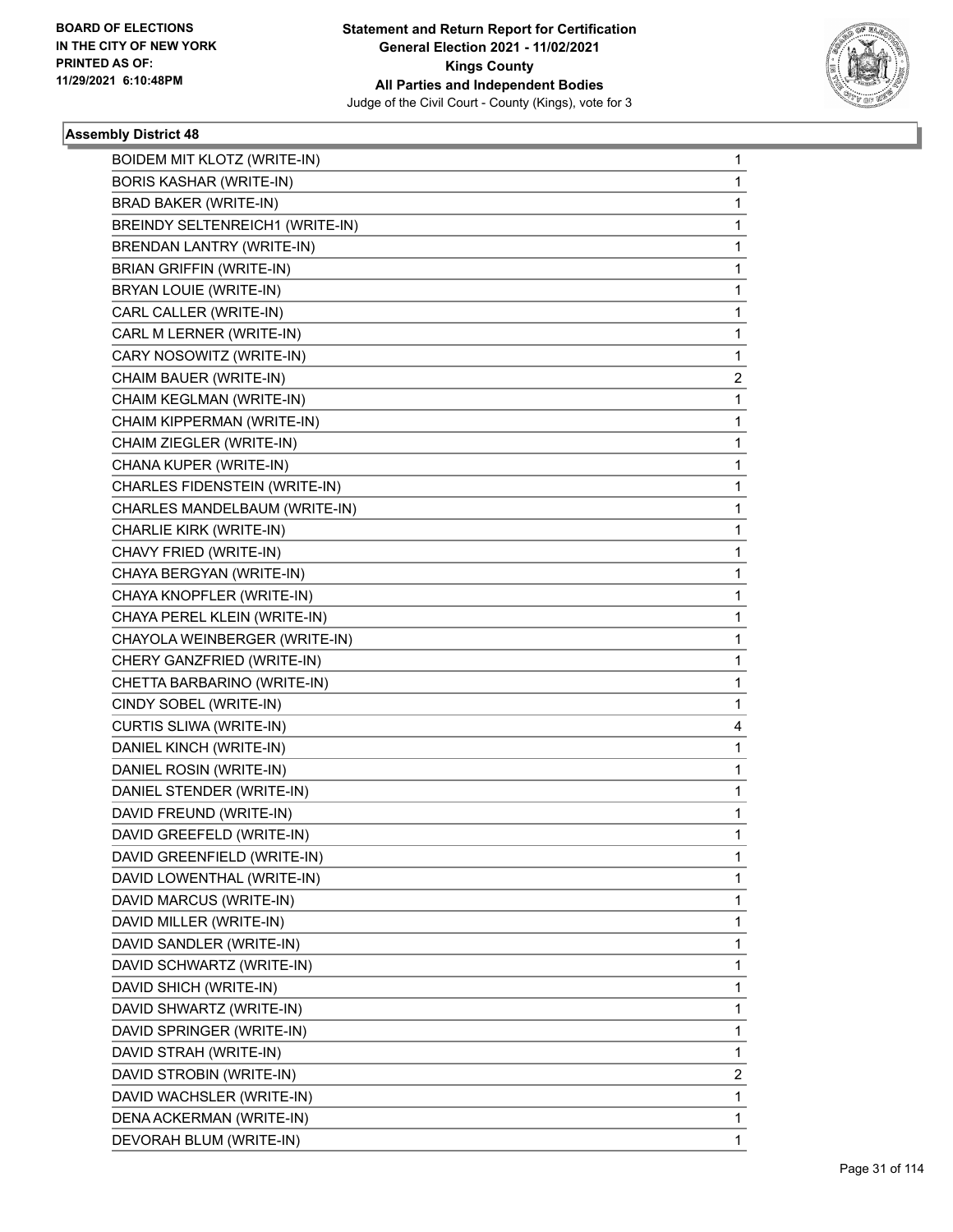

| DINA BERGYAN (WRITE-IN)            | 1              |
|------------------------------------|----------------|
| DOMONIC CARTER (WRITE-IN)          | 1              |
| DON CORLEONE (WRITE-IN)            | 1              |
| DONALD J TRUMP (WRITE-IN)          | 3              |
| DONALD J. TRUMP (WRITE-IN)         | 2              |
| DONALD J.TRUMP (WRITE-IN)          | 1              |
| DONALD JOHN TRUMP (WRITE-IN)       | 1              |
| DONALD TRUMP (WRITE-IN)            | 12             |
| DONALD TRUMP JR (WRITE-IN)         | $\overline{2}$ |
| DOV BURNSTIEN (WRITE-IN)           | 1              |
| DOV HIKIND (WRITE-IN)              | 4              |
| EARLE WEPRIN (WRITE-IN)            | 1              |
| EDGERDO ALFENSO (WRITE-IN)         | 1              |
| EDWARD KLEIN (WRITE-IN)            | 1              |
| EFRAIM NIERENBERG (WRITE-IN)       | 1              |
| EFRAIN NIERENBERG (WRITE-IN)       | 1              |
| ELI GERSENER (WRITE-IN)            | 1              |
| ELI WEINFELD (WRITE-IN)            | 1              |
| ELIZABETH WARREN (WRITE-IN)        | 1              |
| ELIZER ZEIGLER (WRITE-IN)          | 1              |
| ELYA ARNEL (WRITE-IN)              | 1              |
| EMMA CHEN (WRITE-IN)               | 1              |
| ESTHER FERENCZ (WRITE-IN)          | 1              |
| ESTHER HELFGOTT (WRITE-IN)         | 1              |
| ESTHER ITZKOWITZ (WRITE-IN)        | 1              |
| FAIGEL BLAU (WRITE-IN)             | 1              |
| FISKEL WISLICKI (WRITE-IN)         | 1              |
| FRANK OLIVE (WRITE-IN)             | 1              |
| FREDERICK SMYTH (WRITE-IN)         | 1              |
| <b>GEORGE BUSH (WRITE-IN)</b>      | 1              |
| <b>GEORGE W BUSH (WRITE-IN)</b>    | 1              |
| <b>GEORGE W. BUSH (WRITE-IN)</b>   | 1              |
| <b>GETZEL RUBASHKIN (WRITE-IN)</b> | 1              |
| <b>GEY AVEK (WRITE-IN)</b>         | 1              |
| GEZEL AKUM (WRITE-IN)              | 1              |
| GINA LEVY ABADI (WRITE-IN)         | 2              |
| <b>GLAN YUNKIN (WRITE-IN)</b>      | 1              |
| <b>GREG KELLY (WRITE-IN)</b>       | 1              |
| HAL JORDAN (WRITE-IN)              | 1              |
| HAROLD HESHY TISCHLER (WRITE-IN)   | 1              |
| HERSHEI WEINBERG (WRITE-IN)        | 1              |
| HERSLY TISHLER (WRITE-IN)          | 1              |
| HESEHY JESCHLER (WRITE-IN)         | 3              |
| HESHY ROSENFELD (WRITE-IN)         | 1              |
| HESHY TISCHLER (WRITE-IN)          | 2              |
| HESHY TISHLER (WRITE-IN)           | 1              |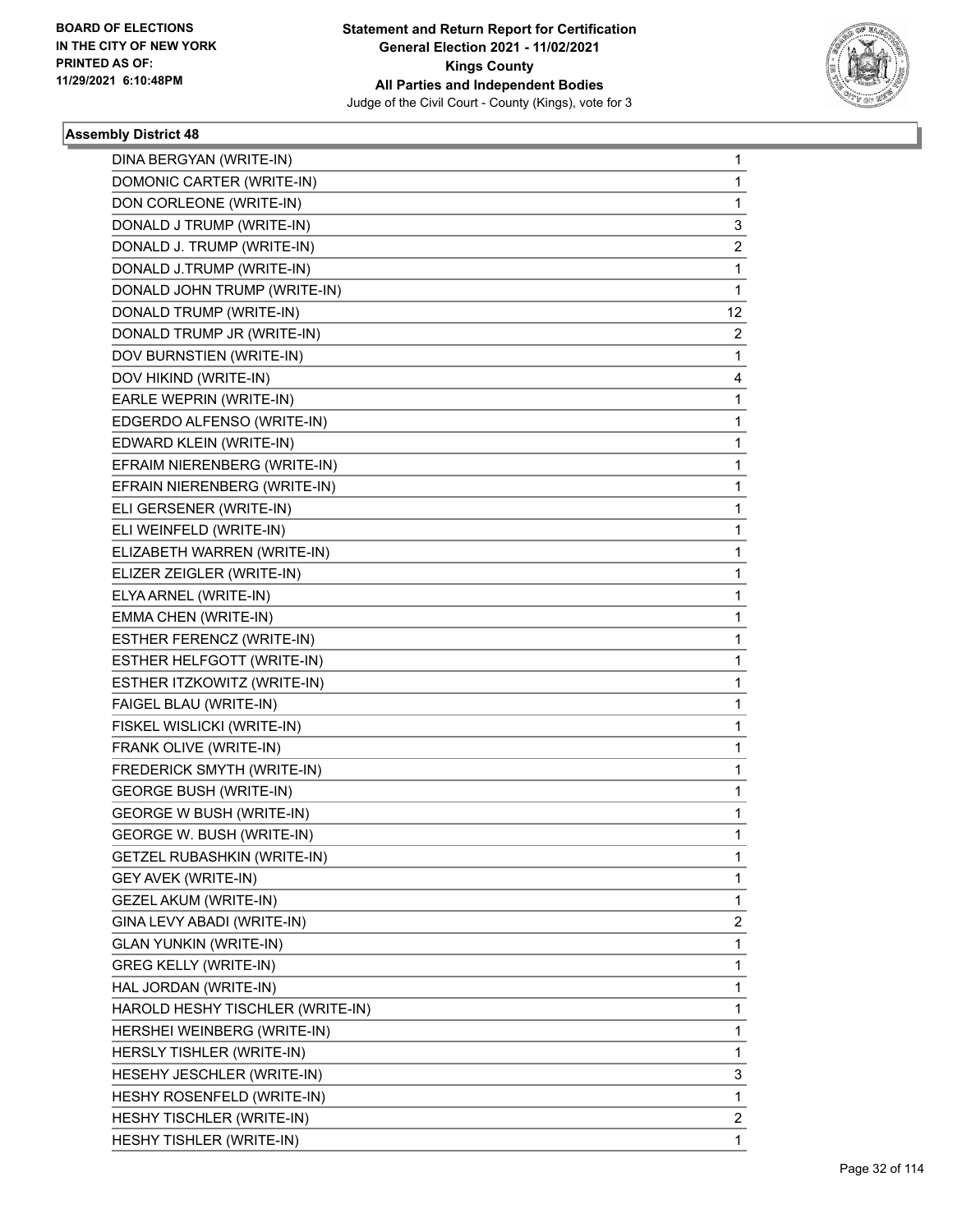

| HESY TISHLER (WRITE-IN)          | 1 |
|----------------------------------|---|
| HILARY CLINTON (WRITE-IN)        | 1 |
| HON. CHARLES BAUMANN (WRITE-IN)  | 3 |
| HOWARD GOLDSTEIN (WRITE-IN)      | 1 |
| IAN D. GIRSHEK (WRITE-IN)        | 1 |
| IAN D.GIRPHEK (WRITE-IN)         | 1 |
| INNA VERNIKOV (WRITE-IN)         | 2 |
| <b>ISAAC WEBER (WRITE-IN)</b>    | 1 |
| ISRAEL WEINGARTEN (WRITE-IN)     | 1 |
| IVANKA TRUMP (WRITE-IN)          | 3 |
| JACK COHEN (WRITE-IN)            | 5 |
| JACOB ZELMANOVITZ (WRITE-IN)     | 1 |
| JAMES GOLDEN (WRITE-IN)          | 1 |
| JARED KUSHNER (WRITE-IN)         | 1 |
| JEANINE PIRRO (WRITE-IN)         | 2 |
| JERRY BAHARLIAS (WRITE-IN)       | 1 |
| JINNA VERNIKOV (WRITE-IN)        | 1 |
| JOE BIDEN (WRITE-IN)             | 1 |
| JOE RAGAN (WRITE-IN)             | 1 |
| JOEL REISMAN (WRITE-IN)          | 1 |
| JOEL ROSENFELD (WRITE-IN)        | 2 |
| JOEL ROSENFELF (WRITE-IN)        | 1 |
| JOHN EDWARDS (WRITE-IN)          | 1 |
| JOHN HOWARD KONIG (WRITE-IN)     | 1 |
| JOHN PEPI (WRITE-IN)             | 1 |
| JONATHAN MOLLER (WRITE-IN)       | 1 |
| JOSE SMATH (WRITE-IN)            | 1 |
| JOSEPH B STERN (WRITE-IN)        | 1 |
| JOSEPH F. KASPER (WRITE-IN)      | 1 |
| JOSEPH FRIEDMAN (WRITE-IN)       | 1 |
| JOSEPH GURNISH (WRITE-IN)        | 1 |
| JOSEPH STYLLAR (WRITE-IN)        | 1 |
| JOSH SCHWARTZ (WRITE-IN)         | 1 |
| JUDY DAVODOVITS (WRITE-IN)       | 3 |
| JUDY SHEINDLIN (WRITE-IN)        | 1 |
| KALMAN YEGER (WRITE-IN)          | 2 |
| KANYE WEST (WRITE-IN)            | 1 |
| KASRIEL KASTEL (WRITE-IN)        | 1 |
| <b>KRONKE NEVEILE (WRITE-IN)</b> | 1 |
| LARRY KUDLOW (WRITE-IN)          | 1 |
| LAYA BROCHI (WRITE-IN)           | 1 |
| LEAH BERGYAN (WRITE-IN)          | 1 |
| LECH GOLDSTEIN (WRITE-IN)        | 1 |
| LEONID KERSHTEYA (WRITE-IN)      | 1 |
| LESLIE GRUEN (WRITE-IN)          | 1 |
| LEW LEVIN (WRITE-IN)             | 1 |
|                                  |   |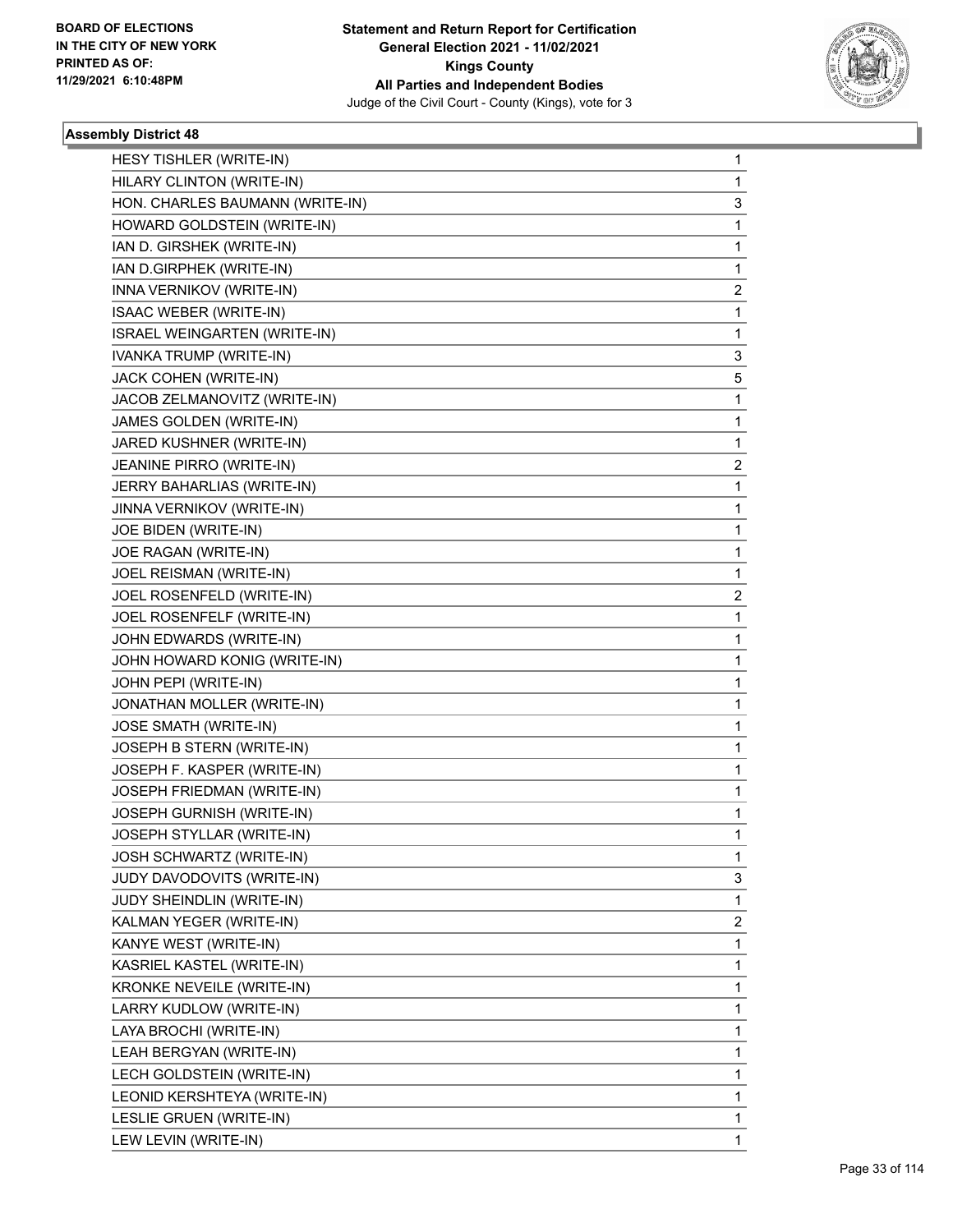

| LILLIAN MEISELS (WRITE-IN)   | 1 |
|------------------------------|---|
| LIPA KLEIN (WRITE-IN)        | 1 |
| MALKA FISCHMAN (WRITE-IN)    | 1 |
| MALKA TEITELBAUM (WRITE-IN)  | 1 |
| MALTA FREUND (WRITE-IN)      | 1 |
| MARK KENNEDY (WRITE-IN)      | 1 |
| MARK KVEIN (WRITE-IN)        | 1 |
| <b>MARK NASS (WRITE-IN)</b>  | 1 |
| MARK RUCHELSMAN (WRITE-IN)   | 1 |
| MARY BLUM (WRITE-IN)         | 1 |
| MAYER MAYERFELD (WRITE-IN)   | 1 |
| MEILECH STROM (WRITE-IN)     | 1 |
| MELVIN GIRPHEK (WRITE-IN)    | 1 |
| MEMCHEN NASS (WRITE-IN)      | 1 |
| MENASHE HOROWITZ (WRITE-IN)  | 1 |
| MENDEL SITORSKY (WRITE-IN)   | 1 |
| MENDIEL MOSHIACH (WRITE-IN)  | 1 |
| MENDY HOROWITZ (WRITE-IN)    | 1 |
| MICHAEL A. ORIELY (WRITE-IN) | 1 |
| MICHAEL COHEN (WRITE-IN)     | 1 |
| MICHAEL PENCE (WRITE-IN)     | 1 |
| MICHAEL SPREI (WRITE-IN)     | 1 |
| MICHAEL WEINBERG (WRITE-IN)  | 1 |
| MICHELLE HAGLER (WRITE-IN)   | 2 |
| MIKE MILLER (WRITE-IN)       | 1 |
| MIKE PENCE (WRITE-IN)        | 1 |
| MIKE POMPEO (WRITE-IN)       | 1 |
| MIRIAM SKOLNICK (WRITE-IN)   | 1 |
| MOISHE FAHRER (WRITE-IN)     | 1 |
| MOISHE Y.KNOPFLER (WRITE-IN) | 1 |
| MOISHY LEW (WRITE-IN)        | 1 |
| MORDECHAI GLICK (WRITE-IN)   | 1 |
| MORDECHAI YAVNEM (WRITE-IN)  | 1 |
| MORDICHAI SABEL (WRITE-IN)   | 1 |
| MOSA WESS (WRITE-IN)         | 1 |
| MOSES FISCHMAN (WRITE-IN)    | 1 |
| MOSES KREIMAN (WRITE-IN)     | 1 |
| MOSES LAFKEWITS (WRITE-IN)   | 1 |
| MOSES RISNER (WRITE-IN)      | 1 |
| MOSHE BERGER (WRITE-IN)      | 1 |
| MOSHE BINDER (WRITE-IN)      | 1 |
| MOSHE ZIEGLER (WRITE-IN)     | 2 |
| NACHMAN CALLER (WRITE-IN)    | 1 |
| NAFTALI BURGER (WRITE-IN)    | 1 |
| NATHAN WISEMAN (WRITE-IN)    | 1 |
| NEAL ADELSTEIN (WRITE-IN)    | 1 |
|                              |   |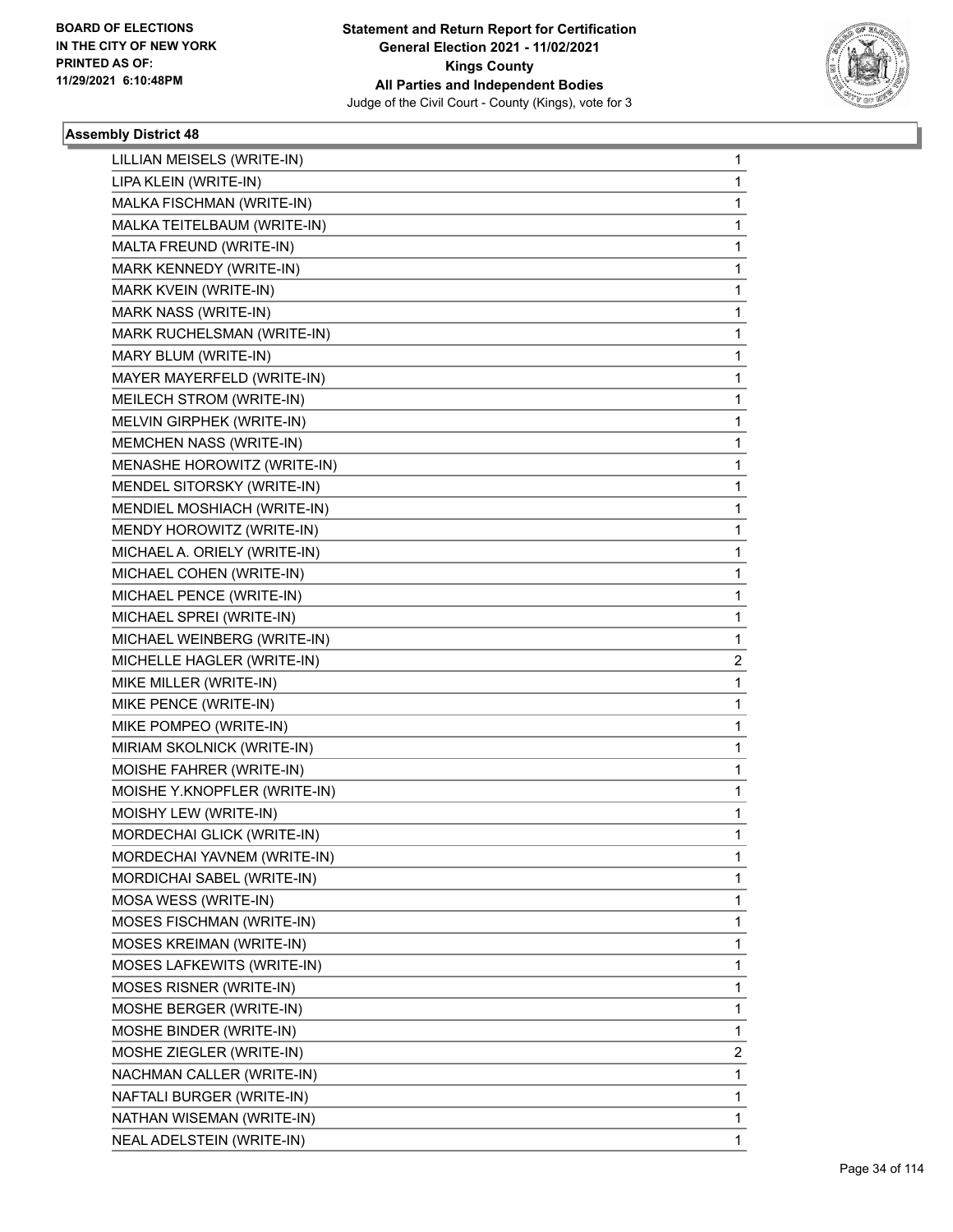

| NUCHAH SHOITA (WRITE-IN)            | 1 |
|-------------------------------------|---|
| OSA MAJOR (WRITE-IN)                | 1 |
| OZEL ORLANDER (WRITE-IN)            | 1 |
| PAT JOSEPH QUAGLIARIEILO (WRITE-IN) | 1 |
| PATRICK HAYES (WRITE-IN)            | 1 |
| PAUL A. RORIGUEZ (WRITE-IN)         | 1 |
| PERIL BLUMBERG (WRITE-IN)           | 1 |
| PETER GRIFFIN (WRITE-IN)            | 1 |
| PINCHES WALHENDLER (WRITE-IN)       | 1 |
| PUPA REBBA (WRITE-IN)               | 1 |
| RACHEL FREIER (WRITE-IN)            | 1 |
| RACHEL FREIZER (WRITE-IN)           | 1 |
| RACHEL FRIER (WRITE-IN)             | 2 |
| RACHEL GRUEN (WRITE-IN)             | 1 |
| RACQUEL REINSTEIN (WRITE-IN)        | 1 |
| RAIZY SILBERMAN (WRITE-IN)          | 1 |
| RAND PAUL (WRITE-IN)                | 1 |
| RANDI L. GREEN (WRITE-IN)           | 1 |
| REGINA FRIED (WRITE-IN)             | 1 |
| RICHARD CHENEY (WRITE-IN)           | 1 |
| RICHARD J. MONTELIONE (WRITE-IN)    | 2 |
| RICHARD MONTELIONE (WRITE-IN)       | 1 |
| RICHARD SOLOMAN (WRITE-IN)          | 1 |
| RIKA KNOPFLER (WRITE-IN)            | 1 |
| RIVKA MORGENSTERN (WRITE-IN)        | 1 |
| ROBERT NADEL (WRITE-IN)             | 1 |
| ROBERT S MAZZUCHIN JR. (WRITE-IN)   | 1 |
| ROGER STONE (WRITE-IN)              | 1 |
| RON DESANTIS (WRITE-IN)             | 1 |
| ROSE KLEIN (WRITE-IN)               | 1 |
| RUCHI FREI (WRITE-IN)               | 1 |
| RUDOLF GULLIANI (WRITE-IN)          | 1 |
| RUDY GIULIANI (WRITE-IN)            | 2 |
| RUDY GIULINAI (WRITE-IN)            | 1 |
| RUDY JUILIANA (WRITE-IN)            | 1 |
| SAL STEIN (WRITE-IN)                | 1 |
| SAM MATALON (WRITE-IN)              | 1 |
| SAMUEL KATZ (WRITE-IN)              | 1 |
| SARA LEW (WRITE-IN)                 | 1 |
| SARAH TOBIAS (WRITE-IN)             | 1 |
| SARAH ZIEGLER (WRITE-IN)            | 1 |
| SCHLEMIC WINTER (WRITE-IN)          | 1 |
| SEAN HANNITY (WRITE-IN)             | 1 |
| SHAMIEL SCHLUSSEL (WRITE-IN)        | 1 |
| SHEINDY B FELDMAN (WRITE-IN)        | 1 |
| SHELOMO HAMELECH (WRITE-IN)         | 1 |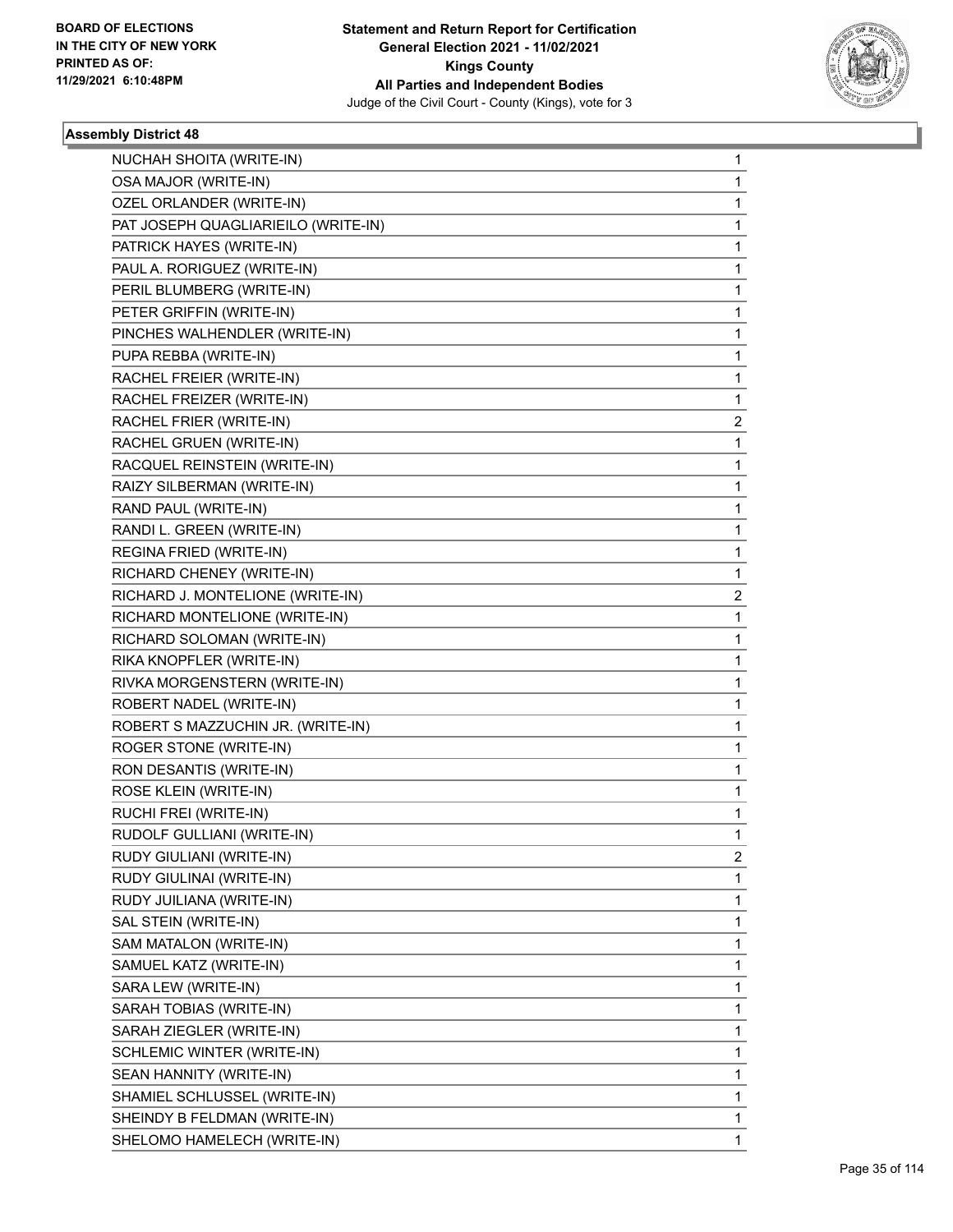

| SHIFRAM GRAUS (WRITE-IN)                  | 1              |
|-------------------------------------------|----------------|
| SHLOMO LESHKOWITZ (WRITE-IN)              | $\mathbf{1}$   |
| SHLOMO SABLE (WRITE-IN)                   | 1              |
| SHMVEL BECKERMAN (WRITE-IN)               | 3              |
| SHOLUM GREENBERG (WRITE-IN)               | 1              |
| SHOMEL BAUMAN (WRITE-IN)                  | 1              |
| SHULE TEITELBAUM (WRITE-IN)               | $\mathbf{1}$   |
| SHULIM FRANKEL (WRITE-IN)                 | 1              |
| SHULIM ROKEACH (WRITE-IN)                 | 1              |
| SILVIA ABER (WRITE-IN)                    | $\mathbf{1}$   |
| SIMCHA DREBIN (WRITE-IN)                  | 1              |
| SIMCHA EICHENSTEIN (WRITE-IN)             | 1              |
| SIMCHA FELDER (WRITE-IN)                  | 3              |
| SONIA KELLER (WRITE-IN)                   | $\mathbf{1}$   |
| STEPHANIE KURTZ (WRITE-IN)                | 1              |
| STEPHEN RAHMEY (WRITE-IN)                 | $\mathbf{1}$   |
| STEVEN MOORE (WRITE-IN)                   | 1              |
| STEWIE GRIFFIN (WRITE-IN)                 | 1              |
| SUZZANNE WEINGARTEN (WRITE-IN)            | $\mathbf{1}$   |
| TARDIS JOHNSON (WRITE-IN)                 | 3              |
| TATYANA PARKER (WRITE-IN)                 | 3              |
| TED CRUZ (WRITE-IN)                       | 3              |
| TMARA FRANKEL (WRITE-IN)                  | 1              |
| TOBY BRAUN (WRITE-IN)                     | 1              |
| TOBY INDIG (WRITE-IN)                     | $\mathbf{1}$   |
| TUIVYA PILCHICK (WRITE-IN)                | 1              |
| UNATTRIBUTABLE WRITE-IN (WRITE-IN)        | 360            |
| UNCOUNTED WRITE-IN PER STATUTE (WRITE-IN) | 6              |
| USHER WEINBERG (WRITE-IN)                 | 1              |
| USUER BABAD (WRITE-IN)                    | 1              |
| VINCENT F. MARTLISCIELLO (WRITE-IN)       | $\mathbf{1}$   |
| WILL SMITH (WRITE-IN)                     | 1              |
| WILLIAM KLEIN (WRITE-IN)                  | 1              |
| WILLIAM WEISS (WRITE-IN)                  | $\mathbf{1}$   |
| YAAKOV KLEIN (WRITE-IN)                   | $\mathbf{1}$   |
| YANKY STORM (WRITE-IN)                    | 1              |
| YANKY WAXLER (WRITE-IN)                   | $\mathbf{1}$   |
| YECHEZKEL EZAGO (WRITE-IN)                | 1              |
| YIDEL BONNER (WRITE-IN)                   | 1              |
| YINDY LEFKOWITZ (WRITE-IN)                | $\mathbf{1}$   |
| YISRAEL LOWENTHAL (WRITE-IN)              | $\mathbf{1}$   |
| YISROEL BLUM (WRITE-IN)                   | 1              |
| YISROEL ZIEGLER (WRITE-IN)                | $\overline{2}$ |
| YITSCHOK SKOLICK (WRITE-IN)               | $\mathbf{1}$   |
| YITTY BAUER (WRITE-IN)                    | 1              |
| YITZCHOK BAUER (WRITE-IN)                 | 1              |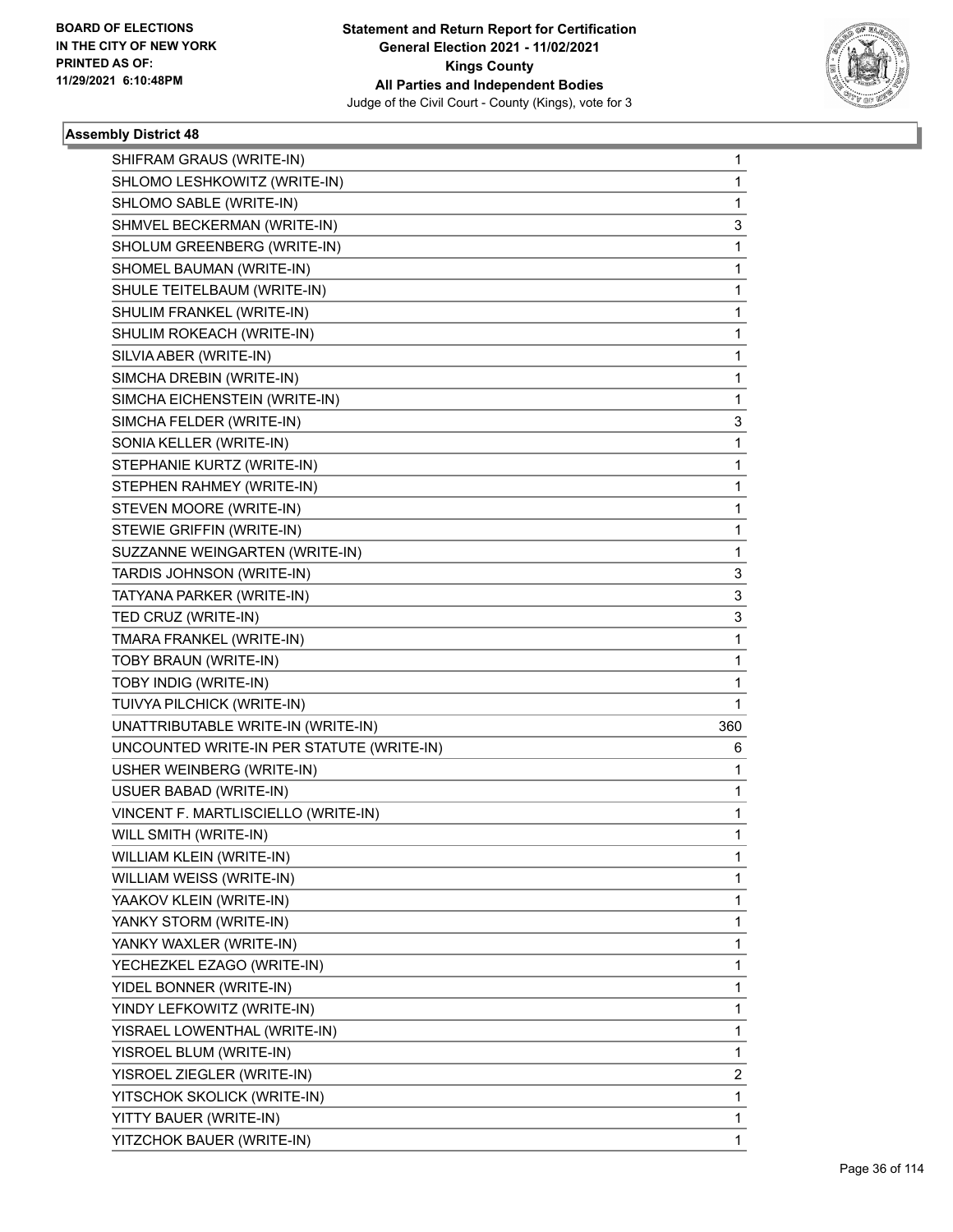

| YITZCHOK BLUM (WRITE-IN)     |                |
|------------------------------|----------------|
| YITZCHOK FLEISHER (WRITE-IN) |                |
| YITZCHOK ZIEGLER (WRITE-IN)  |                |
| YOCHY DONN JR (WRITE-IN)     |                |
| YOGI GESTETRER (WRITE-IN)    |                |
| YOILY WEISS (WRITE-IN)       |                |
| YONI HIKIND (WRITE-IN)       |                |
| YOSEF PANEFH (WRITE-IN)      | 1              |
| YOSSI BAUER (WRITE-IN)       | $\overline{2}$ |
| YOSSI GESTEBNER (WRITE-IN)   | 1              |
| YOSSI GESTETNER (WRITE-IN)   | 4              |
| YOSSI GREEN (WRITE-IN)       |                |
| ZALMEN WEIDER (WRITE-IN)     |                |
| ZELLMY HILL (WRITE-IN)       |                |
| ZEV RAIZMAN (WRITE-IN)       |                |
| ZINGE MILECH (WRITE-IN)      | 1              |
| <b>Total Votes</b>           | 11,555         |
| Unrecorded                   | 23,491         |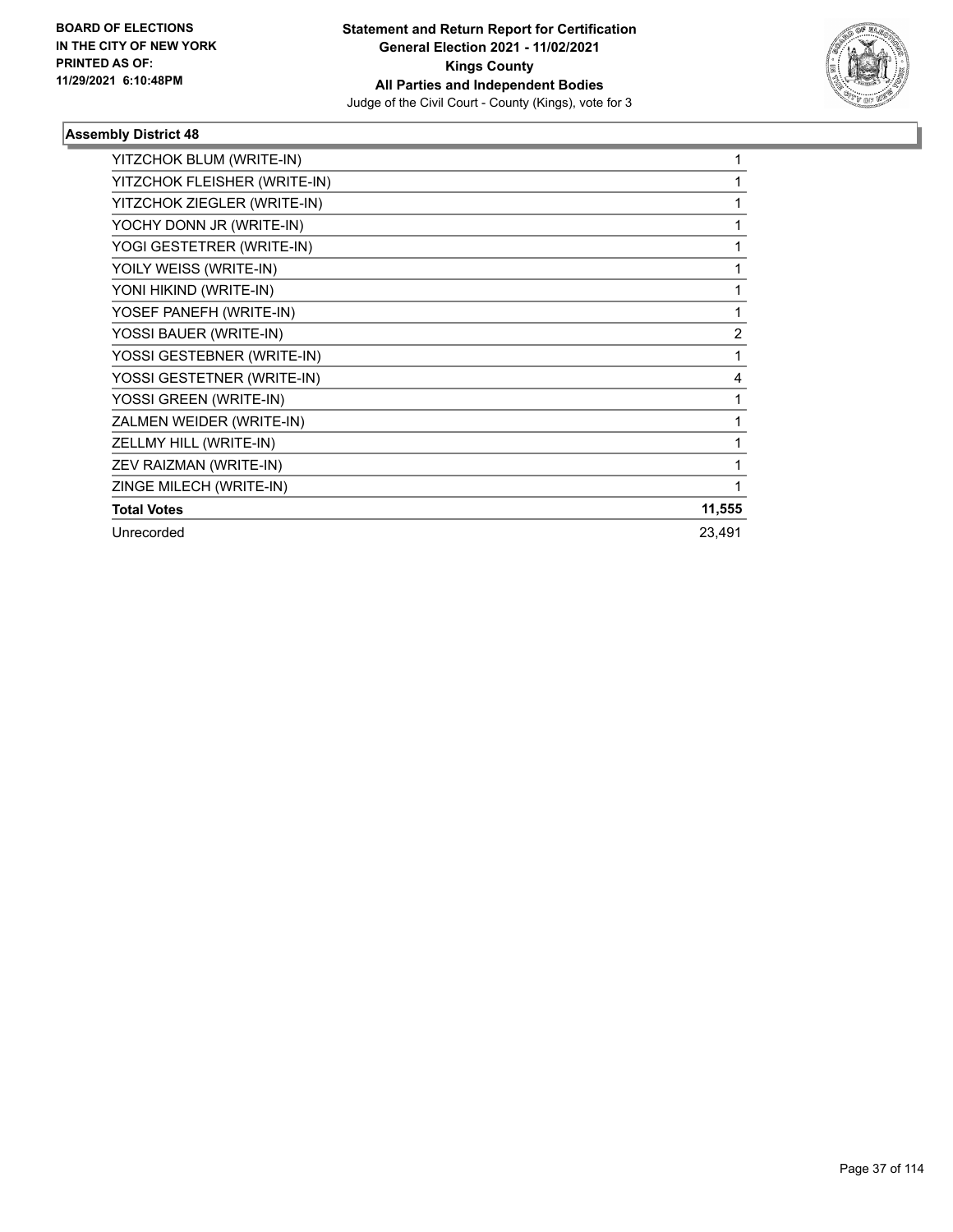

| PUBLIC COUNTER                                           | 8,565        |
|----------------------------------------------------------|--------------|
| MANUALLY COUNTED EMERGENCY                               | 2            |
| ABSENTEE / MILITARY                                      | 592          |
| AFFIDAVIT                                                | 60           |
| <b>Total Ballots</b>                                     | 9,219        |
| Less - Inapplicable Federal/Special Presidential Ballots | 0            |
| <b>Total Applicable Ballots</b>                          | 9,219        |
| INGA M. ONEALE (DEMOCRATIC)                              | 4,249        |
| SHAREN D. HUDSON (DEMOCRATIC)                            | 4,163        |
| HEELA DOREEN CAPELL (DEMOCRATIC)                         | 3,761        |
| ADAM SGRO (WRITE-IN)                                     | 1            |
| ADAM SGRO ESQ (WRITE-IN)                                 | 1            |
| ALEX MARANO (WRITE-IN)                                   | 1            |
| ANDREW ESPINOZA (WRITE-IN)                               | 1            |
| ANDREW YANG (WRITE-IN)                                   | 1            |
| ANTHONY G. MARHI (WRITE-IN)                              | 1            |
| ANTHONY J LAMBERTY (WRITE-IN)                            | 1            |
| ANTHONY LUGARA (WRITE-IN)                                | 1            |
| ANTHONY PALUMMO (WRITE-IN)                               | 3            |
| ANTHONY RIZZO (WRITE-IN)                                 | 1            |
| ARTHUR AIDALA (WRITE-IN)                                 | 1            |
| BETH CAMPERELLI (WRITE-IN)                               | 1            |
| CAROLYN CLARK (WRITE-IN)                                 | 1            |
| CHARLES FRANKELSTIEN (WRITE-IN)                          | 1            |
| CONSUELO MALLAFRE-MELENDEZ (WRITE-IN)                    | 1            |
| CURTIS SILWA (WRITE-IN)                                  | 1            |
| DANIEL FERRIERA (WRITE-IN)                               | 1            |
| DONALD TRUMP (WRITE-IN)                                  | 4            |
| ELAINE SCHACK RODRIGUES (WRITE-IN)                       | 1            |
| ELISA VALVO (WRITE-IN)                                   | $\mathbf{1}$ |
| ERIC ADAMS (WRITE-IN)                                    | 2            |
| ERIC KWONG (WRITE-IN)                                    | 1            |
| ERIC TRUMP (WRITE-IN)                                    | 1            |
| FERNANDO MATEO (WRITE-IN)                                | 1            |
| FRANK TOMMASINI (WRITE-IN)                               | 1            |
| FREIDY RICHARD (WRITE-IN)                                | 1            |
| <b>GERRIT COLE (WRITE-IN)</b>                            | 1            |
| GIANCARIO STANTON (WRITE-IN)                             | 1            |
| GINA LEVI ABADI (WRITE-IN)                               | 1            |
| GINA LEVY ABADI (WRITE-IN)                               | 1            |
| <b>GLENN NOCERA (WRITE-IN)</b>                           | 1            |
| HAROLD CALLAHAN (WRITE-IN)                               | 1            |
| HESHY TISCHLER (WRITE-IN)                                | 1            |
| HYMAN MINSKY (WRITE-IN)                                  | 1            |
| JACK SEPTICEYE (WRITE-IN)                                | 1            |
| JAMES KRALJEV (WRITE-IN)                                 | 1            |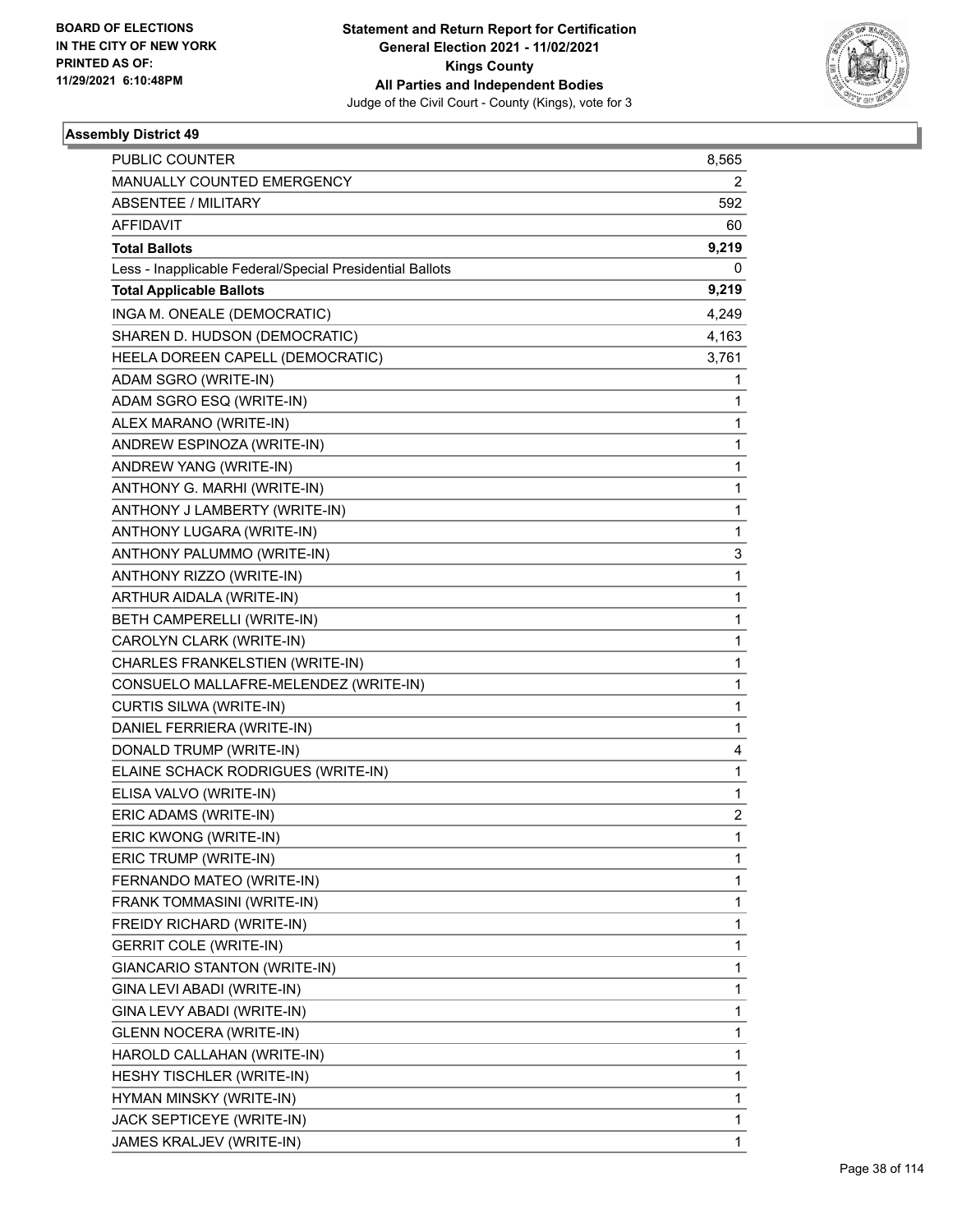

| JEFF SMITH (WRITE-IN)<br>1<br>JESSICA REINHARDT (WRITE-IN)<br>1<br>JIAN REN LI (WRITE-IN)<br>1<br>JIAN RU LI (WRITE-IN)<br>1<br>JOANNE PALUMBO (WRITE-IN)<br>2<br>JOHN CARROLL (WRITE-IN)<br>1<br>JONATHAN ONG (WRITE-IN)<br>1<br>JUDY SHENDLIN (WRITE-IN)<br>1<br>KIERAN MCNAMARO (WRITE-IN)<br>1<br>LESLIE BRANDON (WRITE-IN)<br>1<br>LIGIA SALVARRO (WRITE-IN)<br>1<br>LILLIAN WAN (WRITE-IN)<br>2<br>LORI WILLS (WRITE-IN)<br>1<br>MARK TRAVYER (WRITE-IN)<br>1<br>MATTHEW BARBOSA (WRITE-IN)<br>1<br>MATTHEW LIMANDRI (WRITE-IN)<br>1<br>MATTHEW W DAVIS (WRITE-IN)<br>1<br>MICHAEL CONNORS (WRITE-IN)<br>1<br>MICHAEL G. DRISCOLL (WRITE-IN)<br>1<br>MICHAEL MAGLIANO (WRITE-IN)<br>3<br>$\mathbf{1}$<br>MICHAEL MCINTYRE (WRITE-IN)<br>MICHAEL PENA (WRITE-IN)<br>1<br>MIKE PENCE (WRITE-IN)<br>1<br>MIRIAM FRIED (WRITE-IN)<br>1<br>NACHAM FRIED (WRITE-IN)<br>1<br>PHIL BEDDOE (WRITE-IN)<br>1<br>RICHARD S. MONTELIONE (WRITE-IN)<br>1<br>ROB BURSIL (WRITE-IN)<br>1<br>ROBERT CLARK (WRITE-IN)<br>1<br>ROBERT S MAZZUCHIN JR (WRITE-IN)<br>1<br>ROBERT S. MAZZUCHIN (WRITE-IN)<br>1<br>RUDY GIULIANI (WRITE-IN)<br>1<br>RUDY GULLIANO (WRITE-IN)<br>1<br>SEAN HANNITY (WRITE-IN)<br>1<br>1<br>STEVE CARROLL (WRITE-IN)<br>TED CRUZ (WRITE-IN)<br>1<br>THERESA DEVILIO (WRITE-IN)<br>1<br>TIFFANY CHAN (WRITE-IN)<br>3<br>TIFFANY CHEN (WRITE-IN)<br>3<br>TOIVYE FRANKEL (WRITE-IN)<br>1<br>UNATTRIBUTABLE WRITE-IN (WRITE-IN)<br>206<br>UNCOUNTED WRITE-IN PER STATUTE (WRITE-IN)<br>1<br>VILMA A REINHARDT (WRITE-IN)<br>4<br>VINCENT ESTEVEZ (WRITE-IN)<br>1 | JANICE ROSS (WRITE-IN)     | $\mathbf{1}$ |
|---------------------------------------------------------------------------------------------------------------------------------------------------------------------------------------------------------------------------------------------------------------------------------------------------------------------------------------------------------------------------------------------------------------------------------------------------------------------------------------------------------------------------------------------------------------------------------------------------------------------------------------------------------------------------------------------------------------------------------------------------------------------------------------------------------------------------------------------------------------------------------------------------------------------------------------------------------------------------------------------------------------------------------------------------------------------------------------------------------------------------------------------------------------------------------------------------------------------------------------------------------------------------------------------------------------------------------------------------------------------------------------------------------------------------------------------------------------------------------------------------------------------------------------------------------------------------|----------------------------|--------------|
|                                                                                                                                                                                                                                                                                                                                                                                                                                                                                                                                                                                                                                                                                                                                                                                                                                                                                                                                                                                                                                                                                                                                                                                                                                                                                                                                                                                                                                                                                                                                                                           |                            |              |
|                                                                                                                                                                                                                                                                                                                                                                                                                                                                                                                                                                                                                                                                                                                                                                                                                                                                                                                                                                                                                                                                                                                                                                                                                                                                                                                                                                                                                                                                                                                                                                           |                            |              |
|                                                                                                                                                                                                                                                                                                                                                                                                                                                                                                                                                                                                                                                                                                                                                                                                                                                                                                                                                                                                                                                                                                                                                                                                                                                                                                                                                                                                                                                                                                                                                                           |                            |              |
|                                                                                                                                                                                                                                                                                                                                                                                                                                                                                                                                                                                                                                                                                                                                                                                                                                                                                                                                                                                                                                                                                                                                                                                                                                                                                                                                                                                                                                                                                                                                                                           |                            |              |
|                                                                                                                                                                                                                                                                                                                                                                                                                                                                                                                                                                                                                                                                                                                                                                                                                                                                                                                                                                                                                                                                                                                                                                                                                                                                                                                                                                                                                                                                                                                                                                           |                            |              |
|                                                                                                                                                                                                                                                                                                                                                                                                                                                                                                                                                                                                                                                                                                                                                                                                                                                                                                                                                                                                                                                                                                                                                                                                                                                                                                                                                                                                                                                                                                                                                                           |                            |              |
|                                                                                                                                                                                                                                                                                                                                                                                                                                                                                                                                                                                                                                                                                                                                                                                                                                                                                                                                                                                                                                                                                                                                                                                                                                                                                                                                                                                                                                                                                                                                                                           |                            |              |
|                                                                                                                                                                                                                                                                                                                                                                                                                                                                                                                                                                                                                                                                                                                                                                                                                                                                                                                                                                                                                                                                                                                                                                                                                                                                                                                                                                                                                                                                                                                                                                           |                            |              |
|                                                                                                                                                                                                                                                                                                                                                                                                                                                                                                                                                                                                                                                                                                                                                                                                                                                                                                                                                                                                                                                                                                                                                                                                                                                                                                                                                                                                                                                                                                                                                                           |                            |              |
|                                                                                                                                                                                                                                                                                                                                                                                                                                                                                                                                                                                                                                                                                                                                                                                                                                                                                                                                                                                                                                                                                                                                                                                                                                                                                                                                                                                                                                                                                                                                                                           |                            |              |
|                                                                                                                                                                                                                                                                                                                                                                                                                                                                                                                                                                                                                                                                                                                                                                                                                                                                                                                                                                                                                                                                                                                                                                                                                                                                                                                                                                                                                                                                                                                                                                           |                            |              |
|                                                                                                                                                                                                                                                                                                                                                                                                                                                                                                                                                                                                                                                                                                                                                                                                                                                                                                                                                                                                                                                                                                                                                                                                                                                                                                                                                                                                                                                                                                                                                                           |                            |              |
|                                                                                                                                                                                                                                                                                                                                                                                                                                                                                                                                                                                                                                                                                                                                                                                                                                                                                                                                                                                                                                                                                                                                                                                                                                                                                                                                                                                                                                                                                                                                                                           |                            |              |
|                                                                                                                                                                                                                                                                                                                                                                                                                                                                                                                                                                                                                                                                                                                                                                                                                                                                                                                                                                                                                                                                                                                                                                                                                                                                                                                                                                                                                                                                                                                                                                           |                            |              |
|                                                                                                                                                                                                                                                                                                                                                                                                                                                                                                                                                                                                                                                                                                                                                                                                                                                                                                                                                                                                                                                                                                                                                                                                                                                                                                                                                                                                                                                                                                                                                                           |                            |              |
|                                                                                                                                                                                                                                                                                                                                                                                                                                                                                                                                                                                                                                                                                                                                                                                                                                                                                                                                                                                                                                                                                                                                                                                                                                                                                                                                                                                                                                                                                                                                                                           |                            |              |
|                                                                                                                                                                                                                                                                                                                                                                                                                                                                                                                                                                                                                                                                                                                                                                                                                                                                                                                                                                                                                                                                                                                                                                                                                                                                                                                                                                                                                                                                                                                                                                           |                            |              |
|                                                                                                                                                                                                                                                                                                                                                                                                                                                                                                                                                                                                                                                                                                                                                                                                                                                                                                                                                                                                                                                                                                                                                                                                                                                                                                                                                                                                                                                                                                                                                                           |                            |              |
|                                                                                                                                                                                                                                                                                                                                                                                                                                                                                                                                                                                                                                                                                                                                                                                                                                                                                                                                                                                                                                                                                                                                                                                                                                                                                                                                                                                                                                                                                                                                                                           |                            |              |
|                                                                                                                                                                                                                                                                                                                                                                                                                                                                                                                                                                                                                                                                                                                                                                                                                                                                                                                                                                                                                                                                                                                                                                                                                                                                                                                                                                                                                                                                                                                                                                           |                            |              |
|                                                                                                                                                                                                                                                                                                                                                                                                                                                                                                                                                                                                                                                                                                                                                                                                                                                                                                                                                                                                                                                                                                                                                                                                                                                                                                                                                                                                                                                                                                                                                                           |                            |              |
|                                                                                                                                                                                                                                                                                                                                                                                                                                                                                                                                                                                                                                                                                                                                                                                                                                                                                                                                                                                                                                                                                                                                                                                                                                                                                                                                                                                                                                                                                                                                                                           |                            |              |
|                                                                                                                                                                                                                                                                                                                                                                                                                                                                                                                                                                                                                                                                                                                                                                                                                                                                                                                                                                                                                                                                                                                                                                                                                                                                                                                                                                                                                                                                                                                                                                           |                            |              |
|                                                                                                                                                                                                                                                                                                                                                                                                                                                                                                                                                                                                                                                                                                                                                                                                                                                                                                                                                                                                                                                                                                                                                                                                                                                                                                                                                                                                                                                                                                                                                                           |                            |              |
|                                                                                                                                                                                                                                                                                                                                                                                                                                                                                                                                                                                                                                                                                                                                                                                                                                                                                                                                                                                                                                                                                                                                                                                                                                                                                                                                                                                                                                                                                                                                                                           |                            |              |
|                                                                                                                                                                                                                                                                                                                                                                                                                                                                                                                                                                                                                                                                                                                                                                                                                                                                                                                                                                                                                                                                                                                                                                                                                                                                                                                                                                                                                                                                                                                                                                           |                            |              |
|                                                                                                                                                                                                                                                                                                                                                                                                                                                                                                                                                                                                                                                                                                                                                                                                                                                                                                                                                                                                                                                                                                                                                                                                                                                                                                                                                                                                                                                                                                                                                                           |                            |              |
|                                                                                                                                                                                                                                                                                                                                                                                                                                                                                                                                                                                                                                                                                                                                                                                                                                                                                                                                                                                                                                                                                                                                                                                                                                                                                                                                                                                                                                                                                                                                                                           |                            |              |
|                                                                                                                                                                                                                                                                                                                                                                                                                                                                                                                                                                                                                                                                                                                                                                                                                                                                                                                                                                                                                                                                                                                                                                                                                                                                                                                                                                                                                                                                                                                                                                           |                            |              |
|                                                                                                                                                                                                                                                                                                                                                                                                                                                                                                                                                                                                                                                                                                                                                                                                                                                                                                                                                                                                                                                                                                                                                                                                                                                                                                                                                                                                                                                                                                                                                                           |                            |              |
|                                                                                                                                                                                                                                                                                                                                                                                                                                                                                                                                                                                                                                                                                                                                                                                                                                                                                                                                                                                                                                                                                                                                                                                                                                                                                                                                                                                                                                                                                                                                                                           |                            |              |
|                                                                                                                                                                                                                                                                                                                                                                                                                                                                                                                                                                                                                                                                                                                                                                                                                                                                                                                                                                                                                                                                                                                                                                                                                                                                                                                                                                                                                                                                                                                                                                           |                            |              |
|                                                                                                                                                                                                                                                                                                                                                                                                                                                                                                                                                                                                                                                                                                                                                                                                                                                                                                                                                                                                                                                                                                                                                                                                                                                                                                                                                                                                                                                                                                                                                                           |                            |              |
|                                                                                                                                                                                                                                                                                                                                                                                                                                                                                                                                                                                                                                                                                                                                                                                                                                                                                                                                                                                                                                                                                                                                                                                                                                                                                                                                                                                                                                                                                                                                                                           |                            |              |
|                                                                                                                                                                                                                                                                                                                                                                                                                                                                                                                                                                                                                                                                                                                                                                                                                                                                                                                                                                                                                                                                                                                                                                                                                                                                                                                                                                                                                                                                                                                                                                           |                            |              |
|                                                                                                                                                                                                                                                                                                                                                                                                                                                                                                                                                                                                                                                                                                                                                                                                                                                                                                                                                                                                                                                                                                                                                                                                                                                                                                                                                                                                                                                                                                                                                                           |                            |              |
|                                                                                                                                                                                                                                                                                                                                                                                                                                                                                                                                                                                                                                                                                                                                                                                                                                                                                                                                                                                                                                                                                                                                                                                                                                                                                                                                                                                                                                                                                                                                                                           |                            |              |
|                                                                                                                                                                                                                                                                                                                                                                                                                                                                                                                                                                                                                                                                                                                                                                                                                                                                                                                                                                                                                                                                                                                                                                                                                                                                                                                                                                                                                                                                                                                                                                           |                            |              |
|                                                                                                                                                                                                                                                                                                                                                                                                                                                                                                                                                                                                                                                                                                                                                                                                                                                                                                                                                                                                                                                                                                                                                                                                                                                                                                                                                                                                                                                                                                                                                                           |                            |              |
|                                                                                                                                                                                                                                                                                                                                                                                                                                                                                                                                                                                                                                                                                                                                                                                                                                                                                                                                                                                                                                                                                                                                                                                                                                                                                                                                                                                                                                                                                                                                                                           |                            |              |
|                                                                                                                                                                                                                                                                                                                                                                                                                                                                                                                                                                                                                                                                                                                                                                                                                                                                                                                                                                                                                                                                                                                                                                                                                                                                                                                                                                                                                                                                                                                                                                           |                            |              |
|                                                                                                                                                                                                                                                                                                                                                                                                                                                                                                                                                                                                                                                                                                                                                                                                                                                                                                                                                                                                                                                                                                                                                                                                                                                                                                                                                                                                                                                                                                                                                                           |                            |              |
|                                                                                                                                                                                                                                                                                                                                                                                                                                                                                                                                                                                                                                                                                                                                                                                                                                                                                                                                                                                                                                                                                                                                                                                                                                                                                                                                                                                                                                                                                                                                                                           |                            |              |
|                                                                                                                                                                                                                                                                                                                                                                                                                                                                                                                                                                                                                                                                                                                                                                                                                                                                                                                                                                                                                                                                                                                                                                                                                                                                                                                                                                                                                                                                                                                                                                           |                            |              |
|                                                                                                                                                                                                                                                                                                                                                                                                                                                                                                                                                                                                                                                                                                                                                                                                                                                                                                                                                                                                                                                                                                                                                                                                                                                                                                                                                                                                                                                                                                                                                                           | VINCENT PINELLO (WRITE-IN) | 1            |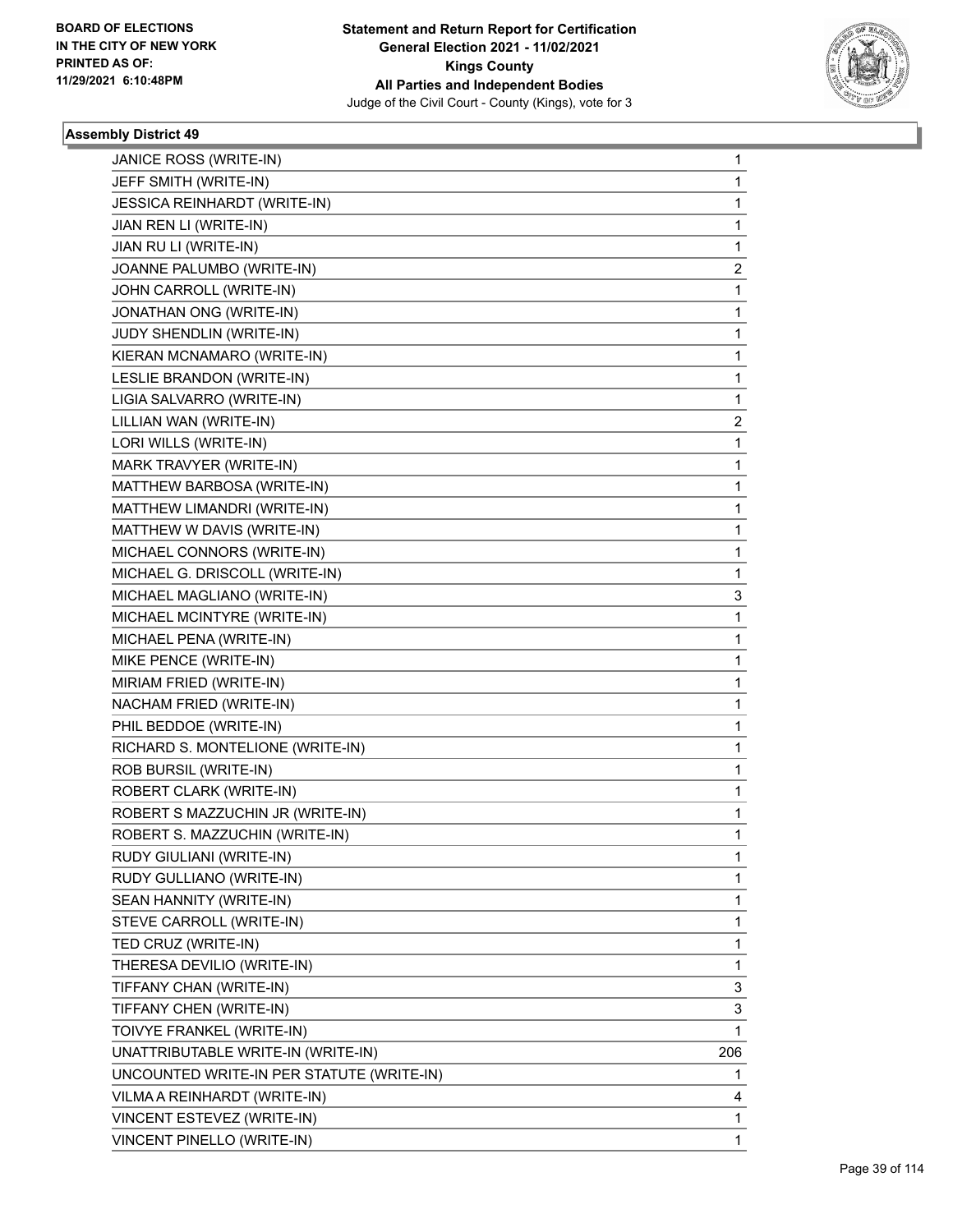

| WILLIAM CHONG (WRITE-IN)     |        |
|------------------------------|--------|
| YAEZMECH PIRKUNI (WRITE-IN)  |        |
| YANKIE MEYER (WRITE-IN)      |        |
| YOEL FRIED (WRITE-IN)        |        |
| YOSEPH RICHARD (WRITE-IN)    |        |
| ZAAC LICHTENSTERN (WRITE-IN) |        |
| ZAKI BAAZOV (WRITE-IN)       |        |
| <b>Total Votes</b>           | 12,484 |
| Unrecorded                   | 15.173 |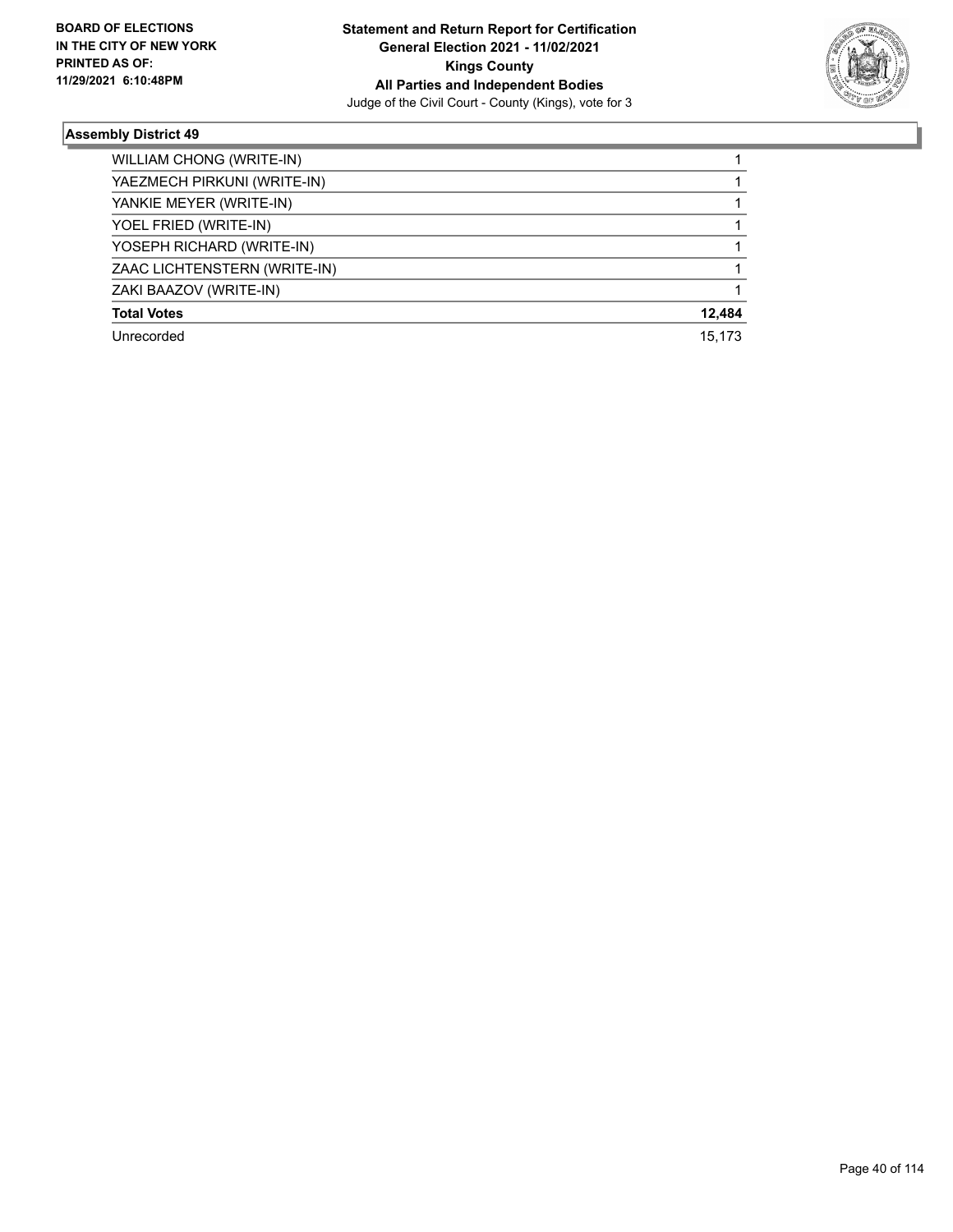

| <b>PUBLIC COUNTER</b>                                    | 14,567         |
|----------------------------------------------------------|----------------|
| MANUALLY COUNTED EMERGENCY                               | 0              |
| <b>ABSENTEE / MILITARY</b>                               | 738            |
| AFFIDAVIT                                                | 157            |
| <b>Total Ballots</b>                                     | 15,462         |
| Less - Inapplicable Federal/Special Presidential Ballots | 0              |
| <b>Total Applicable Ballots</b>                          | 15,462         |
| INGA M. ONEALE (DEMOCRATIC)                              | 10,559         |
| SHAREN D. HUDSON (DEMOCRATIC)                            | 10,568         |
| HEELA DOREEN CAPELL (DEMOCRATIC)                         | 9,996          |
| ABRAM FRANKEL (WRITE-IN)                                 | 1              |
| AISHA QUASAR (WRITE-IN)                                  | 1              |
| ANDY IZENSON (WRITE-IN)                                  | 1              |
| ARTHUR KLEIN (WRITE-IN)                                  | 1              |
| AVIDOR MILLER (WRITE-IN)                                 | 1              |
| BAILY OBERLANDER (WRITE-IN)                              | 1              |
| BEN SOLOTAIRE (WRITE-IN)                                 | 1              |
| BENZION LOAB (WRITE-IN)                                  | 1              |
| <b>BLAKE CACAFFIA (WRITE-IN)</b>                         | 1              |
| <b>BRIAN LONG (WRITE-IN)</b>                             | 1              |
| CASILDA ROPER SIMPSON (WRITE-IN)                         | 1              |
| CECILIA GOTTSEGEN (WRITE-IN)                             | 1              |
| CHAIM LEVI (WRITE-IN)                                    | 1              |
| CHARLES FINKELSTIEN (WRITE-IN)                           | 1              |
| CHEZTEL GOLD (WRITE-IN)                                  | 1              |
| CHRIS MURPHY (WRITE-IN)                                  | 1              |
| CHRISTIAN BROWNE (WRITE-IN)                              | 1              |
| CONSUELO MALLAFRE (WRITE-IN)                             | 1              |
| CONSULEO MALLAFRE MELENDEZ (WRITE-IN)                    | 1              |
| CURTIS SLIWA (WRITE-IN)                                  | 2              |
| DAV JACOBSON (WRITE-IN)                                  | 1              |
| DAVID NIDERMAN (WRITE-IN)                                | $\overline{c}$ |
| DAVID SALAMON (WRITE-IN)                                 | 1              |
| DEBRA FOSTER (WRITE-IN)                                  | 1              |
| DON TRUMP JR (WRITE-IN)                                  | 1              |
| DONALD J TRUMP (WRITE-IN)                                | 1              |
| DONALD TRUMP (WRITE-IN)                                  | 4              |
| DWIGHT GOODEN (WRITE-IN)                                 | 1              |
| ELDZEZE PARRET (WRITE-IN)                                | 1              |
| ELLYN GREEN (WRITE-IN)                                   | 1              |
| EMMA HAWKINS (WRITE-IN)                                  | 1              |
| ERIC TRUMP (WRITE-IN)                                    | 1              |
| ERIC WALDEN (WRITE-IN)                                   | 1              |
| ERIC WEBSTER (WRITE-IN)                                  | 1              |
| FAIGY OBERLANDER (WRITE-IN)                              | 1              |
| FERNANDO CAPALLAO (WRITE-IN)                             | 1              |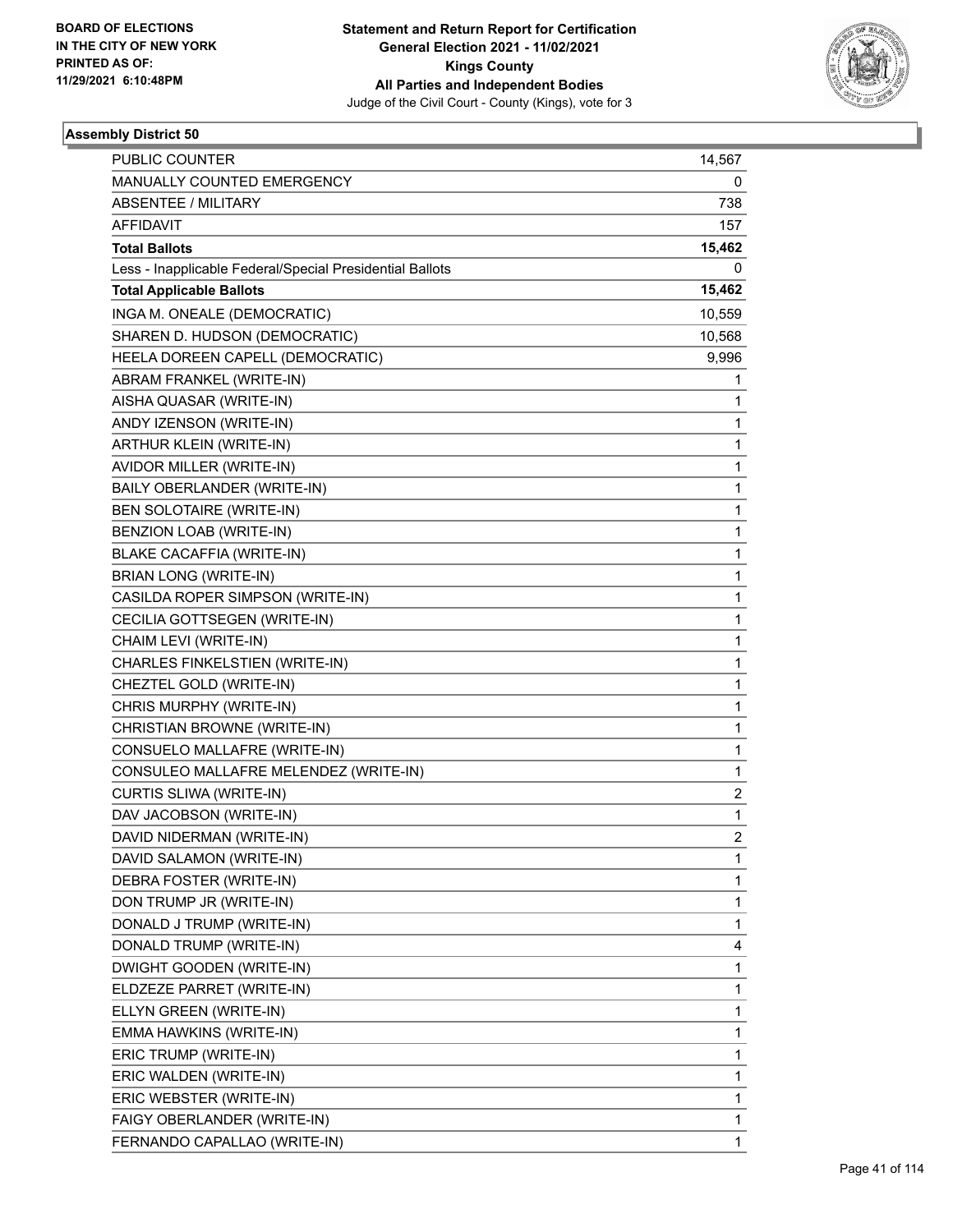

| GARRETT TROY (WRITE-IN)           | 1            |
|-----------------------------------|--------------|
| <b>GEORGE MIRANDA (WRITE-IN)</b>  | $\mathbf 1$  |
| <b>GEROGE PATAKI (WRITE-IN)</b>   | 1            |
| GINA LEVY ABADI (WRITE-IN)        | 1            |
| <b>GREGORY PREAL (WRITE-IN)</b>   | 1            |
| HERSHEL FRANKEL (WRITE-IN)        | 1            |
| HERSHEL MILLER (WRITE-IN)         | 1            |
| HESHY TICHLER (WRITE-IN)          | 1            |
| <b>ISSAK BERGER (WRITE-IN)</b>    | 1            |
| JACQUES CATENSTEIN (WRITE-IN)     | 1            |
| JANOS MARTON (WRITE-IN)           | 1            |
| JENIFER LOPES (WRITE-IN)          | 1            |
| JIM JORDAN (WRITE-IN)             | 1            |
| JOE PISCAPO (WRITE-IN)            | 1            |
| JOEL GROSS (WRITE-IN)             | 1            |
| JORDAN STERN (WRITE-IN)           | 1            |
| JOSEPH LENTO (WRITE-IN)           | 1            |
| <b>JUSTIN HILL (WRITE-IN)</b>     | 1            |
| KAITHLYN BENNETLY (WRITE-IN)      | 1            |
| KANYA WEST (WRITE-IN)             | 1            |
| KATALEEN SALAMON (WRITE-IN)       | 1            |
| KATIE HERMAN (WRITE-IN)           | 1            |
| KRIS LACH (WRITE-IN)              | 1            |
| LILLIAN WAN (WRITE-IN)            | 2            |
| LOUIS MAFFEI (WRITE-IN)           | 1            |
| LUCY BELL (WRITE-IN)              | 1            |
| LUIS MONTES (WRITE-IN)            | 1            |
| LUKASZ SKRODZKI (WRITE-IN)        | 1            |
| MARGLA CALMER (WRITE-IN)          | 1            |
| MARJORIE TAYLOR GREENE (WRITE-IN) | 1            |
| MARK LEVINE (WRITE-IN)            | 1            |
| MAUDE SANTIAGO (WRITE-IN)         | $\mathbf{1}$ |
| MELANIA TRUMP (WRITE-IN)          | 1            |
| MENDY SALAMON (WRITE-IN)          | 1            |
| MICHAEL MALICE (WRITE-IN)         | 1            |
| MICHAEL STARKEY (WRITE-IN)        | 1            |
| MOSHE MORGEREDEN (WRITE-IN)       | 1            |
| MOSHE ROSENFELD (WRITE-IN)        | 1            |
| PATRICK BATEMAN (WRITE-IN)        | 1            |
| PATTY MILLS (WRITE-IN)            | 1            |
| PAUL WILSON (WRITE-IN)            | 1            |
| PIERRE RATZKI (WRITE-IN)          | 1            |
| RABBI JOEL TEITELBAUM (WRITE-IN)  | 1            |
| RAFAEL BECO (WRITE-IN)            | 1            |
| RAFUEL BECO (WRITE-IN)            | 1            |
| RBERT S MAZZUCHIN JR (WRITE-IN)   | 1            |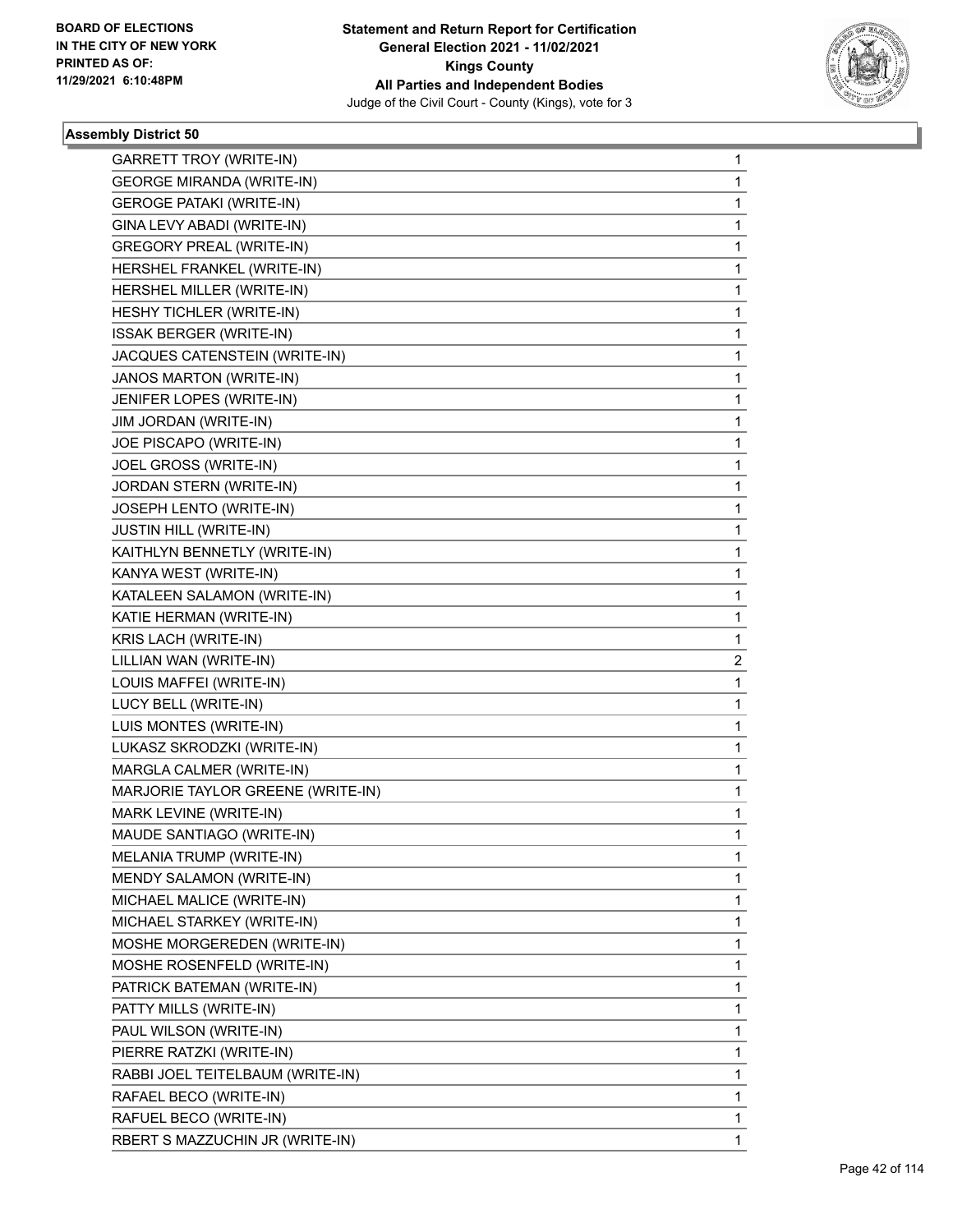

| RITA COSBEY (WRITE-IN)             | 1            |
|------------------------------------|--------------|
| ROB ELDER (WRITE-IN)               | $\mathbf{1}$ |
| ROBERT MAZZUCHIN (WRITE-IN)        | $\mathbf{1}$ |
| ROBERT S MAZZUCHIN (WRITE-IN)      | $\mathbf 1$  |
| ROBERT S MAZZUCHIN JR (WRITE-IN)   | 1            |
| RON DESANTIS (WRITE-IN)            | 1            |
| RUDOLPH GIULIANI (WRITE-IN)        | 1            |
| RUDULPH GIULIANI (WRITE-IN)        | 1            |
| RUDY GIULIANI (WRITE-IN)           | 3            |
| SAM HARRIS (WRITE-IN)              | 1            |
| SANDY NURSE (WRITE-IN)             | $\mathbf{1}$ |
| SEBASTIANO N.RUSSO (WRITE-IN)      | 3            |
| SHARON CARTER (WRITE-IN)           | 1            |
| SHARON JONES (WRITE-IN)            | 1            |
| SHARON SMITH (WRITE-IN)            | 1            |
| SRUL BER STEIN (WRITE-IN)          | 1            |
| STEPHEN IPPOLITO (WRITE-IN)        | 1            |
| SUSAN BRAND (WRITE-IN)             | 1            |
| TANIA MAKRIS (WRITE-IN)            | 1            |
| TITLBUM ZALMEN (WRITE-IN)          | 1            |
| UNATTRIBUTABLE WRITE-IN (WRITE-IN) | 214          |
| WILLIAM GREENE (WRITE-IN)          | 1            |
| WYATT J. FRYE (WRITE-IN)           | $\mathbf{1}$ |
| YEHUDA ORGEL (WRITE-IN)            | 1            |
| YITZCHOK ROTHCHILD (WRITE-IN)      | 1            |
| YOLY FRIDRAH (WRITE-IN)            | 1            |
| YUSEF OBERLANDER (WRITE-IN)        | 1            |
| ZEV WEISS (WRITE-IN)               | 1            |
| <b>Total Votes</b>                 | 31,456       |
| Unrecorded                         | 14,930       |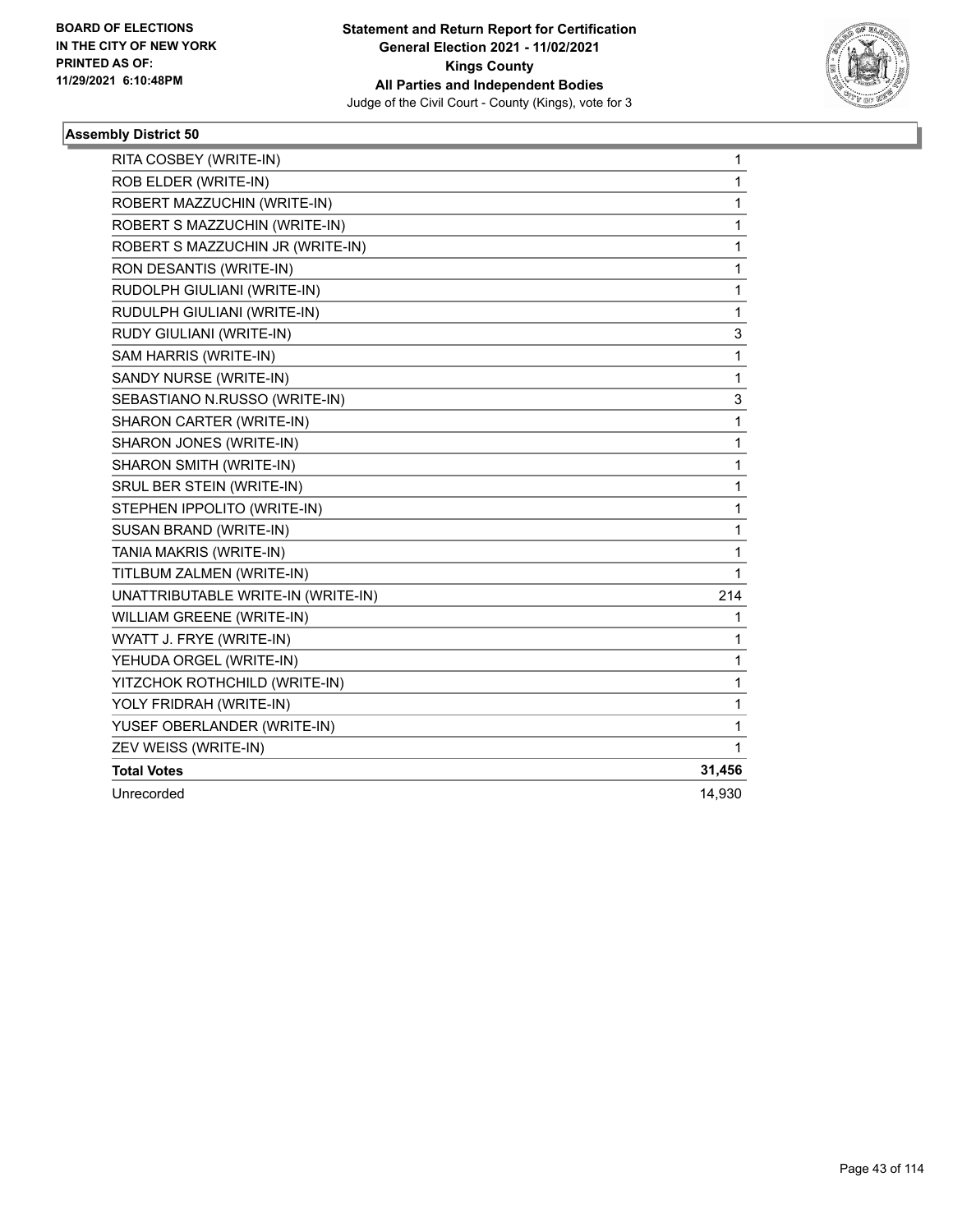

| <b>PUBLIC COUNTER</b>                                    | 11,706 |
|----------------------------------------------------------|--------|
| MANUALLY COUNTED EMERGENCY                               | 0      |
| ABSENTEE / MILITARY                                      | 532    |
| <b>AFFIDAVIT</b>                                         | 97     |
| <b>Total Ballots</b>                                     | 12,335 |
| Less - Inapplicable Federal/Special Presidential Ballots | 0      |
| <b>Total Applicable Ballots</b>                          | 12,335 |
| INGA M. ONEALE (DEMOCRATIC)                              | 8,047  |
| SHAREN D. HUDSON (DEMOCRATIC)                            | 8,008  |
| HEELA DOREEN CAPELL (DEMOCRATIC)                         | 7,323  |
| ALEXANDER SMITH (WRITE-IN)                               | 1      |
| ANA TORRES (WRITE-IN)                                    | 1      |
| ANDREA COLEMAN (WRITE-IN)                                | 1      |
| ANTHONY T. JONES (WRITE-IN)                              | 1      |
| BASHER NAJJAR (WRITE-IN)                                 | 1      |
| BEN SHAPIRO (WRITE-IN)                                   | 1      |
| BENJAMIN VARGAS (WRITE-IN)                               | 1      |
| BERNIE SANDERS (WRITE-IN)                                | 3      |
| BETSY DEVOS (WRITE-IN)                                   | 1      |
| BEZALEL WEBER (WRITE-IN)                                 | 1      |
| <b>BOBA FETT (WRITE-IN)</b>                              | 1      |
| <b>BRENDAN LANTRY (WRITE-IN)</b>                         | 1      |
| BRIAN FOX (WRITE-IN)                                     | 1      |
| CHANER CRONA (WRITE-IN)                                  | 1      |
| CHARLES D. BREITEL (WRITE-IN)                            | 1      |
| CHRISTOFER G KEANE (WRITE-IN)                            | 1      |
| CLARA CRONA (WRITE-IN)                                   | 1      |
| CURTIS SLIWA (WRITE-IN)                                  | 2      |
| DAN BONGINO (WRITE-IN)                                   | 1      |
| DAVE COLON (WRITE-IN)                                    | 1      |
| DOMENICK L. GABRIELLI (WRITE-IN)                         | 1      |
| DONALD TRUMP (WRITE-IN)                                  | 2      |
| ELI ROTHMAN (WRITE-IN)                                   | 1      |
| ERIK S. FRANKEL (WRITE-IN)                               | 1      |
| FELIX PENG (WRITE-IN)                                    | 1      |
| GINA LEVY ABADI (WRITE-IN)                               | 1      |
| HEIDI CESARE (WRITE-IN)                                  | 1      |
| HENRY WETTERSTEN (WRITE-IN)                              | 1      |
| HUGH R. JONES (WRITE-IN)                                 | 1      |
| INNA VERNIKOV (WRITE-IN)                                 | 1      |
| <b>ISSAC TESSLER (WRITE-IN)</b>                          | 1      |
| JACOB ASHWORTH (WRITE-IN)                                | 1      |
| JAMES BARDO (WRITE-IN)                                   | 1      |
| JASON MEZYDLO (WRITE-IN)                                 | 3      |
| JEFFREY ROWELL (WRITE-IN)                                | 1      |
| JENDER REIHNITZIR (WRITE-IN)                             | 1      |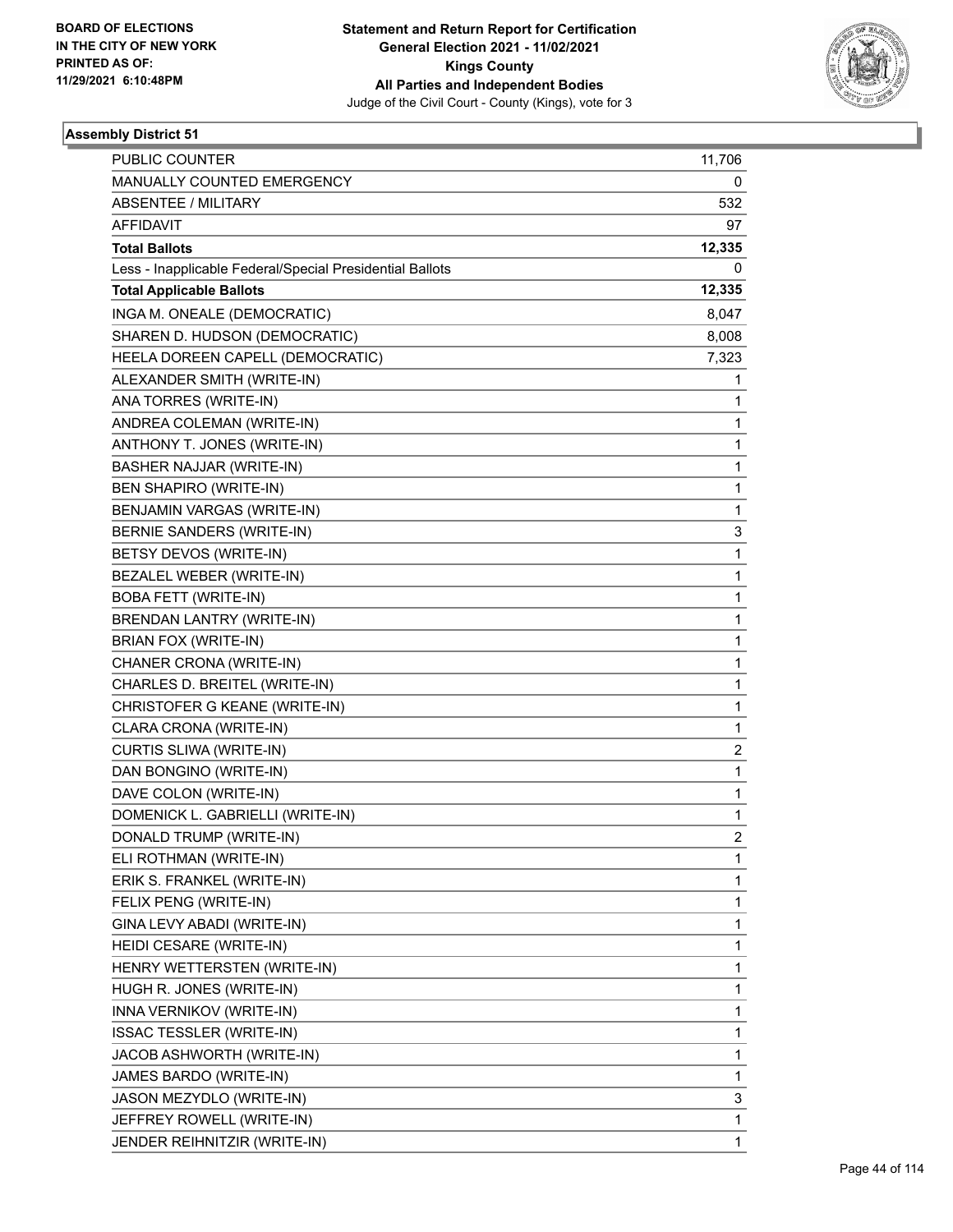

| JOSE DESENA (WRITE-IN)<br>JOSEFA COMOJO (WRITE-IN) | 1                       |
|----------------------------------------------------|-------------------------|
|                                                    |                         |
|                                                    | 1                       |
| JOSEPH DWYER (WRITE-IN)                            | 1                       |
| JOSEPH GESTANER (WRITE-IN)                         | 1                       |
| JOY F. CAMPANELLI (WRITE-IN)                       | 1                       |
| JULIUS HERZOG (WRITE-IN)                           | 1                       |
| KANYE WEST (WRITE-IN)                              | 2                       |
| KAREN KARCH (WRITE-IN)                             | 1                       |
| KATZ CRONA (WRITE-IN)                              | 1                       |
| KENNY ASHTON (WRITE-IN)                            | 1                       |
| KYRIE IRVING (WRITE-IN)                            | 1                       |
| LARRY SHARPE (WRITE-IN)                            | 1                       |
| LEO ZAWISTOUSK (WRITE-IN)                          | 1                       |
| LEONARD SAWYER (WRITE-IN)                          | 1                       |
| LOUIS ROSSMANN (WRITE-IN)                          | 1                       |
| LUIGI GALLO (WRITE-IN)                             | 1                       |
| MARGARET MALLOY (WRITE-IN)                         | 1                       |
| MARIA NOVAK (WRITE-IN)                             | 1                       |
| MARIO DI RE (WRITE-IN)                             | 1                       |
| MARVA BROWN (WRITE-IN)                             | 1                       |
| MATTHEW BLUM (WRITE-IN)                            | $\overline{\mathbf{c}}$ |
| MICHAEL E RYAN (WRITE-IN)                          | 1                       |
| MICHAEL STERSTEIN (WRITE-IN)                       | 1                       |
| NACHMAN CALLER (WRITE-IN)                          | 1                       |
| PETER GRIFFIN (WRITE-IN)                           | 1                       |
| PETET PARRET (WRITE-IN)                            | 1                       |
| RABY A. MILLER (WRITE-IN)                          | $\overline{\mathbf{c}}$ |
| RAPHARL GOMEZ (WRITE-IN)                           | 1                       |
| RICHARD J. MONTELIONE (WRITE-IN)                   | 1                       |
| RICKEY RIVERS (WRITE-IN)                           | 1                       |
| ROBERT S.MAZZUCHIN JR. (WRITE-IN)                  | 1                       |
| RONNIE WRIGHT (WRITE-IN)                           | 1                       |
| ROSEANN BRANDA (WRITE-IN)                          | 1                       |
| RUDOLPH GIULIANI (WRITE-IN)                        | 1                       |
| SAM HILLYER (WRITE-IN)                             | 1                       |
| SAMUEL ALITO (WRITE-IN)                            | 1                       |
| SCOTT ASHBURY (WRITE-IN)                           | 1                       |
| SHOMARI LEARY (WRITE-IN)                           | 1                       |
| SHULEM LANGSOM (WRITE-IN)                          | 1                       |
| SIMCHA FELDER (WRITE-IN)                           | 1                       |
| STEVEN BRENNAN (WRITE-IN)                          | 1                       |
| TENE CUDJOVE (WRITE-IN)                            | 1                       |
| THEO CHINO (WRITE-IN)                              | 1                       |
| TONY MESSINA (WRITE-IN)                            | 1                       |
| TONY ROLAN (WRITE-IN)                              | 1                       |
| TRACEY GOUDY (WRITE-IN)                            | 1                       |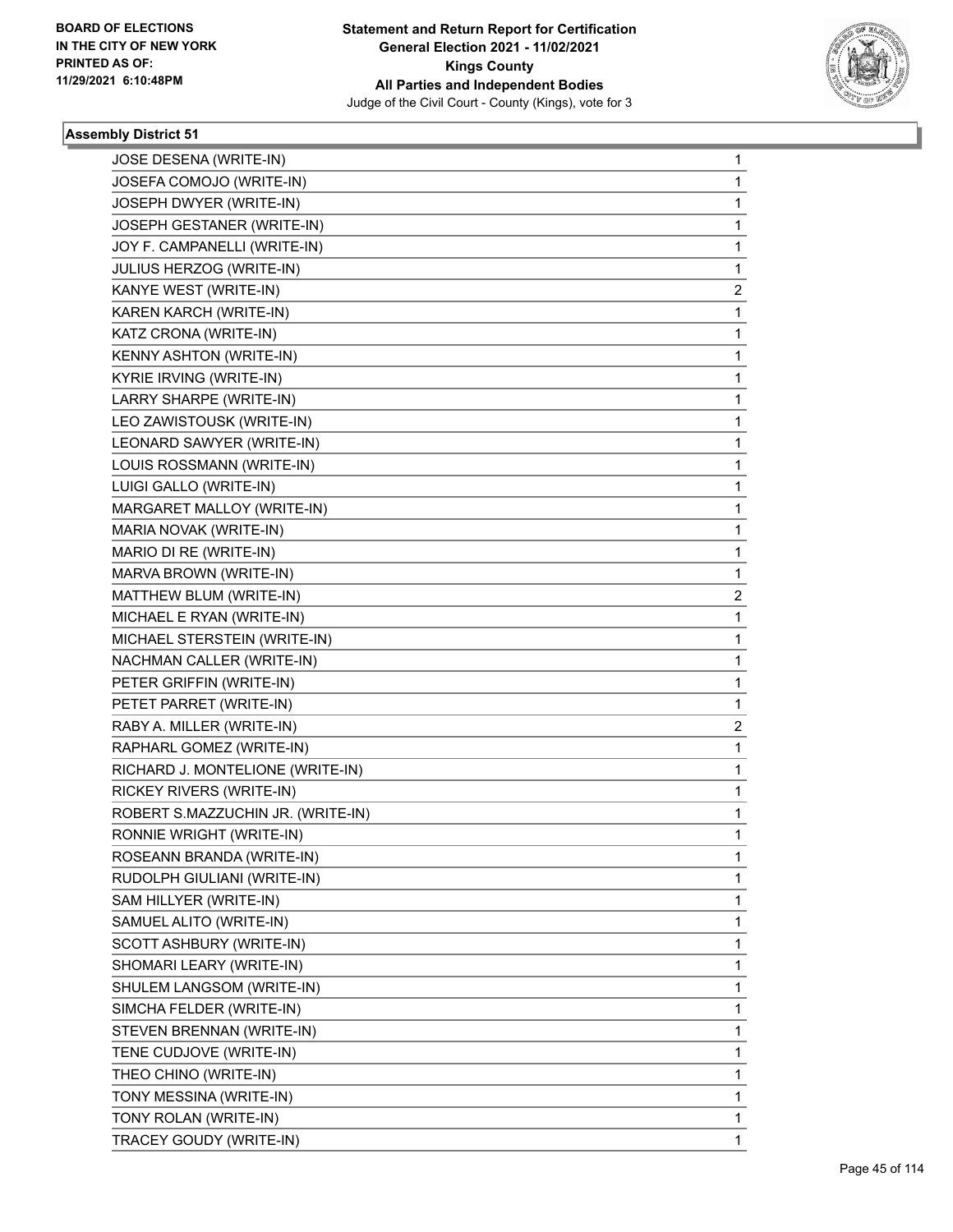

| UNATTRIBUTABLE WRITE-IN (WRITE-IN)        | 137    |
|-------------------------------------------|--------|
| UNCOUNTED WRITE-IN PER STATUTE (WRITE-IN) | 19     |
| VICTORIA MESSINA (WRITE-IN)               |        |
| <b>VLADIMIT VIZNER (WRITE-IN)</b>         |        |
| WAYNE HARMON (WRITE-IN)                   |        |
| YOSSI DENTIN (WRITE-IN)                   |        |
| <b>Total Votes</b>                        | 23.629 |
| Unrecorded                                | 13.376 |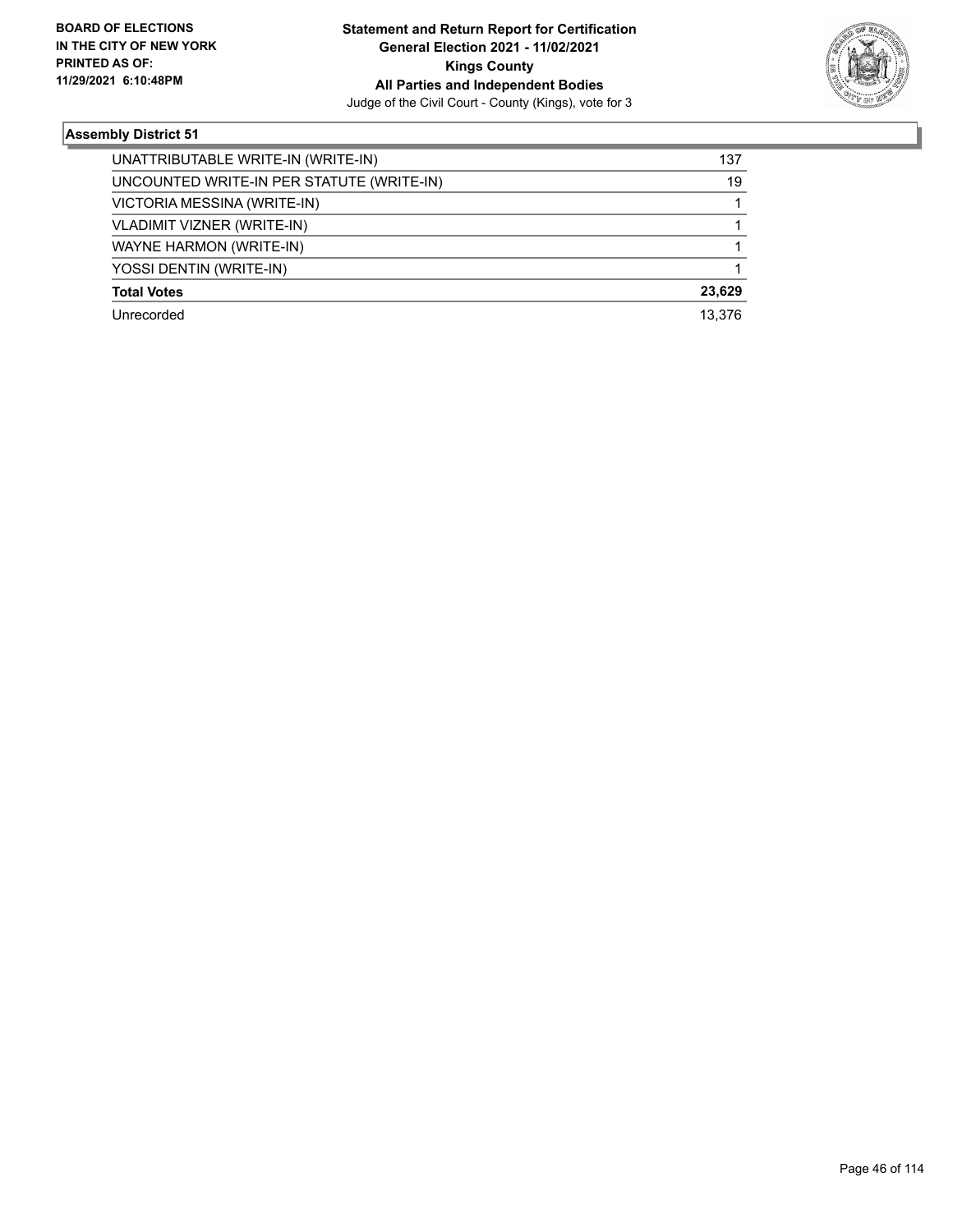

| PUBLIC COUNTER                                           | 31,316                  |
|----------------------------------------------------------|-------------------------|
| MANUALLY COUNTED EMERGENCY                               | 1                       |
| <b>ABSENTEE / MILITARY</b>                               | 2,163                   |
| <b>AFFIDAVIT</b>                                         | 343                     |
| <b>Total Ballots</b>                                     | 33,823                  |
| Less - Inapplicable Federal/Special Presidential Ballots | 0                       |
| <b>Total Applicable Ballots</b>                          | 33,823                  |
| INGA M. ONEALE (DEMOCRATIC)                              | 27,366                  |
| SHAREN D. HUDSON (DEMOCRATIC)                            | 27,341                  |
| HEELA DOREEN CAPELL (DEMOCRATIC)                         | 26,480                  |
| AARON JUDGE (WRITE-IN)                                   | 1                       |
| ALFRED DEINGENIS (WRITE-IN)                              | 1                       |
| ALICE QUIGLEY (WRITE-IN)                                 | 1                       |
| ALLISON RODRIGUEZ (WRITE-IN)                             | $\mathbf{1}$            |
| ALTON MADDOX JR. (WRITE-IN)                              | $\mathbf{1}$            |
| ALYSON GILL (WRITE-IN)                                   | 2                       |
| AMY TRIDGELL (WRITE-IN)                                  | $\mathbf{1}$            |
| ANDREW CUOMO (WRITE-IN)                                  | $\mathbf{1}$            |
| ANDREW DONIGER (WRITE-IN)                                | 1                       |
| ANDREW LITTLEJSHA (WRITE-IN)                             | $\mathbf{1}$            |
| ANDREW SHAPIRO (WRITE-IN)                                | $\mathbf{1}$            |
| ANDY YANG (WRITE-IN)                                     | 1                       |
| ANNE SWENN (WRITE-IN)                                    | $\mathbf{1}$            |
| ANTHONY GAILLI (WRITE-IN)                                | $\mathbf{1}$            |
| ANTHONY LEBELLA (WRITE-IN)                               | 1                       |
| ANTHONY R CACCAMO (WRITE-IN)                             | $\overline{2}$          |
| ARJAY YAO (WRITE-IN)                                     | $\mathbf{1}$            |
| ASHLEY BROOKS (WRITE-IN)                                 | 2                       |
| BASYA KASINITZ (WRITE-IN)                                | $\mathbf{1}$            |
| BENJAMIN FRANKLIN (WRITE-IN)                             | $\mathbf{1}$            |
| BRAIN DILLON (WRITE-IN)                                  | $\mathbf{1}$            |
| BRENDAN SULLIVAN (WRITE-IN)                              | $\mathbf{1}$            |
| <b>BRIDGETTE MCMULLEN (WRITE-IN)</b>                     | 1                       |
| CAITHLYN PROCIOR (WRITE-IN)                              | 1                       |
| CANDACE OWENS (WRITE-IN)                                 | $\mathbf{1}$            |
| CAROL ANNE HERLIHY (WRITE-IN)                            | 1                       |
| CAROLE PORIS (WRITE-IN)                                  | 1                       |
| CAROLYN ELLIS (WRITE-IN)                                 | 1                       |
| CARRIE BROASTHER (WRITE-IN)                              | 1                       |
| CHARLES MILESKI (WRITE-IN)                               | 1                       |
| CHRIS CODY (WRITE-IN)                                    | $\overline{\mathbf{c}}$ |
| CHRISTOPHER RUBACHA (WRITE-IN)                           | $\mathbf{1}$            |
| CODY RUNNELS (WRITE-IN)                                  | 1                       |
| CURTIS SLIWA (WRITE-IN)                                  | 4                       |
| CYNTHIA NIXON (WRITE-IN)                                 | 1                       |
| DAN MARINO (WRITE-IN)                                    | 1                       |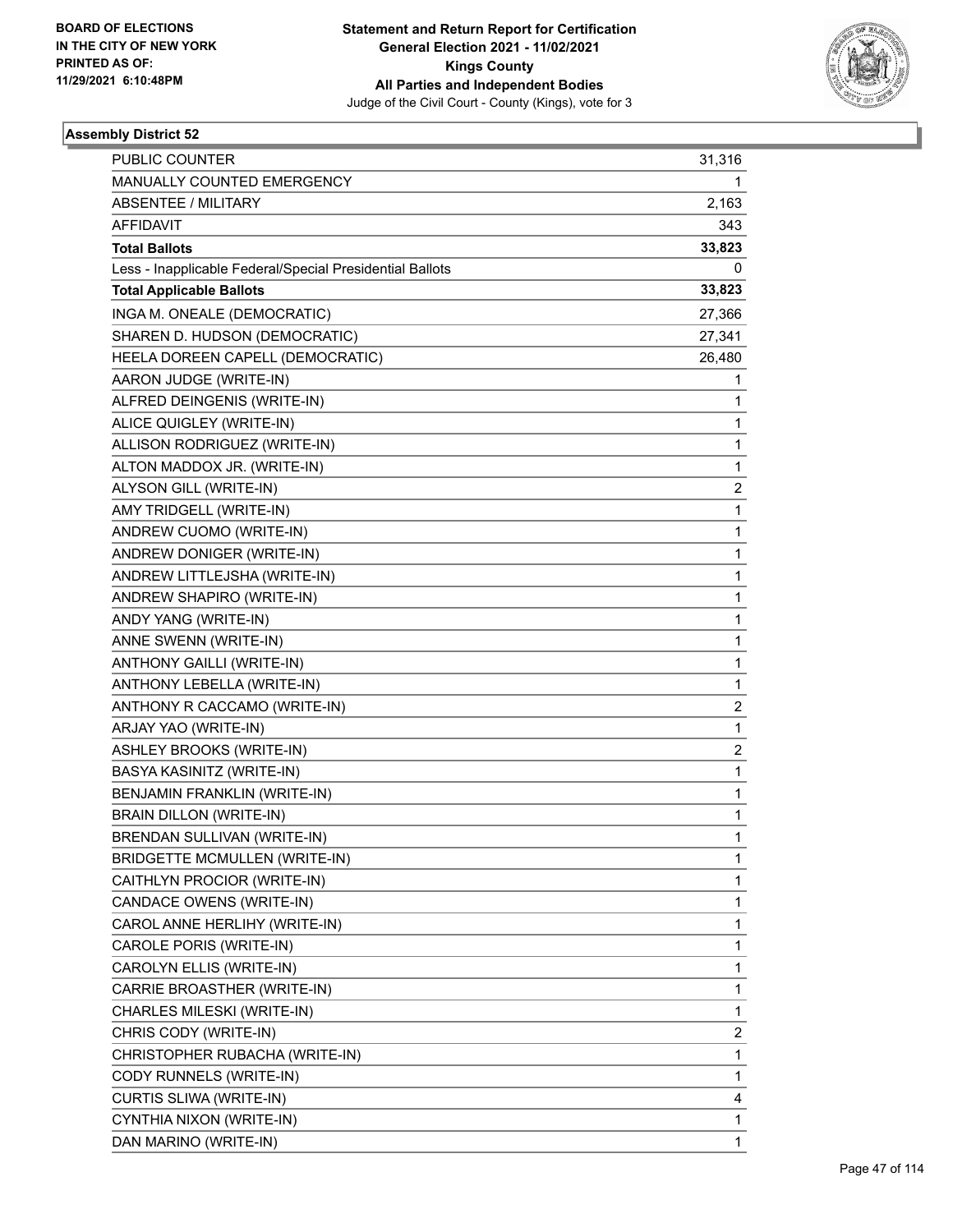

| DAN TOKAYER (WRITE-IN)                    | 1            |
|-------------------------------------------|--------------|
| DANI LIEBLING (WRITE-IN)                  | 1            |
| DARRELL JOSEPH (WRITE-IN)                 | 1            |
| DAVE COLON (WRITE-IN)                     | 1            |
| DAVID SIDMAN (WRITE-IN)                   | 1            |
| DENISE JOHNSON (WRITE-IN)                 | 1            |
| DONALD J. TRUMP (WRITE-IN)                | 1            |
| DONALD TRUMP (WRITE-IN)                   | 2            |
| DONALD TRUMP JR. (WRITE-IN)               | $\mathbf{1}$ |
| DYLAN MURPHY (WRITE-IN)                   | 1            |
| EDWARD H. KING (WRITE-IN)                 | 1            |
| EDWARD SNOWDEN (WRITE-IN)                 | 1            |
| ELAINE SCHACKERA (WRITE-IN)               | 1            |
| ELENA REDFELD (WRITE-IN)                  | 1            |
| ELI SHAPIRO (WRITE-IN)                    | 1            |
| ELIOT TABER (WRITE-IN)                    | 1            |
| ELIZA JOHNSON (WRITE-IN)                  | 1            |
| ELIZABETH LITTLEJSHA (WRITE-IN)           | 1            |
| ELON MUSK (WRITE-IN)                      | 1            |
| ERIC ROTH (WRITE-IN)                      | 1            |
| ERIC TRUMP (WRITE-IN)                     | 1            |
| ERIN JOHNSON (WRITE-IN)                   | 1            |
| ERIN PHILLIPS (WRITE-IN)                  | 1            |
| ESTERANIA GALUES (WRITE-IN)               | 1            |
| EUGENE KARLIK (WRITE-IN)                  | 1            |
| EVAN MACKLIN (WRITE-IN)                   | 1            |
| <b>GABERIAL GORENSTEIN (WRITE-IN)</b>     | 1            |
| <b>GABRIEL ARCLES (WRITE-IN)</b>          | 1            |
| <b>GALE ELSTON (WRITE-IN)</b>             | 1            |
| <b>GARY FRANCIS (WRITE-IN)</b>            | 1            |
| <b>GERARD FRIEDMAN (WRITE-IN)</b>         | 1            |
| GILLIAN C PIETRO (WRITE-IN)               | 1            |
| <b>GRACE LEE (WRITE-IN)</b>               | 1            |
| <b>GREGORY NATHANIAL WOLFE (WRITE-IN)</b> | 1            |
| <b>GROVER SILVERSTEIN (WRITE-IN)</b>      | 1            |
| HARIANA MACIAS (WRITE-IN)                 | 1            |
| HARVEY PORIS (WRITE-IN)                   | 2            |
| HASA A. KINGO (WRITE-IN)                  | 1            |
| HENRY LEE (WRITE-IN)                      | 1            |
| HILARY CLINTON (WRITE-IN)                 | 1            |
| JACOB EISENBERG (WRITE-IN)                | 1            |
| JAMES BEDNARK (WRITE-IN)                  | 1            |
| JAMES HARDEN (WRITE-IN)                   | 1            |
| JAMES LANE (WRITE-IN)                     | 1            |
| JAMES MADISON (WRITE-IN)                  | 1            |
| JANICE ECKHART (WRITE-IN)                 | 1            |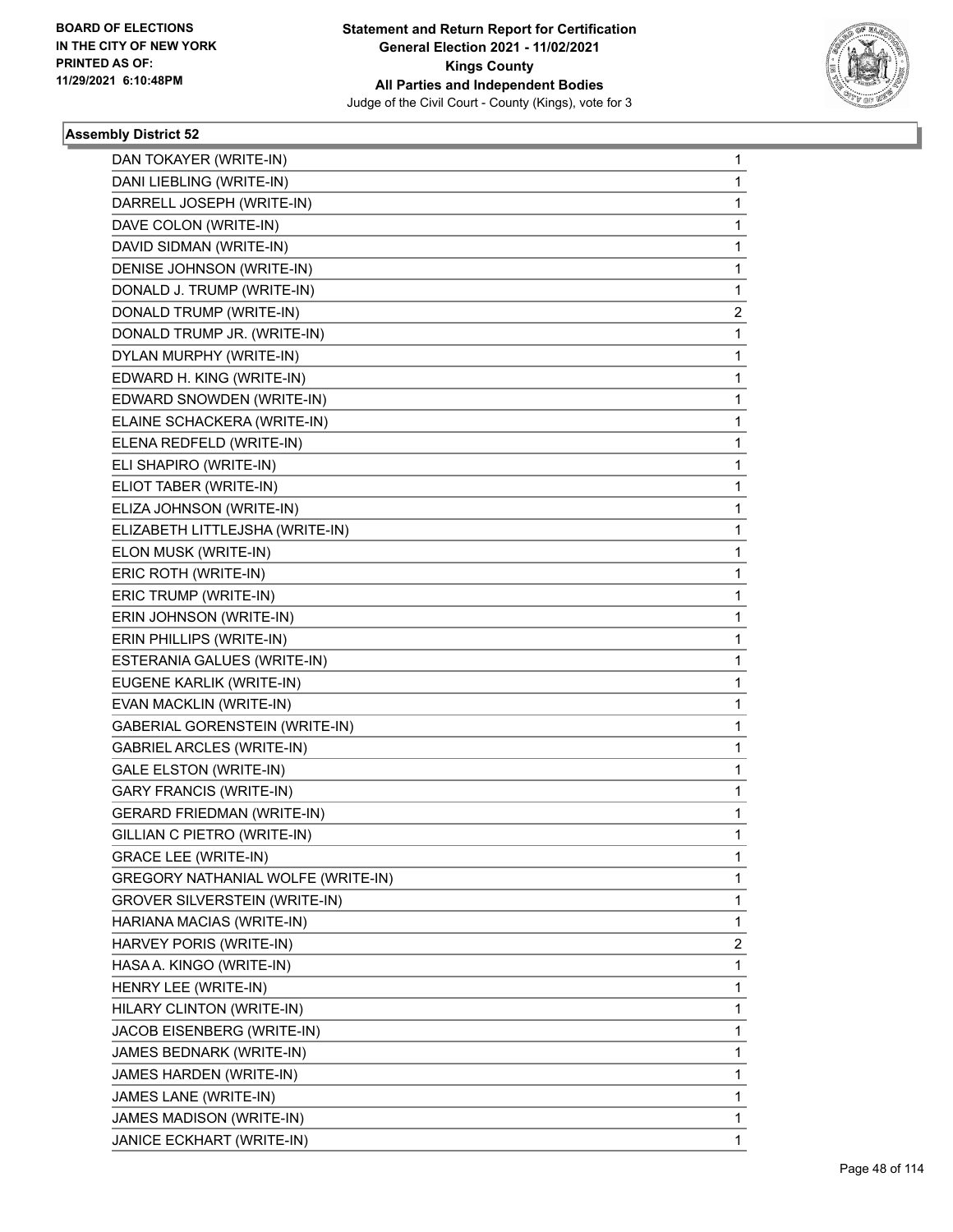

| JAY K. RAIBOURNE (WRITE-IN)                               | 1      |
|-----------------------------------------------------------|--------|
| JAY WEINER (WRITE-IN)                                     | 2<br>1 |
| JEFFREY ZELLAN (WRITE-IN)                                 |        |
| JENNY BROWN FRIEDMAN (WRITE-IN)<br>JESSE JAMES (WRITE-IN) | 3      |
|                                                           | 1      |
| <b>JESSICA WEINER (WRITE-IN)</b>                          | 1      |
| JILL CLAYTON (WRITE-IN)                                   | 1      |
| JILL MANDELL (WRITE-IN)                                   | 1      |
| JOE ZIMMER (WRITE-IN)<br>JOHN B QUIGLEY (WRITE-IN)        | 1      |
|                                                           | 1      |
| JOHN GALVIN (WRITE-IN)                                    | 1      |
| JOHN KENNEDY O'HARA (WRITE-IN)                            | 1      |
| JOHN KOSCIUSKO (WRITE-IN)<br>JOHN MORGANO (WRITE-IN)      | 1<br>1 |
| JOHN ORMOND (WRITE-IN)                                    | 1      |
|                                                           |        |
| JOHN SALUSTIO (WRITE-IN)<br>JOHN STAGER (WRITE-IN)        | 1      |
| JONATHAN A SZOTT (WRITE-IN)                               | 1      |
|                                                           | 1      |
| JONATHAN MARABLE (WRITE-IN)                               | 1      |
| JOSHUA FEUER (WRITE-IN)                                   | 1      |
| JUAMES WOODS (WRITE-IN)                                   | 1      |
| JUILLIW CAESER (WRITE-IN)                                 | 1      |
| JULIAN CASABLANCES (WRITE-IN)                             | 1      |
| JULLIAN ASSANGE (WRITE-IN)                                | 2      |
| JUSTIN KREBS (WRITE-IN)                                   | 1      |
| KELLY ALVORD (WRITE-IN)                                   | 1      |
| KENNETH ROBINSON (WRITE-IN)                               | 1      |
| KEVAN HAYAT (WRITE-IN)                                    | 1      |
| KIMBERLY PENNER (WRITE-IN)                                | 1      |
| KONSTANTIN YELISAVERSKLY (WRITE-IN)                       | 1      |
| LARRY ENGENHAM (WRITE-IN)                                 | 1      |
| LARRY LAND (WRITE-IN)                                     | 1      |
| LAURA JACOBSON (WRITE-IN)                                 | 1      |
| LAURA M CORGLETON (WRITE-IN)                              | 1      |
| LAWRENCE JOHNSON (WRITE-IN)                               | 1      |
| LAWRENCE N ROTHBART (WRITE-IN)                            | 1      |
| LAWRENCE RUTHBART (WRITE-IN)                              | 1      |
| LEAH ROTH (WRITE-IN)                                      | 1      |
| LEE FRANCIS LANGSTON (WRITE-IN)                           | 1      |
| LESKO BRANDON (WRITE-IN)                                  | 1      |
| LINDA CANTONI (WRITE-IN)                                  | 1      |
| LOLA RAE GREENMAN (WRITE-IN)                              | 1      |
| LOUIS ROSENTHAL (WRITE-IN)                                | 1      |
| LUKE HELLKAMP (WRITE-IN)                                  | 1      |
| MARGIE LANDA (WRITE-IN)                                   | 1      |
| MARISSA MASCARELLA (WRITE-IN)                             | 1      |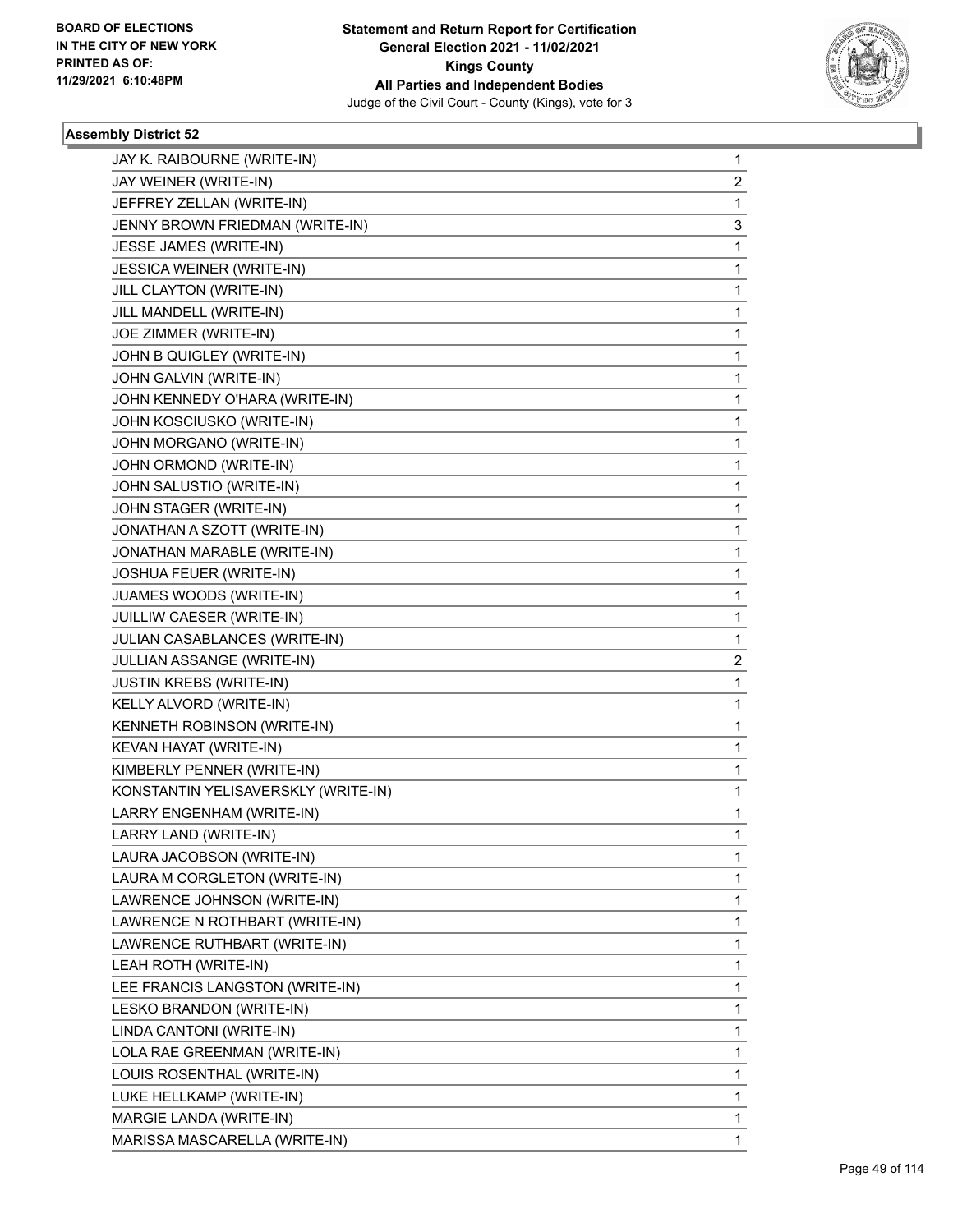

| MARK HUBASTEK (WRITE-IN)        | 1 |
|---------------------------------|---|
| MARK O'NEAL (WRITE-IN)          | 1 |
| MARK SHILEN (WRITE-IN)          | 1 |
| MARTY GOLDEN (WRITE-IN)         | 1 |
| MARVA BROWN (WRITE-IN)          | 1 |
| MARY PALMS (WRITE-IN)           | 1 |
| MATHEW MAM (WRITE-IN)           | 1 |
| MATTHEW T. FAIRLEY (WRITE-IN)   | 1 |
| MELLISA BLUNI (WRITE-IN)        | 1 |
| MICHAEL FARKAS (WRITE-IN)       | 1 |
| MICHAEL WEISBERG (WRITE-IN)     | 1 |
| MICHAEZ CIBELCA (WRITE-IN)      | 1 |
| MIKE UANI (WRITE-IN)            | 1 |
| MIRA KASINITZ (WRITE-IN)        | 1 |
| NADIA TYKSULER (WRITE-IN)       | 1 |
| NATHALIE BAILEY (WRITE-IN)      | 1 |
| NOAH BENJAMIN LENNOX (WRITE-IN) | 1 |
| NOLA SPORN SMITH (WRITE-IN)     | 1 |
| NORA ALMIOA (WRITE-IN)          | 1 |
| NORA SLMEIDA (WRITE-IN)         | 1 |
| PAIJE GEM (WRITE-IN)            | 1 |
| PASCAL DECAPRARIIS (WRITE-IN)   | 1 |
| PAUL PETERSON (WRITE-IN)        | 1 |
| PETE DAVIDSON (WRITE-IN)        | 1 |
| PETER ITAK (WRITE-IN)           | 1 |
| PETER THIEL (WRITE-IN)          | 1 |
| PHILIP KASINITZ (WRITE-IN)      | 1 |
| PHILIP TISNE (WRITE-IN)         | 1 |
| PIERO IBERTH (WRITE-IN)         | 1 |
| RANDEL WHITE (WRITE-IN)         | 1 |
| RAY DENTON (WRITE-IN)           | 1 |
| REBECCA CAREY (WRITE-IN)        | 1 |
| ROBERT CROSBY (WRITE-IN)        | 1 |
| <b>ROBERT STOKES (WRITE-IN)</b> | 1 |
| RODNEY M. ZERBE (WRITE-IN)      | 1 |
| RODNYSE BITHOTTE (WRITE-IN)     | 1 |
| ROGER COX (WRITE-IN)            | 1 |
| ROMY SPORN SMITH (WRITE-IN)     | 1 |
| RUDOLPH GIULANI (WRITE-IN)      | 1 |
| RUDY GIULIANI (WRITE-IN)        | 2 |
| SALVATORE ADELFIO (WRITE-IN)    | 1 |
| SAM BRICKFIELD (WRITE-IN)       | 1 |
| SARA KURTBERG (WRITE-IN)        | 1 |
| SARA KURTZBERG (WRITE-IN)       | 1 |
| SARI TANKIAN (WRITE-IN)         | 1 |
| SAWYER MITCHELL (WRITE-IN)      | 1 |
|                                 |   |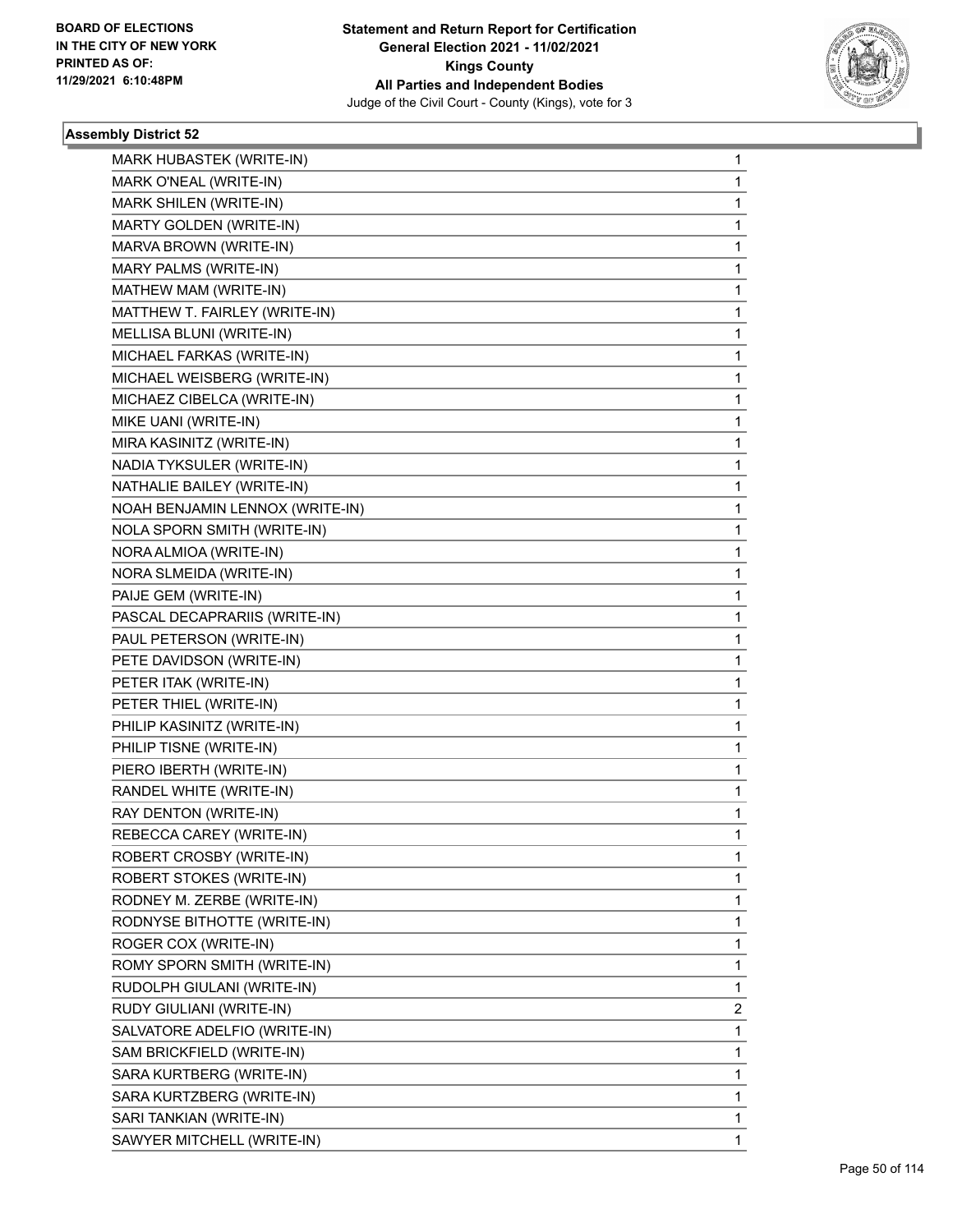

| SCOTT STRINGER (WRITE-IN)                 | 1      |
|-------------------------------------------|--------|
| SETH FEINSTEIN (WRITE-IN)                 | 1      |
| SETH RICH (WRITE-IN)                      | 1      |
| SHARI HYMAN (WRITE-IN)                    | 1      |
| SONIA SOTOMAYOR (WRITE-IN)                | 1      |
| STEVE BORDEN (WRITE-IN)                   | 1      |
| STEVE LAKER1 (WRITE-IN)                   | 1      |
| STEVE MARCUS (WRITE-IN)                   | 2      |
| STEVEN E SHOVERS (WRITE-IN)               | 1      |
| SUSAN EPSTEIN (WRITE-IN)                  | 1      |
| SUSAN RIFKIN (WRITE-IN)                   | 1      |
| SUSAN RITZ (WRITE-IN)                     | 1      |
| THOMAS BROOKS (WRITE-IN)                  | 1      |
| THOMAS JEFFERSON (WRITE-IN)               | 1      |
| THURGOOD MARSHALL (WRITE-IN)              | 1      |
| TIM MURPHY (WRITE-IN)                     | 1      |
| TIM SCOTT (WRITE-IN)                      | 1      |
| TIMA BROWN (WRITE-IN)                     | 1      |
| TUCKER CARLSON (WRITE-IN)                 | 1      |
| UNATTRIBUTABLE WRITE-IN (WRITE-IN)        | 250    |
| UNCOUNTED WRITE-IN PER STATUTE (WRITE-IN) | 7      |
| VINCENT MASCARELLA (WRITE-IN)             | 1      |
| VINCENT MCMAHON (WRITE-IN)                | 1      |
| WILLIAM BRENNAN (WRITE-IN)                | 1      |
| XAUI LIEBLING (WRITE-IN)                  | 1      |
| ZACHARY KAYE (WRITE-IN)                   | 1      |
| <b>Total Votes</b>                        | 81,657 |
| Unrecorded                                | 19,812 |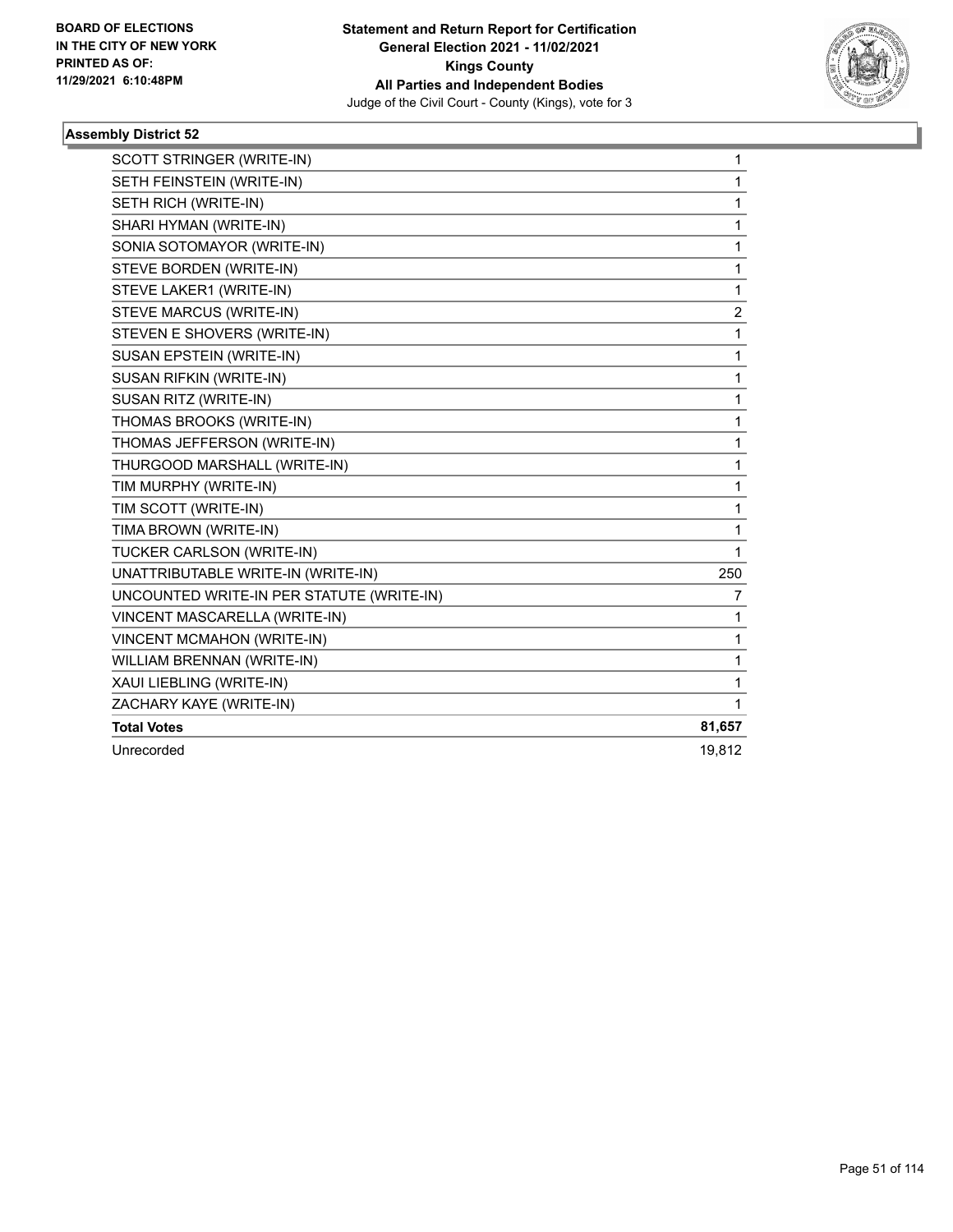

| PUBLIC COUNTER                                           | 12,239       |
|----------------------------------------------------------|--------------|
| MANUALLY COUNTED EMERGENCY                               | 1            |
| <b>ABSENTEE / MILITARY</b>                               | 436          |
| <b>AFFIDAVIT</b>                                         | 127          |
| <b>Total Ballots</b>                                     | 12,803       |
| Less - Inapplicable Federal/Special Presidential Ballots | 0            |
| <b>Total Applicable Ballots</b>                          | 12,803       |
| INGA M. ONEALE (DEMOCRATIC)                              | 8,789        |
| SHAREN D. HUDSON (DEMOCRATIC)                            | 8,715        |
| HEELA DOREEN CAPELL (DEMOCRATIC)                         | 7,883        |
| AARON KEMBLE (WRITE-IN)                                  | 1            |
| BARBARA BUSH (WRITE-IN)                                  | 1            |
| BENJAMIN F. DAVIS (WRITE-IN)                             | 1            |
| BENJAMIN L. LEVITT (WRITE-IN)                            | $\mathbf{1}$ |
| BEPEN NEUPANE (WRITE-IN)                                 | $\mathbf{1}$ |
| <b>BERISH FRIEDMAN (WRITE-IN)</b>                        | 1            |
| BERNARD SANDERS (WRITE-IN)                               | 1            |
| BERNIE SANDERS (WRITE-IN)                                | $\mathbf{1}$ |
| CASILDA ELENA ROPER-SIMPSON (WRITE-IN)                   | 1            |
| CHAIM A FRIEDMAN (WRITE-IN)                              | $\mathbf{1}$ |
| CHARLES BATTERSKY (WRITE-IN)                             | $\mathbf{1}$ |
| CHARLES D BROWN (WRITE-IN)                               | 1            |
| CHARLIE NEUPANE (WRITE-IN)                               | $\mathbf{1}$ |
| CURLY HOWARD (WRITE-IN)                                  | $\mathbf{1}$ |
| CURTIS SLIWA (WRITE-IN)                                  | 1            |
| CYNTHIA NIXON (WRITE-IN)                                 | $\mathbf{1}$ |
| DAVID NIDERMAN (WRITE-IN)                                | $\mathbf{1}$ |
| DERRICK ROSE (WRITE-IN)                                  | 1            |
| DONALD J. TRUMP (WRITE-IN)                               | $\mathbf{1}$ |
| DONALD TRUMP (WRITE-IN)                                  | $\mathbf{1}$ |
| EDWARD HARLEY (WRITE-IN)                                 | 1            |
| ELI BANACH (WRITE-IN)                                    | $\mathbf{1}$ |
| ELISEO CABVENA (WRITE-IN)                                | 1            |
| ELIZABETH DOLE (WRITE-IN)                                | 1            |
| EMILY MINERVA-MORALES (WRITE-IN)                         | $\mathbf{1}$ |
| ETHAN TURKELTAUB (WRITE-IN)                              | $\mathbf{1}$ |
| <b>GLEN YEUNGLING (WRITE-IN)</b>                         | 1            |
| GLORIA J MARSHALL (WRITE-IN)                             | 3            |
| IMMANNEL QUICKLEY (WRITE-IN)                             | $\mathbf{1}$ |
| JOHN LUSMANO (WRITE-IN)                                  | 3            |
| <b>JULIAN DAVIS (WRITE-IN)</b>                           | $\mathbf{1}$ |
| KELVIN C BIAS (WRITE-IN)                                 | $\mathbf{1}$ |
| KEVIN L DAVIS (WRITE-IN)                                 | 1            |
| LAINIE KERNTS (WRITE-IN)                                 | $\mathbf{1}$ |
| LEE NISSON (WRITE-IN)                                    | 1            |
| LEON TROTSKY (WRITE-IN)                                  | 1            |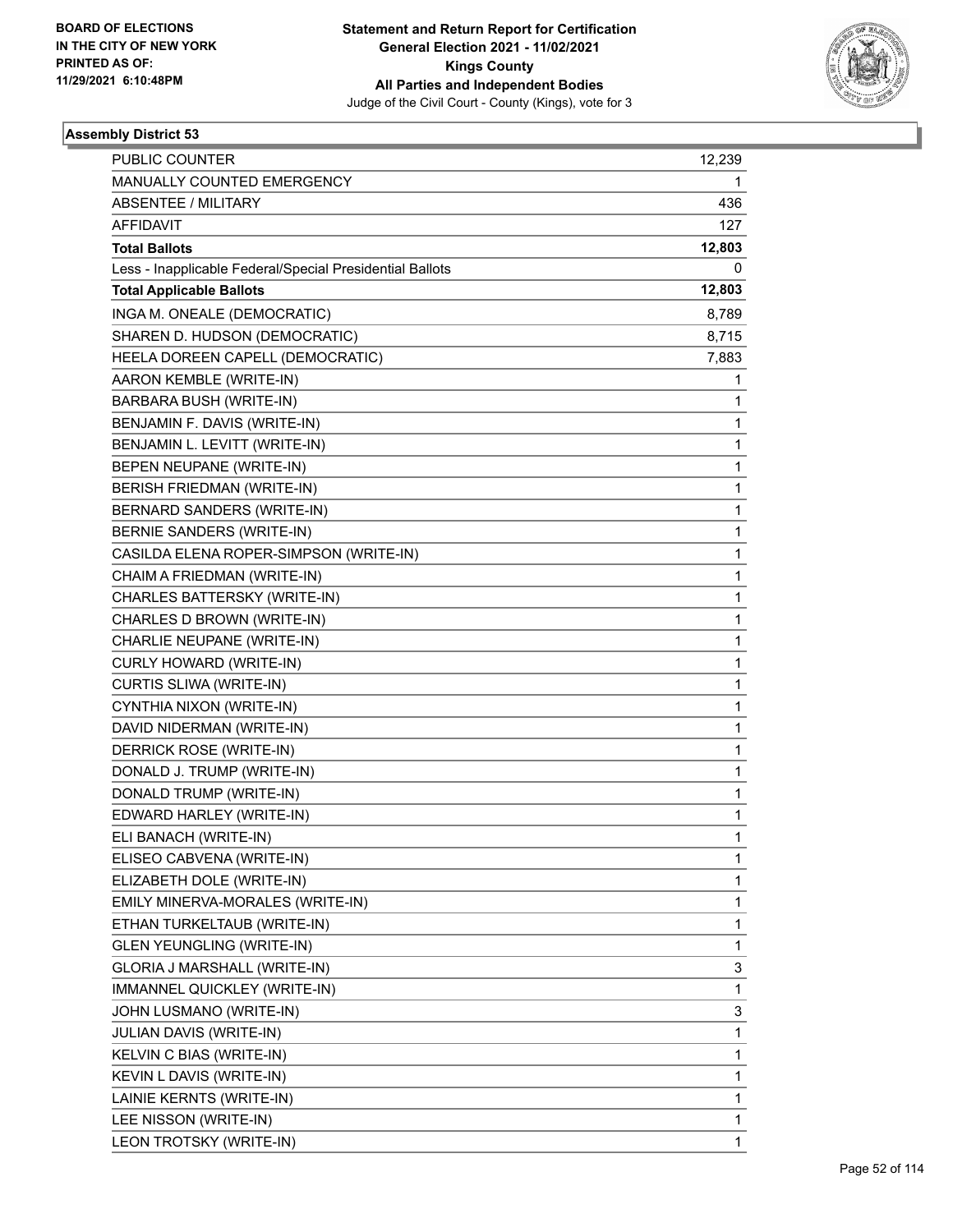

| LIAM SMART (WRITE-IN)              | 1      |
|------------------------------------|--------|
| MARC SCAFIDI (WRITE-IN)            | 1      |
| MARINA MARINELLI (WRITE-IN)        | 1      |
| MARUS WAHINGTON (WRITE-IN)         | 3      |
| MEL BROOKS (WRITE-IN)              | 1      |
| MEYER ISAAC (WRITE-IN)             | 1      |
| NICK MULLEN (WRITE-IN)             | 1      |
| OLIVER SMART (WRITE-IN)            | 1      |
| RACHEL ROMM-NISSON (WRITE-IN)      | 1      |
| RAYAN BINGHAM (WRITE-IN)           | 1      |
| ROBERT NITSCHKE (WRITE-IN)         | 1      |
| ROBERT S. MAZZUCHIN JR. (WRITE-IN) | 6      |
| SAMANTHA BOYCE (WRITE-IN)          | 1      |
| STUART W LAWRENCE (WRITE-IN)       | 1      |
| TAJ GIBSON (WRITE-IN)              | 1      |
| TOM BURROWS (WRITE-IN)             | 1      |
| <b>TYLER PERRY (WRITE-IN)</b>      | 1      |
| UNATTRIBUTABLE WRITE-IN (WRITE-IN) | 102    |
| YOSSI GESTETNER (WRITE-IN)         | 1      |
| ZEPHYR TEACHOUT (WRITE-IN)         | 1      |
| <b>Total Votes</b>                 | 25,555 |
| Unrecorded                         | 12,854 |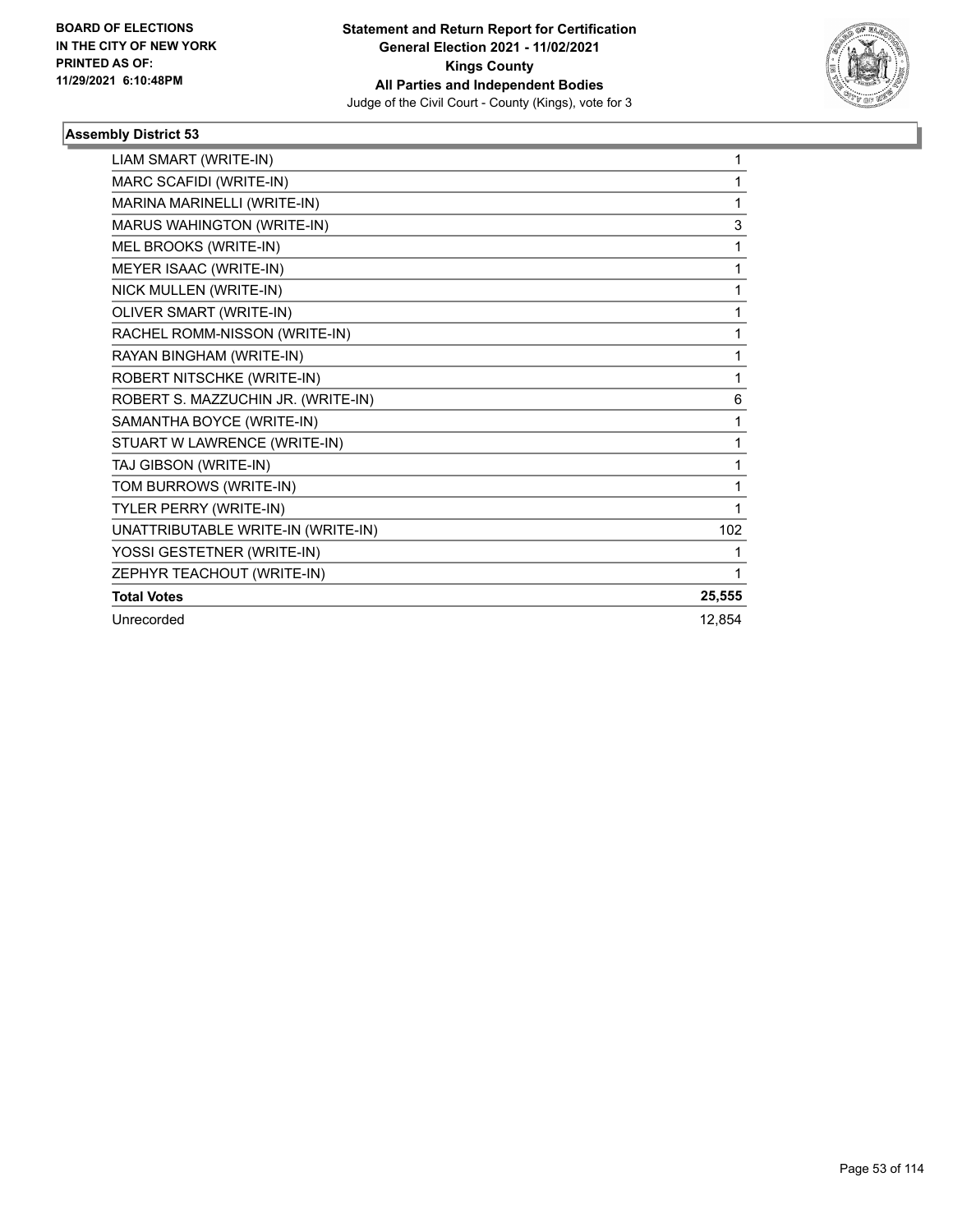

| PUBLIC COUNTER                                           | 9,171  |
|----------------------------------------------------------|--------|
| MANUALLY COUNTED EMERGENCY                               | 0      |
| <b>ABSENTEE / MILITARY</b>                               | 367    |
| AFFIDAVIT                                                | 76     |
| <b>Total Ballots</b>                                     | 9,614  |
| Less - Inapplicable Federal/Special Presidential Ballots | 0      |
| <b>Total Applicable Ballots</b>                          | 9,614  |
| INGA M. ONEALE (DEMOCRATIC)                              | 6,435  |
| SHAREN D. HUDSON (DEMOCRATIC)                            | 6,782  |
| HEELA DOREEN CAPELL (DEMOCRATIC)                         | 5,704  |
| CONSUELO MALLAFRE MELENDEZ (WRITE-IN)                    | 1      |
| DONALD J.TRUMP (WRITE-IN)                                | 1      |
| ERIK WALLIN (WRITE-IN)                                   | 1      |
| ERIN MULLIN (WRITE-IN)                                   | 1      |
| ESMADE LIN ROSARIO (WRITE-IN)                            | 1      |
| F.RICHARD HURLEY, ESQ (WRITE-IN)                         | 1      |
| GINA LEVY ABADI (WRITE-IN)                               | 1      |
| JAMES CLAUS (WRITE-IN)                                   | 1      |
| JOSEPH STALIN (WRITE-IN)                                 | 1      |
| JOVANY ALVAREZ (WRITE-IN)                                | 1      |
| KEITH ZARET (WRITE-IN)                                   | 1      |
| KENNENTH VANN (WRITE-IN)                                 | 1      |
| KENNETH C. VANN (WRITE-IN)                               | 1      |
| LARRY KRASNER (WRITE-IN)                                 | 1      |
| LILLIAN WAN (WRITE-IN)                                   | 1      |
| MAURICE MATHEW (WRITE-IN)                                | 1      |
| PEARL SAMPSON (WRITE-IN)                                 | 1      |
| PHILIPP THOMPSON (WRITE-IN)                              | 1      |
| RENEE PARADIS (WRITE-IN)                                 | 1      |
| RUDY GIULIANI (WRITE-IN)                                 | 1      |
| SAL LONG (WRITE-IN)                                      | 1      |
| SANDY PERALTA (WRITE-IN)                                 | 1      |
| STACY ANN DONEGAN (WRITE-IN)                             | 3      |
| STEPHEN HARRISON (WRITE-IN)                              | 1      |
| TIFFANY CABAN (WRITE-IN)                                 | 1      |
| UGONNA OKEGWO (WRITE-IN)                                 | 1      |
| UNATTRIBUTABLE WRITE-IN (WRITE-IN)                       | 54     |
| UNCOUNTED WRITE-IN PER STATUTE (WRITE-IN)                | 4      |
| VAN MORRISON (WRITE-IN)                                  | 1      |
| VITO ANTONIO (WRITE-IN)                                  | 1      |
| <b>Total Votes</b>                                       | 19,009 |
| Unrecorded                                               | 9,833  |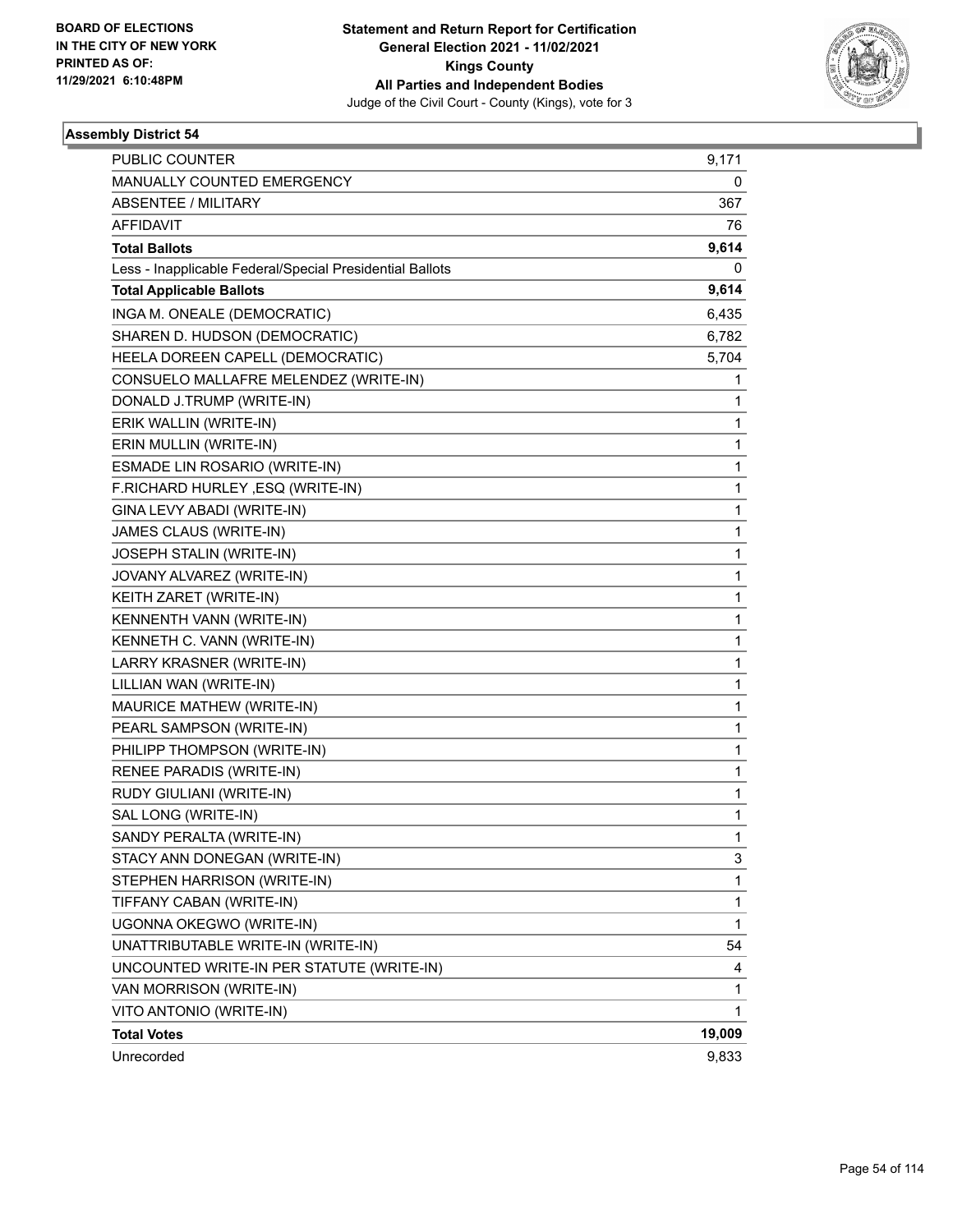

| PUBLIC COUNTER                                           | 12,441         |
|----------------------------------------------------------|----------------|
| MANUALLY COUNTED EMERGENCY                               | 0              |
| <b>ABSENTEE / MILITARY</b>                               | 541            |
| <b>AFFIDAVIT</b>                                         | 56             |
| <b>Total Ballots</b>                                     | 13,038         |
| Less - Inapplicable Federal/Special Presidential Ballots | 0              |
| <b>Total Applicable Ballots</b>                          | 13,038         |
| INGA M. ONEALE (DEMOCRATIC)                              | 8,987          |
| SHAREN D. HUDSON (DEMOCRATIC)                            | 9,915          |
| HEELA DOREEN CAPELL (DEMOCRATIC)                         | 7,862          |
| ANTHONY L.HERBERT (WRITE-IN)                             | 1              |
| CHERYL GONZALES (WRITE-IN)                               | 1              |
| COLIN LIVERPOOL (WRITE-IN)                               | 1              |
| <b>CURTIS WRIGHT (WRITE-IN)</b>                          | 1              |
| ELI WRIGHT (WRITE-IN)                                    | 1              |
| <b>GENESA CAMPBELL (WRITE-IN)</b>                        | 1              |
| JAMES C GRAM (WRITE-IN)                                  | 1              |
| JAVIER SANTIAGO (WRITE-IN)                               | 1              |
| JOSHUA JAMES (WRITE-IN)                                  | 3              |
| <b>JULIA SALAEAR (WRITE-IN)</b>                          | 1              |
| KASEEM CLARK-EDWARDS (WRITE-IN)                          | 1              |
| KOFI KINGSTON (WRITE-IN)                                 | 1              |
| NELSON WRIGHT (WRITE-IN)                                 | 1              |
| PATRICK D RONK (WRITE-IN)                                | 1              |
| RALPH NADER (WRITE-IN)                                   | 1              |
| ROBERT MAZZUCHIN (WRITE-IN)                              | 1              |
| RUDY GIULIANI (WRITE-IN)                                 | 1              |
| RYAN CURTIS (WRITE-IN)                                   | 1              |
| RYAN HALLAHAN (WRITE-IN)                                 | 1              |
| SHAWN C SMALLWOOD (WRITE-IN)                             | 1              |
| THOMAS KENNIFF (WRITE-IN)                                | 1              |
| TIARRA HAYNES (WRITE-IN)                                 | $\overline{2}$ |
| UNATTRIBUTABLE WRITE-IN (WRITE-IN)                       | 36             |
| UNCOUNTED WRITE-IN PER STATUTE (WRITE-IN)                | 7              |
| UPTON SINCLAIR (WRITE-IN)                                | 1              |
| WILLIAM D. SHANAHAN (WRITE-IN)                           | 1              |
| XAVIER WOODS (WRITE-IN)                                  | 1              |
| <b>Total Votes</b>                                       | 26,835         |
| Unrecorded                                               | 12,279         |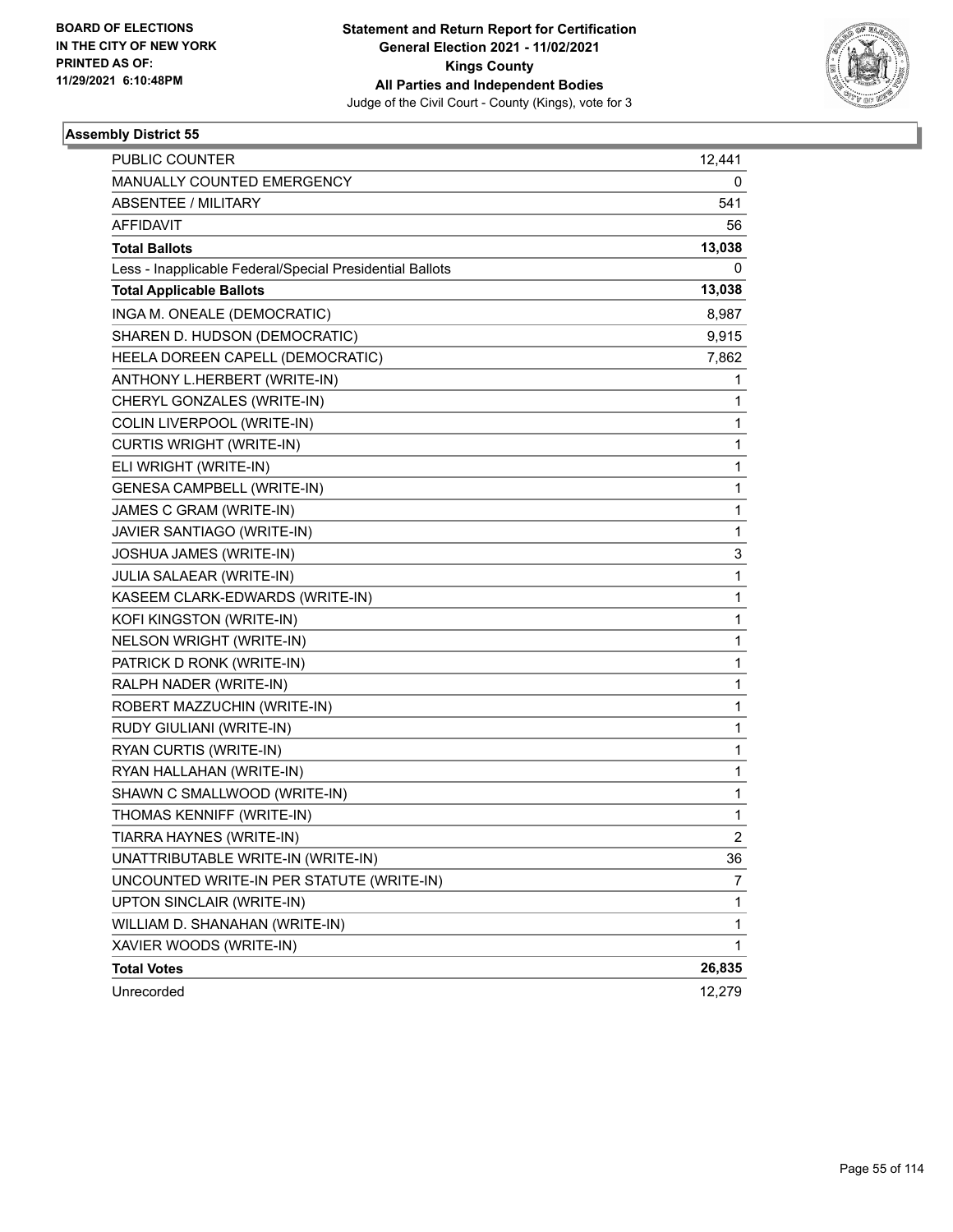

| <b>PUBLIC COUNTER</b>                                    | 17,140       |
|----------------------------------------------------------|--------------|
| MANUALLY COUNTED EMERGENCY                               | 1            |
| <b>ABSENTEE / MILITARY</b>                               | 761          |
| AFFIDAVIT                                                | 162          |
| <b>Total Ballots</b>                                     | 18,064       |
| Less - Inapplicable Federal/Special Presidential Ballots | 0            |
| <b>Total Applicable Ballots</b>                          | 18,064       |
| INGA M. ONEALE (DEMOCRATIC)                              | 12,985       |
| SHAREN D. HUDSON (DEMOCRATIC)                            | 13,947       |
| HEELA DOREEN CAPELL (DEMOCRATIC)                         | 11,537       |
| AJALE COARD (WRITE-IN)                                   | 1            |
| ANDREW CUOMO (WRITE-IN)                                  | 1            |
| <b>AUSTIN PERRY (WRITE-IN)</b>                           | 1            |
| BILL MURRAY (WRITE-IN)                                   | 3            |
| BILLIE EILISH (WRITE-IN)                                 | $\mathbf{1}$ |
| BRITTANY CASTLE (WRITE-IN)                               | 1            |
| CHIMORE T. MACK GLOVER (WRITE-IN)                        | 1            |
| CLARENCE THOMAS (WRITE-IN)                               | 1            |
| DANIXA CARR (WRITE-IN)                                   | 1            |
| DAVID ALEXIS (WRITE-IN)                                  | 3            |
| DAVID REISS (WRITE-IN)                                   | $\mathbf{1}$ |
| DEVIN W. BALKIND (WRITE-IN)                              | 1            |
| DONALD MARSHALL (WRITE-IN)                               | 3            |
| EDIE JOSEPH (WRITE-IN)                                   | $\mathbf{1}$ |
| EDWARD GEWIRTZ (WRITE-IN)                                | 1            |
| ELISA SAMPSON (WRITE-IN)                                 | 3            |
| ERIC BURSE (WRITE-IN)                                    | $\mathbf{1}$ |
| ERIC TIRSCHWELL (WRITE-IN)                               | 1            |
| <b>GRANDI LAVE (WRITE-IN)</b>                            | 1            |
| INDIA WALTON (WRITE-IN)                                  | 3            |
| INGA ONEALE2 (WRITE-IN)                                  | 2            |
| INNA VERNIKOV (WRITE-IN)                                 | 1            |
| JAY WU (WRITE-IN)                                        | 1            |
| JENNA HAZL (WRITE-IN)                                    | 1            |
| <b>JULIO ORTIZ (WRITE-IN)</b>                            | 2            |
| KERRAN ROCK (WRITE-IN)                                   | 3            |
| LAMIS DEEK (WRITE-IN)                                    | $\mathbf{1}$ |
| LATOYA KAMDANG (WRITE-IN)                                | 1            |
| LAURA HOFFMAN (WRITE-IN)                                 | 3            |
| LELU LAVE (WRITE-IN)                                     | 1            |
| MATTHEW MIYACZ (WRITE-IN)                                | $\mathbf{1}$ |
| MEIR GEWIRTZ (WRITE-IN)                                  | $\mathbf{1}$ |
| MICHELLE LEWIN (WRITE-IN)                                | 1            |
| MIKE HOFMANN (WRITE-IN)                                  | 1            |
| MONIQUE HOLAMAN (WRITE-IN)                               | 1            |
| MORGAN LAMARRE (WRITE-IN)                                | 3            |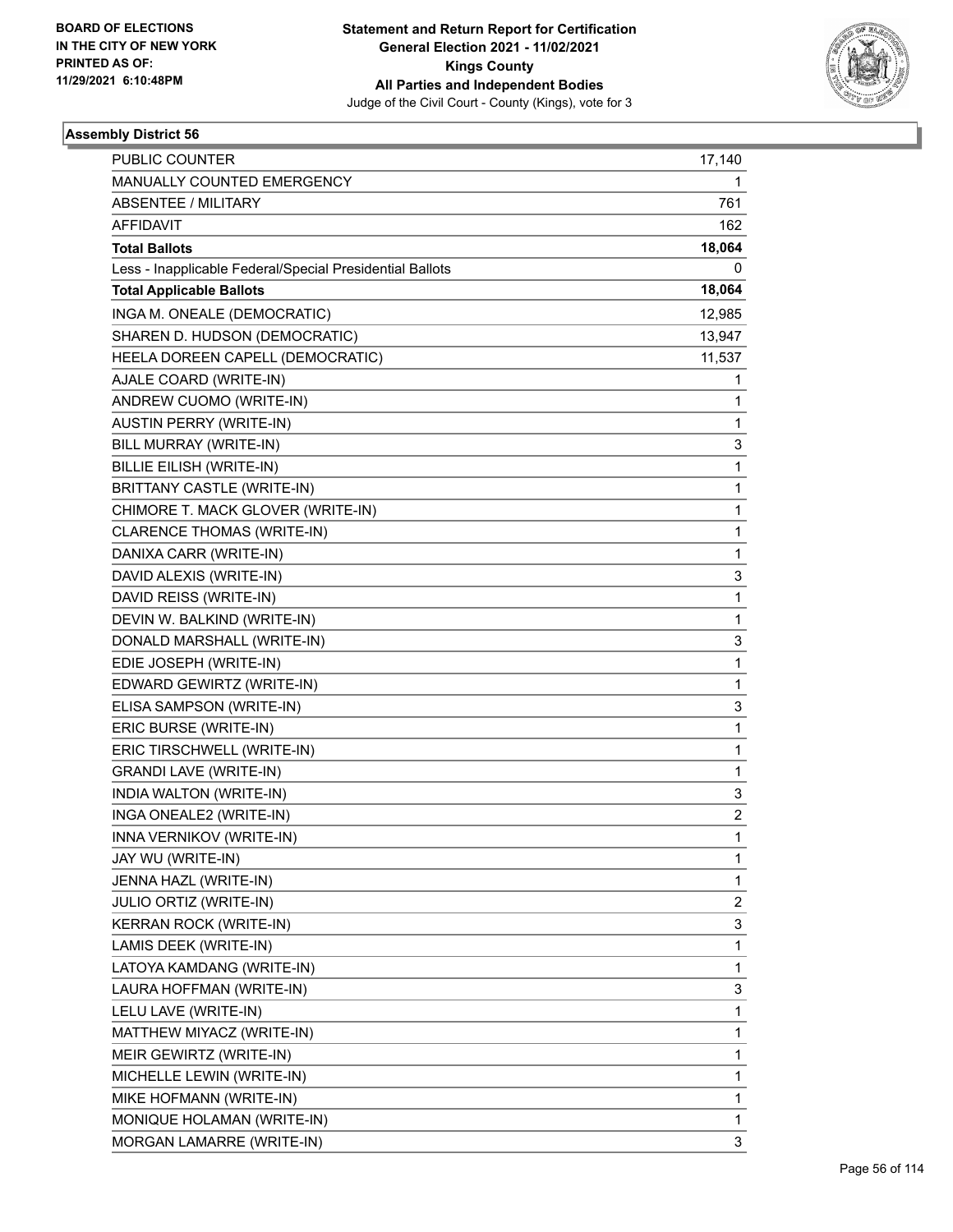

| MORIA MELTZER COHEN (WRITE-IN)     |        |
|------------------------------------|--------|
| NATHAN JAFPE (WRITE-IN)            |        |
| ONIKA MARAJ (WRITE-IN)             |        |
| OZ SULTAN (WRITE-IN)               |        |
| PATRICIA ROBINSON (WRITE-IN)       |        |
| PAUL A. RODRIGUEZ (WRITE-IN)       |        |
| RUDY GUILLIANI (WRITE-IN)          |        |
| SARAH SWAIRE (WRITE-IN)            |        |
| SHEA NACHMAN STERN (WRITE-IN)      |        |
| SHMUL MUNKECH (WRITE-IN)           |        |
| SHNEUR GOTTLIEE (WRITE-IN)         |        |
| SIDNEY CHERUBIN (WRITE-IN)         |        |
| TISHANA MILLER (WRITE-IN)          |        |
| UNATTRIBUTABLE WRITE-IN (WRITE-IN) | 71     |
| VENNA HAZE (WRITE-IN)              |        |
| <b>Total Votes</b>                 | 38,608 |
| Unrecorded                         | 15,584 |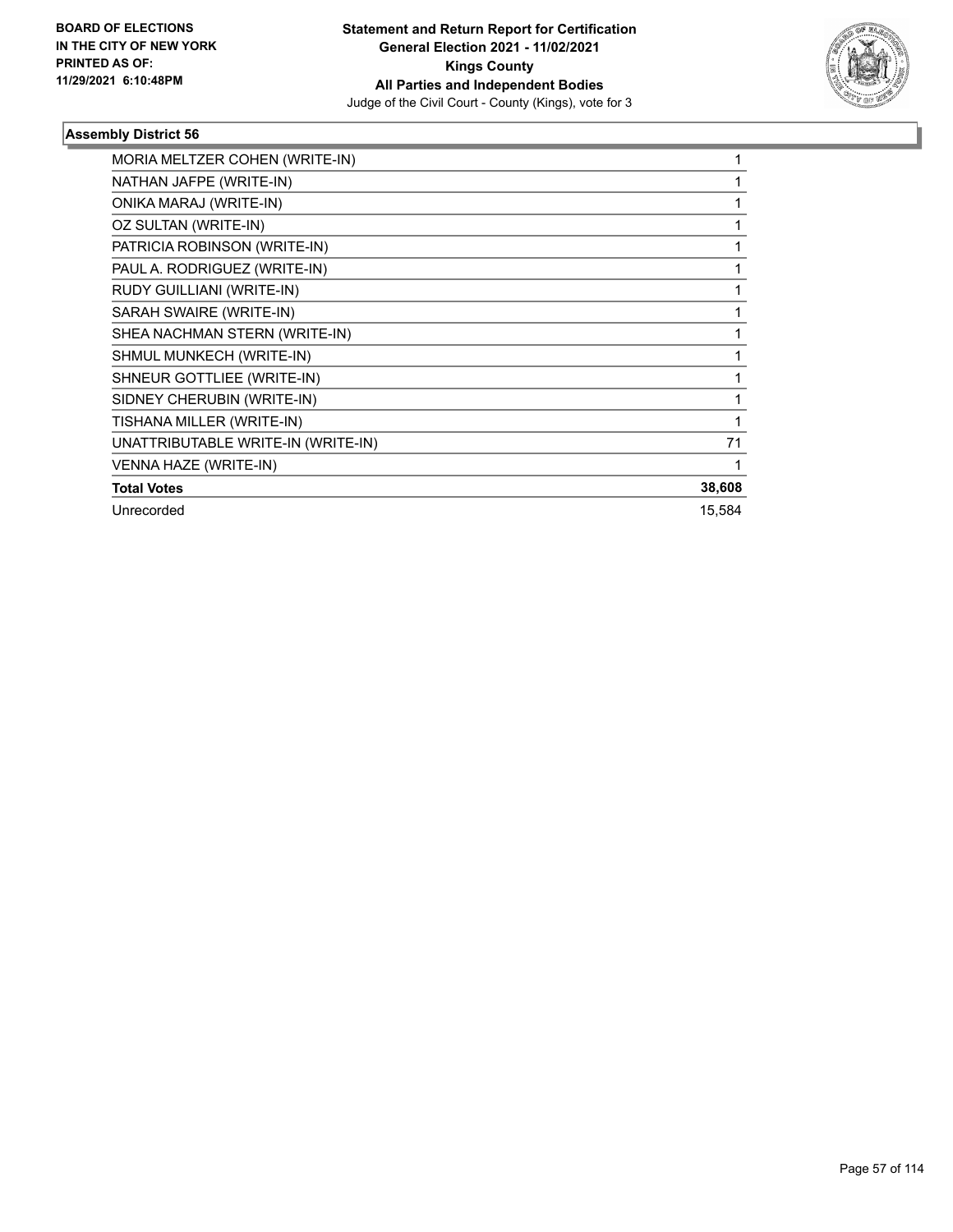

| <b>PUBLIC COUNTER</b>                                    | 26,178 |
|----------------------------------------------------------|--------|
| MANUALLY COUNTED EMERGENCY                               | 0      |
| <b>ABSENTEE / MILITARY</b>                               | 1,374  |
| AFFIDAVIT                                                | 251    |
| <b>Total Ballots</b>                                     | 27,803 |
| Less - Inapplicable Federal/Special Presidential Ballots | 0      |
| <b>Total Applicable Ballots</b>                          | 27,803 |
| INGA M. ONEALE (DEMOCRATIC)                              | 21,653 |
| SHAREN D. HUDSON (DEMOCRATIC)                            | 22,573 |
| HEELA DOREEN CAPELL (DEMOCRATIC)                         | 20,180 |
| ABRAHAM VELEZ (WRITE-IN)                                 | 1      |
| ADRIENA GANLL (WRITE-IN)                                 | 1      |
| ALAIZA KOORJI (WRITE-IN)                                 | 1      |
| ALTER GOLDBERG (WRITE-IN)                                | 1      |
| ALTON MADDOX (WRITE-IN)                                  | 1      |
| AMANDN BREWSTER (WRITE-IN)                               | 1      |
| ANDREN TAN (WRITE-IN)                                    | 1      |
| ANDREW K SONPON JR (WRITE-IN)                            | 1      |
| ANDREW NAPOLITANO (WRITE-IN)                             | 1      |
| ANNE SWERN (WRITE-IN)                                    | 1      |
| ANTHONY L. HERBERT (WRITE-IN)                            | 1      |
| ARISTOTLE KOUSTOEBAREIS (WRITE-IN)                       | 1      |
| AYBUKE AKKUS (WRITE-IN)                                  | 1      |
| BENJAMIN W COOK (WRITE-IN)                               | 1      |
| BERNIE SANDERS (WRITE-IN)                                | 1      |
| <b>BILBO BAGGINS (WRITE-IN)</b>                          | 1      |
| BRIANA HAMILTON (WRITE-IN)                               | 1      |
| <b>BRUCE LEROY (WRITE-IN)</b>                            | 1      |
| <b>BRUTON GASTER (WRITE-IN)</b>                          | 1      |
| CARLTON LASSITER (WRITE-IN)                              | 1      |
| CASILDA ELEANA (WRITE-IN)                                | 1      |
| CASILDA ROPER SIMPSON (WRITE-IN)                         | 1      |
| CHRISTOPHER NEFF (WRITE-IN)                              | 1      |
| COLLEN FECHER (WRITE-IN)                                 | 1      |
| CURTIS A. SLIWA (WRITE-IN)                               | 1      |
| DABY PERJAMINE (WRITE-IN)                                | 1      |
| DAVID GILLMORE (WRITE-IN)                                | 1      |
| DAVID NIEDERMA (WRITE-IN)                                | 1      |
| DAWN JOHNSON (WRITE-IN)                                  | 1      |
| DONALD TRUMP (WRITE-IN)                                  | 1      |
| DORIS CHAN (WRITE-IN)                                    | 1      |
| DUSTIN SCHWARTZ (WRITE-IN)                               | 1      |
| EMILY HOFFMAN (WRITE-IN)                                 | 1      |
| ERIC RIPERT (WRITE-IN)                                   | 1      |
| FERNANDO A. MATEO (WRITE-IN)                             | 1      |
| FERNANDO MATEO (WRITE-IN)                                | 1      |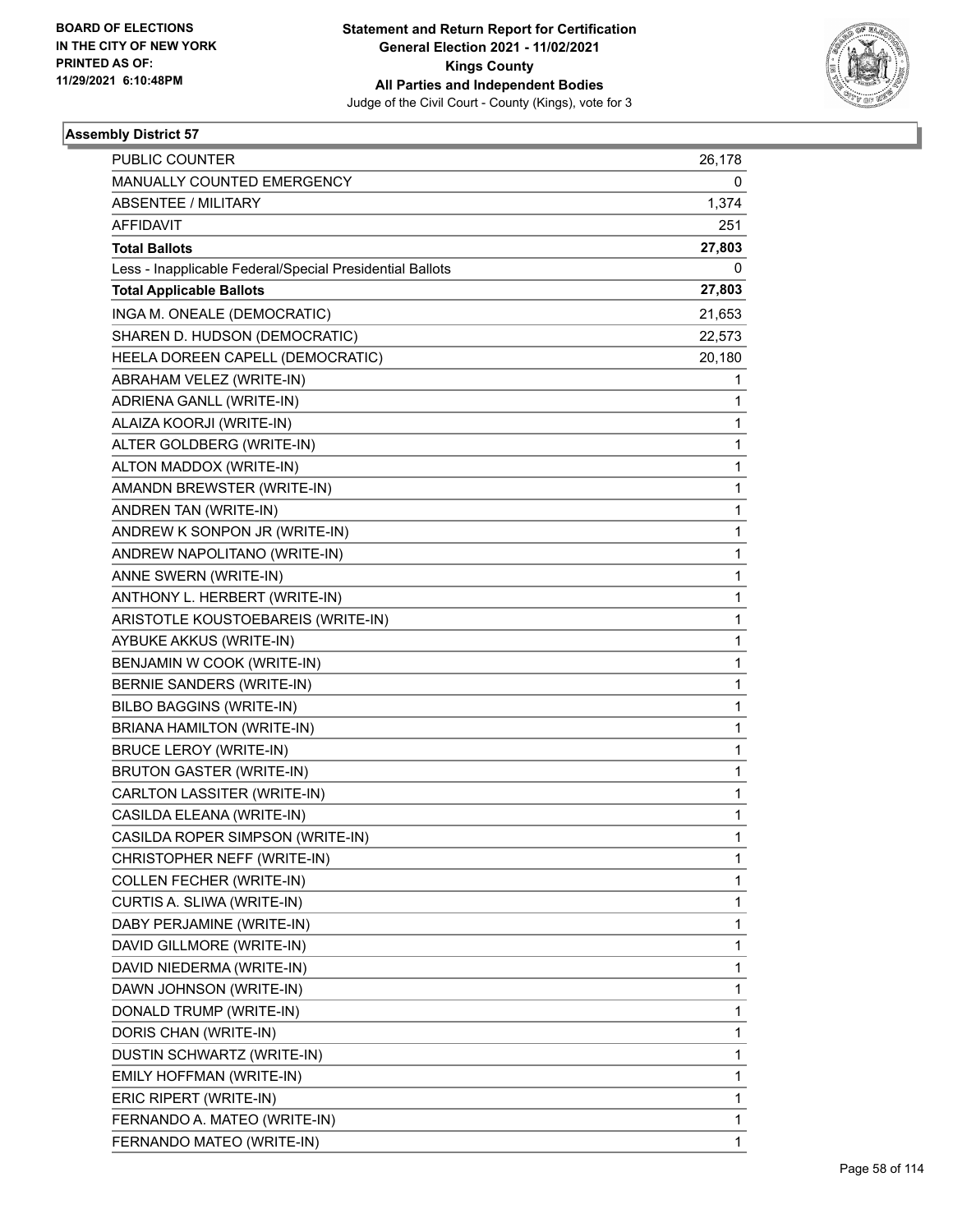

| <b>GEORGE GANDNER (WRITE-IN)</b>  | $\mathbf{1}$ |
|-----------------------------------|--------------|
| <b>GERARD CABERA (WRITE-IN)</b>   | 1            |
| HAL PHILLIES (WRITE-IN)           | 1            |
| HANNAH DIAMOND (WRITE-IN)         | 1            |
| INGAM ONEALE (WRITE-IN)           | 1            |
| IRIS YING (WRITE-IN)              | 1            |
| ISABEL KATHERNELSON (WRITE-IN)    | 1            |
| JACOB ROLLS (WRITE-IN)            | 1            |
| JAMES MCSWEENEY (WRITE-IN)        | 1            |
| JAMISON DAGUE (WRITE-IN)          | 1            |
| JASON WONG (WRITE-IN)             | 1            |
| JEFF BEZUS (WRITE-IN)             | 1            |
| JEFFERY PATERNOSTVO (WRITE-IN)    | 1            |
| JESSICA P. WALKER (WRITE-IN)      | 1            |
| JOE JONAS (WRITE-IN)              | 1            |
| JOHN A. TOBBACCO JR (WRITE-IN)    | 1            |
| JOHN KATSIMATIDY (WRITE-IN)       | 1            |
| JOY F. CAMPANELLE (WRITE-IN)      | 1            |
| JUDY SHEINDLIN (WRITE-IN)         | 1            |
| KATNISS EVARDEEN (WRITE-IN)       | 1            |
| KEMBA WALKER (WRITE-IN)           | 1            |
| KEVIN JONES (WRITE-IN)            | 1            |
| KWASI MENSAH (WRITE-IN)           | 1            |
| LILLIAN WAN (WRITE-IN)            | 1            |
| LING JAN HU (WRITE-IN)            | 1            |
| LIZ ZELMAN (WRITE-IN)             | 1            |
| MALAIKA ROTTMAN (WRITE-IN)        | 1            |
| MARIANA ALEXANDER (WRITE-IN)      | 1            |
| MARVA BROWN (WRITE-IN)            | 1            |
| MAYA WILEY (WRITE-IN)             | 1            |
| MEL GROVEN (WRITE-IN)             | $\mathbf{1}$ |
| MENDEL MEJMA (WRITE-IN)           | 1            |
| MICHAEL BLOOMBERG (WRITE-IN)      | 1            |
| MONIQUE HOLAMAN (WRITE-IN)        | 1            |
| NICK JONAS (WRITE-IN)             | 1            |
| NINA TURNER (WRITE-IN)            | 1            |
| NORMAN MCLAUGHLIN (WRITE-IN)      | 1            |
| PAUL A. RODRIGUEZ (WRITE-IN)      | 1            |
| PHILLIPE SANZ (WRITE-IN)          | 1            |
| PIYA VACHARASANTEE (WRITE-IN)     | 1            |
| ROB DYLAN (WRITE-IN)              | 1            |
| ROBERT S MAZZUCHIN JR (WRITE-IN)  | 1            |
| ROBERT S. MAZZUCHIN JR (WRITE-IN) | 1            |
| ROGER WATERS (WRITE-IN)           | 1            |
| RYAN GILLMAN (WRITE-IN)           | 1            |
| SAMUEL FELDMAN (WRITE-IN)         | 1            |
|                                   |              |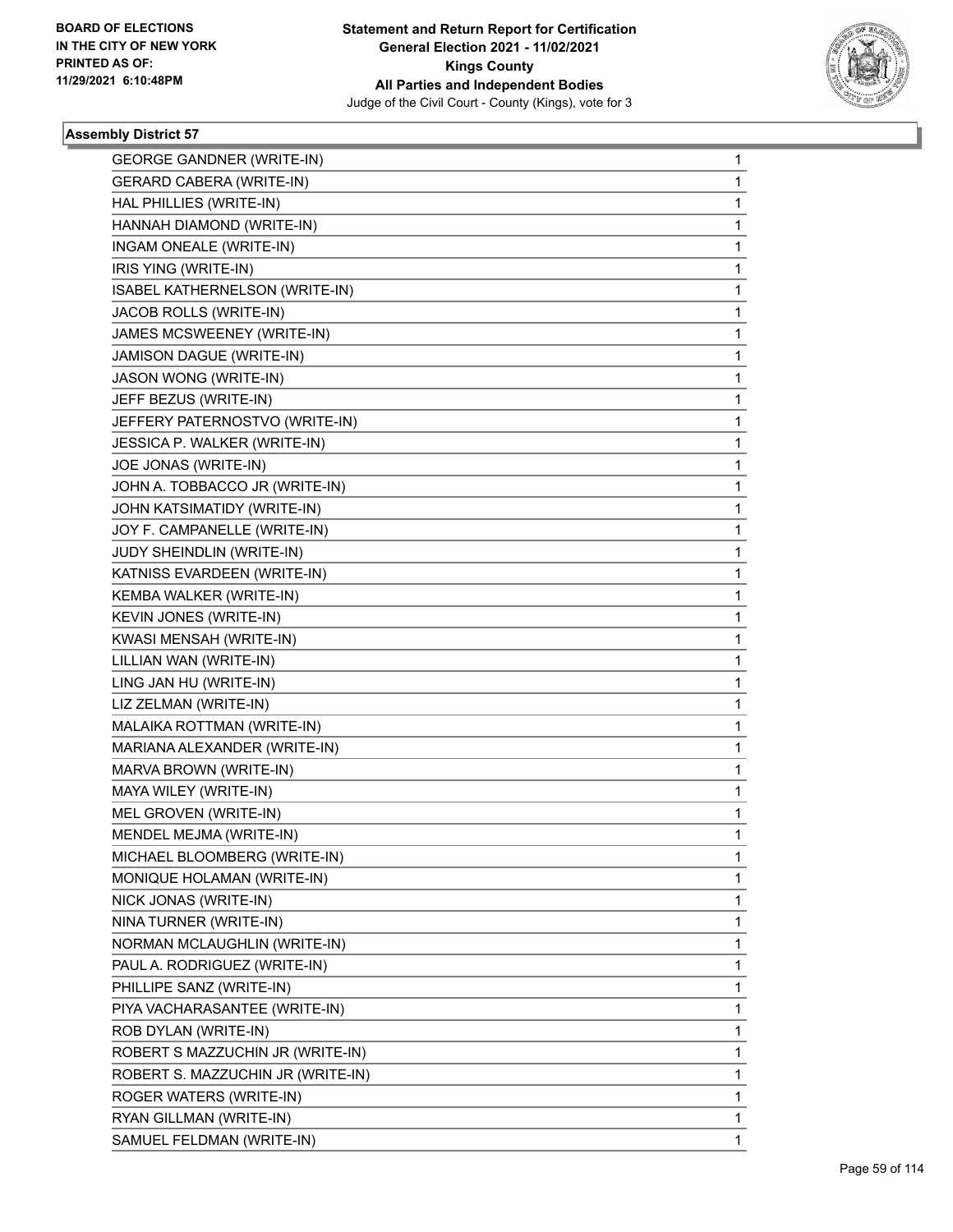

|                    | SARAH HAN (WRITE-IN)                      |        |
|--------------------|-------------------------------------------|--------|
|                    | SCOTT GOLDMAN (WRITE-IN)                  |        |
|                    | SHARA KABAKOW (WRITE-IN)                  |        |
|                    | SHARLENE BROWNE LEE (WRITE-IN)            |        |
|                    | SHARON HUDSON (WRITE-IN)                  |        |
|                    | SHIBOKY STORA (WRITE-IN)                  | 3      |
|                    | SUNDAR PICHAIM (WRITE-IN)                 |        |
|                    | TODD GOWER (WRITE-IN)                     |        |
|                    | UNATTRIBUTABLE WRITE-IN (WRITE-IN)        | 90     |
|                    | UNCOUNTED WRITE-IN PER STATUTE (WRITE-IN) | 4      |
|                    | WILLIAM GLEN PARKER (WRITE-IN)            |        |
|                    | WILLIAM HATTRE (WRITE-IN)                 |        |
| <b>Total Votes</b> |                                           | 64,594 |
| Unrecorded         |                                           | 18,815 |
|                    |                                           |        |

| PUBLIC COUNTER                                           | 16,282         |
|----------------------------------------------------------|----------------|
| MANUALLY COUNTED EMERGENCY                               | 0              |
| <b>ABSENTEE / MILITARY</b>                               | 786            |
| <b>AFFIDAVIT</b>                                         | 41             |
| <b>Total Ballots</b>                                     | 17,109         |
| Less - Inapplicable Federal/Special Presidential Ballots | 0              |
| <b>Total Applicable Ballots</b>                          | 17,109         |
| INGA M. ONEALE (DEMOCRATIC)                              | 12,820         |
| SHAREN D. HUDSON (DEMOCRATIC)                            | 13,836         |
| HEELA DOREEN CAPELL (DEMOCRATIC)                         | 11,565         |
| ANDREA LETT (WRITE-IN)                                   | 1              |
| CONSUELO MALLAFRE MELENDEZ (WRITE-IN)                    | 1              |
| DONALD TRUMP (WRITE-IN)                                  | $\mathbf{1}$   |
| FRANK SEDDIO (WRITE-IN)                                  | 1              |
| GINA LEVY ABADI (WRITE-IN)                               | $\mathbf{1}$   |
| JOHN ANDREWS (WRITE-IN)                                  | 1              |
| LILLIAN WAN (WRITE-IN)                                   | $\overline{2}$ |
| MARIA PAPPAS (WRITE-IN)                                  | $\mathbf{1}$   |
| MAXWELL BEDEAU (WRITE-IN)                                | $\mathbf{1}$   |
| MICHAEL JACKSON (WRITE-IN)                               | 1              |
| MORRIE I. KLEINBART (WRITE-IN)                           | $\mathbf{1}$   |
| ROBERT S MAZZUCHIN JR (WRITE-IN)                         | $\overline{2}$ |
| ROYSTON HENRY (WRITE-IN)                                 | 3              |
| SAMUEL SIMON (WRITE-IN)                                  | 3              |
| SEAN HODY (WRITE-IN)                                     | 3              |
| UNATTRIBUTABLE WRITE-IN (WRITE-IN)                       | 27             |
| UNCOUNTED WRITE-IN PER STATUTE (WRITE-IN)                | $\overline{2}$ |
| YOETTE GRANT (WRITE-IN)                                  | 1              |
| <b>Total Votes</b>                                       | 38,274         |
| Unrecorded                                               | 13,053         |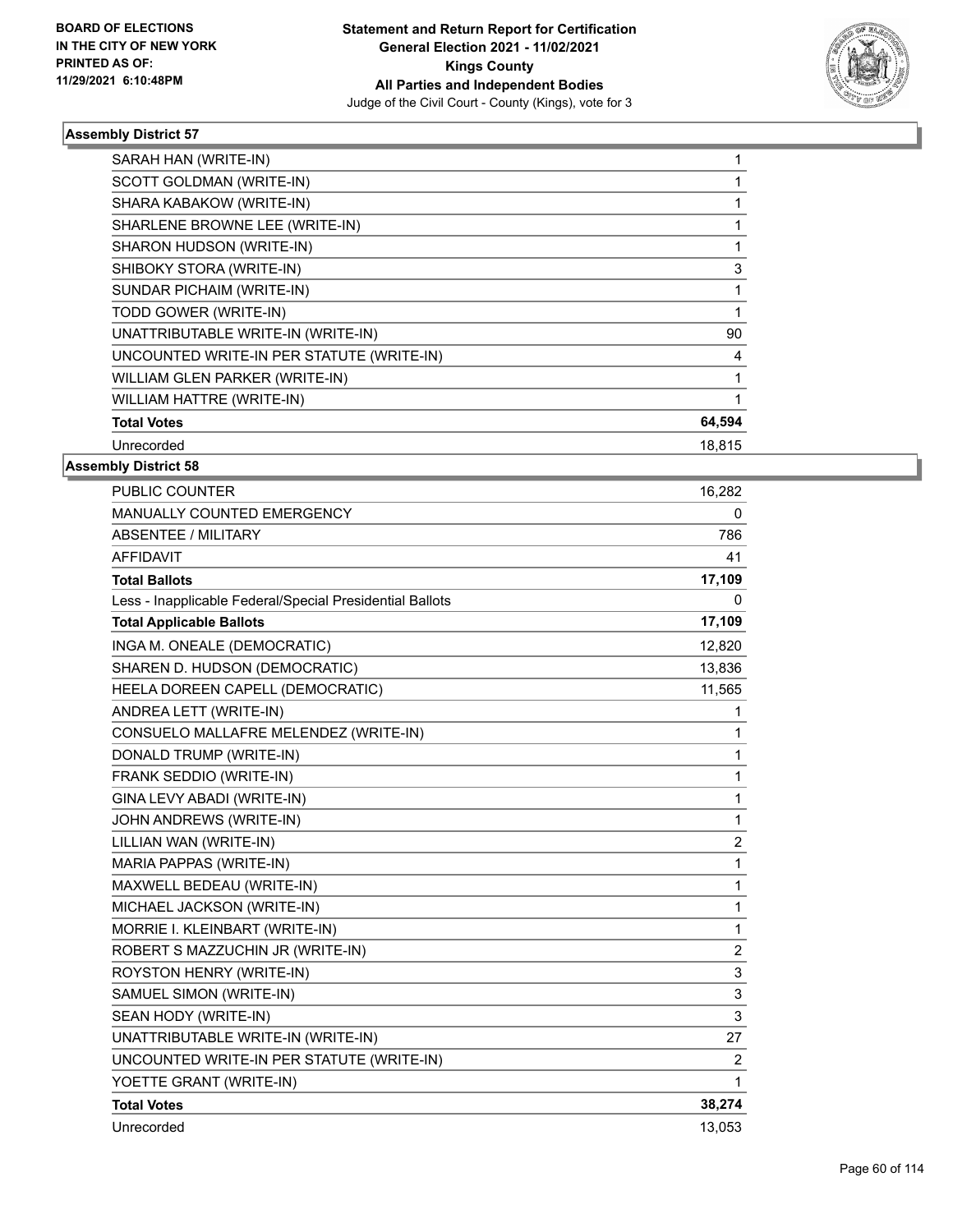

| <b>PUBLIC COUNTER</b>                                    | 19,797                  |
|----------------------------------------------------------|-------------------------|
| MANUALLY COUNTED EMERGENCY                               | 0                       |
| <b>ABSENTEE / MILITARY</b>                               | 873                     |
| AFFIDAVIT                                                | 85                      |
| <b>Total Ballots</b>                                     | 20,755                  |
| Less - Inapplicable Federal/Special Presidential Ballots | 0                       |
| <b>Total Applicable Ballots</b>                          | 20,755                  |
| INGA M. ONEALE (DEMOCRATIC)                              | 12,235                  |
| SHAREN D. HUDSON (DEMOCRATIC)                            | 12,787                  |
| HEELA DOREEN CAPELL (DEMOCRATIC)                         | 11,045                  |
| ABE LINCOLNE (WRITE-IN)                                  | 1                       |
| ALAN REDNER (WRITE-IN)                                   | 1                       |
| ALBERT RYLO (WRITE-IN)                                   | 1                       |
| ANGELA PARENTE (WRITE-IN)                                | 1                       |
| ANTHONY FOX (WRITE-IN)                                   | 4                       |
| ANTHONY GURRELL (WRITE-IN)                               | 1                       |
| <b>BARACK OBAMA (WRITE-IN)</b>                           | 3                       |
| BEN BRITTON (WRITE-IN)                                   | 1                       |
| BEN SHAPIRO (WRITE-IN)                                   | 1                       |
| BERNARD HAMMEL (WRITE-IN)                                | 1                       |
| BRENDAN LANTRY (WRITE-IN)                                | 1                       |
| BRENDAN T LANTRY (WRITE-IN)                              | 1                       |
| BRIAN NOLEN (WRITE-IN)                                   | 1                       |
| BRIAN T NOEL (WRITE-IN)                                  | 6                       |
| BRIAN WELSOME (WRITE-IN)                                 | 1                       |
| <b>BUCK SEXTON (WRITE-IN)</b>                            | 1                       |
| CASEY MITCHELL (WRITE-IN)                                | 3                       |
| CHRIS GUMADARO (WRITE-IN)                                | 1                       |
| CHRIS WASH (WRITE-IN)                                    | 1                       |
| CLAUDE DEWITT (WRITE-IN)                                 | $\overline{\mathbf{c}}$ |
| COLLEEN BAZZUCHIN (WRITE-IN)                             | 1                       |
| CONSUELO M MELENDEZ (WRITE-IN)                           | 1                       |
| CONSUELO MALLATRE MELENDEZ (WRITE-IN)                    | 1                       |
| CURTIS SILWA (WRITE-IN)                                  | 4                       |
| CURTIS SLIWA (WRITE-IN)                                  | 3                       |
| DANIEL ALTADONE (WRITE-IN)                               | $\overline{\mathbf{c}}$ |
| DAVID DENTON (WRITE-IN)                                  | 3                       |
| DAVID MALTZ (WRITE-IN)                                   | 1                       |
| DAVID PRENER (WRITE-IN)                                  | 1                       |
| DEBRA M. SMITH (WRITE-IN)                                | 1                       |
| DONALD CRANSPON (WRITE-IN)                               | 1                       |
| DONALD RAPPAPORT (WRITE-IN)                              | 3                       |
| DONALD TRUMP (WRITE-IN)                                  | 9                       |
| DONALD TRUMP JR (WRITE-IN)                               | 1                       |
| ED VALKHER (WRITE-IN)                                    | 3                       |
| ELLIOT DAHARI (WRITE-IN)                                 | $\overline{2}$          |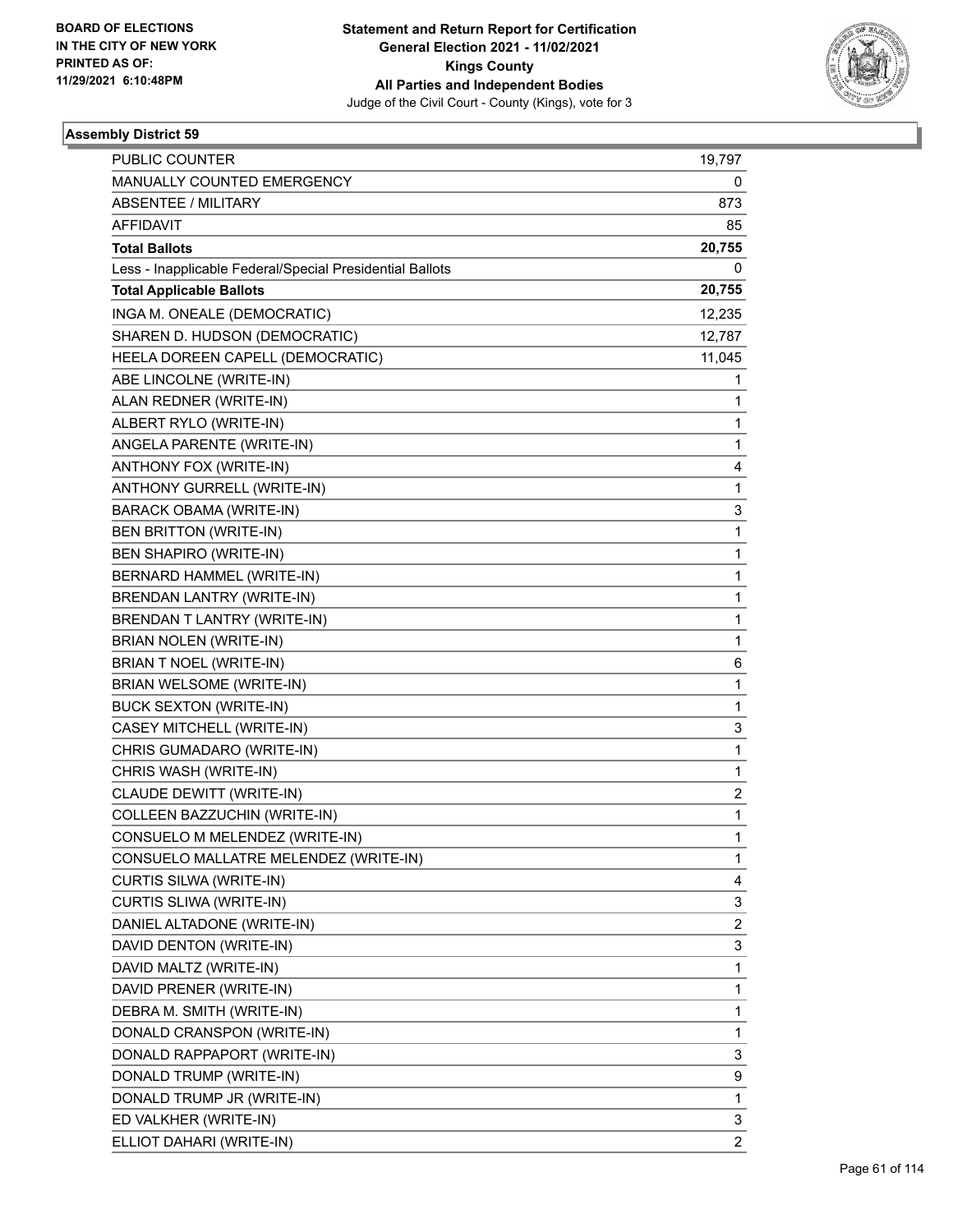

| ERIC ADAMS (WRITE-IN)<br>ERIC BOLLING (WRITE-IN) | $\mathbf{1}$<br>$\mathbf{1}$ |
|--------------------------------------------------|------------------------------|
| ERIC TRUMP (WRITE-IN)                            | 1                            |
| EUGENE KRYMKO (WRITE-IN)                         | 1                            |
| FAMI PRENER (WRITE-IN)                           | 1                            |
| FRANCESCA ERICHSEN (WRITE-IN)                    | 1                            |
| FRANK CAIAZZO (WRITE-IN)                         | 1                            |
| GABRIEL WOLOFSKY (WRITE-IN)                      | 3                            |
| GEOFFRY BOWSER (WRITE-IN)                        | 1                            |
| <b>GERARD SHAPIRO (WRITE-IN)</b>                 | 1                            |
| GINA LELEY (WRITE-IN)                            | $\mathbf{1}$                 |
| GINA LEVY ABADI (WRITE-IN)                       | 2                            |
| <b>GRANT STINCHFIELD (WRITE-IN)</b>              | $\mathbf 1$                  |
| <b>GREG KELLY (WRITE-IN)</b>                     | $\mathbf{1}$                 |
| HESHY TISCHLER (WRITE-IN)                        | 3                            |
| <b>ISAAC SIMCHON (WRITE-IN)</b>                  | 1                            |
| IVANKA TRUMP (WRITE-IN)                          | $\mathbf 1$                  |
| JACK BRUNCH (WRITE-IN)                           | 1                            |
|                                                  |                              |
| JACKSON PINKENBERG (WRITE-IN)                    | $\mathbf 1$<br>1             |
| JAMES E CAFIERU (WRITE-IN)                       |                              |
| JAMES J GIORGIO (WRITE-IN)                       | 1                            |
| JAMES M. RELAY (WRITE-IN)                        | 3                            |
| JASON V. PERGOLIZZI (WRITE-IN)                   | 1                            |
| JEFF LEBOWITZ (WRITE-IN)                         | 1                            |
| JOE LIEBERMAN (WRITE-IN)                         | $\mathbf 1$                  |
| JOE SABADO (WRITE-IN)                            | $\mathbf{1}$                 |
| JOE SOVERN (WRITE-IN)                            | 3                            |
| JOHN PAPABRODO (WRITE-IN)                        | 2                            |
| JOHN PAPLARDO (WRITE-IN)                         | 2                            |
| JOHN POWER (WRITE-IN)                            | 1                            |
| JON SNOW (WRITE-IN)                              | $\mathbf 1$                  |
| JOSEPH FAHEY (WRITE-IN)                          | $\mathbf 1$                  |
| JOSEPH GRECH (WRITE-IN)                          | 1                            |
| JUAN CABREJA (WRITE-IN)                          | 1                            |
| KANYE WEST (WRITE-IN)                            | 1                            |
| KATHRYN KENNIFER (WRITE-IN)                      | 1                            |
| KEITH COLLEN (WRITE-IN)                          | 1                            |
| KEVIN FAHLEY (WRITE-IN)                          | 1                            |
| KEVIN HANIFF (WRITE-IN)                          | 1                            |
| LAUREN TRACEY (WRITE-IN)                         | 1                            |
| LILIAN WAN (WRITE-IN)                            | 1                            |
| LILLIAN WAN (WRITE-IN)                           | 1                            |
| LISA FERRI (WRITE-IN)                            | 1                            |
| LOU CURICO (WRITE-IN)                            | 3                            |
| LOUIS BARBERA (WRITE-IN)                         | 1                            |
| MAE WHITE (WRITE-IN)                             | 1                            |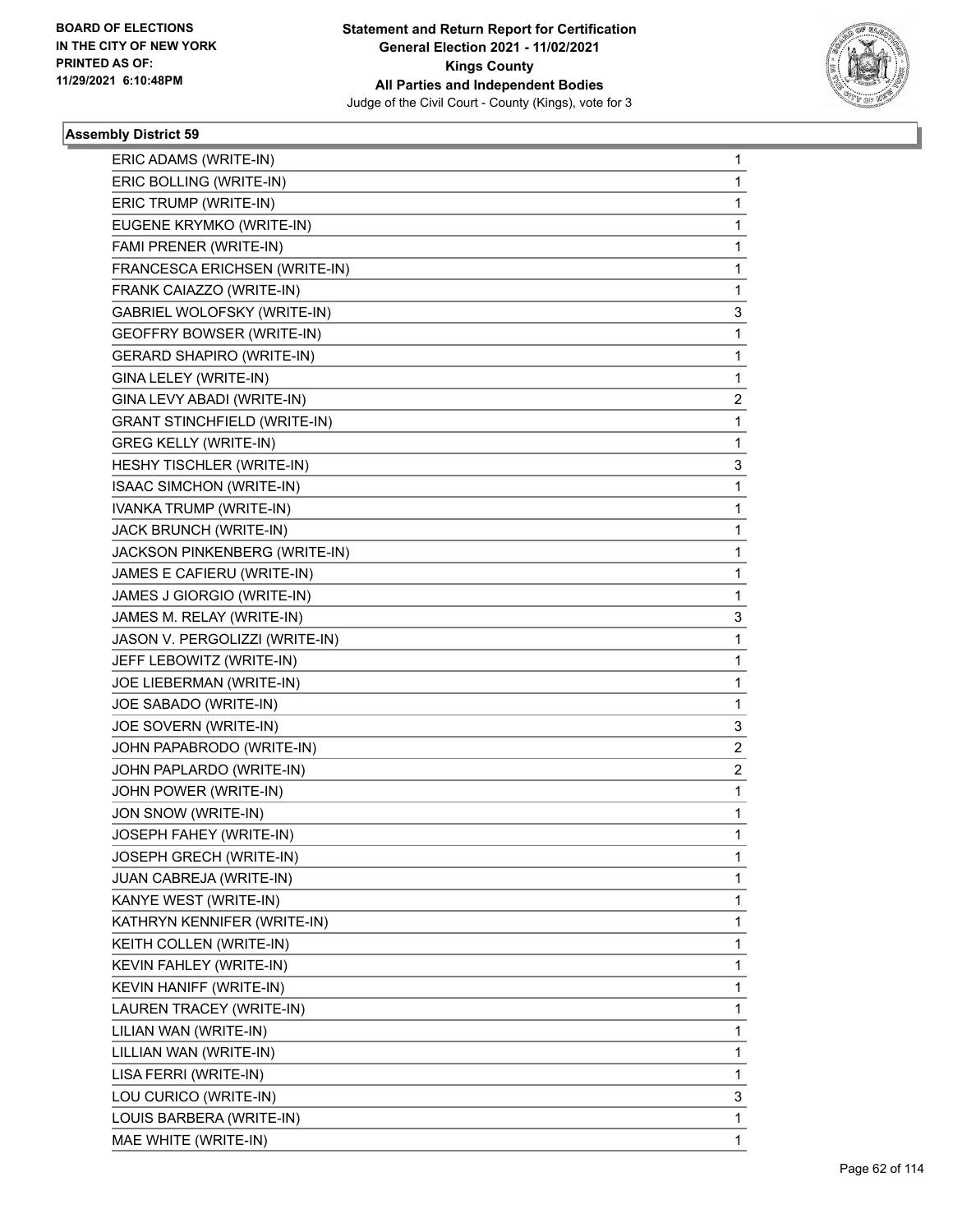

| MARGARET GIORGIO (WRITE-IN)        | 1           |
|------------------------------------|-------------|
| MARK DICE (WRITE-IN)               | 1           |
| MARK DORUHELM (WRITE-IN)           | 1           |
| MARK LEVINE (WRITE-IN)             | $\mathbf 1$ |
| MARTIN GOLDEN (WRITE-IN)           | 1           |
| MARTIN J.GOLDEN (WRITE-IN)         | 1           |
| MARTY GOLDEN (WRITE-IN)            | 1           |
| MICHAEL FEWX (WRITE-IN)            | 1           |
| MICHAEL PASTERA (WRITE-IN)         | 1           |
| MIKE BALBO (WRITE-IN)              | 1           |
| MIKE DONOHOE (WRITE-IN)            | 1           |
| MIKE RUSSO (WRITE-IN)              | 1           |
| MITCHELL SCHUARTZMAN (WRITE-IN)    | 3           |
| MOIRA LIEY (WRITE-IN)              | 1           |
| <b>MORRIS SIMKIN (WRITE-IN)</b>    | 3           |
| NICHOLAS DENICOLA (WRITE-IN)       | $\mathbf 1$ |
| NICHOLAS GALLIMORE (WRITE-IN)      | 1           |
| NICK DIPITOLO (WRITE-IN)           | 1           |
| PATRICIA RUSSELL (WRITE-IN)        | 1           |
| PATRICK DORESTY (WRITE-IN)         | 1           |
| PAUL LIND (WRITE-IN)               | 4           |
| PAUL MOSES (WRITE-IN)              | 1           |
| PAUL VAYGEN (WRITE-IN)             | 3           |
| POOF GUBERMAN (WRITE-IN)           | 1           |
| RACHEL KAYLE (WRITE-IN)            | 1           |
| RAND PAUL (WRITE-IN)               | 1           |
| REGINA TASSO (WRITE-IN)            | 1           |
| RESINA TASSO (WRITE-IN)            | 1           |
| RICHARD J. MONTELIONE (WRITE-IN)   | 2           |
| RICHARD MCCORMICK (WRITE-IN)       | 1           |
| RICHARD T. MANTELOC (WRITE-IN)     | 1           |
| ROBERT FARUDA (WRITE-IN)           | 3           |
| ROBERT FARULA (WRITE-IN)           | 1           |
| ROBERT MAZZUCHIN JR. (WRITE-IN)    | 4           |
| ROBERT MAZZUCHINI (WRITE-IN)       | 1           |
| ROBERT S. MAZZUCHIN JR. (WRITE-IN) | 1           |
| RON DESANTIS (WRITE-IN)            | 2           |
| RON PAUL (WRITE-IN)                | 1           |
| RUDY GIULIANI (WRITE-IN)           | 1           |
| RUDY GUILIANI (WRITE-IN)           | 1           |
| SAL CUOMO (WRITE-IN)               | 1           |
| SAM MALTZ (WRITE-IN)               | 1           |
| SEBASTIAN GORKA (WRITE-IN)         | 1           |
| SHIRLEY CHISHOLMN (WRITE-IN)       | 1           |
| SIDNEY ROSENBERG (WRITE-IN)        | 1           |
| STEPHEN LAROCCA (WRITE-IN)         | 1           |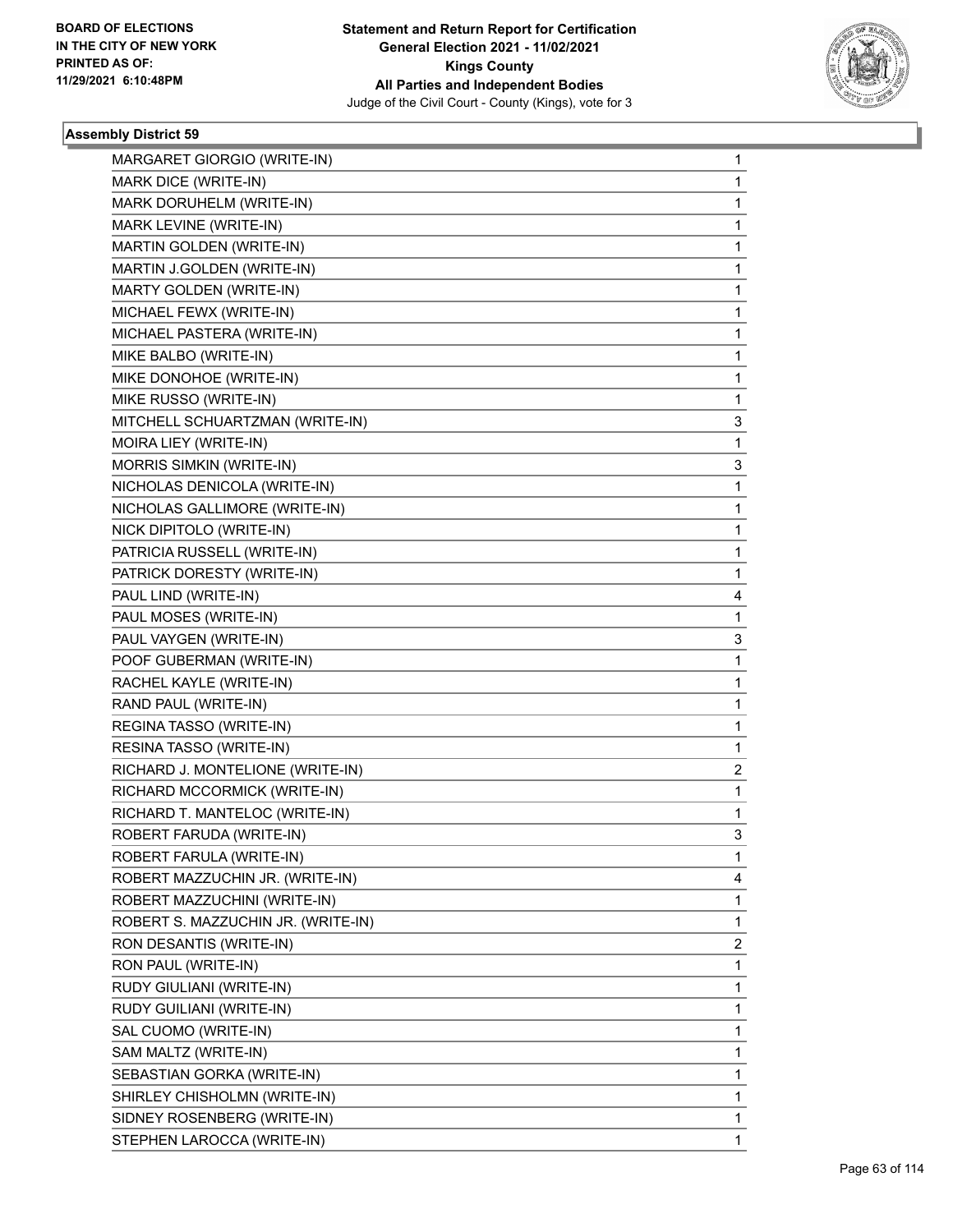

| STEVE FISH (WRITE-IN)                     |        |
|-------------------------------------------|--------|
| STEVE SMITH (WRITE-IN)                    |        |
| STEVEN CROWDER (WRITE-IN)                 | 1      |
| STEWART MILSTEIN (WRITE-IN)               | 1      |
| SVETLANA ROMANSKY (WRITE-IN)              | 1      |
| TALECE Y HUNTER (WRITE-IN)                | 1      |
| TIM POOL (WRITE-IN)                       | 1      |
| UNATTRIBUTABLE WRITE-IN (WRITE-IN)        | 237    |
| UNCOUNTED WRITE-IN PER STATUTE (WRITE-IN) | 15     |
| VERONICA MARTUCCI (WRITE-IN)              | 1      |
| VICTOR CHERICHETTI (WRITE-IN)             | 9      |
| VINCENT DEL GIUDICE (WRITE-IN)            |        |
| WILLIAM A.PEPITONE (WRITE-IN)             | 1      |
| WILLIAM EGDORF (WRITE-IN)                 | 3      |
| WILLIAM P. BRADLEY (WRITE-IN)             | 1      |
| WILLIAM WITH (WRITE-IN)                   | 1      |
| ZIGGY STARDUST (WRITE-IN)                 | 1      |
| ZOYA BAROCAS (WRITE-IN)                   |        |
| <b>Total Votes</b>                        | 36,536 |
| Unrecorded                                | 25,729 |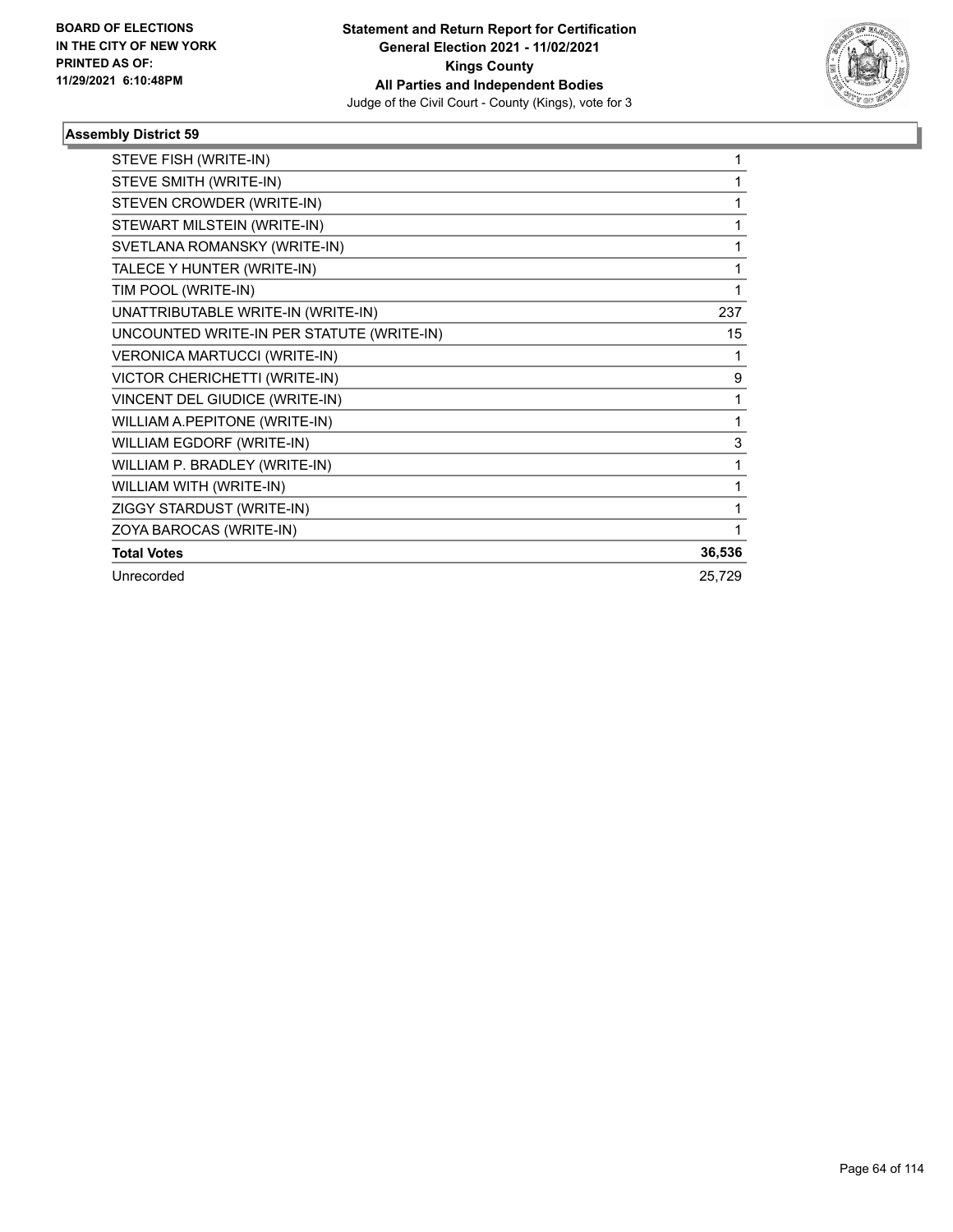

| <b>PUBLIC COUNTER</b>                                    | 14,318 |
|----------------------------------------------------------|--------|
| <b>MANUALLY COUNTED EMERGENCY</b>                        | 0      |
| <b>ABSENTEE / MILITARY</b>                               | 639    |
| <b>AFFIDAVIT</b>                                         | 75     |
| <b>Total Ballots</b>                                     | 15,032 |
| Less - Inapplicable Federal/Special Presidential Ballots | 0      |
| <b>Total Applicable Ballots</b>                          | 15,032 |
| INGA M. ONEALE (DEMOCRATIC)                              | 9,884  |
| SHAREN D. HUDSON (DEMOCRATIC)                            | 10,938 |
| HEELA DOREEN CAPELL (DEMOCRATIC)                         | 8,420  |
| DAVID GORDON (WRITE-IN)                                  | 1      |
| HILLEL A GAURIELOV (WRITE-IN)                            | 1      |
| JADA SCOTT (WRITE-IN)                                    | 1      |
| JAXON SCOTT (WRITE-IN)                                   | 1      |
| JOEY SMITH (WRITE-IN)                                    | 1      |
| JOHN DEAN (WRITE-IN)                                     | 1      |
| JUAN PAULO DIZON (WRITE-IN)                              | 1      |
| MAYA WILEY (WRITE-IN)                                    | 1      |
| MELANIA TRUMP (WRITE-IN)                                 | 1      |
| MICHAEL MUIAYER (WRITE-IN)                               | 1      |
| MICHELLE N. HANLEY (WRITE-IN)                            | 1      |
| NAZIR BRAYBUY (WRITE-IN)                                 | 1      |
| RICHARD SPAULDIYO (WRITE-IN)                             | 1      |
| RUDOLPH GUILIANI (WRITE-IN)                              | 1      |
| TRISHA OCONA (WRITE-IN)                                  | 2      |
| UNATTRIBUTABLE WRITE-IN (WRITE-IN)                       | 56     |
| <b>Total Votes</b>                                       | 29,314 |
| Unrecorded                                               | 15,782 |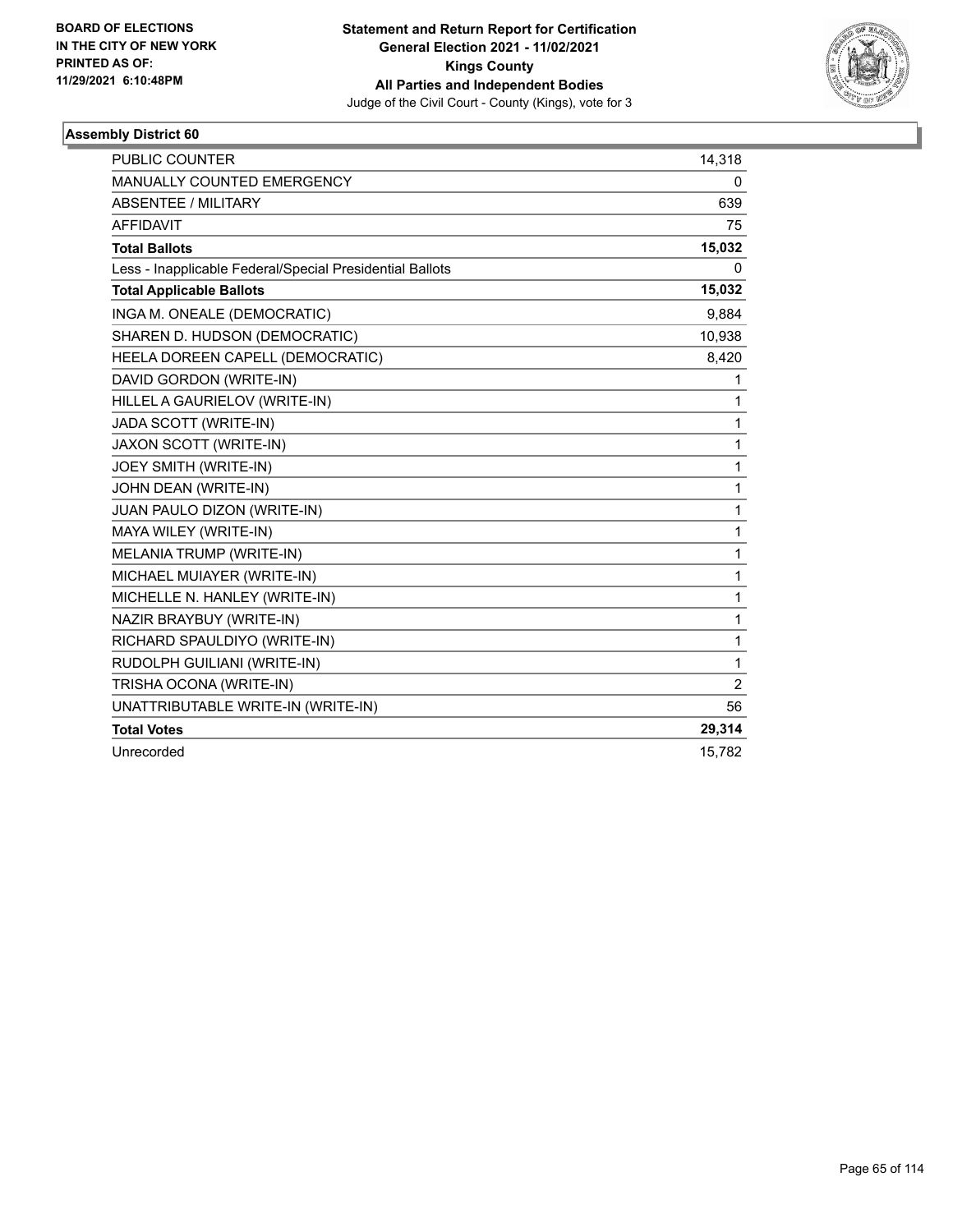

| PUBLIC COUNTER                                           | 5,542          |
|----------------------------------------------------------|----------------|
| MANUALLY COUNTED EMERGENCY                               | 1              |
| <b>ABSENTEE / MILITARY</b>                               | 382            |
| AFFIDAVIT                                                | 37             |
| <b>Total Ballots</b>                                     | 5,962          |
| Less - Inapplicable Federal/Special Presidential Ballots | 0              |
| <b>Total Applicable Ballots</b>                          | 5,962          |
| INGA M. ONEALE (DEMOCRATIC)                              | 3,443          |
| SHAREN D. HUDSON (DEMOCRATIC)                            | 3,447          |
| HEELA DOREEN CAPELL (DEMOCRATIC)                         | 3,203          |
| ALAN P GALLO (WRITE-IN)                                  | 1              |
| AMY GOODMAN (WRITE-IN)                                   | 1              |
| ANDREW MCCARTHY (WRITE-IN)                               | 1              |
| ANDREW P GALLO (WRITE-IN)                                | 1              |
| ANTHONY A. LABELLA (WRITE-IN)                            | 1              |
| ANTHONY J. LAMBERTI (WRITE-IN)                           | 1              |
| ANTHONY PADUANO (WRITE-IN)                               | 1              |
| ARTHUR AIDALA (WRITE-IN)                                 | 1              |
| <b>BOB MENDEZ (WRITE-IN)</b>                             | 1              |
| <b>BRIAN KERAN (WRITE-IN)</b>                            | 1              |
| BRIAN Z FOX (WRITE-IN)                                   | 1              |
| CHRIS ROCK (WRITE-IN)                                    | 1              |
| CHRIS SACCENTI (WRITE-IN)                                | 1              |
| CHRISTINE SISTO (WRITE-IN)                               | 3              |
| COLYI CHEN (WRITE-IN)                                    | 3              |
| CURTIS A SLIWA (WRITE-IN)                                | 1              |
| CURTIS SLIWA (WRITE-IN)                                  | 1              |
| DANIEL MARTIEL (WRITE-IN)                                | 1              |
| DAVID STOROBIN (WRITE-IN)                                | 1              |
| DEAN MARCHITELLO (WRITE-IN)                              | 1              |
| DINO VASILAKOS (WRITE-IN)                                | 1              |
| DONALD TRUMP (WRITE-IN)                                  | $\overline{c}$ |
| DONALD TRUMP JR. (WRITE-IN)                              | 1              |
| EDWARD R. DORNEY (WRITE-IN)                              | 1              |
| FRANK THURLOW (WRITE-IN)                                 | 1              |
| <b>GEORGE SWITZER (WRITE-IN)</b>                         | 1              |
| GINA LEVY ABADI (WRITE-IN)                               | 1              |
| GREGORY POST (WRITE-IN)                                  | 1              |
| HOWARD STERN (WRITE-IN)                                  | 3              |
| INGA M DNEALE (WRITE-IN)                                 | 1              |
| JAMES HARDEN (WRITE-IN)                                  | 1              |
| JAMES SHEA (WRITE-IN)                                    | 1              |
| JANKOWSKI ZBIGNIEW (WRITE-IN)                            | 1              |
| JERRY SPENCE (WRITE-IN)                                  | 1              |
| JOY F. CAMPANELLI (WRITE-IN)                             | 1              |
| KEVIN DURANT (WRITE-IN)                                  | 1              |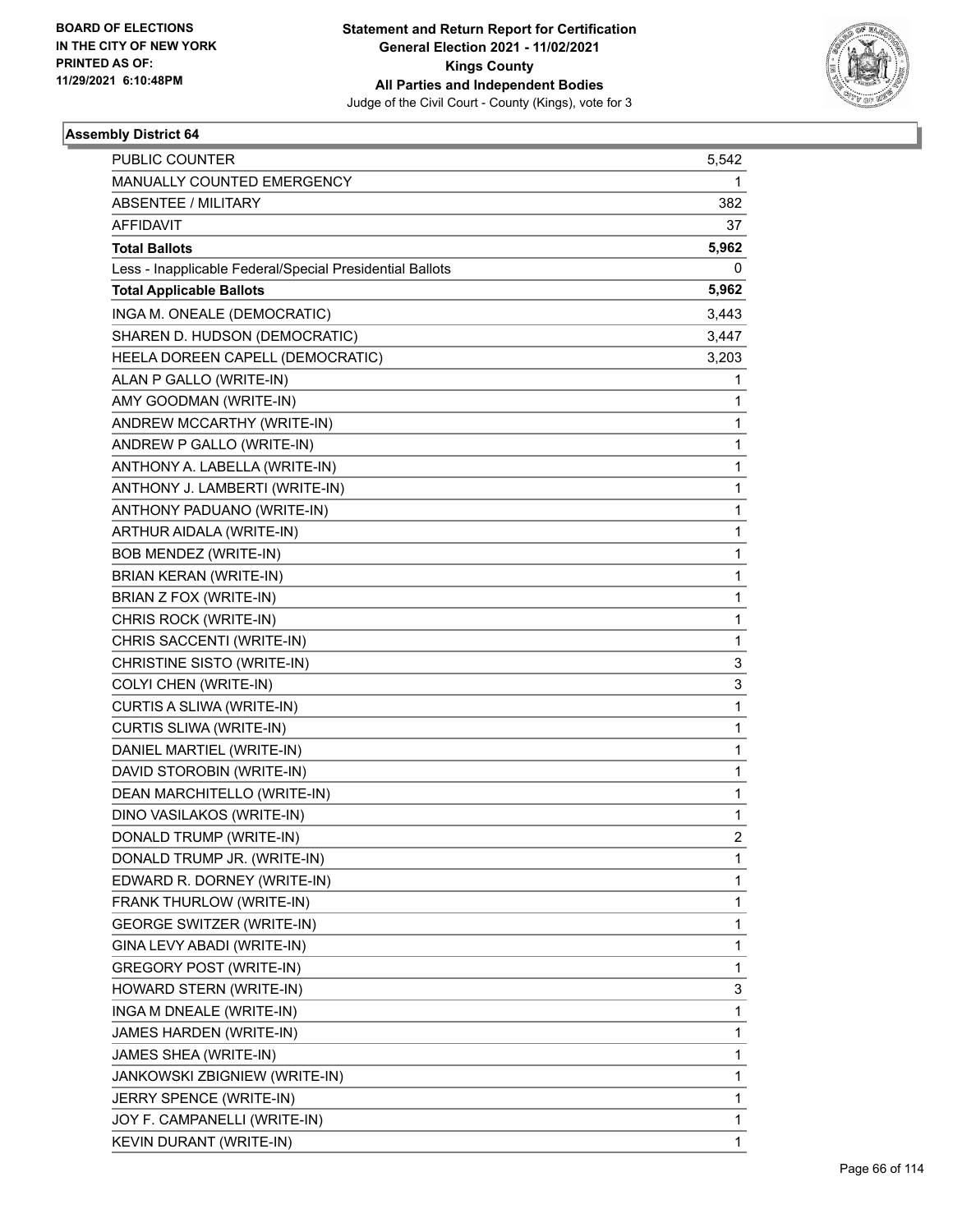

| KEVIN RYAN (WRITE-IN)                     | 1      |
|-------------------------------------------|--------|
| LESKA BRANDON (WRITE-IN)                  | 1      |
| LILIAN WAN (WRITE-IN)                     | 1      |
| LLOYD MATHISEN (WRITE-IN)                 | 1      |
| MALANIE TRUMP (WRITE-IN)                  | 1      |
| MARGARET GANDY (WRITE-IN)                 | 1      |
| MARI BARNAS (WRITE-IN)                    | 1      |
| MARTIN GOLDEN (WRITE-IN)                  | 1      |
| MARTY GOLDEN (WRITE-IN)                   | 1      |
| MAURICE RAFIAA (WRITE-IN)                 | 1      |
| MICHAEL CLARKE (WRITE-IN)                 | 1      |
| MICHAEL DONOHUE (WRITE-IN)                | 1      |
| MIKE AIOSA (WRITE-IN)                     | 1      |
| NATALIE JAMES (WRITE-IN)                  | 1      |
| RAND PAUL (WRITE-IN)                      | 1      |
| RENATO RICAFORTE (WRITE-IN)               | 1      |
| ROBERT S ALAZZUCHIN JR. (WRITE-IN)        | 1      |
| RON PAUL (WRITE-IN)                       | 1      |
| SAM HAGEN (WRITE-IN)                      | 1      |
| SAM SMITH (WRITE-IN)                      | 1      |
| SHERGE CHEN (WRITE-IN)                    | 1      |
| STEPHEN HARRISON (WRITE-IN)               | 1      |
| STEVE NASH (WRITE-IN)                     | 1      |
| SYDNEY POWELL (WRITE-IN)                  | 1      |
| SYLVESTER SICHENZE (WRITE-IN)             | 1      |
| TED GHORRA (WRITE-IN)                     | 3      |
| TREY GOWDY (WRITE-IN)                     | 1      |
| UNATTRIBUTABLE WRITE-IN (WRITE-IN)        | 122    |
| UNCOUNTED WRITE-IN PER STATUTE (WRITE-IN) | 1      |
| YOLANDER TORRES (WRITE-IN)                | 1      |
| <b>Total Votes</b>                        | 10,289 |
| Unrecorded                                | 7,597  |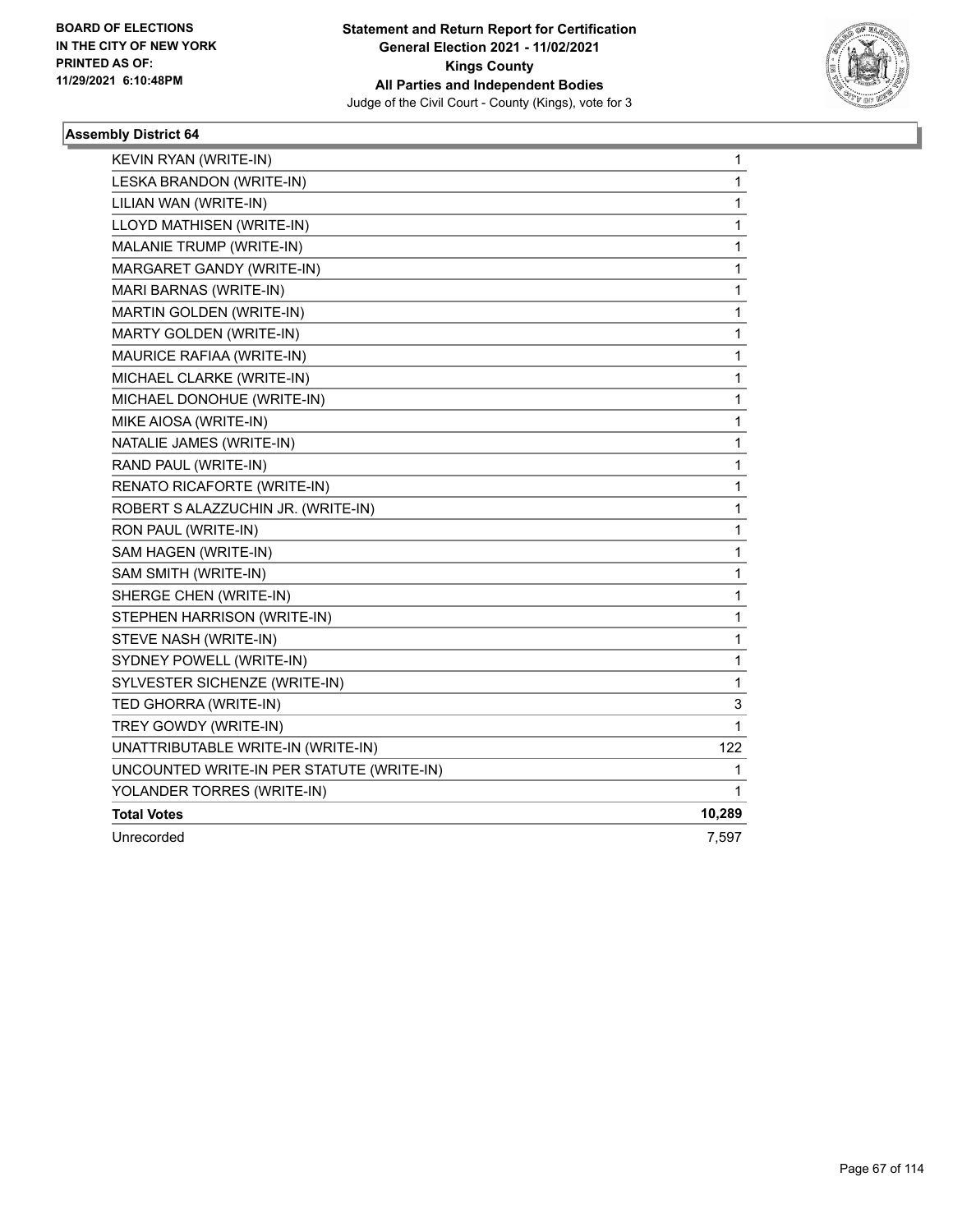

| <b>PUBLIC COUNTER</b>                                    | 326,241      |
|----------------------------------------------------------|--------------|
| MANUALLY COUNTED EMERGENCY                               | 9            |
| <b>ABSENTEE / MILITARY</b>                               | 17,570       |
| AFFIDAVIT                                                | 2,383        |
| <b>Total Ballots</b>                                     | 346,203      |
| Less - Inapplicable Federal/Special Presidential Ballots | 0            |
| <b>Total Applicable Ballots</b>                          | 346,203      |
| INGA M. ONEALE (DEMOCRATIC)                              | 221,866      |
| SHAREN D. HUDSON (DEMOCRATIC)                            | 228,861      |
| HEELA DOREEN CAPELL (DEMOCRATIC)                         | 202,570      |
| AARON BLINDER (WRITE-IN)                                 | 2            |
| AARON BURR (WRITE-IN)                                    | 1            |
| AARON JUDGE (WRITE-IN)                                   | 3            |
| AARON KEMBLE (WRITE-IN)                                  | 1            |
| AARON ROUSE (WRITE-IN)                                   | 1            |
| AARON WEINFELD (WRITE-IN)                                | 1            |
| ABE LINCOLNE (WRITE-IN)                                  | 1            |
| ABISH HALBERSTAM (WRITE-IN)                              | 1            |
| ABRAHAM ADAMS (WRITE-IN)                                 | 1            |
| ABRAHAM BERGMAN (WRITE-IN)                               | 1            |
| ABRAHAM BONDY (WRITE-IN)                                 | 1            |
| ABRAHAM LUBINSKY (WRITE-IN)                              | 1            |
| ABRAHAM MAYERFELD (WRITE-IN)                             | 1            |
| ABRAHAM MEISELS (WRITE-IN)                               | 1            |
| ABRAHAM MIZRACHI (WRITE-IN)                              | 1            |
| ABRAHAM NASS (WRITE-IN)                                  | 1            |
| ABRAHAM STROH (WRITE-IN)                                 | 1            |
| ABRAHAM TERAH (WRITE-IN)                                 | 1            |
| ABRAHAM VELEZ (WRITE-IN)                                 | 1            |
| ABRAHAM WEINFELD (WRITE-IN)                              | 1            |
| ABRAHAM WEISSBERGER (WRITE-IN)                           | 3            |
| ABRAM FRANKEL (WRITE-IN)                                 | $\mathbf{1}$ |
| ACE RAVA (WRITE-IN)                                      | 1            |
| ADAIN GASE (WRITE-IN)                                    | 1            |
| ADAM BERGMAN (WRITE-IN)                                  | 1            |
| ADAM PRICE (WRITE-IN)                                    | 1            |
| ADAM SGRO (WRITE-IN)                                     | 1            |
| ADAM SGRO ESQ (WRITE-IN)                                 | 1            |
| ADAM SMITH (WRITE-IN)                                    | 1            |
| ADRIENA GANLL (WRITE-IN)                                 | 1            |
| ADRIENNE YARON (WRITE-IN)                                | 3            |
| AGNESSA PANIN (WRITE-IN)                                 | 1            |
| AHARON ADLER (WRITE-IN)                                  | 1            |
| AIDEL EZAGUI (WRITE-IN)                                  | 1            |
| AISHA QUASAR (WRITE-IN)                                  | 1            |
| AJALE COARD (WRITE-IN)                                   | 1            |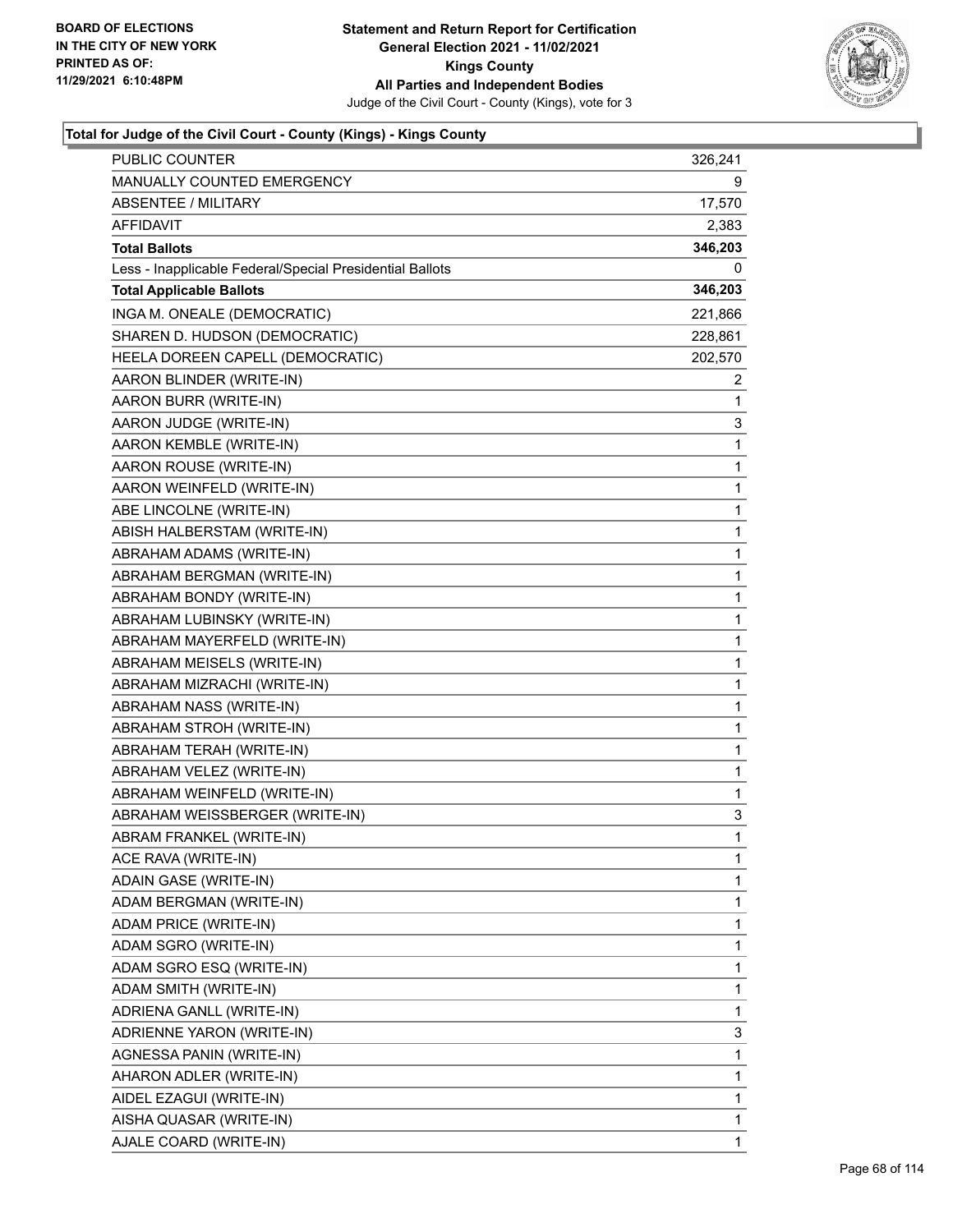

| AKIVA KORNITIE (WRITE-IN)        | 1              |
|----------------------------------|----------------|
| AL BESTER (WRITE-IN)             | 1              |
| AL ZELL (WRITE-IN)               | 1              |
| ALAIZA KOORJI (WRITE-IN)         | 1              |
| ALAN DERSHAWITZ (WRITE-IN)       | 1              |
| ALAN DWECK (WRITE-IN)            | 1              |
| ALAN MEIHANI (WRITE-IN)          | 1              |
| ALAN P GALLO (WRITE-IN)          | 1              |
| ALAN REDNER (WRITE-IN)           | 1              |
| ALAN SMALOWITZ (WRITE-IN)        | $\overline{a}$ |
| ALAN VOGEL (WRITE-IN)            | 1              |
| ALBERT RYLO (WRITE-IN)           | 1              |
| ALBERT WATKINS (WRITE-IN)        | 1              |
| ALEC BURKS (WRITE-IN)            | 1              |
| ALEC SHEA (WRITE-IN)             | 1              |
| ALEKSANDRA UCHILD (WRITE-IN)     | 3              |
| ALEKSEY RODIK (WRITE-IN)         | 2              |
| ALEX ADLER (WRITE-IN)            | 1              |
| ALEX JONES (WRITE-IN)            | $\overline{c}$ |
| ALEX LITVAC (WRITE-IN)           | 1              |
| ALEX MARANO (WRITE-IN)           | 1              |
| ALEXANDER CANE (WRITE-IN)        | 1              |
| ALEXANDER FRIED (WRITE-IN)       | 1              |
| ALEXANDER HAMILTON (WRITE-IN)    | 2              |
| ALEXANDER PUSTOBAYER (WRITE-IN)  | 1              |
| ALEXANDER SITNIKOV (WRITE-IN)    | 1              |
| ALEXANDER SMITH (WRITE-IN)       | 1              |
| ALEXANRE ZAVIALOV (WRITE-IN)     | 1              |
| ALFRE CACCAMO (WRITE-IN)         | $\mathbf{1}$   |
| ALFRED CHANG (WRITE-IN)          | 1              |
| ALFRED DEINGENIS (WRITE-IN)      | 1              |
| ALFRED E NEUMAN (WRITE-IN)       | 1              |
| ALI H NAGI (WRITE-IN)            | 1              |
| ALICE FRANCO (WRITE-IN)          | 1              |
| ALICE QUIGLEY (WRITE-IN)         | 1              |
| ALLAN BLACK (WRITE-IN)           | 1              |
| ALLAN T PIERRE (WRITE-IN)        | 1              |
| ALLEYN J CRAWFORD ESQ (WRITE-IN) | 3              |
| ALLISON RODRIGUEZ (WRITE-IN)     | 1              |
| ALTER FOGEL (WRITE-IN)           | 1              |
| ALTER GOLDBERG (WRITE-IN)        | 1              |
| ALTON MADDOX (WRITE-IN)          | 1              |
| ALTON MADDOX JR. (WRITE-IN)      | 1              |
| ALWIN ALMEODOWAR (WRITE-IN)      | 1              |
| ALYSON GILL (WRITE-IN)           | $\overline{2}$ |
| ALYSSA PUSTILNIK (WRITE-IN)      |                |
|                                  | 1              |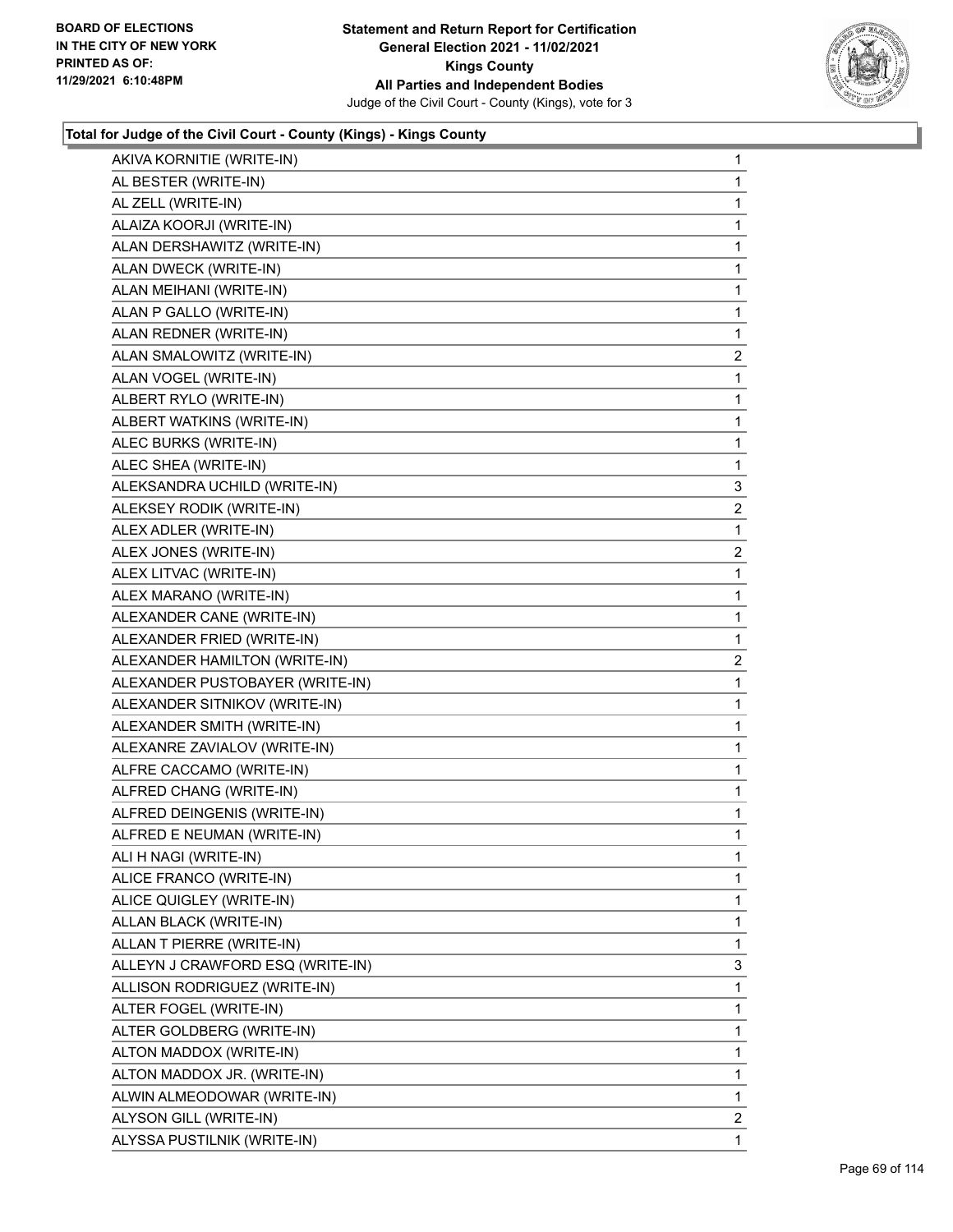

| AMANDA BROWN (WRITE-IN)       | 1              |
|-------------------------------|----------------|
| AMANDA DE ABREU (WRITE-IN)    | 1              |
| AMANDA L DAVID (WRITE-IN)     | 1              |
| AMANDA ORTIZ (WRITE-IN)       | 1              |
| AMANDN BREWSTER (WRITE-IN)    | 1              |
| AMAURY NOLASCO (WRITE-IN)     | 1              |
| AMY GOODMAN (WRITE-IN)        | 1              |
| AMY TRIDGELL (WRITE-IN)       | 1              |
| ANA TORRES (WRITE-IN)         | 1              |
| ANDREA COLEMAN (WRITE-IN)     | 1              |
| ANDREA LETT (WRITE-IN)        | 1              |
| ANDREA VOGEL (WRITE-IN)       | 1              |
| ANDREN TAN (WRITE-IN)         | 1              |
| ANDREW ASSINI (WRITE-IN)      | 1              |
| ANDREW CUOMO (WRITE-IN)       | $\overline{c}$ |
| ANDREW DONIGER (WRITE-IN)     | 1              |
| ANDREW ESPINOZA (WRITE-IN)    | 1              |
| ANDREW GUILIANI (WRITE-IN)    | 1              |
| ANDREW GULIANI (WRITE-IN)     | 1              |
| ANDREW HILL (WRITE-IN)        | 1              |
| ANDREW K SONPON JR (WRITE-IN) | 1              |
| ANDREW LITTLEJSHA (WRITE-IN)  | 1              |
| ANDREW MCCARTHY (WRITE-IN)    | 1              |
| ANDREW NAPOLITANO (WRITE-IN)  | 1              |
| ANDREW ORTIZ (WRITE-IN)       | 1              |
| ANDREW P GALLO (WRITE-IN)     | 1              |
| ANDREW SHAPIRO (WRITE-IN)     | 1              |
| ANDREW SQUARO (WRITE-IN)      | 1              |
| ANDREW YANG (WRITE-IN)        | 4              |
| ANDREW YANG SOUP (WRITE-IN)   | 1              |
| ANDY IZENSON (WRITE-IN)       | 1              |
| ANDY LUI (WRITE-IN)           | 1              |
| ANDY YANG (WRITE-IN)          | 1              |
| ANGELA MCGRAHAN (WRITE-IN)    | 1              |
| ANGELA PARENTE (WRITE-IN)     | 1              |
| ANGELIA RUIZ (WRITE-IN)       | 1              |
| ANNE SWENN (WRITE-IN)         | 1              |
| ANNE SWERN (WRITE-IN)         | 1              |
| ANTAR P. JONES (WRITE-IN)     | 1              |
| ANTHONY A. LABELLA (WRITE-IN) | 1              |
| ANTHONY FOX (WRITE-IN)        | 4              |
| ANTHONY G. MARHI (WRITE-IN)   | 1              |
| ANTHONY GAILLI (WRITE-IN)     | 1              |
| ANTHONY GURRELL (WRITE-IN)    | 1              |
| ANTHONY HERBERT (WRITE-IN)    | 1              |
| ANTHONY J LAMBERTY (WRITE-IN) | 1              |
|                               |                |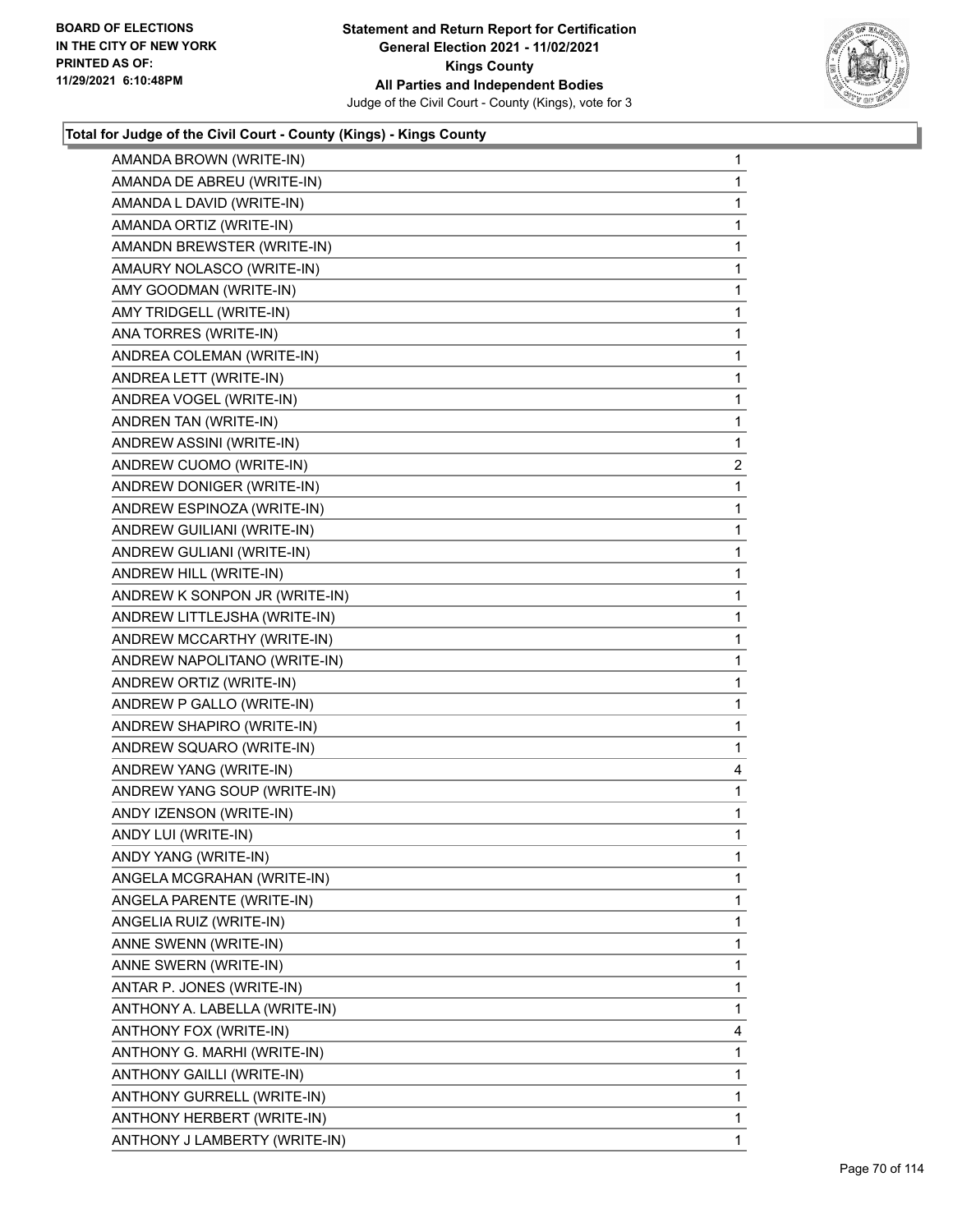

| ANTHONY J. LAMBERTI (WRITE-IN)     | 1              |
|------------------------------------|----------------|
| ANTHONY JONES (WRITE-IN)           | 1              |
| ANTHONY L. HERBERT (WRITE-IN)      | $\overline{2}$ |
| ANTHONY L.HERBERT (WRITE-IN)       | 1              |
| ANTHONY LAMBERTI (WRITE-IN)        | 1              |
| ANTHONY LEBELLA (WRITE-IN)         | 1              |
| ANTHONY LUGARA (WRITE-IN)          | 1              |
| ANTHONY MORELLO (WRITE-IN)         | 1              |
| ANTHONY ONORATO (WRITE-IN)         | 1              |
| ANTHONY PADUANO (WRITE-IN)         | 1              |
| ANTHONY PALUMMO (WRITE-IN)         | 3              |
| ANTHONY PERILLO (WRITE-IN)         | 1              |
| ANTHONY R CACCAMO (WRITE-IN)       | 4              |
| ANTHONY R. CACCAMO (WRITE-IN)      | 3              |
| ANTHONY RIZZO (WRITE-IN)           | 1              |
| ANTHONY SANTOS (WRITE-IN)          | 1              |
| ANTHONY T. JONES (WRITE-IN)        | 1              |
| ARGENIS SANCHEZ (WRITE-IN)         | 1              |
| ARI STERN (WRITE-IN)               | 1              |
| ARI WEINBERG (WRITE-IN)            | 1              |
| ARIAL YITZOVIK (WRITE-IN)          | 1              |
| ARISTOTLE KOUSTOEBAREIS (WRITE-IN) | 1              |
| ARJAY YAO (WRITE-IN)               | 1              |
| ARKADY ETTEIN (WRITE-IN)           | 1              |
| ARMAND RAVA (WRITE-IN)             | 1              |
| ARON GANKFRIED (WRITE-IN)          | 1              |
| ARON LAPA (WRITE-IN)               | 1              |
| ARON SMITH (WRITE-IN)              | 1              |
| ARON STROH (WRITE-IN)              | 1              |
| ARON WEINFELD (WRITE-IN)           | 1              |
| ARTHUR AIDALA (WRITE-IN)           | 3              |
| ARTHUR GRUENER (WRITE-IN)          | 1              |
| ARTHUR KLEIN (WRITE-IN)            | 1              |
| ARYEH FRIED (WRITE-IN)             | 1              |
| ARYEN KLEM (WRITE-IN)              | 1              |
| ASH BARBARINO (WRITE-IN)           | 1              |
| ASH CATCHUM (WRITE-IN)             | 1              |
| ASHER FREEMAN (WRITE-IN)           | 1              |
| ASHLEY BROOKS (WRITE-IN)           | $\overline{2}$ |
| ATHENA BASS (WRITE-IN)             | 1              |
| AUDREY PEUNTES (WRITE-IN)          | 1              |
| AUGUSTUS FREEMAN (WRITE-IN)        | 1              |
| AUSTIN CONTROLL (WRITE-IN)         | 1              |
| <b>AUSTIN PERRY (WRITE-IN)</b>     | 1              |
| AVERY PEREIRA (WRITE-IN)           | 1              |
| AVIDOR MILLER (WRITE-IN)           | 1              |
|                                    |                |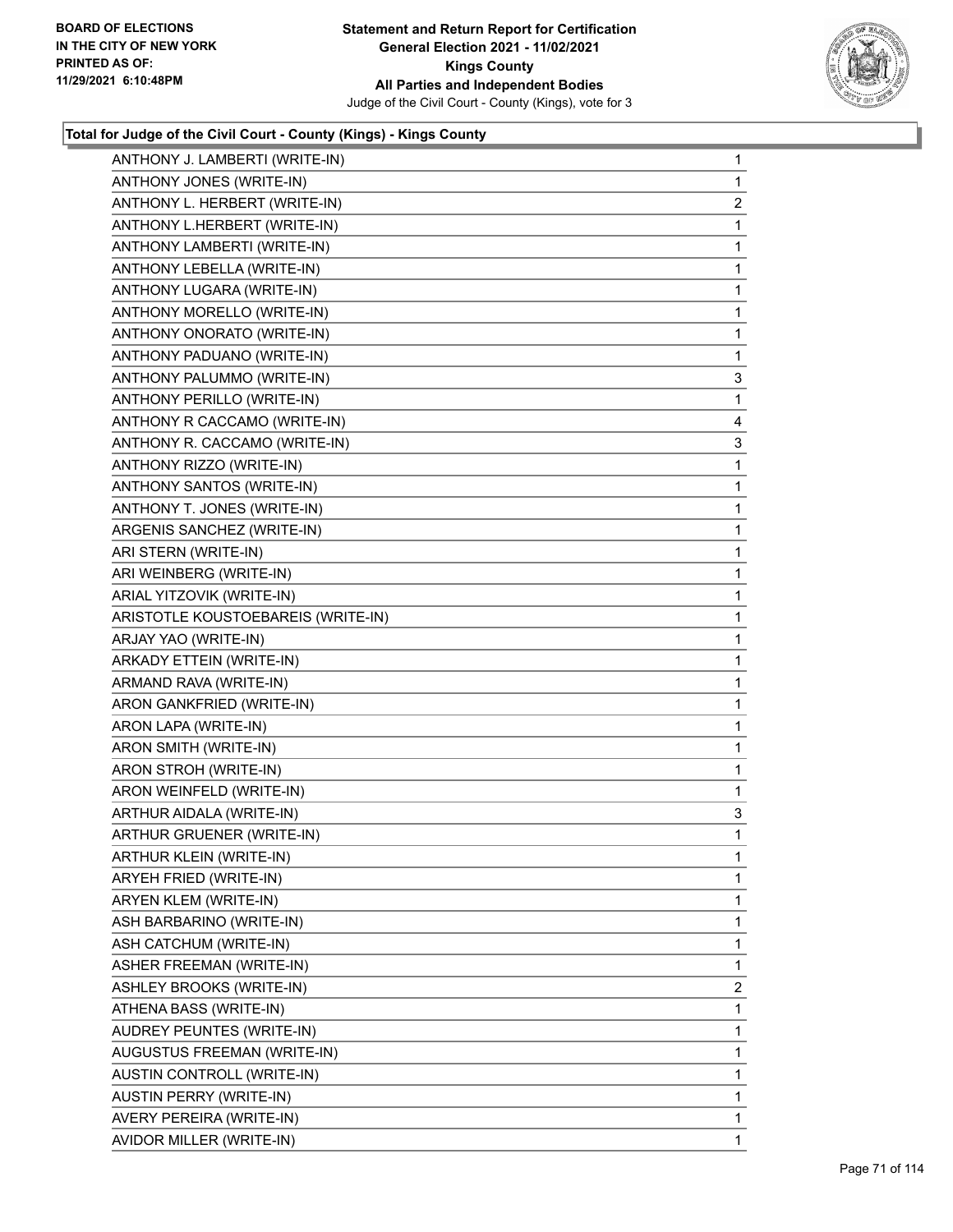

| AVIGAIL SHAMEL (WRITE-IN)              | 2            |
|----------------------------------------|--------------|
| AVIGDER MILLER (WRITE-IN)              | 1            |
| AVIGDOR MILLER (WRITE-IN)              | 1            |
| AVRAHAM HESCHEL (WRITE-IN)             | 1            |
| AVROHOM A PARNES (WRITE-IN)            | $\mathbf{1}$ |
| AYBUKE AKKUS (WRITE-IN)                | 1            |
| AYELET KIRSTEIN (WRITE-IN)             | 1            |
| BAILY OBERLANDER (WRITE-IN)            | 1            |
| <b>BARACK OBAMA (WRITE-IN)</b>         | 3            |
| <b>BARAK OBAMA (WRITE-IN)</b>          | 1            |
| BARBARA BUSH (WRITE-IN)                | $\mathbf{1}$ |
| BARRY ALLEN (WRITE-IN)                 | 1            |
| <b>BARRY BINIK (WRITE-IN)</b>          | 1            |
| BARRY FISHMAN (WRITE-IN)               | $\mathbf{1}$ |
| BARRY HENLEY (WRITE-IN)                | 1            |
| <b>BASHER NAJJAR (WRITE-IN)</b>        | 1            |
| BASYA KASINITZ (WRITE-IN)              | $\mathbf{1}$ |
| BE SVENDON (WRITE-IN)                  | 1            |
| BEN BRITTON (WRITE-IN)                 | 1            |
| BEN LEE (WRITE-IN)                     | 1            |
| BEN MAYER (WRITE-IN)                   | 3            |
| BEN SHAPIRO (WRITE-IN)                 | 5            |
| BEN SHARPIRO (WRITE-IN)                | $\mathbf 1$  |
| <b>BEN SOLOTAIRE (WRITE-IN)</b>        | 1            |
| BENA CHAYETH (WRITE-IN)                | 1            |
| BENJAMIN ENG (WRITE-IN)                | $\mathbf{1}$ |
| BENJAMIN F. DAVIS (WRITE-IN)           | 1            |
| BENJAMIN FEIT (WRITE-IN)               | 1            |
| BENJAMIN FRANKLIN (WRITE-IN)           | $\mathbf{1}$ |
| BENJAMIN FRANKLIN 111 (WRITE-IN)       | 1            |
| <b>BENJAMIN GARNER (WRITE-IN)</b>      | 1            |
| BENJAMIN GOLDSCHMIT (WRITE-IN)         | $\mathbf{1}$ |
| BENJAMIN L. LEVITT (WRITE-IN)          | 1            |
| BENJAMIN LEIBERMAN (WRITE-IN)          | 3            |
| BENJAMIN LIEBERMAN (WRITE-IN)          | 1            |
| BENJAMIN M GARNER (WRITE-IN)           | $\mathbf 1$  |
| BENJAMIN SEROYA (WRITE-IN)             | 1            |
| BENJAMIN VARGAS (WRITE-IN)             | 1            |
| BENJAMIN W COOK (WRITE-IN)             | 1            |
| BENJAMIN WADE (WRITE-IN)               | 3            |
| BENNY RUDANSKY (WRITE-IN)              | 1            |
| BENSIIN BORUKHOR (WRITE-IN)            | 3            |
| BENTONITO WEINBURG (WRITE-IN)          | 1            |
| BENTZION HALBERSTAM (WRITE-IN)         | 1            |
| BENZION LOAB (WRITE-IN)                | 1            |
| BENZION SHLOMI ZITRONENBAUM (WRITE-IN) | $\mathbf{1}$ |
|                                        |              |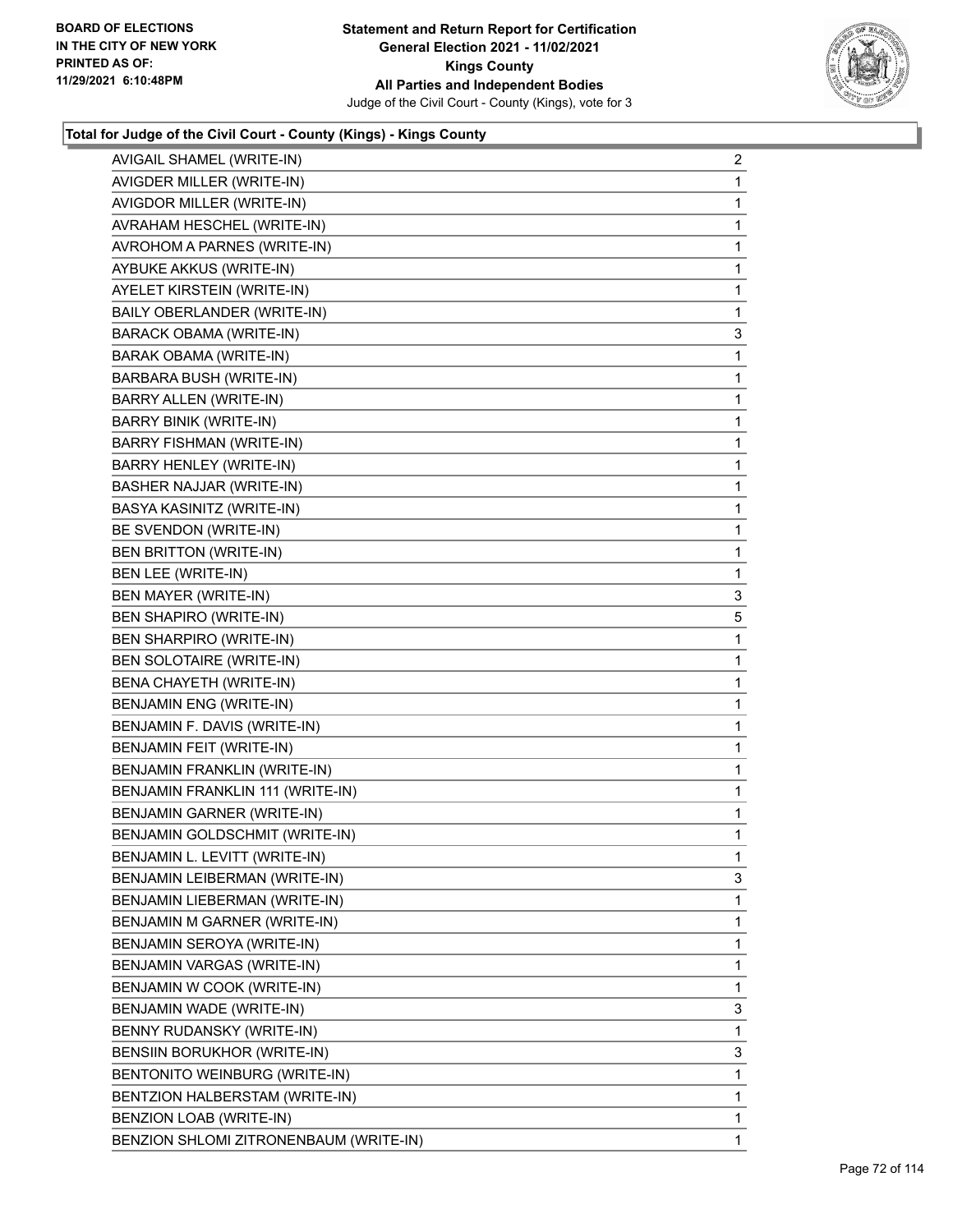

| BEPEN NEUPANE (WRITE-IN)         | 1              |
|----------------------------------|----------------|
| BERISH FRIEDMAN (WRITE-IN)       | 1              |
| BERISH MEISELS (WRITE-IN)        | 1              |
| BERKOVICH SIMON (WRITE-IN)       | 1              |
| BERNADETTE SERFON (WRITE-IN)     | 1              |
| BERNARD FAUNTLEROY (WRITE-IN)    | 1              |
| BERNARD HAMMEL (WRITE-IN)        | 1              |
| BERNARD SANDERS (WRITE-IN)       | $\overline{2}$ |
| BERNIE SANDERS (WRITE-IN)        | 7              |
| BETH BALTIMORE (WRITE-IN)        | 1              |
| BETH BONINA (WRITE-IN)           | 1              |
| BETH CAMPERELLI (WRITE-IN)       | 1              |
| BETH WILLIAMS (WRITE-IN)         | 1              |
| BETSY DEVOS (WRITE-IN)           | 1              |
| BETTY BONANNO (WRITE-IN)         | 1              |
| BEZALEL WEBER (WRITE-IN)         | 1              |
| <b>BIANCIA GRUL (WRITE-IN)</b>   | 1              |
| BILBO BAGGINS (WRITE-IN)         | 1              |
| BILL DE BLAZIO (WRITE-IN)        | 1              |
| BILL DEBLASSO (WRITE-IN)         | 1              |
| BILL DIBLASIO (WRITE-IN)         | 1              |
| <b>BILL GATES (WRITE-IN)</b>     | 1              |
| BILL LYNN (WRITE-IN)             | 1              |
| BILL MURRAY (WRITE-IN)           | 3              |
| BILL WITHERS (WRITE-IN)          | 1              |
| BILLIE EILISH (WRITE-IN)         | 1              |
| BILLY DOLL (WRITE-IN)            | 3              |
| BILLY MARTIN (WRITE-IN)          | 1              |
| BINA CHAIFETZ (WRITE-IN)         | $\mathbf{1}$   |
| BINYOMIN BENDET (WRITE-IN)       | 1              |
| <b>BLAKE CACAFFIA (WRITE-IN)</b> | 1              |
| BLIMA E SCHIYZLER (WRITE-IN)     | 1              |
| BOB HOWE (WRITE-IN)              | 6              |
| BOB MENDEZ (WRITE-IN)            | 1              |
| <b>BOB SAKAMANO (WRITE-IN)</b>   | 1              |
| <b>BOBA FETT (WRITE-IN)</b>      | 1              |
| BOBBY CAHIL (WRITE-IN)           | 1              |
| <b>BOBBY LEONG (WRITE-IN)</b>    | 1              |
| BOBBY SHMURDA (WRITE-IN)         | 3              |
| BOIDEM MIT KLOTZ (WRITE-IN)      | 1              |
| <b>BON SHAPIRO (WRITE-IN)</b>    | 1              |
| <b>BORIS KASHAR (WRITE-IN)</b>   | 1              |
| BORIS PALANT (WRITE-IN)          | $\overline{2}$ |
| BRAD BAKER (WRITE-IN)            | 1              |
| BRAD LANDER (WRITE-IN)           | 1              |
| <b>BRAD PARK (WRITE-IN)</b>      | 1              |
|                                  |                |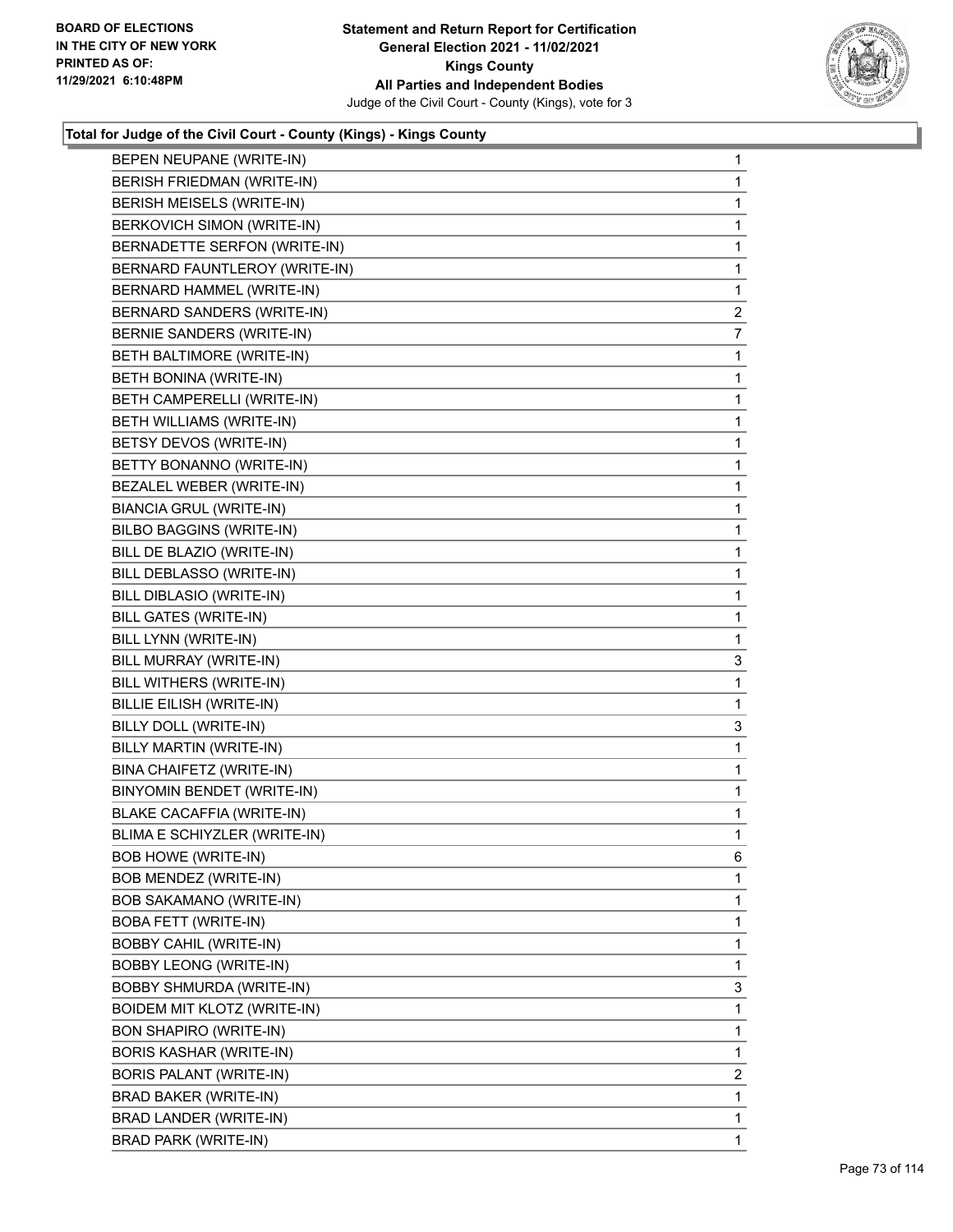

| BRAD WYNDSUE (WRITE-IN)              | 1              |
|--------------------------------------|----------------|
| BRAIN DILLON (WRITE-IN)              | 1              |
| BRAIN SEYMOUR (WRITE-IN)             | $\mathbf{1}$   |
| <b>BRANDON GRAVES (WRITE-IN)</b>     | 1              |
| BRANDON LESSGO (WRITE-IN)            | 3              |
| BRANDON LETSGO (WRITE-IN)            | 3              |
| <b>BRANDON TATUM (WRITE-IN)</b>      | 1              |
| BRCICHA WEISBERGER (WRITE-IN)        | 3              |
| BREANNA STEWART (WRITE-IN)           | $\mathbf{1}$   |
| BREINDY SELTENREICH1 (WRITE-IN)      | 1              |
| <b>BRENDAN LANTRY (WRITE-IN)</b>     | 5              |
| BRENDAN SULLIVAN (WRITE-IN)          | $\mathbf{1}$   |
| BRENDAN T LANTRY (WRITE-IN)          | 1              |
| BRENDAN T. LANTRY (WRITE-IN)         | 5              |
| <b>BRIAN BUCHMIRE (WRITE-IN)</b>     | $\mathbf{1}$   |
| BRIAN DOHERTY (WRITE-IN)             | 2              |
| BRIAN FOX (WRITE-IN)                 | 1              |
| <b>BRIAN GRIFFIN (WRITE-IN)</b>      | $\mathbf{1}$   |
| BRIAN KERAN (WRITE-IN)               | 1              |
| <b>BRIAN LONG (WRITE-IN)</b>         | 1              |
| BRIAN NOLEN (WRITE-IN)               | $\mathbf{1}$   |
| BRIAN T NOEL (WRITE-IN)              | 6              |
| BRIAN WELSOME (WRITE-IN)             | 2              |
| BRIAN Z FOX (WRITE-IN)               | 1              |
| BRIANA HAMILTON (WRITE-IN)           | 1              |
| <b>BRIDGETTE MCMULLEN (WRITE-IN)</b> | 1              |
| BRITTANY CASTLE (WRITE-IN)           | $\mathbf{1}$   |
| <b>BRUCE F GARNER (WRITE-IN)</b>     | 1              |
| BRUCE H HOROWITZ (WRITE-IN)          | 1              |
| <b>BRUCE LEROY (WRITE-IN)</b>        | 1              |
| <b>BRUCE RAITER (WRITE-IN)</b>       | 1              |
| <b>BRUTON GASTER (WRITE-IN)</b>      | 1              |
| BRYAN LOUIE (WRITE-IN)               | 1              |
| <b>BUBBY GOLD (WRITE-IN)</b>         | 1              |
| <b>BUCK SEXTON (WRITE-IN)</b>        | 1              |
| <b>BUD ABBAT (WRITE-IN)</b>          | $\mathbf 1$    |
|                                      | 1              |
| <b>BURT WEISS (WRITE-IN)</b>         | 1              |
| CAITHLYN PROCIOR (WRITE-IN)          |                |
| CAITLIN GILLIES (WRITE-IN)           | $\mathbf 1$    |
| CANDACE OWENS (WRITE-IN)             | $\overline{2}$ |
| CANDALEZZA RICE (WRITE-IN)           | 1              |
| CARL CALLER (WRITE-IN)               | $\mathbf 1$    |
| CARL M LERNER (WRITE-IN)             | 1              |
| CARLOA RUIZ (WRITE-IN)               | 1              |
| CARLOS MALGOUT (WRITE-IN)            | $\mathbf 1$    |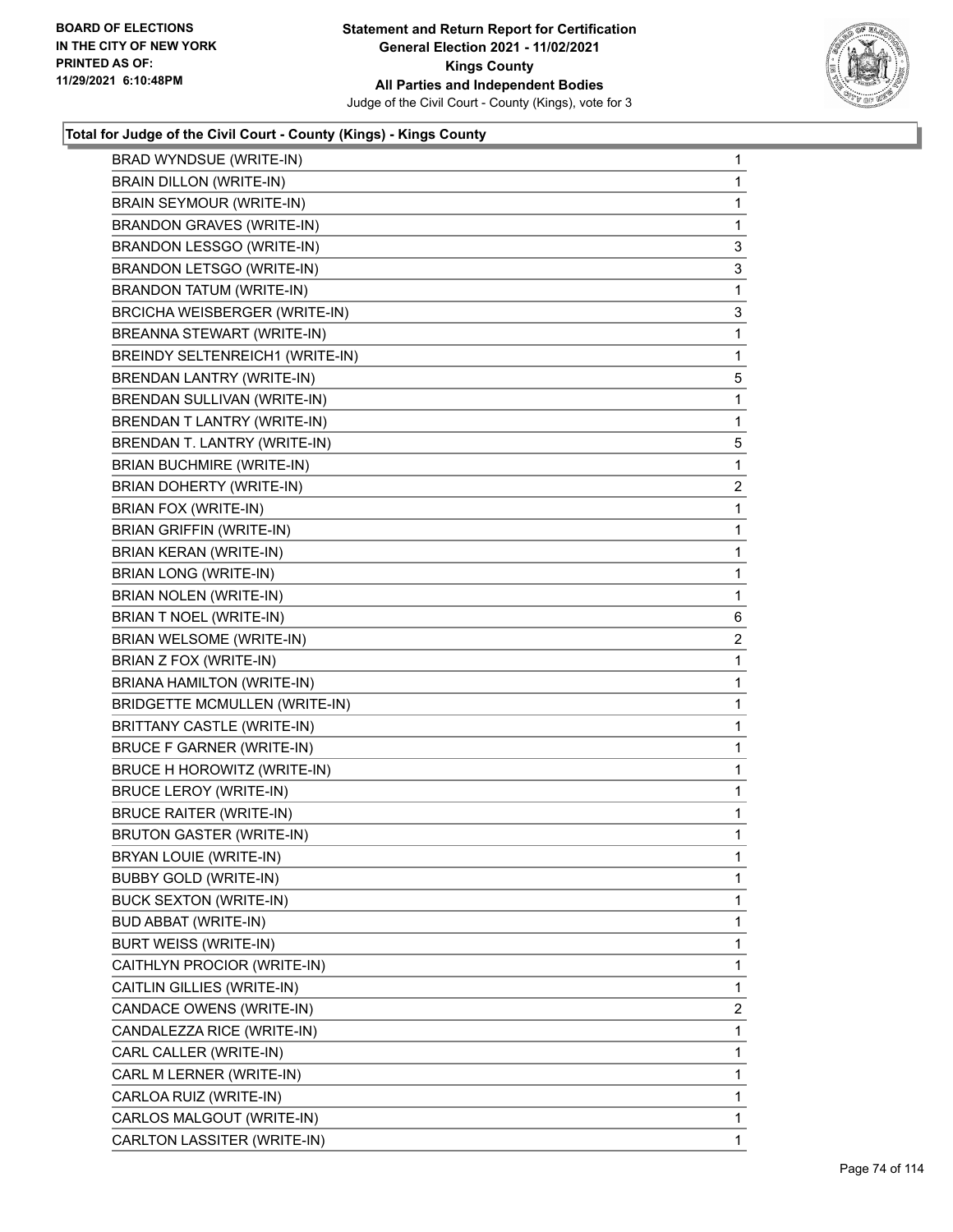

| CARMEN HERNENDEZ (WRITE-IN)            | $\mathbf{1}$   |
|----------------------------------------|----------------|
| CAROL ANNE HERLIHY (WRITE-IN)          | 1              |
| CAROLE PORIS (WRITE-IN)                | 1              |
| CAROLE SPITZER (WRITE-IN)              | $\mathbf 1$    |
| CAROLYN CLARK (WRITE-IN)               | 1              |
| CAROLYN ELLIS (WRITE-IN)               | 1              |
| CARRIE BROASTHER (WRITE-IN)            | $\mathbf{1}$   |
| CARY NOSOWITZ (WRITE-IN)               | 1              |
| CASEY MITCHELL (WRITE-IN)              | 3              |
| CASILDA ELEANA (WRITE-IN)              | $\mathbf{1}$   |
| CASILDA ELENA ROPER-SIMPSON (WRITE-IN) | 1              |
| CASILDA ROPER SIMPSON (WRITE-IN)       | 4              |
| CATHERINE ANDERSON (WRITE-IN)          | $\mathbf{1}$   |
| CECILIA GOTTSEGEN (WRITE-IN)           | $\mathbf{1}$   |
| CHAIM A FRIEDMAN (WRITE-IN)            | 1              |
| CHAIM BAUER (WRITE-IN)                 | $\overline{c}$ |
| CHAIM DEUTCH (WRITE-IN)                | 1              |
| CHAIM DEUTSCH (WRITE-IN)               | 1              |
| CHAIM DUETCH (WRITE-IN)                | $\mathbf{1}$   |
| CHAIM HERSKOVIC (WRITE-IN)             | $\mathbf{1}$   |
| CHAIM KEGLMAN (WRITE-IN)               | 1              |
| CHAIM KIPPERMAN (WRITE-IN)             | $\mathbf 1$    |
| CHAIM LEVI (WRITE-IN)                  | 1              |
| CHAIM ZIEGLER (WRITE-IN)               | 1              |
| CHAN LEE (WRITE-IN)                    | $\mathbf{1}$   |
| CHANA KUPER (WRITE-IN)                 | 1              |
| CHANA SHALOM (WRITE-IN)                | 1              |
| CHANER CRONA (WRITE-IN)                | $\mathbf{1}$   |
| CHANTEL JOHNSON (WRITE-IN)             | 1              |
| CHARLENE MCGRAY (WRITE-IN)             | 1              |
| CHARLES BATTERSKY (WRITE-IN)           | $\mathbf{1}$   |
| CHARLES D BROWN (WRITE-IN)             | 1              |
| CHARLES D. BREITEL (WRITE-IN)          | 1              |
| CHARLES FIDENSTEIN (WRITE-IN)          | 1              |
| CHARLES FINKELAN (WRITE-IN)            | 3              |
| CHARLES FINKELMAN (WRITE-IN)           | 1              |
| CHARLES FINKELSTIEN (WRITE-IN)         | 1              |
| CHARLES FINKLESTEIN (WRITE-IN)         | 1              |
| CHARLES FOMKLESTEIN (WRITE-IN)         | 1              |
| CHARLES FRANKELSTIEN (WRITE-IN)        | 1              |
| CHARLES GAMMAL (WRITE-IN)              | 1              |
| CHARLES MANDELBAUM (WRITE-IN)          | 1              |
| CHARLES MILESKI (WRITE-IN)             | 1              |
| CHARLIE KIRK (WRITE-IN)                | 1              |
| CHARLIE NEUPANE (WRITE-IN)             | 1              |
| CHAVA DONN (WRITE-IN)                  | 1              |
|                                        |                |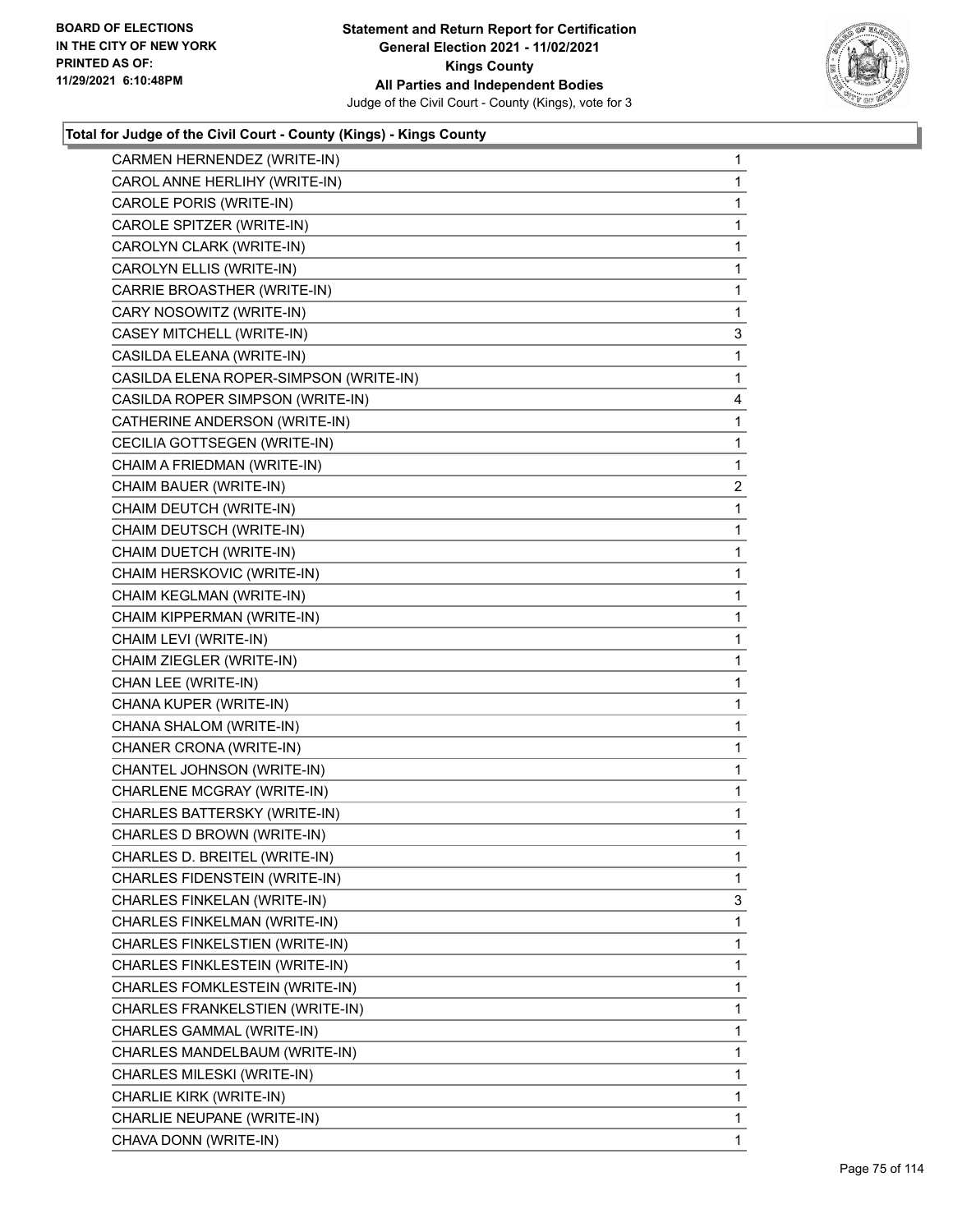

| CHAVY FRIED (WRITE-IN)                    | 1              |
|-------------------------------------------|----------------|
| CHAYA BERGYAN (WRITE-IN)                  | $\mathbf 1$    |
| CHAYA KNOPFLER (WRITE-IN)                 | $\mathbf{1}$   |
| CHAYA PEREL KLEIN (WRITE-IN)              | $\mathbf{1}$   |
| CHAYA SARA JOSELIT (WRITE-IN)             | $\mathbf{1}$   |
| CHAYOLA WEINBERGER (WRITE-IN)             | 1              |
| CHAZZAN VEGH (WRITE-IN)                   | 1              |
| CHEAY MILOTCH (WRITE-IN)                  | 1              |
| CHERY GANZFRIED (WRITE-IN)                | $\mathbf{1}$   |
| CHERYL GONZALES (WRITE-IN)                | 1              |
| CHETTA BARBARINO (WRITE-IN)               | 1              |
| CHEZTEL GOLD (WRITE-IN)                   | 1              |
| CHIMORE T. MACK GLOVER (WRITE-IN)         | 1              |
| CHIPALETTA SOBAKA (WRITE-IN)              | 1              |
| CHRIS CODY (WRITE-IN)                     | $\overline{c}$ |
| CHRIS GUMADARO (WRITE-IN)                 | 1              |
| CHRIS MURPHY (WRITE-IN)                   | 1              |
| CHRIS O'MARA (WRITE-IN)                   | 1              |
| CHRIS REILLY (WRITE-IN)                   | 1              |
| CHRIS ROCK (WRITE-IN)                     | 2              |
| CHRIS ROMINE (WRITE-IN)                   | $\mathbf{1}$   |
| CHRIS ROZER (WRITE-IN)                    | $\mathbf 1$    |
| CHRIS SACCENTI (WRITE-IN)                 | 1              |
| CHRIS WASH (WRITE-IN)                     | 1              |
| CHRISTIAN BROWNE (WRITE-IN)               | 1              |
| CHRISTIAN RUIZ (WRITE-IN)                 | 1              |
| CHRISTINE SISTO (WRITE-IN)                | 3              |
| CHRISTOFER G KEANE (WRITE-IN)             | 1              |
| CHRISTOPHER DOWNS (WRITE-IN)              | 1              |
| CHRISTOPHER FERRARA (WRITE-IN)            | $\overline{c}$ |
| CHRISTOPHER NEFF (WRITE-IN)               | $\mathbf 1$    |
| CHRISTOPHER RUBACHA (WRITE-IN)            | 1              |
| CHRISTOPHER V BLUM (WRITE-IN)             | 1              |
| CHRISTOPHER Y.CAMPANELLA (WRITE-IN)       | 1              |
| CHRISTOPHER YAN CHI CAMPANELLA (WRITE-IN) | 1              |
| CHUCK QUACKENBUSH (WRITE-IN)              | $\mathbf{1}$   |
| CINDY SOBEL (WRITE-IN)                    | 1              |
| CLARA CRONA (WRITE-IN)                    | 1              |
| CLARENCE THOMAS (WRITE-IN)                | 1              |
| CLAUDE DEWITT (WRITE-IN)                  | $\overline{2}$ |
| CODY RUNNELS (WRITE-IN)                   | 1              |
| COLIN LIVERPOOL (WRITE-IN)                | 1              |
| COLLEEN BAZZUCHIN (WRITE-IN)              | 1              |
| COLLEN FECHER (WRITE-IN)                  | 1              |
| COLYI CHEN (WRITE-IN)                     | 3              |
| CONNIE FRONTERA (WRITE-IN)                | 1              |
|                                           |                |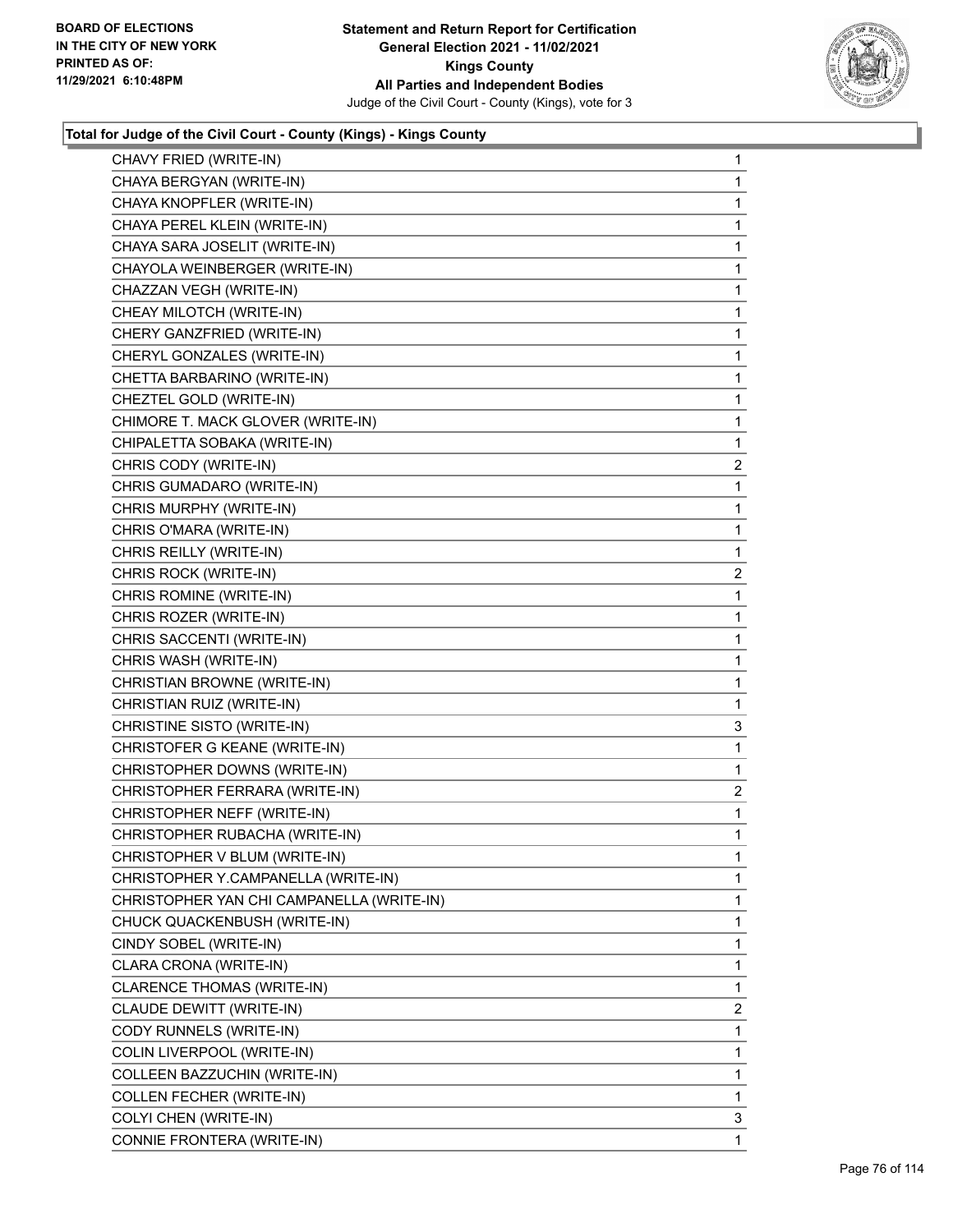

| CONNOR ARMSTRONG (WRITE-IN)           | 1              |
|---------------------------------------|----------------|
| CONSOELO MALLAFRE (WRITE-IN)          | $\mathbf{1}$   |
| CONSUELO M MELENDEZ (WRITE-IN)        | 1              |
| CONSUELO MALLAFRE (WRITE-IN)          | 1              |
| CONSUELO MALLAFRE MELENDEZ (WRITE-IN) | $\overline{c}$ |
| CONSUELO MALLAFRE-MELENDEZ (WRITE-IN) | $\overline{2}$ |
| CONSUELO MALLATRE MELENDEZ (WRITE-IN) | 1              |
| CONSULEO MALLAFRE MELENDEZ (WRITE-IN) | $\mathbf{1}$   |
| CRECTAHINA MILMAN (WRITE-IN)          | 1              |
| CURLY HOWARD (WRITE-IN)               | 2              |
| CURTIS A SLIWA (WRITE-IN)             | $\overline{c}$ |
| CURTIS A. SLIWA (WRITE-IN)            | 1              |
| <b>CURTIS COST (WRITE-IN)</b>         | 1              |
| CURTIS SILWA (WRITE-IN)               | 10             |
| CURTIS SLIWA (WRITE-IN)               | 28             |
| <b>CURTIS WRIGHT (WRITE-IN)</b>       | 1              |
| CURTUIS COST (WRITE-IN)               | 1              |
| CYNTHIA BLOW (WRITE-IN)               | 1              |
| CYNTHIA NIXON (WRITE-IN)              | $\mathbf{2}$   |
| CYRTIS SLIVA (WRITE-IN)               | $\mathbf{1}$   |
| DABY BENHAMINE CARRERAS (WRITE-IN)    | 1              |
| DABY PERJAMINE (WRITE-IN)             | 1              |
| DACNERY TARGARYEN (WRITE-IN)          | 1              |
| DAMERCK APEN (WRITE-IN)               | 1              |
| DAN BONGINO (WRITE-IN)                | 1              |
| DAN INGRAM (WRITE-IN)                 | $\mathbf{1}$   |
| DAN MARINO (WRITE-IN)                 | 1              |
| DAN SHEIN (WRITE-IN)                  | 1              |
| DAN SMITH (WRITE-IN)                  | 1              |
| DAN TOKAYER (WRITE-IN)                | 1              |
| DAN WHITE (WRITE-IN)                  | 1              |
| DANI LIEBLING (WRITE-IN)              | $\mathbf{1}$   |
| DANIEL ALTADONE (WRITE-IN)            | 2              |
| DANIEL FERRIERA (WRITE-IN)            | 1              |
| DANIEL JOHNSON (WRITE-IN)             | 1              |
| DANIEL KINCH (WRITE-IN)               | 1              |
| DANIEL MARTIEL (WRITE-IN)             | 1              |
| DANIEL QUINLAN (WRITE-IN)             | 1              |
| DANIEL ROSIN (WRITE-IN)               | 1              |
| DANIEL STENDER (WRITE-IN)             | 1              |
| DANIEL TAMAYO (WRITE-IN)              | 1              |
| DANIELLE BOSHENSLY (WRITE-IN)         | 1              |
| DANIELLE TEITELBAUM (WRITE-IN)        | 1              |
| DANIXA CARR (WRITE-IN)                | 1              |
| DANNIEL ACOSTA (WRITE-IN)             | 1              |
| DANNY JOHNSON (WRITE-IN)              | 1              |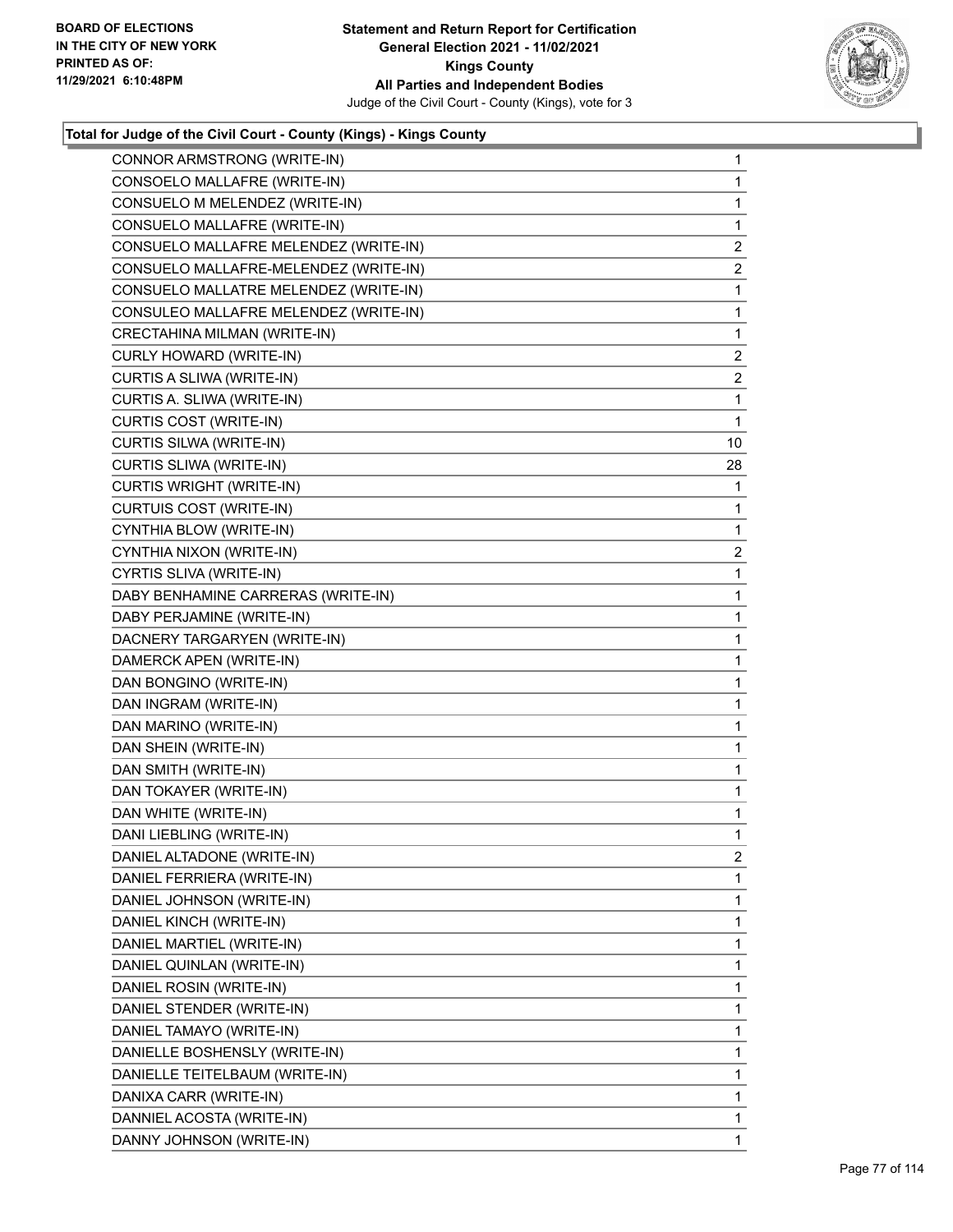

| DANZO CAMEO (WRITE-IN)      | 3              |
|-----------------------------|----------------|
| DAREY HANSEN (WRITE-IN)     | 1              |
| DARRELL JOSEPH (WRITE-IN)   | 1              |
| DAV JACOBSON (WRITE-IN)     | 1              |
| DAVE COLON (WRITE-IN)       | 2              |
| DAVE PARKER (WRITE-IN)      | 1              |
| DAVE PORTNOY (WRITE-IN)     | 1              |
| DAVID ALEXIS (WRITE-IN)     | 3              |
| DAVID BYRNE (WRITE-IN)      | 1              |
| DAVID DENTON (WRITE-IN)     | 3              |
| DAVID DIBELLO (WRITE-IN)    | 3              |
| DAVID DRAKE (WRITE-IN)      | 1              |
| DAVID DWECK (WRITE-IN)      | 1              |
| DAVID FAHAM (WRITE-IN)      | 1              |
| DAVID FISCH (WRITE-IN)      | 3              |
| DAVID FOGELGARH (WRITE-IN)  | 1              |
| DAVID FREUND (WRITE-IN)     | 1              |
| DAVID FRIEDMAN (WRITE-IN)   | 1              |
| DAVID GILLMORE (WRITE-IN)   | 1              |
| DAVID GORDON (WRITE-IN)     | 1              |
| DAVID GREEFELD (WRITE-IN)   | 1              |
| DAVID GREENFIELD (WRITE-IN) | 1              |
| DAVID LIETER (WRITE-IN)     | 1              |
| DAVID LOWENTHAL (WRITE-IN)  | 1              |
| DAVID MALTZ (WRITE-IN)      | 1              |
| DAVID MARCUS (WRITE-IN)     | 1              |
| DAVID MILLER (WRITE-IN)     | 1              |
| DAVID NIDERMAN (WRITE-IN)   | 3              |
| DAVID NIEDERMA (WRITE-IN)   | 1              |
| DAVID OZEIREY (WRITE-IN)    | 1              |
| DAVID PRENER (WRITE-IN)     | 1              |
| DAVID REISS (WRITE-IN)      | 1              |
| DAVID ROHER (WRITE-IN)      | 1              |
| DAVID SALAMON (WRITE-IN)    | 1              |
| DAVID SANDLER (WRITE-IN)    | 1              |
| DAVID SCHWARTZ (WRITE-IN)   | 1              |
| DAVID SHICH (WRITE-IN)      | 1              |
| DAVID SHWARTZ (WRITE-IN)    | 1              |
| DAVID SIDMAN (WRITE-IN)     | 1              |
| DAVID SPRINGER (WRITE-IN)   | 1              |
| DAVID SQUARO (WRITE-IN)     | 1              |
| DAVID STORIBIN (WRITE-IN)   | 1              |
| DAVID STOROBIN (WRITE-IN)   | 1              |
| DAVID STRAH (WRITE-IN)      | 1              |
| DAVID STROBIN (WRITE-IN)    | $\overline{2}$ |
| DAVID TAIA (WRITE-IN)       | 1              |
|                             |                |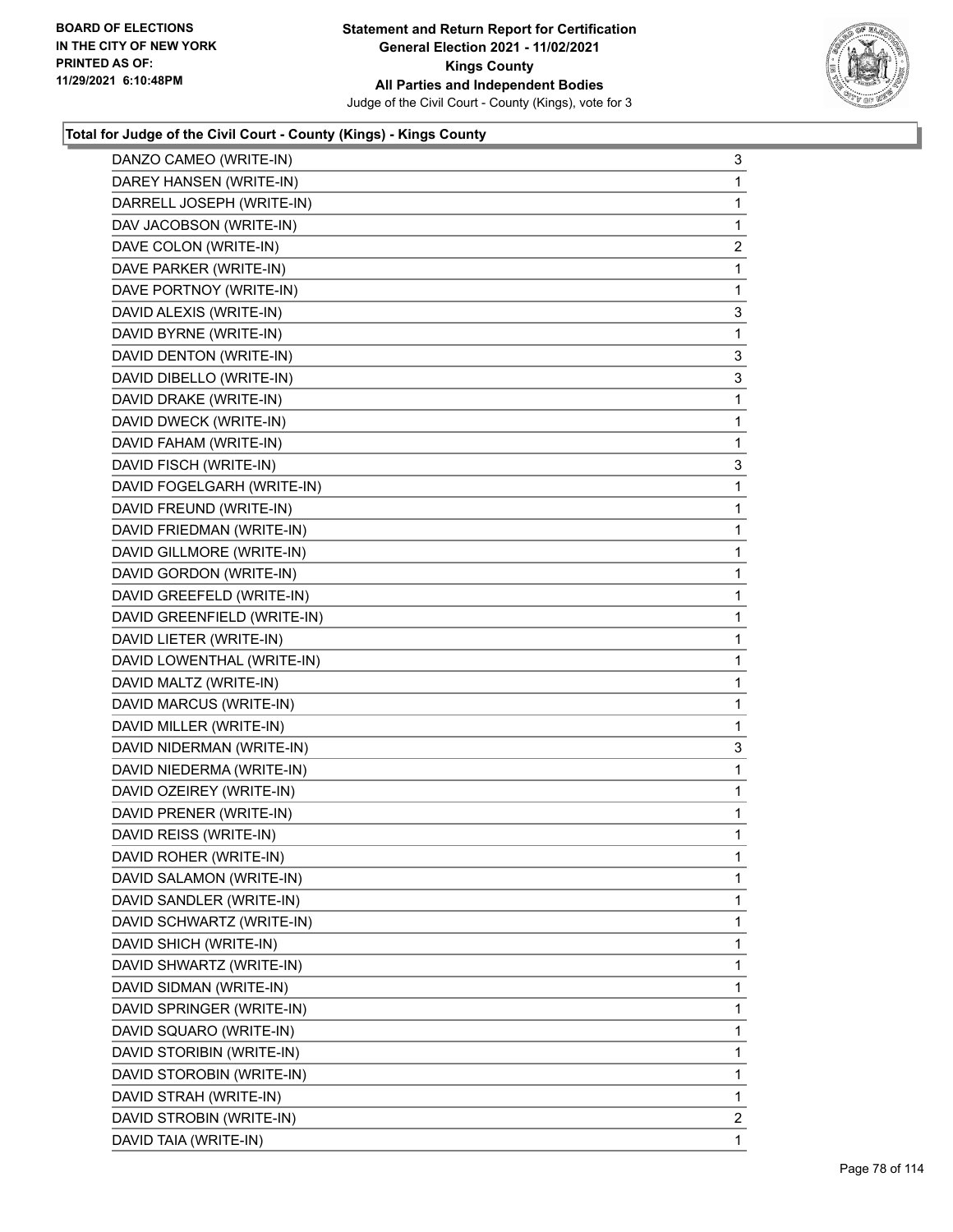

| DAVID TYBERG (WRITE-IN)                  | 1                       |
|------------------------------------------|-------------------------|
| DAVID WACHSLER (WRITE-IN)                | $\mathbf 1$             |
| DAVID ZIMMER (WRITE-IN)                  | $\mathbf 1$             |
| DAWN JOHNSON (WRITE-IN)                  | $\mathbf{1}$            |
| DEAN MARCHITELLO (WRITE-IN)              | 1                       |
| DEBORAH ADLER (WRITE-IN)                 | 1                       |
| DEBORAH DIAMENT (WRITE-IN)               | 1                       |
| DEBORAH SHAMEL (WRITE-IN)                | 3                       |
| DEBRA AUFRICHTIG (WRITE-IN)              | $\mathbf 1$             |
| DEBRA FOSTER (WRITE-IN)                  | 1                       |
| DEBRA GREIF (WRITE-IN)                   | 1                       |
| DEBRA LAPIDES (WRITE-IN)                 | 1                       |
| DEBRA M. SMITH (WRITE-IN)                | 1                       |
| DEMETRIUS ANAGNOSTAKOS (WRITE-IN)        | 1                       |
| DENA ACKERMAN (WRITE-IN)                 | 1                       |
| DENA GOLDSTEIN (WRITE-IN)                | 1                       |
| DENICKA BEAN (WRITE-IN)                  | 1                       |
| DENISE JOHNSON (WRITE-IN)                | 1                       |
| DENNIS ANVAER (WRITE-IN)                 | 1                       |
| DEREK ARDEN (WRITE-IN)                   | 1                       |
| DEREK JETER (WRITE-IN)                   | $\overline{\mathbf{c}}$ |
| DERRICK ROSE (WRITE-IN)                  | 1                       |
| DEVI ELIZABETH NAMPIMPARAPIL (WRITE-IN)  | 1                       |
| DEVI ELIZABETH NANPIAPARAMPIL (WRITE-IN) | 1                       |
| DEVIN BALKIND (WRITE-IN)                 | 1                       |
| DEVIN W. BALKIND (WRITE-IN)              | 1                       |
| DEVORA FEIT (WRITE-IN)                   | 1                       |
| DEVORA KUPERMAN (WRITE-IN)               | 1                       |
| DEVORA KURPERMAN (WRITE-IN)              | 2                       |
| DEVORAH BLUM (WRITE-IN)                  | 1                       |
| DIANA KONOFSKY (WRITE-IN)                | 1                       |
| DIANA VELIC (WRITE-IN)                   | 1                       |
| DIANE LAPP (WRITE-IN)                    | 1                       |
| DILLON O'HARA (WRITE-IN)                 | 3                       |
| DINA BERGYAN (WRITE-IN)                  | 1                       |
| DINA FURCHIN (WRITE-IN)                  | $\mathbf 1$             |
| DINO VASILAKOS (WRITE-IN)                | 1                       |
| DOMENICK L. GABRIELLI (WRITE-IN)         | 1                       |
| DOMONIC CARTER (WRITE-IN)                | 1                       |
| DON CORLEONE (WRITE-IN)                  | 1                       |
| DON HO (WRITE-IN)                        | 1                       |
| DON TRUMP JR (WRITE-IN)                  | $\mathbf 1$             |
| DONAL TRUMP (WRITE-IN)                   | 1                       |
| DONALD CRANSPON (WRITE-IN)               | 1                       |
| DONALD J TRUMP (WRITE-IN)                | 12 <sub>2</sub>         |
| DONALD J. TRUMP (WRITE-IN)               | 6                       |
|                                          |                         |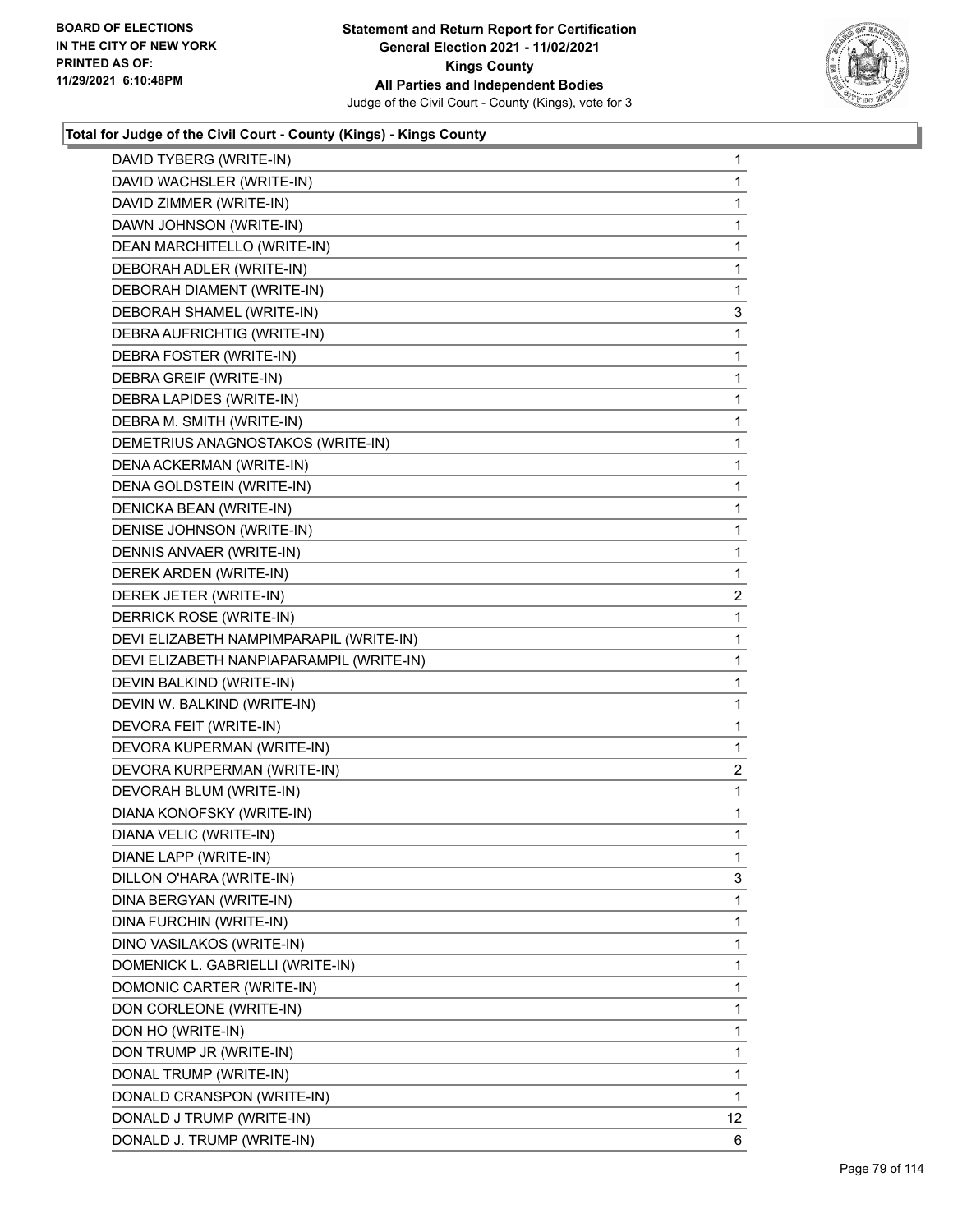

| DONALD J.TRUMP (WRITE-IN)          | 4  |
|------------------------------------|----|
| DONALD JOHN TRUMP (WRITE-IN)       | 1  |
| DONALD MARSHALL (WRITE-IN)         | 3  |
| DONALD RAPPAPORT (WRITE-IN)        | 3  |
| DONALD TRUMP (WRITE-IN)            | 66 |
| DONALD TRUMP JR (WRITE-IN)         | 4  |
| DONALD TRUMP JR. (WRITE-IN)        | 2  |
| DORIS CHAN (WRITE-IN)              | 1  |
| DORIS DAE (WRITE-IN)               | 1  |
| DOROTHY DAY (WRITE-IN)             | 1  |
| DOROTHY HIGGINS (WRITE-IN)         | 1  |
| DOROTHY SARANTOPOOLOS (WRITE-IN)   | 1  |
| DOUG WALKER (WRITE-IN)             | 1  |
| DOV BURNSTIEN (WRITE-IN)           | 1  |
| DOV HIKIND (WRITE-IN)              | 4  |
| DR PHILLIP SCHERER (WRITE-IN)      | 1  |
| DRED SCOTT (WRITE-IN)              | 1  |
| DUNCAN IDAHO (WRITE-IN)            | 1  |
| DUSTIN SCHWARTZ (WRITE-IN)         | 1  |
| DUVID RUBIN (WRITE-IN)             | 1  |
| DWIGHT GOODEN (WRITE-IN)           | 1  |
| DYLAN MURPHY (WRITE-IN)            | 1  |
| EARLE WEPRIN (WRITE-IN)            | 1  |
| ED COYRE (WRITE-IN)                | 3  |
| ED FARKAS (WRITE-IN)               | 1  |
| ED VALKHER (WRITE-IN)              | 3  |
| EDGERDO ALFENSO (WRITE-IN)         | 1  |
| EDIE JOSEPH (WRITE-IN)             | 1  |
| EDWARD GEWIRTZ (WRITE-IN)          | 1  |
| EDWARD H. KING (WRITE-IN)          | 1  |
| EDWARD HARLEY (WRITE-IN)           | 1  |
| EDWARD KLEIN (WRITE-IN)            | 1  |
| EDWARD KNOUB (WRITE-IN)            | 1  |
| EDWARD MATULA (WRITE-IN)           | 1  |
| EDWARD O DONNELL (WRITE-IN)        | 1  |
| EDWARD R. DORNEY (WRITE-IN)        | 1  |
| EDWARD SNOWDEN (WRITE-IN)          | 1  |
| EDWIN DRANTIVY (WRITE-IN)          | 1  |
| EFRAIM CENSOR (WRITE-IN)           | 1  |
| EFRAIM NIERENBERG (WRITE-IN)       | 1  |
| EFRAIN NIERENBERG (WRITE-IN)       | 1  |
| EHY TYBERG (WRITE-IN)              | 1  |
| EILEEN O'BRIEN (WRITE-IN)          | 1  |
| ELAINE BANES (WRITE-IN)            | 1  |
| ELAINE S RODRIGUEZ (WRITE-IN)      | 1  |
| ELAINE SCHACH RODRIGUEZ (WRITE-IN) | 1  |
|                                    |    |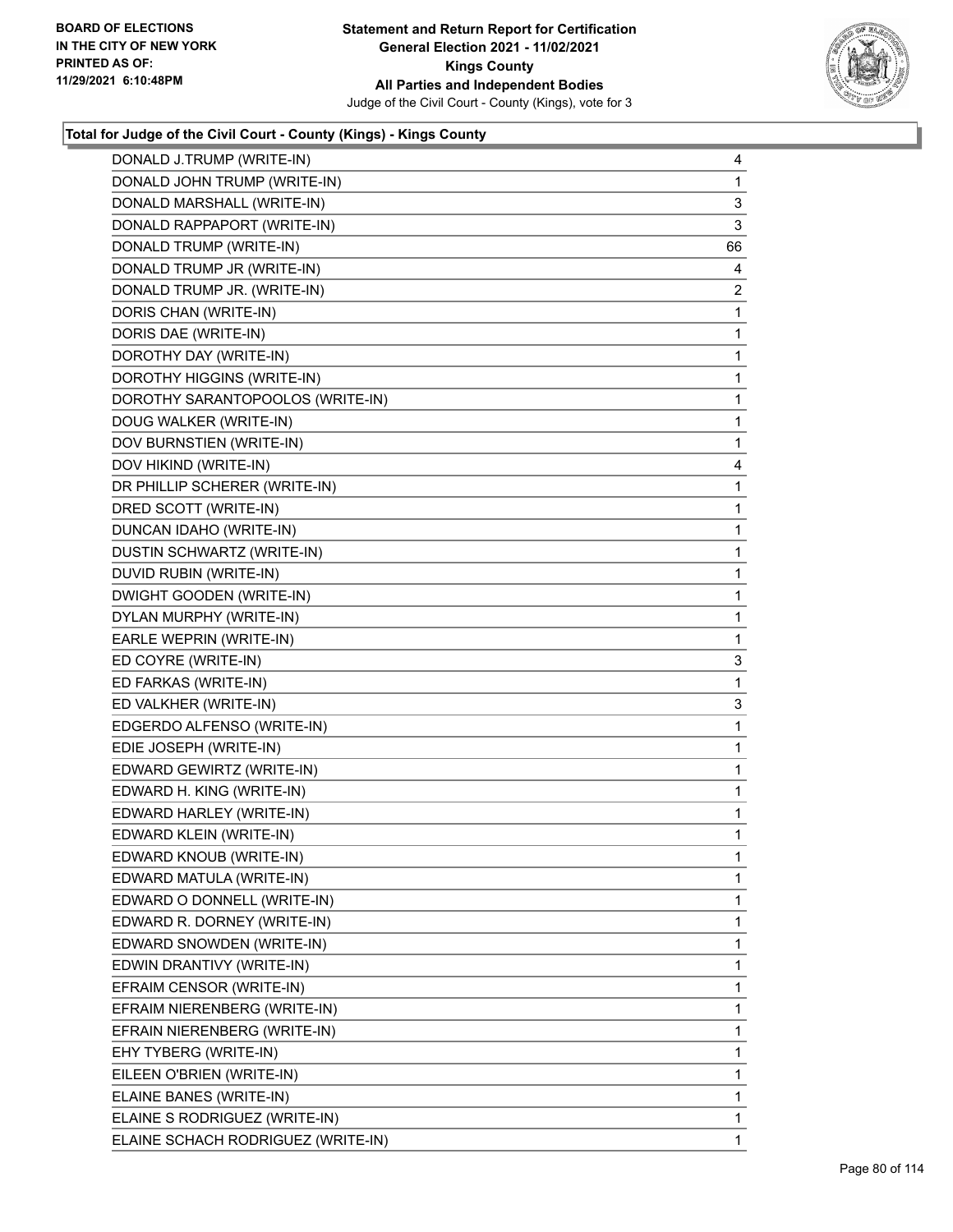

| ELAINE SCHACK RODRIGUES (WRITE-IN) | $\mathbf{1}$   |
|------------------------------------|----------------|
| ELAINE SCHACK RODRIGUEZ (WRITE-IN) | 1              |
| ELAINE SCHACKERA (WRITE-IN)        | 1              |
| ELANA REDFIELD (WRITE-IN)          | 1              |
| ELAZAR MARCUS (WRITE-IN)           | 1              |
| ELDZEZE PARRET (WRITE-IN)          | 1              |
| ELENA GROISBERG (WRITE-IN)         | 2              |
| ELENA KATSNELSON (WRITE-IN)        | 1              |
| ELENA REDFELD (WRITE-IN)           | 1              |
| ELI BANACH (WRITE-IN)              | 1              |
| ELI GERSENER (WRITE-IN)            | 1              |
| ELI NAKOSH (WRITE-IN)              | 1              |
| ELI OZEIREY (WRITE-IN)             | 1              |
| ELI ROTHMAN (WRITE-IN)             | 1              |
| ELI SHAPIRO (WRITE-IN)             | 1              |
| ELI WEINFELD (WRITE-IN)            | 1              |
| ELI WRIGHT (WRITE-IN)              | 1              |
| ELIEZER L PARNES (WRITE-IN)        | 1              |
| ELIEZER Y. CHOPP (WRITE-IN)        | 1              |
| ELIOT TABER (WRITE-IN)             | 1              |
| ELISA LAFRANCO (WRITE-IN)          | 1              |
| ELISA SAMPSON (WRITE-IN)           | 3              |
| ELISA VALVO (WRITE-IN)             | 1              |
| ELISEO CABVENA (WRITE-IN)          | 1              |
| ELIYAHV BRUG (WRITE-IN)            | 1              |
| ELIZA JOHNSON (WRITE-IN)           | 1              |
| ELIZABETH DOLE (WRITE-IN)          | 1              |
| ELIZABETH LITTLEJSHA (WRITE-IN)    | 1              |
| ELIZABETH WARREN (WRITE-IN)        | 1              |
| ELIZER ZEIGLER (WRITE-IN)          | $\mathbf{1}$   |
| ELLA BACKMAN (WRITE-IN)            | 1              |
| ELLIOT DAHARI (WRITE-IN)           | $\overline{2}$ |
| ELLYN GREEN (WRITE-IN)             | 1              |
| ELON MUSK (WRITE-IN)               | 2              |
| ELYA ARNEL (WRITE-IN)              | 1              |
| ELZA KHANDROS (WRITE-IN)           | 1              |
| EMIL SOSKIN (WRITE-IN)             | 1              |
| EMILY FARIELLO (WRITE-IN)          | 1              |
| EMILY HOFFMAN (WRITE-IN)           | 1              |
| EMILY HOILDAY BROWN (WRITE-IN)     | 1              |
| EMILY MINERVA-MORALES (WRITE-IN)   | 1              |
| EMILY STITELMAN (WRITE-IN)         | 1              |
| EMMA CHEN (WRITE-IN)               | 1              |
| EMMA HAWKINS (WRITE-IN)            | 1              |
| ERIC ADAMS (WRITE-IN)              | 3              |
| ERIC BOLLING (WRITE-IN)            | 1              |
|                                    |                |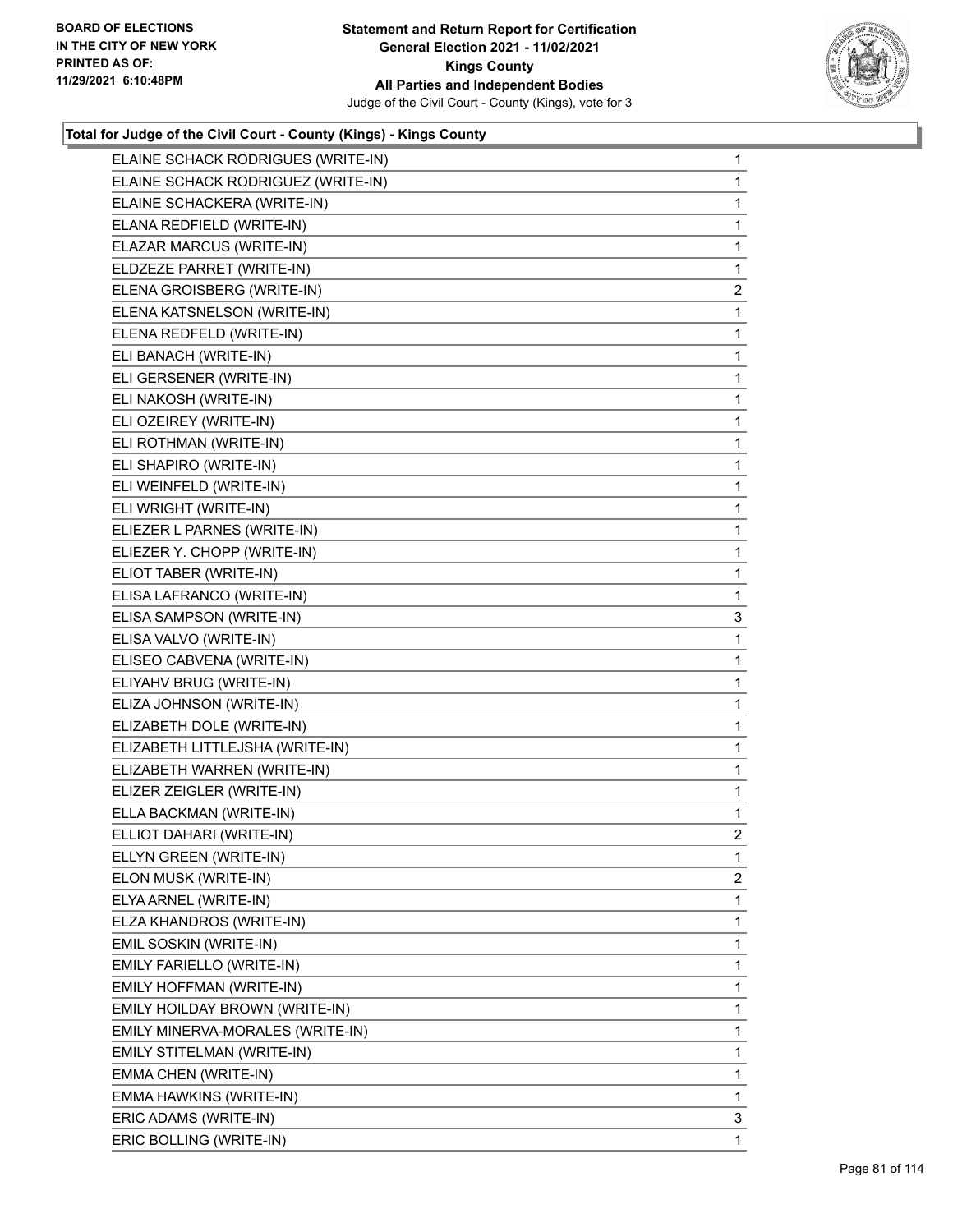

| ERIC BURSE (WRITE-IN)            | 1            |
|----------------------------------|--------------|
| ERIC KWONG (WRITE-IN)            | 1            |
| ERIC RIPERT (WRITE-IN)           | 1            |
| ERIC ROTH (WRITE-IN)             | 1            |
| ERIC TIRSCHWELL (WRITE-IN)       | 1            |
| ERIC TRUMP (WRITE-IN)            | 4            |
| ERIC WALDEN (WRITE-IN)           | 1            |
| ERIC WEBSTER (WRITE-IN)          | 1            |
| ERIK S. FRANKEL (WRITE-IN)       | 1            |
| ERIK WALLIN (WRITE-IN)           | 1            |
| ERIN JOHNSON (WRITE-IN)          | 1            |
| ERIN MULLIN (WRITE-IN)           | 1            |
| ERIN PHILLIPS (WRITE-IN)         | 1            |
| ERNEST DEVONISH (WRITE-IN)       | $\mathbf{1}$ |
| ERNIE DEVANISH (WRITE-IN)        | 1            |
| ERROL LEWIS (WRITE-IN)           | 1            |
| ESMADE LIN ROSARIO (WRITE-IN)    | 1            |
| ESTERANIA GALUES (WRITE-IN)      | 1            |
| ESTHER F. KARMAN (WRITE-IN)      | 1            |
| ESTHER FERENCZ (WRITE-IN)        | $\mathbf{1}$ |
| ESTHER HELFGOTT (WRITE-IN)       | 1            |
| ESTHER ITZKOWITZ (WRITE-IN)      | 1            |
| ESTHER J SCHLISSEZ (WRITE-IN)    | 1            |
| ESTHER P WEISMAN (WRITE-IN)      | 1            |
| ESTHER SCHLISSEL (WRITE-IN)      | 1            |
| ETHAN CHANG (WRITE-IN)           | $\mathbf{1}$ |
| ETHAN TURKELTAUB (WRITE-IN)      | 1            |
| ETHER LUBINSKY (WRITE-IN)        | 1            |
| EUGENE KARLIK (WRITE-IN)         | 1            |
| EUGENE KRYMKO (WRITE-IN)         | 1            |
| EVA JHONSON (WRITE-IN)           | 1            |
| EVAN MACKLIN (WRITE-IN)          | 1            |
| EVAN ROBERT (WRITE-IN)           | 1            |
| EZRA LEVY (WRITE-IN)             | 1            |
| EZRA SCHWERNER (WRITE-IN)        | 1            |
| EZRA ZAYAS (WRITE-IN)            | 1            |
| EZRIEL EHRLONGER (WRITE-IN)      | 1            |
| EZZY SEGAL (WRITE-IN)            | 1            |
| F.RICHARD HURLEY, ESQ (WRITE-IN) | 1            |
| FAIGEL BLAU (WRITE-IN)           | 1            |
| FAIGY HIRSCHFELD (WRITE-IN)      | 3            |
| FAIGY OBERLANDER (WRITE-IN)      | 1            |
| FAMI PRENER (WRITE-IN)           | 1            |
| FELIX PENG (WRITE-IN)            | 1            |
| FERNANDO A. MATEO (WRITE-IN)     | 1            |
| FERNANDO CAPALLAO (WRITE-IN)     | $\mathbf{1}$ |
|                                  |              |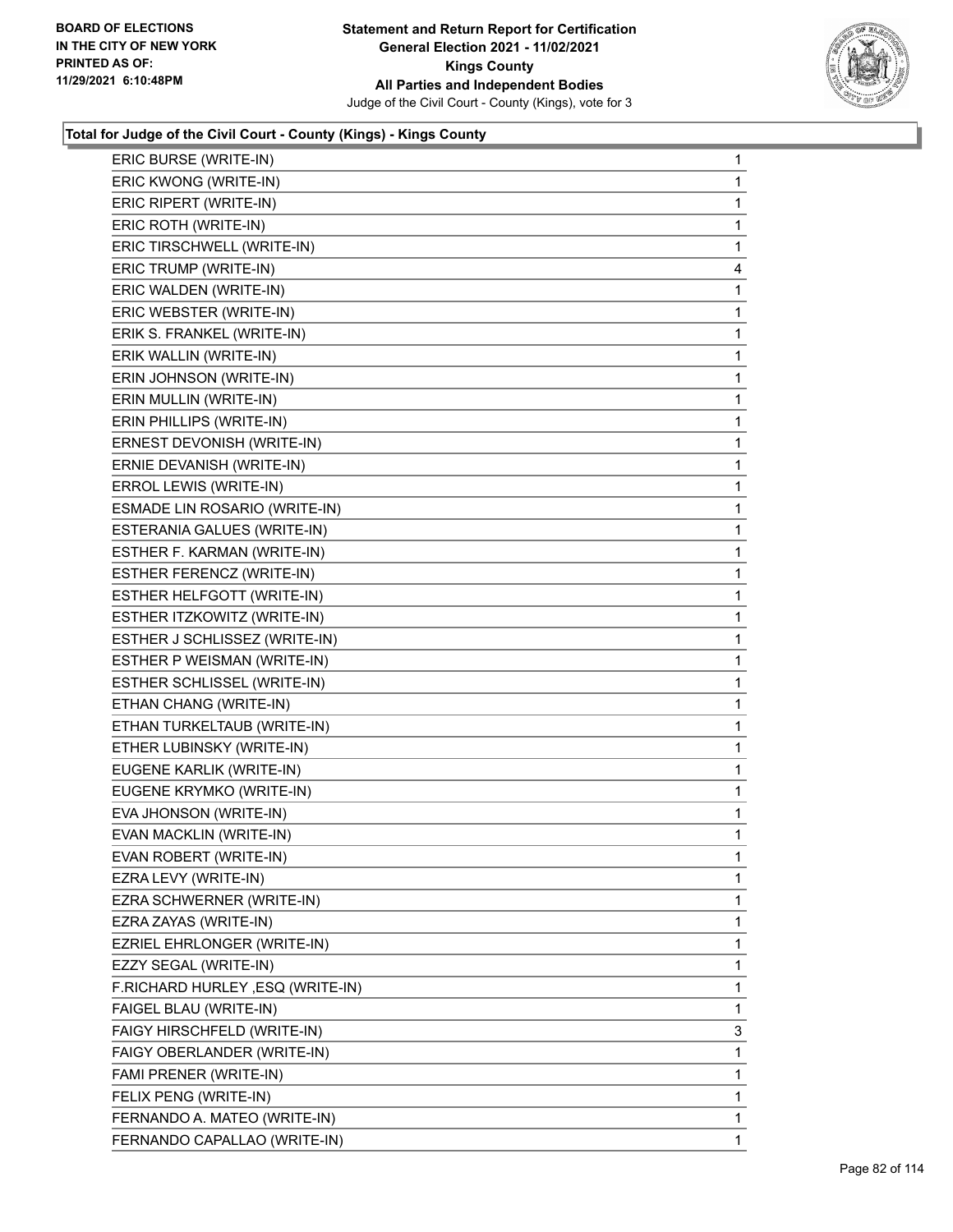

| FERNANDO MATEO (WRITE-IN)             | 3            |
|---------------------------------------|--------------|
| FISHEL GERMAN (WRITE-IN)              | 1            |
| FISKEL WISLICKI (WRITE-IN)            | 1            |
| FLIP WILSON (WRITE-IN)                | 1            |
| FRANCESCA ERICHSEN (WRITE-IN)         | 1            |
| FRANCIS LUPIA (WRITE-IN)              | 1            |
| FRANCIS O'ROURKE (WRITE-IN)           | 1            |
| FRANIS ROSENBERG (WRITE-IN)           | 1            |
| FRANK CAIAZZO (WRITE-IN)              | 1            |
| FRANK J. CIMMINO (WRITE-IN)           | 1            |
| FRANK LUPUTI (WRITE-IN)               | 1            |
| FRANK MILLER (WRITE-IN)               | 3            |
| FRANK MIRANDA (WRITE-IN)              | 1            |
| FRANK OLIVE (WRITE-IN)                | 1            |
| FRANK SEDDIO (WRITE-IN)               | 1            |
| FRANK SORRENTINO (WRITE-IN)           | 1            |
| FRANK THURLOW (WRITE-IN)              | 1            |
| FRANK TOMMASINI (WRITE-IN)            | 1            |
| FRANK TORRES (WRITE-IN)               | 1            |
| FREDERICK SMYTH (WRITE-IN)            | 1            |
| FREIDY RICHARD (WRITE-IN)             | 1            |
| FRUNLDIN K.MOSS (WRITE-IN)            | 3            |
| FUAD RASOLOV (WRITE-IN)               | 1            |
| <b>GABERIAL GORENSTEIN (WRITE-IN)</b> | 1            |
| <b>GABRIEL ARCLES (WRITE-IN)</b>      | 1            |
| GABRIEL WOLOFSKY (WRITE-IN)           | 3            |
| GABRIELLA KAMINSY (WRITE-IN)          | 1            |
| <b>GALE ELSTON (WRITE-IN)</b>         | 1            |
| GARRETT TROY (WRITE-IN)               | 1            |
| <b>GARY FRANCIS (WRITE-IN)</b>        | 1            |
| GARY KAMENETOKY (WRITE-IN)            | 1            |
| <b>GARY LEITNER (WRITE-IN)</b>        | 1            |
| GEHRHIS KAHN (WRITE-IN)               | 1            |
| <b>GENESA CAMPBELL (WRITE-IN)</b>     | 1            |
| GEOFFREY DAVENPORT (WRITE-IN)         | 1            |
| <b>GEOFFRY BOWSER (WRITE-IN)</b>      | 1            |
| GEORGE BUSH (WRITE-IN)                | 1            |
| <b>GEORGE GANDNER (WRITE-IN)</b>      | 1            |
| GEORGE H. W. BUSH (WRITE-IN)          | 1            |
| GEORGE MIRANDA (WRITE-IN)             | 1            |
| <b>GEORGE R.R MARTIN (WRITE-IN)</b>   | 1            |
| <b>GEORGE SWITZER (WRITE-IN)</b>      | 3            |
| <b>GEORGE W BUSH (WRITE-IN)</b>       | 1            |
| GEORGE W. BUSH (WRITE-IN)             | 1            |
| GERARD CABERA (WRITE-IN)              | 1            |
| <b>GERARD CLEMENTE (WRITE-IN)</b>     | $\mathbf{1}$ |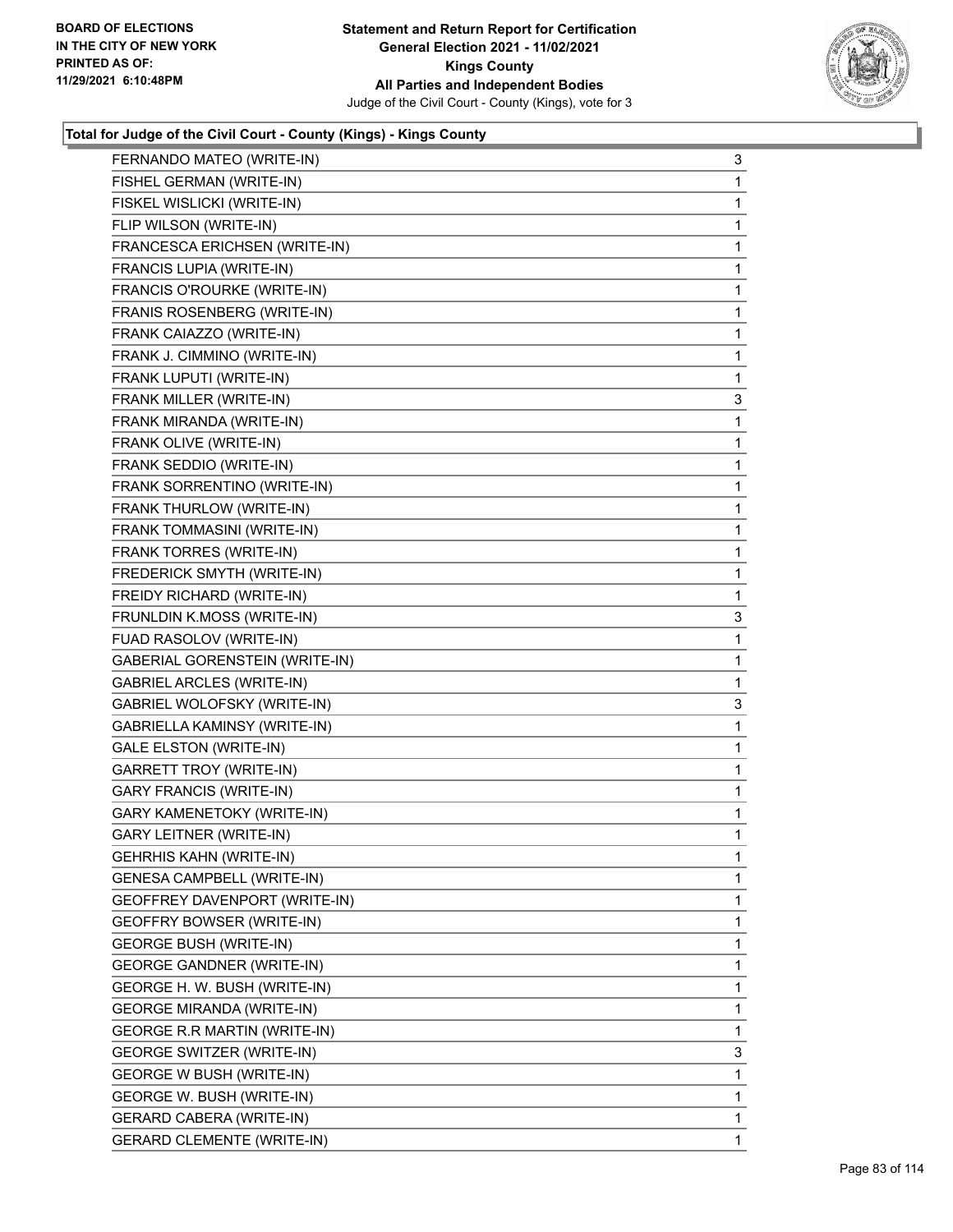

| <b>GERARD FRIEDMAN (WRITE-IN)</b>    | $\mathbf{1}$ |
|--------------------------------------|--------------|
| <b>GERARD KASSAR (WRITE-IN)</b>      | 1            |
| <b>GERARD SHAPIRO (WRITE-IN)</b>     | 1            |
| <b>GERARDO MEOLA (WRITE-IN)</b>      | 1            |
| <b>GEROGE BASSILL (WRITE-IN)</b>     | 1            |
| <b>GEROGE PATAKI (WRITE-IN)</b>      | 1            |
| <b>GERRIT COLE (WRITE-IN)</b>        | 1            |
| <b>GETZEL RUBASHKIN (WRITE-IN)</b>   | 1            |
| <b>GEY AVEK (WRITE-IN)</b>           | 1            |
| <b>GEZEL AKUM (WRITE-IN)</b>         | 1            |
| GIAN LEVY ABADI (WRITE-IN)           | 1            |
| GIANCARIO STANTON (WRITE-IN)         | 1            |
| GILBERT HONG (WRITE-IN)              | 1            |
| GILLES VILLEMURE (WRITE-IN)          | 1            |
| GILLIAN C PIETRO (WRITE-IN)          | 1            |
| GINA ABADI (WRITE-IN)                | 1            |
| GINA LELEY (WRITE-IN)                | 1            |
| GINA LEVI ABADI (WRITE-IN)           | 1            |
| GINA LEVY (WRITE-IN)                 | 1            |
| GINA LEVY ABADI (WRITE-IN)           | 12           |
| GITTY RINGEL (WRITE-IN)              | 1            |
| <b>GLAN YUNKIN (WRITE-IN)</b>        | 1            |
| <b>GLEN NOCERA (WRITE-IN)</b>        | 1            |
| <b>GLEN YEUNGLING (WRITE-IN)</b>     | 1            |
| <b>GLENDON CAMERON (WRITE-IN)</b>    | 1            |
| <b>GLENN NOCERA (WRITE-IN)</b>       | 13           |
| GLORIA J MARSHALL (WRITE-IN)         | 3            |
| <b>GONZALIS RUBEN (WRITE-IN)</b>     | 1            |
| <b>GRACE LEE (WRITE-IN)</b>          | 1            |
| <b>GRANDI LAVE (WRITE-IN)</b>        | 1            |
| <b>GRANT STINCHFIELD (WRITE-IN)</b>  | 1            |
| GRAVIN WAX (WRITE-IN)                | 1            |
| GREG KELLY (WRITE-IN)                | 2            |
| <b>GREG MATHIS (WRITE-IN)</b>        | 1            |
| <b>GREG OZERSHIY (WRITE-IN)</b>      | 1            |
| GREG SEMINARA (WRITE-IN)             | 1            |
| GREGORY ADAMS (WRITE-IN)             | 1            |
| GREGORY BLATTO (WRITE-IN)            | 3            |
| GREGORY NATHANIAL WOLFE (WRITE-IN)   | 1            |
| <b>GREGORY POST (WRITE-IN)</b>       | 1            |
| <b>GREGORY PREAL (WRITE-IN)</b>      | 1            |
| <b>GRIGORY BLOW (WRITE-IN)</b>       | 1            |
| <b>GROVER SILVERSTEIN (WRITE-IN)</b> | 1            |
| GUMMA SHAY (WRITE-IN)                | 1            |
| HAL JORDAN (WRITE-IN)                | 1            |
| HAL PHILLIES (WRITE-IN)              | 1            |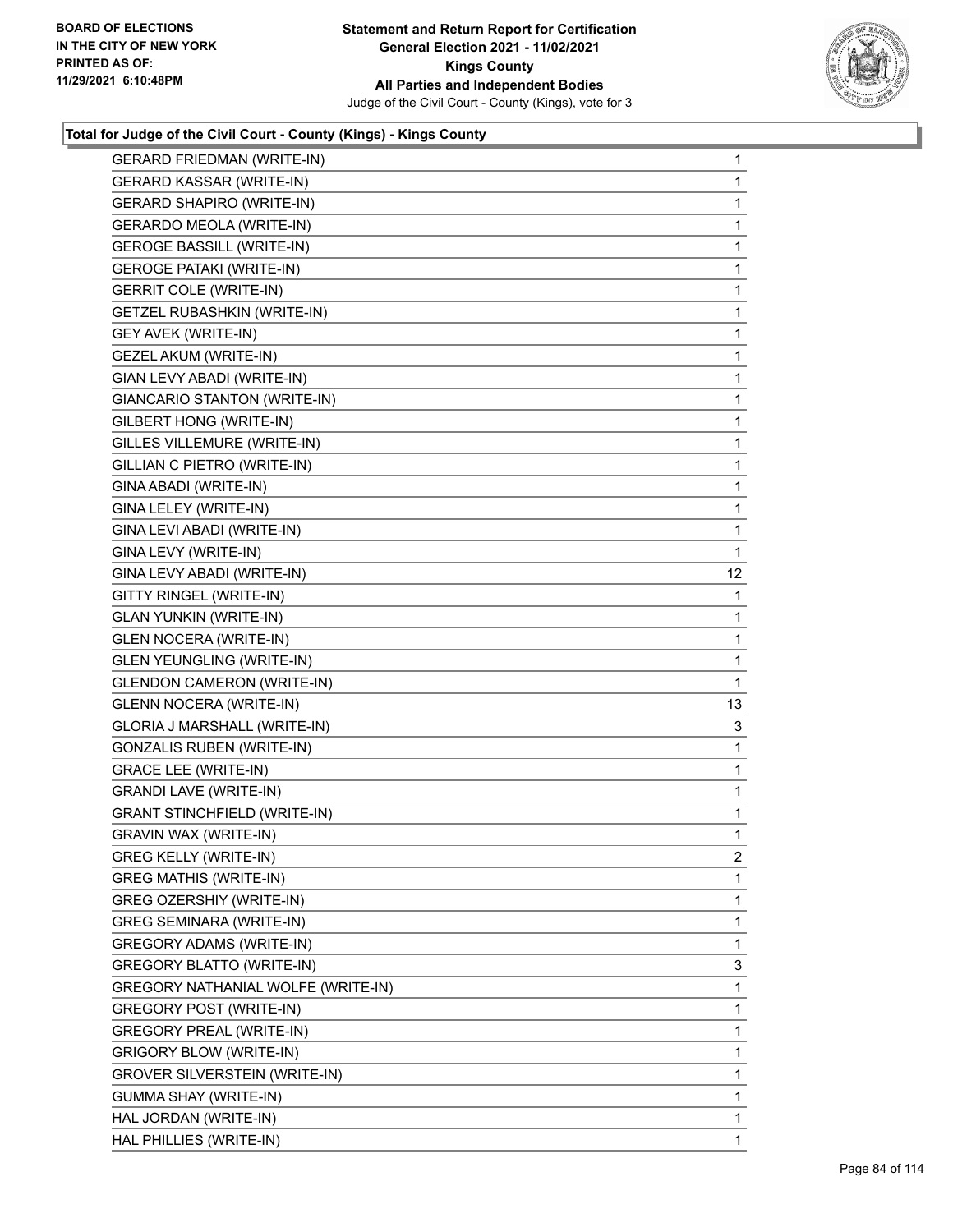

| HANK HILL (WRITE-IN)             | 1              |
|----------------------------------|----------------|
| HANNAH DIAMOND (WRITE-IN)        | $\mathbf 1$    |
| HARIANA MACIAS (WRITE-IN)        | $\mathbf{1}$   |
| HAROLD CALLAHAN (WRITE-IN)       | 1              |
| HAROLD HESHY TISCHLER (WRITE-IN) | 1              |
| HAROLD THEURER (WRITE-IN)        | 2              |
| HARRIET TUBMAN (WRITE-IN)        | $\mathbf{1}$   |
| HARRY BASS (WRITE-IN)            | 1              |
| HARRY HARRISON (WRITE-IN)        | $\mathbf{1}$   |
| HARRY MOORE (WRITE-IN)           | 1              |
| HARRY RUBIN FALCONE (WRITE-IN)   | 1              |
| HARVEY PORIS (WRITE-IN)          | 2              |
| HASA A. KINGO (WRITE-IN)         | $\mathbf{1}$   |
| HASSAN MIRZA (WRITE-IN)          | 1              |
| HEIDI CESARE (WRITE-IN)          | $\mathbf{1}$   |
| HELA CAPELL (WRITE-IN)           | $\mathbf{1}$   |
| HELEN BACK (WRITE-IN)            | 1              |
| HENRY LEE (WRITE-IN)             | $\mathbf{1}$   |
| HENRY WETTERSTEN (WRITE-IN)      | $\mathbf{1}$   |
| HERBERT SELBY JR (WRITE-IN)      | 1              |
| HERMIC HRMLAR (WRITE-IN)         | $\mathbf{1}$   |
| HERMON GERNING (WRITE-IN)        | $\mathbf{1}$   |
| HERSHEI WEINBERG (WRITE-IN)      | 1              |
| HERSHEL FRANKEL (WRITE-IN)       | $\mathbf{1}$   |
| HERSHEL MILLER (WRITE-IN)        | $\mathbf{1}$   |
| HERSLY TISHLER (WRITE-IN)        | 1              |
| HESEHY JESCHLER (WRITE-IN)       | 3              |
| HESHY ROSENFELD (WRITE-IN)       | 1              |
| HESHY TICHLER (WRITE-IN)         | 1              |
| HESHY TISCHLER (WRITE-IN)        | 6              |
| HESHY TISHLER (WRITE-IN)         | 1              |
| HESTER LYONS (WRITE-IN)          | 1              |
| HESY TISHLER (WRITE-IN)          | 1              |
| HILARY CLINTON (WRITE-IN)        | $\overline{a}$ |
| HILLEL A GAURIELOV (WRITE-IN)    | 1              |
| HINDY CHAIFETZ (WRITE-IN)        | 1              |
| HINDY CHAYITA (WRITE-IN)         | 1              |
| HON. CHARLES BAUMANN (WRITE-IN)  | 3              |
| HOWARD BURGLAS (WRITE-IN)        | 1              |
| HOWARD GOLDSTEIN (WRITE-IN)      | $\mathbf{1}$   |
| HOWARD STERN (WRITE-IN)          | 3              |
| HUEY P NEWTON (WRITE-IN)         | 1              |
| HUGH JAZZ (WRITE-IN)             | 1              |
| HUGH JONUS (WRITE-IN)            | 1              |
| HUGH R. JONES (WRITE-IN)         | $\mathbf{1}$   |
| HUNTER BIDEN (WRITE-IN)          | $\mathbf{1}$   |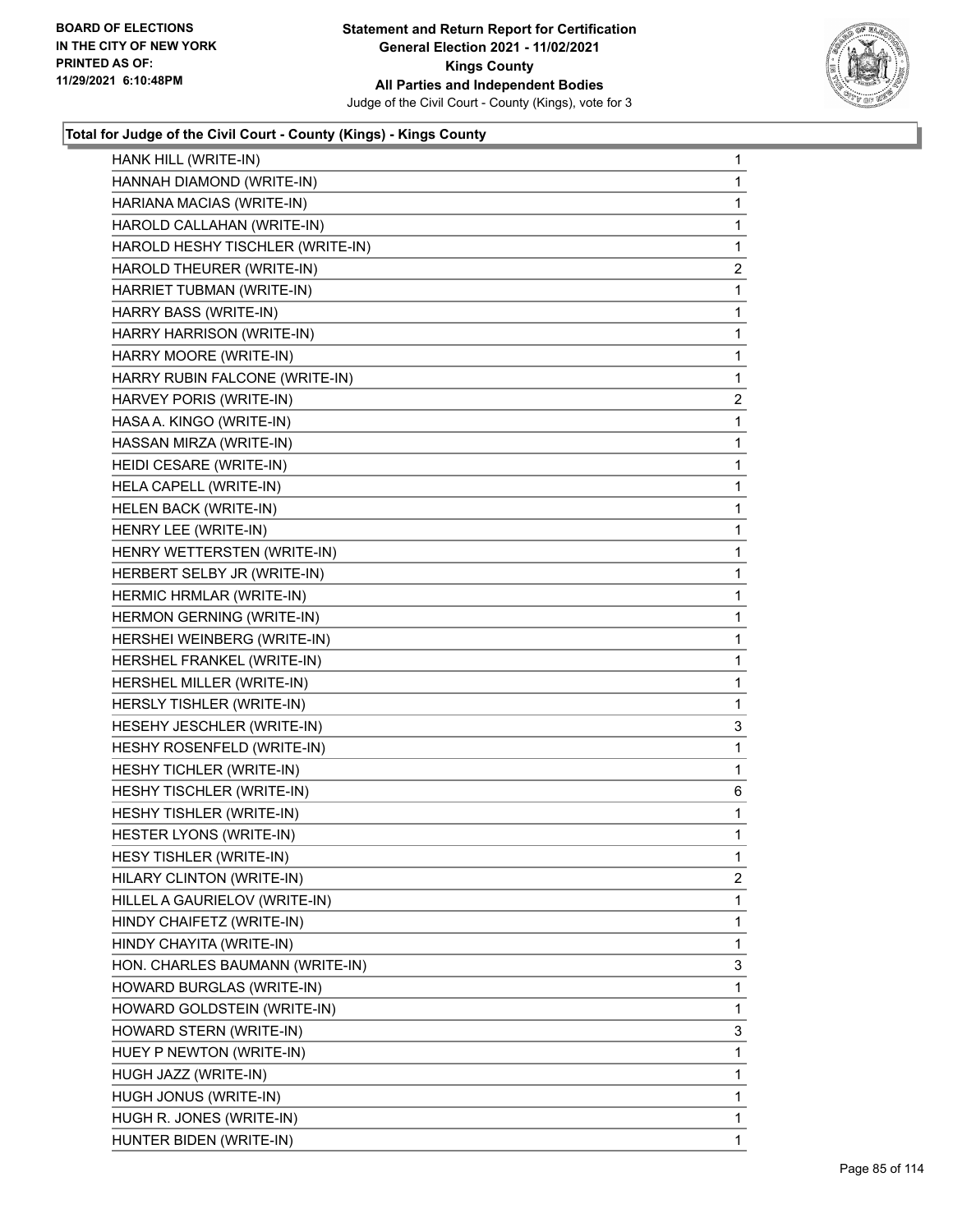

| HYMAN MINSKY (WRITE-IN)             | 1              |
|-------------------------------------|----------------|
| IAN D. GIRSHEK (WRITE-IN)           | 1              |
| IAN D.GIRPHEK (WRITE-IN)            | 1              |
| IAN GIRSHER (WRITE-IN)              | $\overline{2}$ |
| IAN RANDAL STROCK (WRITE-IN)        | 1              |
| IGENIE F. HARRIS-BLANMAN (WRITE-IN) | 1              |
| <b>IGOR PETROV (WRITE-IN)</b>       | 1              |
| ILYA SHAVTELY (WRITE-IN)            | 1              |
| IMMANNEL QUICKLEY (WRITE-IN)        | 1              |
| INDIA WALTON (WRITE-IN)             | 3              |
| INGA M DNEALE (WRITE-IN)            | 1              |
| INGA ONEALE2 (WRITE-IN)             | $\overline{2}$ |
| INGAM ONEALE (WRITE-IN)             | 1              |
| INNA VERNIK (WRITE-IN)              | 1              |
| INNA VERNIKOV (WRITE-IN)            | 15             |
| IRINA KLAYMAN (WRITE-IN)            | $\overline{2}$ |
| IRIS YING (WRITE-IN)                | 1              |
| ISAAC BERNSTEIN (WRITE-IN)          | 1              |
| ISAAC DWECK (WRITE-IN)              | 1              |
| ISAAC ROSENBLUM (WRITE-IN)          | 1              |
| <b>ISAAC SIMCHON (WRITE-IN)</b>     | 1              |
| ISAAC WEBER (WRITE-IN)              | 1              |
| ISAAE ABRAHAM (WRITE-IN)            | 1              |
| ISABEL KATHERNELSON (WRITE-IN)      | 1              |
| ISRAEL WEINGARTEN (WRITE-IN)        | 1              |
| ISREAL DAVID (WRITE-IN)             | 1              |
| ISSAC GAMMAL (WRITE-IN)             | 1              |
| ISSAC MAYERFELD (WRITE-IN)          | 1              |
| <b>ISSAC TESSLER (WRITE-IN)</b>     | 1              |
| <b>ISSAK BERGER (WRITE-IN)</b>      | 1              |
| IVANKA TRUMP (WRITE-IN)             | 4              |
| IVMKA TRUMP (WRITE-IN)              | $\mathbf{1}$   |
| JACK BRUNCH (WRITE-IN)              | 1              |
| JACK COHEN (WRITE-IN)               | 6              |
| JACK ROTERSTIN (WRITE-IN)           | 3              |
| JACK SAFDIE (WRITE-IN)              | 1              |
| JACK SEPTICEYE (WRITE-IN)           | 1              |
| JACK SMITH KEST (WRITE-IN)          | 1              |
| JACKIE HALL (WRITE-IN)              | 1              |
| JACKSON PINKENBERG (WRITE-IN)       | 1              |
| JACOB ASHWORTH (WRITE-IN)           | 1              |
| JACOB EISENBERG (WRITE-IN)          | 1              |
| JACOB FOGEL (WRITE-IN)              | 1              |
| JACOB GREENBERG (WRITE-IN)          | 1              |
| JACOB JACKMUNH (WRITE-IN)           | 1              |
| JACOB MAYERFELD (WRITE-IN)          | 1.             |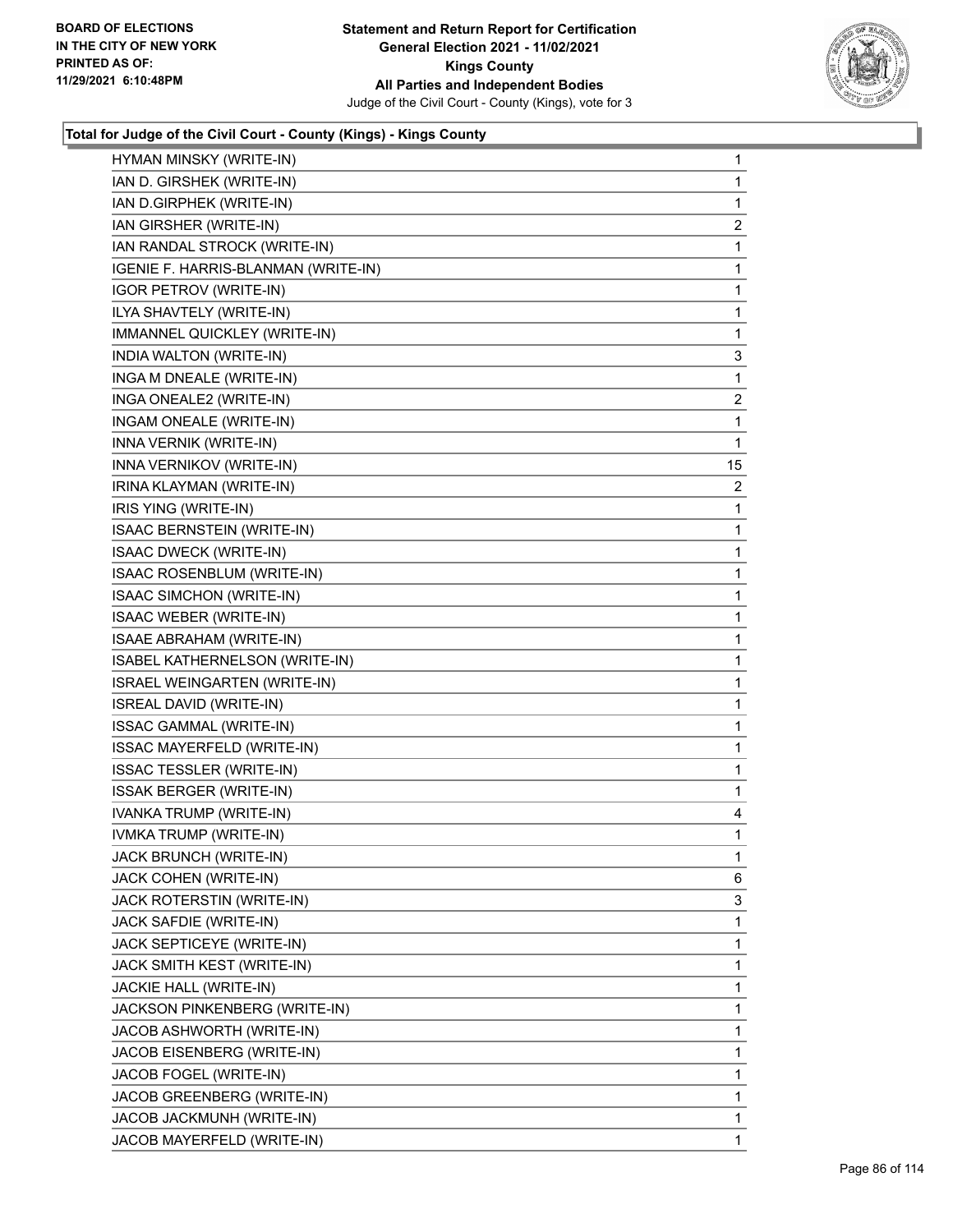

| JACOB ROLLS (WRITE-IN)          | $\mathbf{1}$   |
|---------------------------------|----------------|
| JACOB ZELMANOVITZ (WRITE-IN)    | 3              |
| JACOB ZUCKER (WRITE-IN)         | $\overline{2}$ |
| JACQUELINE MUALLEN (WRITE-IN)   | 1              |
| JACQUES CATENSTEIN (WRITE-IN)   | 1              |
| JADA SCOTT (WRITE-IN)           | 1              |
| JAIME SANDERS (WRITE-IN)        | 1              |
| JAMES BAEZ (WRITE-IN)           | 1              |
| JAMES BARDO (WRITE-IN)          | 1              |
| JAMES BEDNARK (WRITE-IN)        | 1              |
| JAMES BONAMASSA (WRITE-IN)      | 1              |
| JAMES BUTSIKARAS (WRITE-IN)     | 1              |
| JAMES BUTSIKORS (WRITE-IN)      | 1              |
| JAMES C GRAM (WRITE-IN)         | 1              |
| JAMES CLAUS (WRITE-IN)          | 1              |
| JAMES DINEEN (WRITE-IN)         | $\overline{c}$ |
| JAMES E CAFIERU (WRITE-IN)      | 1              |
| JAMES GOLDEN (WRITE-IN)         | 1              |
| <b>JAMES HARDEN (WRITE-IN)</b>  | $\overline{a}$ |
| JAMES J GIORGIO (WRITE-IN)      | 1              |
| JAMES J HARKER (WRITE-IN)       | 1              |
| JAMES J. LAURIA (WRITE-IN)      | 1              |
| JAMES KRALJEV (WRITE-IN)        | 1              |
| JAMES L CUFF (WRITE-IN)         | 1              |
| JAMES LANE (WRITE-IN)           | 1              |
| JAMES M HENDY (WRITE-IN)        | 1              |
| JAMES M. RELAY (WRITE-IN)       | 3              |
| JAMES MADISON (WRITE-IN)        | 1              |
| JAMES MATTIS (WRITE-IN)         | 1              |
| JAMES MCSWEENEY (WRITE-IN)      | 1              |
| <b>JAMES ROWLAND (WRITE-IN)</b> | $\overline{2}$ |
| JAMES SHEA (WRITE-IN)           | 1              |
| JAMES SOARES (WRITE-IN)         | 1              |
| JAMES WILSON (WRITE-IN)         | 1              |
| JAMES YANDOLFINI (WRITE-IN)     | 1              |
| JAMISON DAGUE (WRITE-IN)        | 1              |
| JANICE ECKHART (WRITE-IN)       | 1              |
| JANICE ROSS (WRITE-IN)          | 1              |
| JANKOWSKI ZBIGNIEW (WRITE-IN)   | 1              |
| JANOS MARTON (WRITE-IN)         | 1              |
| JARED KUSHNER (WRITE-IN)        | 1              |
| JARED SCHAPRO (WRITE-IN)        | 1              |
| JAREL CLOYD (WRITE-IN)          | 1              |
| JASON LERCH (WRITE-IN)          | 1              |
| JASON MEZYDLO (WRITE-IN)        | 3              |
| JASON V. PERGOLIZZI (WRITE-IN)  | 1              |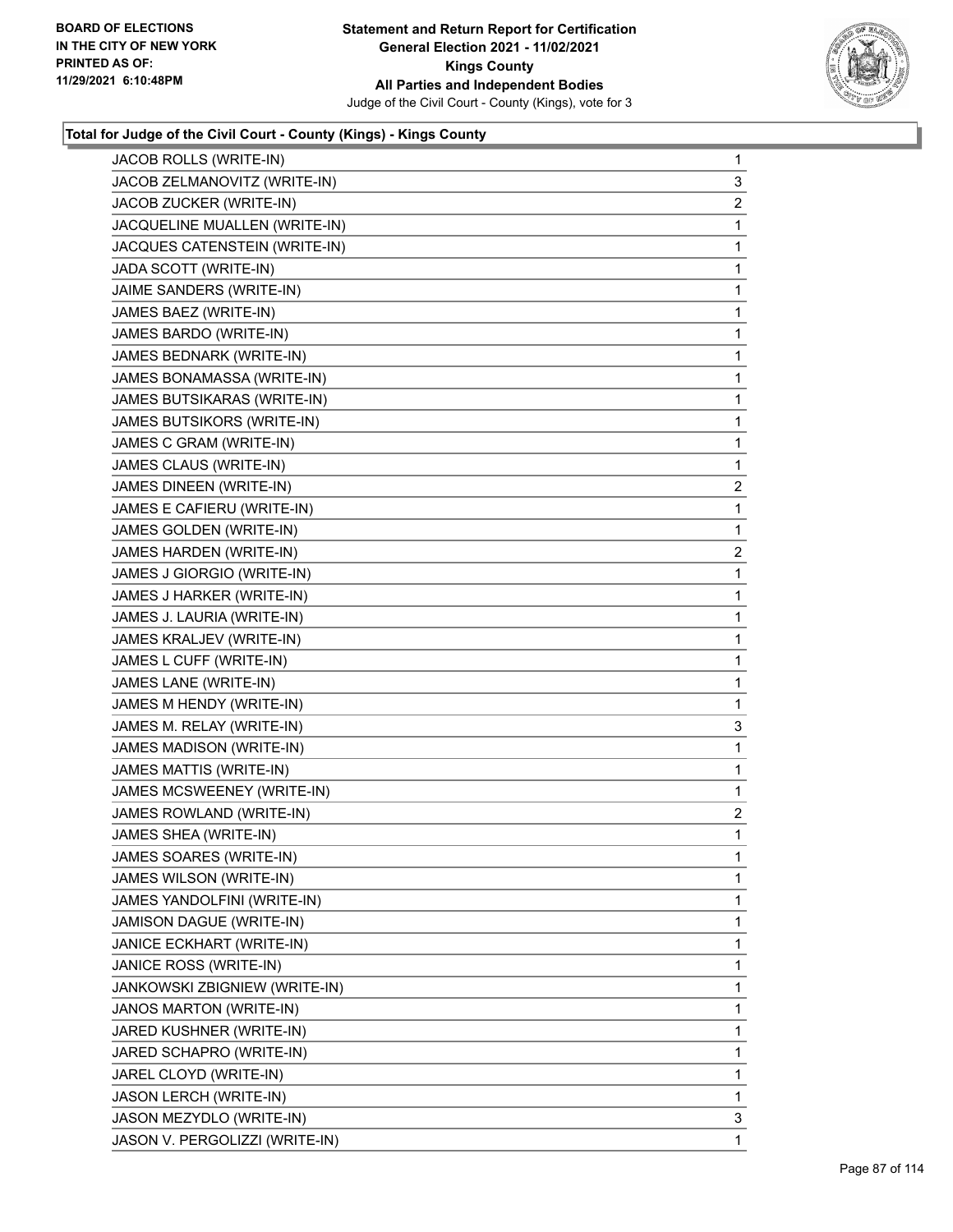

| JASON WONG (WRITE-IN)            | 1 |
|----------------------------------|---|
| JAVIER SANTIAGO (WRITE-IN)       | 1 |
| JAXON SCOTT (WRITE-IN)           | 1 |
| JAY BOHENSLEY (WRITE-IN)         | 1 |
| JAY CRUDER (WRITE-IN)            | 1 |
| JAY K. RAIBOURNE (WRITE-IN)      | 1 |
| JAY TAUBMAN (WRITE-IN)           | 1 |
| JAY WEINER (WRITE-IN)            | 2 |
| JAY WU (WRITE-IN)                | 1 |
| JEANINE PIERRO (WRITE-IN)        | 1 |
| JEANINE PIRRO (WRITE-IN)         | 2 |
| JEFF BEZOS (WRITE-IN)            | 1 |
| JEFF BEZUS (WRITE-IN)            | 1 |
| JEFF LEBOWITZ (WRITE-IN)         | 1 |
| JEFF SENATUS (WRITE-IN)          | 1 |
| JEFF SMITH (WRITE-IN)            | 1 |
| JEFFERY BURKE (WRITE-IN)         | 1 |
| JEFFERY PATERNOSTVO (WRITE-IN)   | 1 |
| JEFFREY COHEN (WRITE-IN)         | 1 |
| JEFFREY ROWELL (WRITE-IN)        | 1 |
| JEFFREY ZELLAN (WRITE-IN)        | 1 |
| JENDER REIHNITZIR (WRITE-IN)     | 1 |
| JENIFER LOPES (WRITE-IN)         | 1 |
| JENNA HAZL (WRITE-IN)            | 1 |
| JENNIFER BLACK (WRITE-IN)        | 1 |
| JENNY BROWN FRIEDMAN (WRITE-IN)  | 3 |
| JEROME HORWITZ (WRITE-IN)        | 1 |
| JERRY BAHARLIAS (WRITE-IN)       | 1 |
| JERRY SPENCE (WRITE-IN)          | 1 |
| JERRY SPRINGER (WRITE-IN)        | 1 |
| JESSE JAMES (WRITE-IN)           | 1 |
| JESSE PINKMAN (WRITE-IN)         | 1 |
| <b>JESSIA COW (WRITE-IN)</b>     | 1 |
| JESSICA P. WALKER (WRITE-IN)     | 1 |
| JESSICA REINHARDT (WRITE-IN)     | 1 |
| <b>JESSICA WEINER (WRITE-IN)</b> | 1 |
| <b>JESSIE MURPHY (WRITE-IN)</b>  | 1 |
| JHON STOSSEL (WRITE-IN)          | 1 |
| JIAN REN LI (WRITE-IN)           | 1 |
| JIAN RU LI (WRITE-IN)            | 1 |
| JILL CLAYTON (WRITE-IN)          | 1 |
| JILL MANDELL (WRITE-IN)          | 1 |
| JIM JORDAN (WRITE-IN)            | 1 |
| JINNA VERNIKOV (WRITE-IN)        | 1 |
| JOAN STEIN (WRITE-IN)            | 1 |
| JOANN MURPHY (WRITE-IN)          | 3 |
|                                  |   |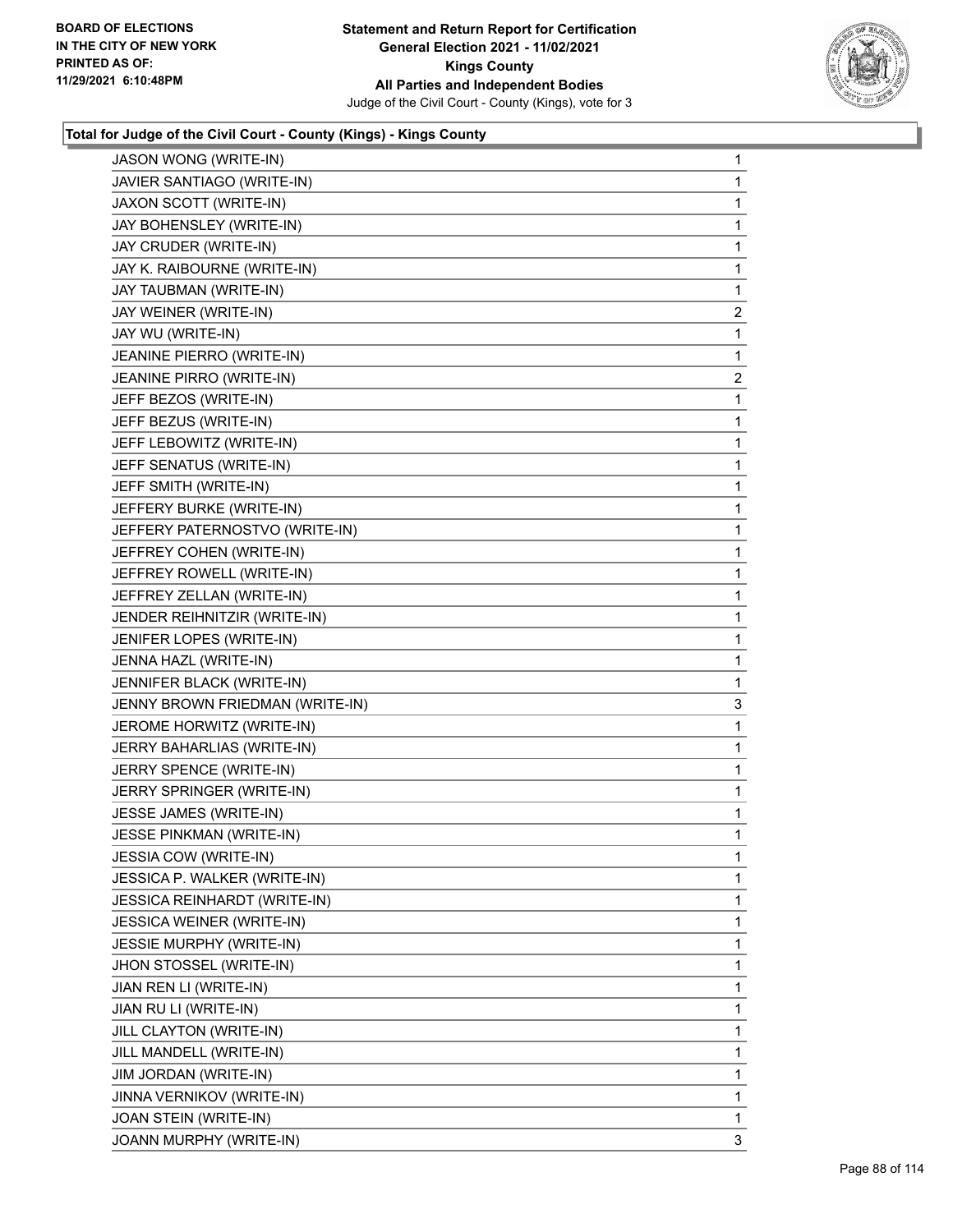

| JOANNE CLARK (WRITE-IN)        | 3              |
|--------------------------------|----------------|
| JOANNE PALUMBO (WRITE-IN)      | 2              |
| JOANNE SEMINORA (WRITE-IN)     | 1              |
| JOE BIDEN (WRITE-IN)           | 6              |
| JOE BOTTA (WRITE-IN)           | 1              |
| JOE HILL (WRITE-IN)            | 1              |
| JOE JHONSON (WRITE-IN)         | 1              |
| JOE JONAS (WRITE-IN)           | 1              |
| JOE LIEBERMAN (WRITE-IN)       | 1              |
| JOE PERNICE (WRITE-IN)         | 3              |
| JOE PISCAPO (WRITE-IN)         | 1              |
| JOE PUCCI (WRITE-IN)           | 1              |
| JOE RAGAN (WRITE-IN)           | 1              |
| JOE ROGAN (WRITE-IN)           | 2              |
| JOE SABADO (WRITE-IN)          | 1              |
| JOE SMITH (WRITE-IN)           | 1              |
| JOE SOVERN (WRITE-IN)          | 3              |
| JOE ZIMMER (WRITE-IN)          | 1              |
| JOEL ACEVEDO (WRITE-IN)        | 1              |
| JOEL GROSS (WRITE-IN)          | 1              |
| JOEL REISMAN (WRITE-IN)        | 1              |
| JOEL ROSENFELD (WRITE-IN)      | $\overline{c}$ |
| JOEL ROSENFELF (WRITE-IN)      | 1              |
| JOEY ARON (WRITE-IN)           | 1              |
| JOEY SMITH (WRITE-IN)          | 1              |
| JOHALNAN GRABEL (WRITE-IN)     | 1              |
| JOHN A. TOBBACCO JR (WRITE-IN) | 1              |
| JOHN ANDREWS (WRITE-IN)        | 1              |
| JOHN B QUIGLEY (WRITE-IN)      | 1              |
| JOHN BENNETT (WRITE-IN)        | 1              |
| JOHN CARROLL (WRITE-IN)        | 1              |
| JOHN CHARMIRTE (WRITE-IN)      | 1              |
| JOHN COSENZY (WRITE-IN)        | 3              |
| JOHN DEAN (WRITE-IN)           | 1              |
| JOHN DOVE (WRITE-IN)           | 1              |
| JOHN EDWARDS (WRITE-IN)        | 1              |
| JOHN GALVIN (WRITE-IN)         | 1              |
| JOHN HOWARD KONIG (WRITE-IN)   | 1              |
| JOHN KATSIMATIDY (WRITE-IN)    | 1              |
| JOHN KENNEDY O'HARA (WRITE-IN) | 1              |
| JOHN KOSCIUSKO (WRITE-IN)      | 1              |
| JOHN LUSMANO (WRITE-IN)        | 3              |
| JOHN MADDEN (WRITE-IN)         | 1              |
| JOHN MARSHALL (WRITE-IN)       | 3              |
| JOHN MORGANO (WRITE-IN)        | 1              |
| JOHN O'BRIEN (WRITE-IN)        | $\mathbf{1}$   |
|                                |                |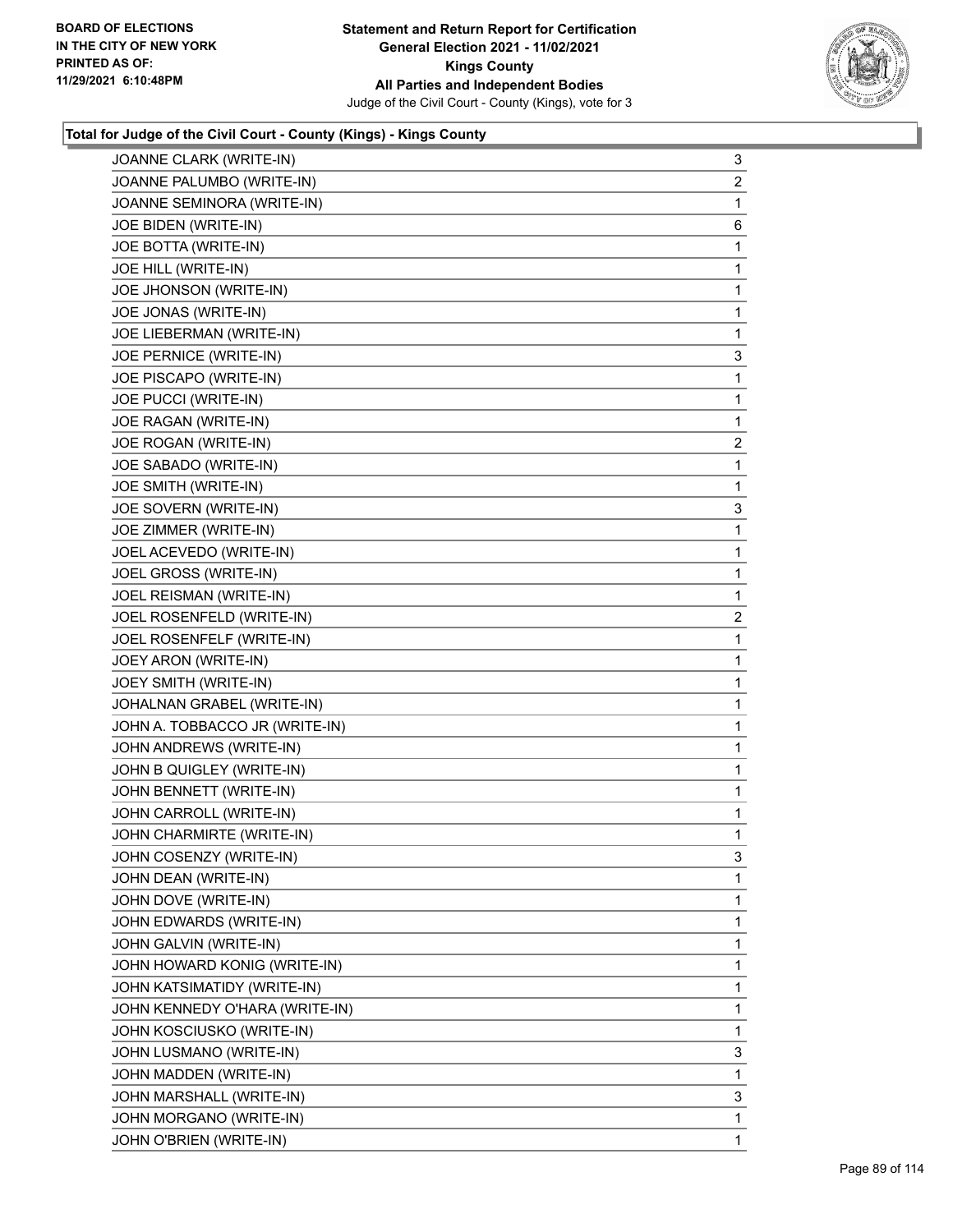![](_page_89_Picture_2.jpeg)

| JOHN ORMOND (WRITE-IN)          | $\mathbf{1}$   |
|---------------------------------|----------------|
| JOHN PAPABRODO (WRITE-IN)       | 2              |
| JOHN PAPLARDO (WRITE-IN)        | $\overline{a}$ |
| JOHN PEPI (WRITE-IN)            | 1              |
| JOHN POWER (WRITE-IN)           | 1              |
| JOHN Q ADAMS (WRITE-IN)         | 1              |
| JOHN QUAGLIONE (WRITE-IN)       | 1              |
| JOHN SALUSTIO (WRITE-IN)        | 1              |
| JOHN STAGER (WRITE-IN)          | 1              |
| JON ENDEAN (WRITE-IN)           | 1              |
| JON SNOW (WRITE-IN)             | 1              |
| JONATHAN A SZOTT (WRITE-IN)     | 1              |
| JONATHAN ENG (WRITE-IN)         | 1              |
| JONATHAN JUDGE (WRITE-IN)       | 1              |
| JONATHAN MARABLE (WRITE-IN)     | 1              |
| JONATHAN MOLLER (WRITE-IN)      | 1              |
| JONATHAN ONG (WRITE-IN)         | 1              |
| JONES ANTHONY (WRITE-IN)        | 1              |
| JORDAN STERN (WRITE-IN)         | 1              |
| JORGE VASQUEZ (WRITE-IN)        | 1              |
| JOSE DESENA (WRITE-IN)          | 1              |
| JOSE SMATH (WRITE-IN)           | 1              |
| JOSEFA COMOJO (WRITE-IN)        | 1              |
| JOSEPH AGUILAR (WRITE-IN)       | 3              |
| JOSEPH B STERN (WRITE-IN)       | 1              |
| JOSEPH BIDEN (WRITE-IN)         | 1              |
| JOSEPH CAMPBELL (WRITE-IN)      | 1              |
| JOSEPH COHEN (WRITE-IN)         | 1              |
| JOSEPH CUOMO (WRITE-IN)         | 1              |
| JOSEPH DWYER (WRITE-IN)         | 1              |
| JOSEPH F. KASPER (WRITE-IN)     | 1              |
| JOSEPH FAHEY (WRITE-IN)         | 1              |
| JOSEPH FRIEDMAN (WRITE-IN)      | 2              |
| JOSEPH GESTANER (WRITE-IN)      | 1              |
| JOSEPH GRECH (WRITE-IN)         | 1              |
| JOSEPH GREENBERG (WRITE-IN)     | $\overline{7}$ |
| JOSEPH GURNISH (WRITE-IN)       | 1              |
| JOSEPH JAMES MESSINA (WRITE-IN) | 1              |
| JOSEPH KASPER (WRITE-IN)        | 1              |
| JOSEPH KATZERSTEIN (WRITE-IN)   | 1              |
| JOSEPH LENTO (WRITE-IN)         | 1              |
| JOSEPH MONTALVO (WRITE-IN)      | 1              |
| JOSEPH ROGEN (WRITE-IN)         | 1              |
| JOSEPH STALIN (WRITE-IN)        | 1              |
| JOSEPH STYLLAR (WRITE-IN)       | 1              |
| JOSEPH WLENER (WRITE-IN)        | $\mathbf{1}$   |
|                                 |                |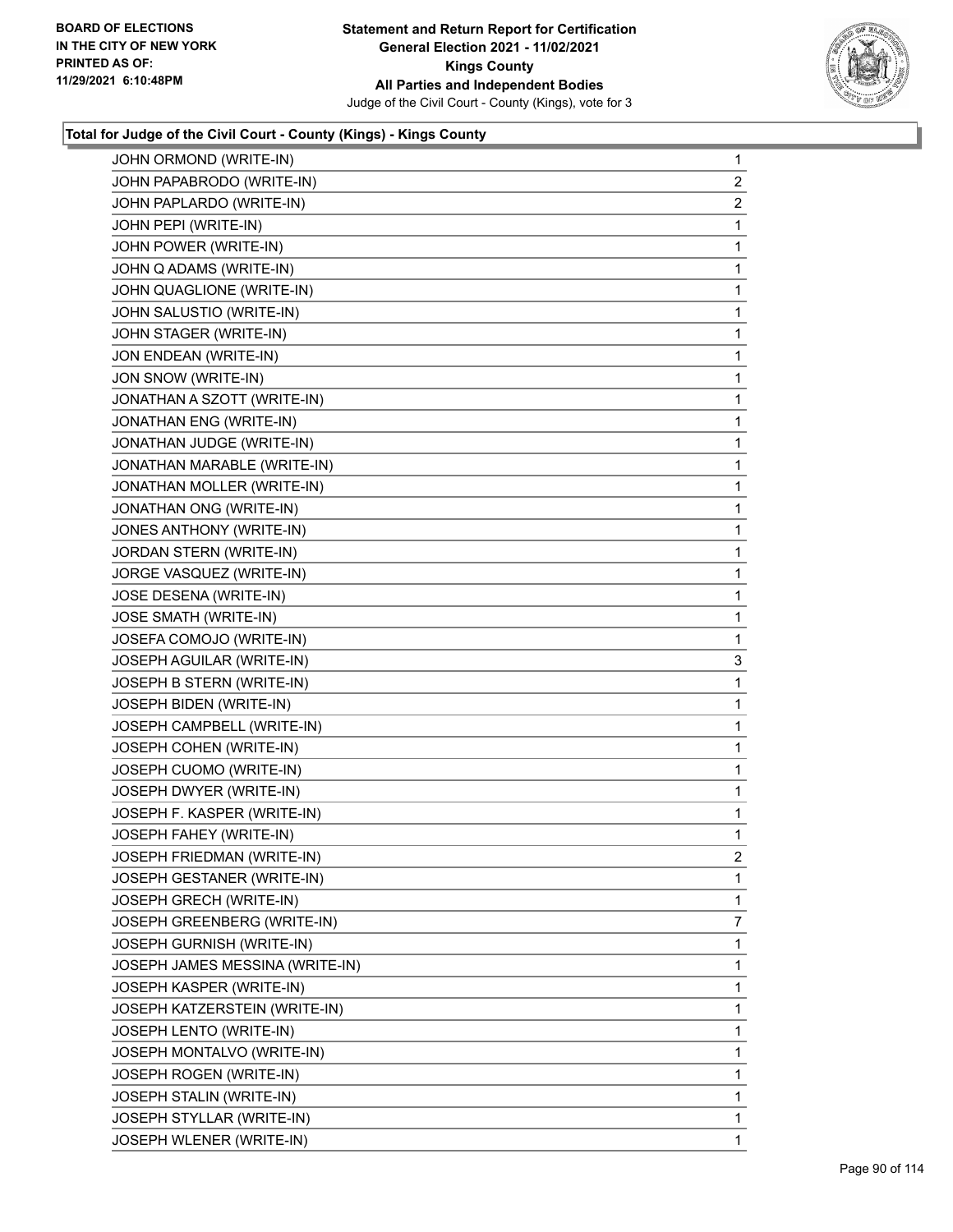![](_page_90_Picture_2.jpeg)

| JOSEPH YERASHUIMI (WRITE-IN)     | $\mathbf{1}$            |
|----------------------------------|-------------------------|
| <b>JOSH SCHWARTZ (WRITE-IN)</b>  | $\mathbf{1}$            |
| <b>JOSH SORIASKY (WRITE-IN)</b>  | 1                       |
| JOSHUA FEINLEIG (WRITE-IN)       | $\mathbf{1}$            |
| JOSHUA FEUER (WRITE-IN)          | $\mathbf{1}$            |
| JOSHUA JAMES (WRITE-IN)          | 3                       |
| JOVANY ALVAREZ (WRITE-IN)        | 1                       |
| JOY CAMPBELL (WRITE-IN)          | $\mathbf{1}$            |
| JOY F. CAMPAINELLI (WRITE-IN)    | 1                       |
| JOY F. CAMPANDLI (WRITE-IN)      | $\mathbf{1}$            |
| JOY F. CAMPANELLE (WRITE-IN)     | $\mathbf{1}$            |
| JOY F. CAMPANELLI (WRITE-IN)     | 3                       |
| JUAMES WOODS (WRITE-IN)          | 1                       |
| JUAN CABREJA (WRITE-IN)          | $\mathbf{1}$            |
| JUAN PAULO DIZON (WRITE-IN)      | 1                       |
| JUBY CHARMOMITZ (WRITE-IN)       | $\mathbf{1}$            |
| JUDAH A. ZELMANOVITZ (WRITE-IN)  | $\mathbf{1}$            |
| JUDITH SCHERIDAN (WRITE-IN)      | 1                       |
| JUDITH SHEINDLIN (WRITE-IN)      | 1                       |
| JUDY DAVODOVITS (WRITE-IN)       | 3                       |
| JUDY SCHEIDLIN (WRITE-IN)        | 1                       |
| JUDY SHEINDLIN (WRITE-IN)        | $\overline{\mathbf{c}}$ |
| JUDY SHENDLIN (WRITE-IN)         | $\mathbf{1}$            |
| JUILLIW CAESER (WRITE-IN)        | 1                       |
| JULIA MUALLEIM (WRITE-IN)        | 1                       |
| JULIA SALAEAR (WRITE-IN)         | $\mathbf{1}$            |
| JULIAN ASSANGE (WRITE-IN)        | 1                       |
| JULIAN CASABLANCES (WRITE-IN)    | $\mathbf{1}$            |
| JULIAN DAVIS (WRITE-IN)          | $\mathbf{1}$            |
| JULIE DAVIS (WRITE-IN)           | $\mathbf{1}$            |
| JULIO ORTIZ (WRITE-IN)           | $\overline{2}$          |
| JULIUS HERZOG (WRITE-IN)         | $\mathbf{1}$            |
| JULIUS RANDLE (WRITE-IN)         | 1                       |
| <b>JULIUS TOOUKEL (WRITE-IN)</b> | 6                       |
| JULLIAN ASSANGE (WRITE-IN)       | 2                       |
| JUSA DREALE (WRITE-IN)           | 1                       |
| <b>JUSTIN HILL (WRITE-IN)</b>    | 1                       |
| <b>JUSTIN KREBS (WRITE-IN)</b>   | 1                       |
| KAITHLYN BENNETLY (WRITE-IN)     | 1                       |
| KALMAN YEGER (WRITE-IN)          | 3                       |
| KANYA WEST (WRITE-IN)            | 1                       |
| KANYE WEST (WRITE-IN)            | 6                       |
| KAREN KARCH (WRITE-IN)           | 1                       |
| KAREN PATTEN (WRITE-IN)          | 1                       |
| KAREN SMALOWITZ (WRITE-IN)       | $\overline{2}$          |
| KARL MARX (WRITE-IN)             | 1                       |
|                                  |                         |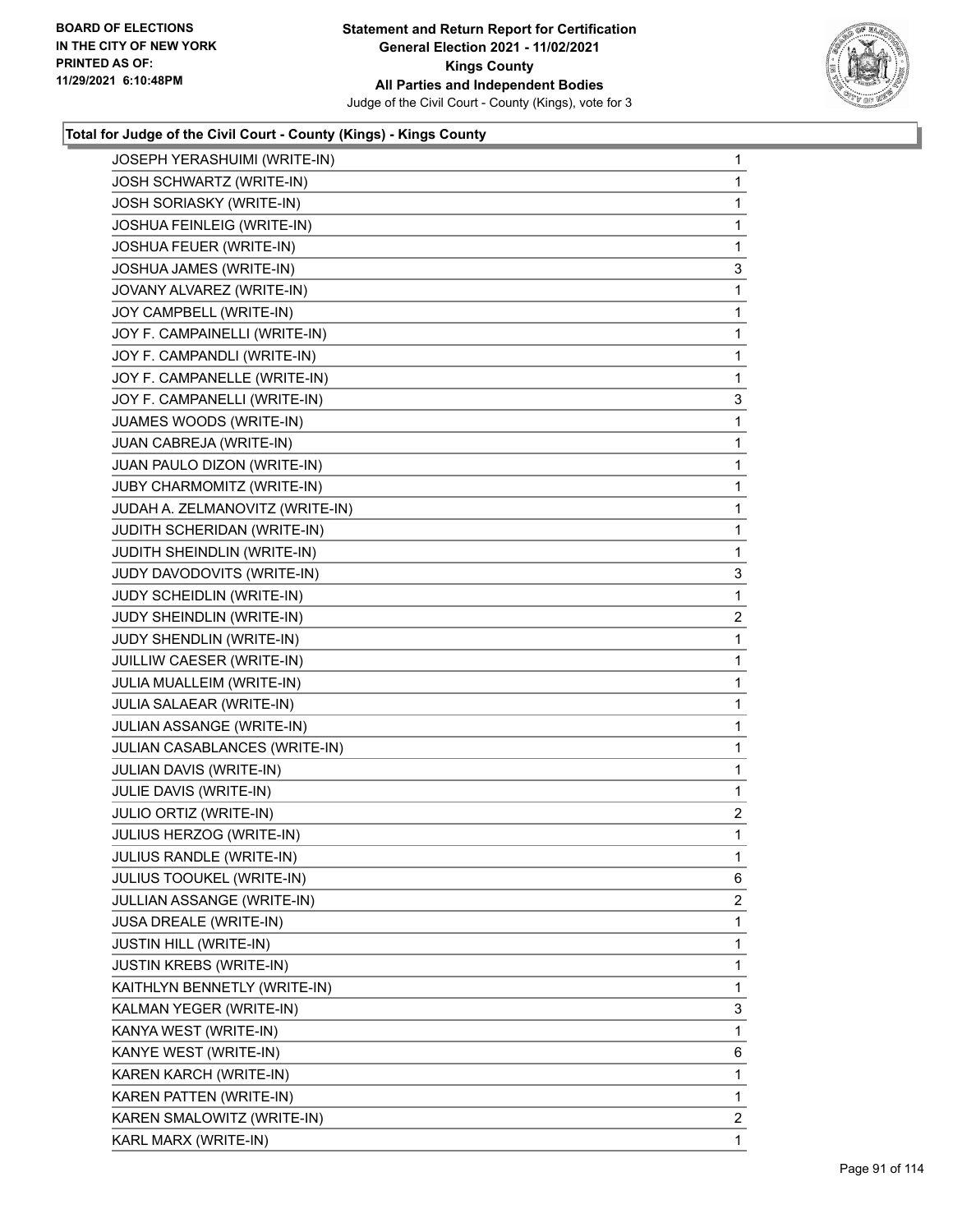![](_page_91_Picture_2.jpeg)

| KASEEM CLARK-EDWARDS (WRITE-IN) | 1            |
|---------------------------------|--------------|
| KASRIEL KASTEL (WRITE-IN)       | 1            |
| KATALEEN SALAMON (WRITE-IN)     | 1            |
| KATHERINE ENG (WRITE-IN)        | 1            |
| KATHRYN KENNIFER (WRITE-IN)     | 1            |
| KATIE HERMAN (WRITE-IN)         | 1            |
| KATIE O'MARRA (WRITE-IN)        | $\mathbf{1}$ |
| KATNISS EVARDEEN (WRITE-IN)     | 1            |
| KATZ CRONA (WRITE-IN)           | 1            |
| KATZ PETER (WRITE-IN)           | 1            |
| KAYLA COHEN (WRITE-IN)          | 1            |
| KEISHA ALLEYNE (WRITE-IN)       | 1            |
| KEITH BURACH (WRITE-IN)         | $\mathbf{1}$ |
| KEITH COLLEN (WRITE-IN)         | 1            |
| KEITH CULTER (WRITE-IN)         | 1            |
| KEITH ZARET (WRITE-IN)          | 1            |
| KELLY ALVORD (WRITE-IN)         | 1            |
| KELLY MIRIAN (WRITE-IN)         | 1            |
| KELVIN C BIAS (WRITE-IN)        | $\mathbf{1}$ |
| KEMBA WALKER (WRITE-IN)         | 1            |
| KENNENTH VANN (WRITE-IN)        | 1            |
| KENNETH C. VANN (WRITE-IN)      | 1            |
| KENNETH GARNER (WRITE-IN)       | 1            |
| KENNETH ROBINSON (WRITE-IN)     | 1            |
| KENNTH D GARNER (WRITE-IN)      | $\mathbf{1}$ |
| KENNY ASHTON (WRITE-IN)         | 1            |
| KENNY HO (WRITE-IN)             | 1            |
| KENNY OMEGA (WRITE-IN)          | 1            |
| KERRAN ROCK (WRITE-IN)          | 3            |
| KEVAN HAYAT (WRITE-IN)          | 1            |
| KEVIN COSTELLO (WRITE-IN)       | 1            |
| KEVIN DURANT (WRITE-IN)         | 1            |
| <b>KEVIN DURAUT (WRITE-IN)</b>  | 1            |
| KEVIN FAHLEY (WRITE-IN)         | 1            |
| KEVIN HANIFF (WRITE-IN)         | 1            |
| KEVIN JONES (WRITE-IN)          | 1            |
| KEVIN L DAVIS (WRITE-IN)        | 1            |
| KEVIN QUINN (WRITE-IN)          | 1            |
| KEVIN RYAN (WRITE-IN)           | 1            |
| KIERAN MCNAMARO (WRITE-IN)      | 1            |
| KIM JANGUN (WRITE-IN)           | 1            |
| KIM STANLEY ROBINSON (WRITE-IN) | 1            |
| KIMBERLY PARKMAN (WRITE-IN)     | 1            |
| KIMBERLY PENNER (WRITE-IN)      | 1            |
| KIRK SUNDAY (WRITE-IN)          |              |
|                                 | 3            |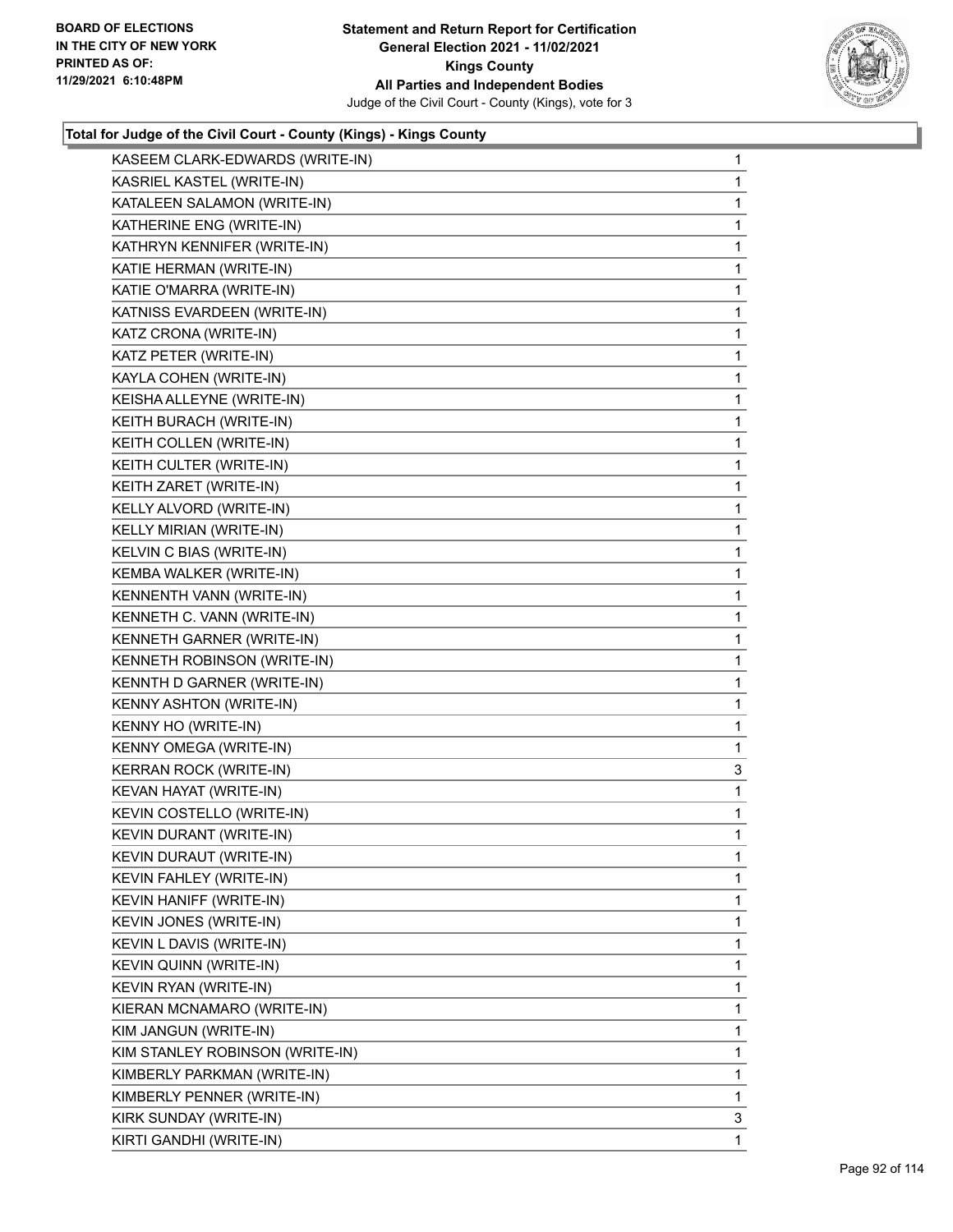![](_page_92_Picture_2.jpeg)

| KONSTANTIN YELISAVERSKLY (WRITE-IN)<br>KRIS LACH (WRITE-IN) |                |
|-------------------------------------------------------------|----------------|
|                                                             | 1              |
|                                                             | 1              |
| <b>KRONKE NEVEILE (WRITE-IN)</b>                            | 1              |
| KRYSTAL BELCON (WRITE-IN)                                   | 1              |
| KWASI MENSAH (WRITE-IN)                                     | 1              |
| KYLE HAMILTON (WRITE-IN)                                    | 1              |
| KYRIE IRVING (WRITE-IN)                                     | 1              |
| KYSIE IRVING (WRITE-IN)                                     | 1              |
| LAINIE KERNTS (WRITE-IN)                                    | 1              |
| LAMIS DEEK (WRITE-IN)                                       | 1              |
| LANA WILLIAMS (WRITE-IN)                                    | 1              |
| LARISA DUBOVA (WRITE-IN)                                    | $\overline{2}$ |
| LARRY DAVID (WRITE-IN)                                      | 1              |
| LARRY ENGENHAM (WRITE-IN)                                   | 1              |
| LARRY FINE (WRITE-IN)                                       | 1              |
| LARRY KRASNER (WRITE-IN)                                    | 1              |
| LARRY KUDLOW (WRITE-IN)                                     | 1              |
| LARRY LAND (WRITE-IN)                                       | 1              |
| LARRY SHARPE (WRITE-IN)                                     | 1              |
| LARS HILTON (WRITE-IN)                                      | 1              |
| LATOYA KAMDANG (WRITE-IN)                                   | 1              |
| LAURA HOFFMAN (WRITE-IN)                                    | 3              |
| LAURA JACOBSON (WRITE-IN)                                   | 1              |
| LAURA M CORGLETON (WRITE-IN)                                | 1              |
|                                                             |                |
| LAUREN TRACEY (WRITE-IN)                                    | 1              |
| LAWRENCE DOWNS (WRITE-IN)                                   | 1              |
| LAWRENCE JOHNSON (WRITE-IN)                                 | 1              |
| LAWRENCE MORTON (WRITE-IN)                                  | 1              |
| LAWRENCE N ROTHBART (WRITE-IN)                              | 1              |
| LAWRENCE RUTHBART (WRITE-IN)                                | 1              |
| LAWRENCE SALUTO (WRITE-IN)                                  | 1              |
| LAWRENCE SCARLINO (WRITE-IN)                                | 3              |
| LAYA BROCHI (WRITE-IN)                                      | 1              |
| LEA KUPERMAN (WRITE-IN)                                     | 1              |
| LEAH BERGYAN (WRITE-IN)                                     | 1              |
| LEAH GOLD (WRITE-IN)                                        | 1              |
| LEAH NEWHOUSE (WRITE-IN)                                    | 1              |
| LEAH ROTH (WRITE-IN)                                        | 1              |
| LECH GOLDSTEIN (WRITE-IN)                                   | 1              |
| LEE FRANCIS LANGSTON (WRITE-IN)                             | 1              |
| LEE NISSON (WRITE-IN)                                       | 1              |
| LELU LAVE (WRITE-IN)                                        | 1              |
| LENA SULLIVAN (WRITE-IN)                                    | 1              |
| LENNY SANDLER (WRITE-IN)                                    | 1              |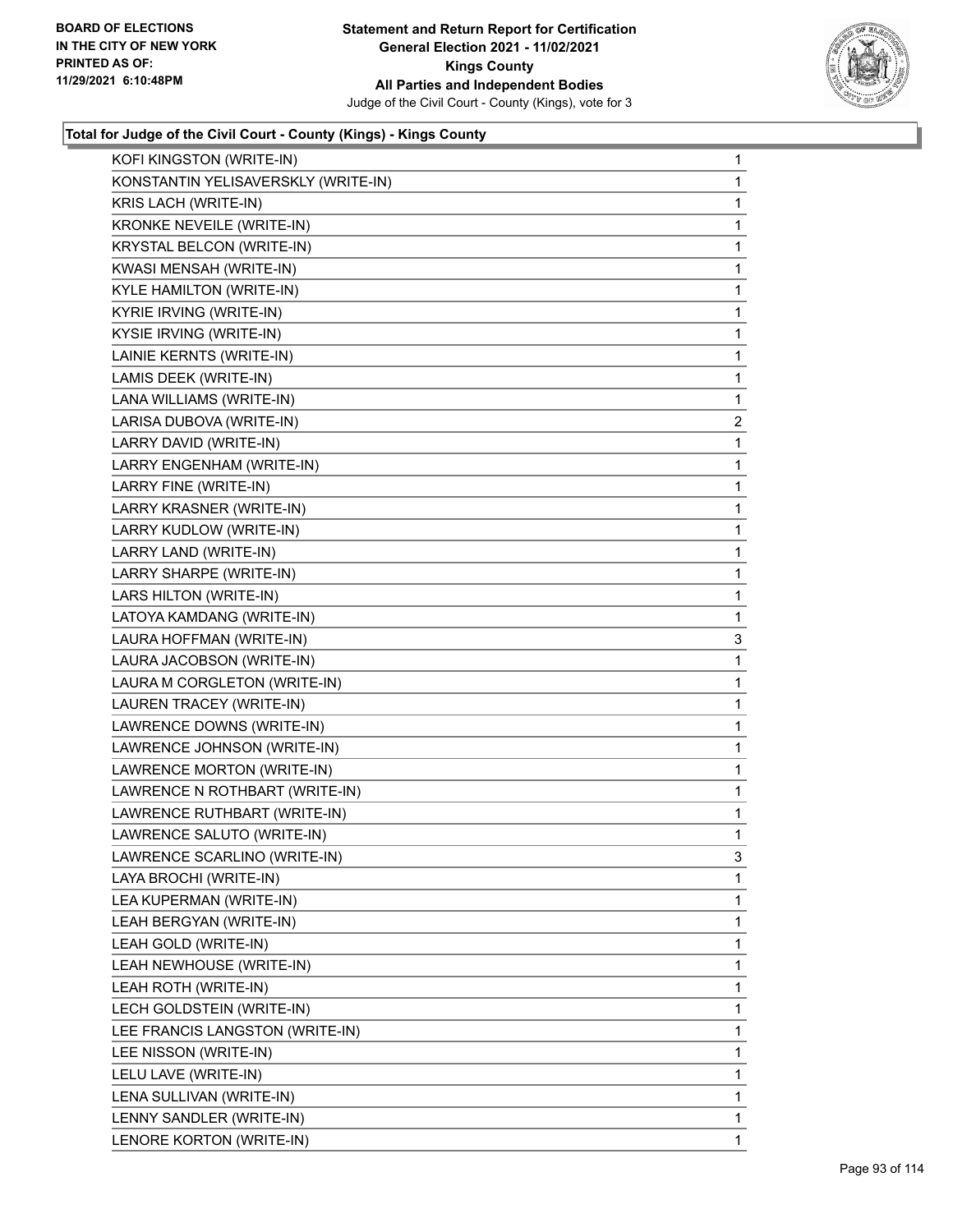![](_page_93_Picture_2.jpeg)

| LEO ZAWISTOUSK (WRITE-IN)      | $\mathbf 1$    |
|--------------------------------|----------------|
| LEON GOLDENBERG (WRITE-IN)     | $\mathbf{1}$   |
| LEON TROTSKY (WRITE-IN)        | $\mathbf 1$    |
| LEONARD ABRAMA (WRITE-IN)      | 1              |
| LEONARD SAWYER (WRITE-IN)      | $\mathbf 1$    |
| LEONID KERSHTEYA (WRITE-IN)    | 1              |
| LES COBRANDIN (WRITE-IN)       | 1              |
| LESKA BRANDON (WRITE-IN)       | $\mathbf{1}$   |
| LESKO BRANDON (WRITE-IN)       | $\mathbf 1$    |
| LESLIE BRANDON (WRITE-IN)      | 1              |
| LESLIE GRUEN (WRITE-IN)        | $\mathbf{1}$   |
| LEVI BLUM (WRITE-IN)           | 1              |
| LEW LEVIN (WRITE-IN)           | 1              |
| LIAM MCCABE (WRITE-IN)         | $\mathbf{1}$   |
| LIAM SMART (WRITE-IN)          | $\mathbf 1$    |
| LIGIA SALVARRO (WRITE-IN)      | $\mathbf 1$    |
| LILIAN WAN (WRITE-IN)          | 2              |
| LILIYA TULCHINSKY (WRITE-IN)   | 1              |
| LILLIAN MEISELS (WRITE-IN)     | $\mathbf{1}$   |
| LILLIAN WAN (WRITE-IN)         | 22             |
| LILYA BULOVA (WRITE-IN)        | 1              |
| LINDA ARMENTO (WRITE-IN)       | 1              |
| LINDA CANTONI (WRITE-IN)       | $\mathbf{1}$   |
| LINDSEY BUCKINGHAM (WRITE-IN)  | 1              |
| LING JAN HU (WRITE-IN)         | 1              |
| LIPA KLEIN (WRITE-IN)          | $\mathbf{1}$   |
| LISA FERRI (WRITE-IN)          | $\mathbf 1$    |
| LISA LEWIS (WRITE-IN)          | $\overline{2}$ |
| LISA LOVE (WRITE-IN)           | 2              |
| LISA SCOLARI (WRITE-IN)        | 1              |
| LISE ERGBER (WRITE-IN)         | 1              |
| LIZ ZELMAN (WRITE-IN)          | $\mathbf{1}$   |
| LIZZETTE COLON (WRITE-IN)      | 1              |
| LLOYD MATHISEN (WRITE-IN)      | 1              |
| LOGAN MCGRAHAN (WRITE-IN)      | 1              |
| LOGAN SCHITT (WRITE-IN)        | 1              |
| LOLA RAE GREENMAN (WRITE-IN)   | 1              |
| LOLA WATERMAN (WRITE-IN)       | 1              |
| LORI WILLS (WRITE-IN)          | 1              |
| LOU COSTELLO (WRITE-IN)        | $\mathbf{1}$   |
| LOU CURICO (WRITE-IN)          | 3              |
| LOUIS BARBERA (WRITE-IN)       | 1              |
| LOUIS CRESPO (WRITE-IN)        | 3              |
| LOUIS MAFFEI (WRITE-IN)        | $\mathbf{1}$   |
| LOUIS MATTHEW GUIDA (WRITE-IN) | 1              |
| LOUIS ROSENTHAL (WRITE-IN)     | $\mathbf{1}$   |
|                                |                |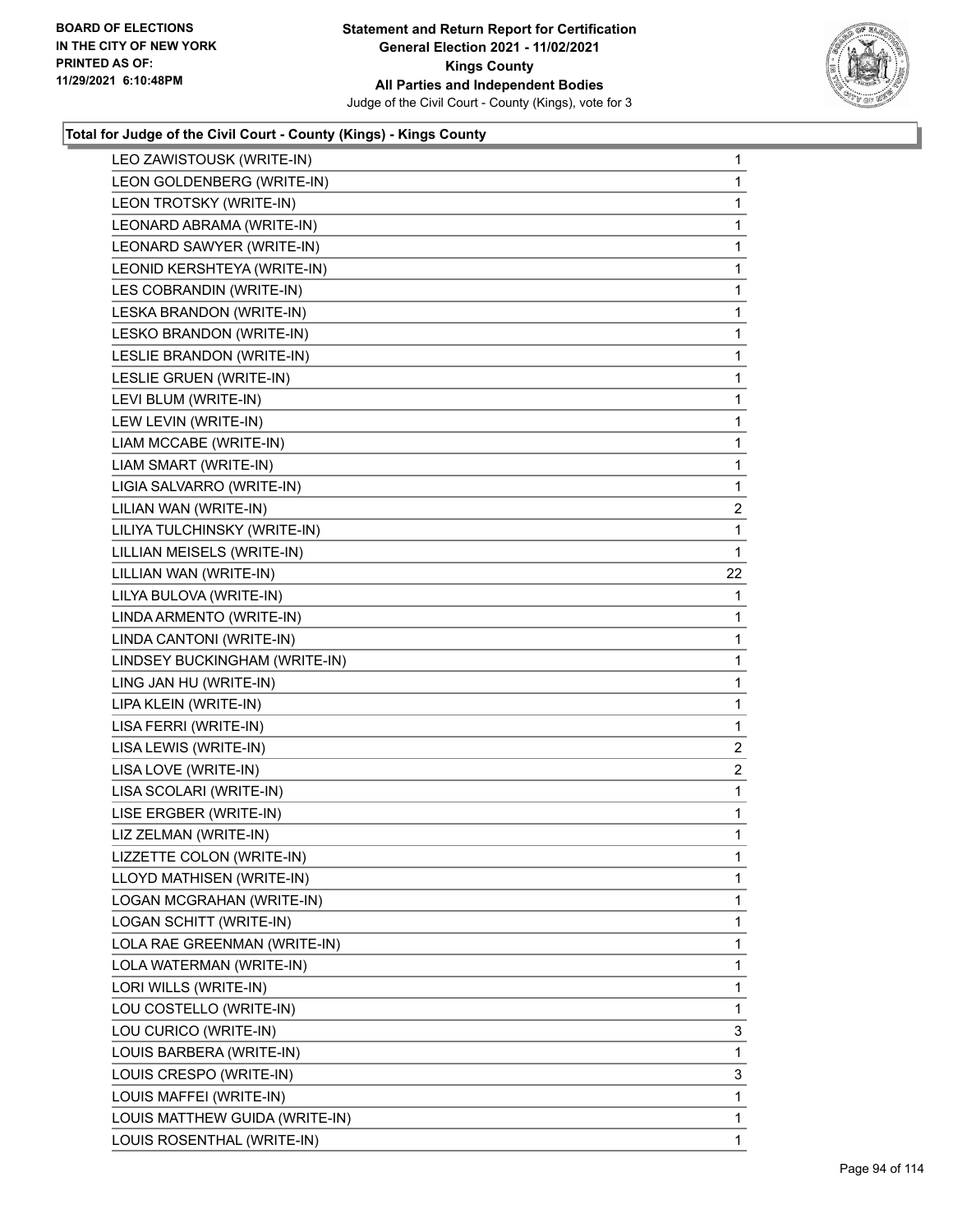![](_page_94_Picture_2.jpeg)

| LOUIS ROSSMANN (WRITE-IN)         | $\mathbf{1}$ |
|-----------------------------------|--------------|
| LUCRETIA POTTER (WRITE-IN)        | 3            |
| LUCY BELL (WRITE-IN)              | 1            |
| LUCY BROWN (WRITE-IN)             | 1            |
| LUIGI GALLO (WRITE-IN)            | 1            |
| LUIS MONTES (WRITE-IN)            | 1            |
| LUKA BOTLON (WRITE-IN)            | 1            |
| LUKASZ SKRODZKI (WRITE-IN)        | 1            |
| LUKE HAASEN (WRITE-IN)            | 1            |
| LUKE HELLKAMP (WRITE-IN)          | 1            |
| LUKE MCGRAHAN (WRITE-IN)          | 1            |
| LUNG HING YUEN (WRITE-IN)         | 1            |
| LUZER KVIAT (WRITE-IN)            | 1            |
| MAE WHITE (WRITE-IN)              | 1            |
| MAGAN REINS (WRITE-IN)            | 1            |
| MALAIKA ROTTMAN (WRITE-IN)        | 1            |
| MALANIE TRUMP (WRITE-IN)          | 1            |
| MALCOLM DUBOSE (WRITE-IN)         | 1            |
| MALKA FISCHMAN (WRITE-IN)         | 1            |
| MALKA TEITELBAUM (WRITE-IN)       | 1            |
| MALTA FREUND (WRITE-IN)           | $\mathbf{1}$ |
| MANDEL LAZAROFF (WRITE-IN)        | 1            |
| MANDY LEE (WRITE-IN)              | 1            |
| MANUAL WAN (WRITE-IN)             | $\mathbf{1}$ |
| MARC SCAFIDI (WRITE-IN)           | 1            |
| MARGARET GANDY (WRITE-IN)         | 1            |
| MARGARET GIORGIO (WRITE-IN)       | $\mathbf{1}$ |
| MARGARET MALLOY (WRITE-IN)        | 1            |
| MARGARET MCGRATH (WRITE-IN)       | 1            |
| MARGIE LANDA (WRITE-IN)           | $\mathbf{1}$ |
| MARGLA CALMER (WRITE-IN)          | 1            |
| MARGO COHEN (WRITE-IN)            | 1            |
| MARI BARNAS (WRITE-IN)            | 1            |
| MARIA BASS (WRITE-IN)             | 1            |
| MARIA NOVAK (WRITE-IN)            | 1            |
| MARIA PAPPAS (WRITE-IN)           | 1            |
| MARIA PLAIN (WRITE-IN)            | 1            |
| MARIA UTHOMALT (WRITE-IN)         | 1            |
| MARIANA ALEXANDER (WRITE-IN)      | 1            |
| MARILYN S. HECHT (WRITE-IN)       | 1            |
| MARINA IUANGO (WRITE-IN)          | 1            |
| MARINA MARINELLI (WRITE-IN)       | 1            |
| MARIO DI RE (WRITE-IN)            | 1            |
| MARISSA MASCARELLA (WRITE-IN)     | 1            |
| MARJORIE ERGBER (WRITE-IN)        | 1            |
| MARJORIE TAYLOR GREENE (WRITE-IN) | 1            |
|                                   |              |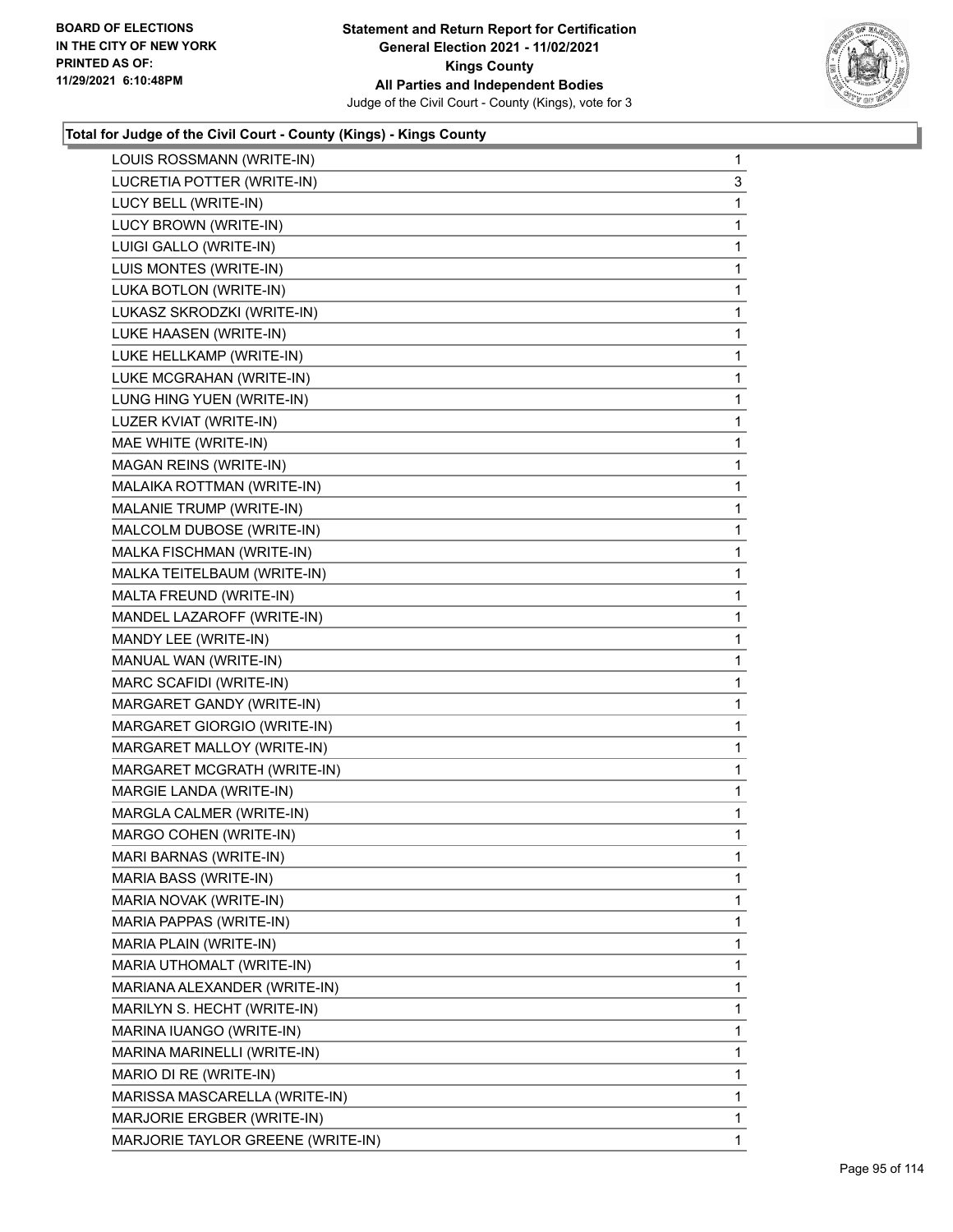![](_page_95_Picture_2.jpeg)

| MARK DICE (WRITE-IN)           | $\mathbf{1}$   |
|--------------------------------|----------------|
| MARK DORUHELM (WRITE-IN)       | 1              |
| MARK HUBASTEK (WRITE-IN)       | 1              |
| MARK KENNEDY (WRITE-IN)        | 1              |
| MARK KVEIN (WRITE-IN)          | 1              |
| MARK LEVIN (WRITE-IN)          | 1              |
| MARK LEVINE (WRITE-IN)         | 5              |
| MARK MESSIER (WRITE-IN)        | 1              |
| MARK NASS (WRITE-IN)           | 1              |
| MARK O'NEAL (WRITE-IN)         | 1              |
| MARK POSNER (WRITE-IN)         | 1              |
| MARK RUCHELSMAN (WRITE-IN)     | 1              |
| MARK SCHIMEL (WRITE-IN)        | 1              |
| MARK SHILEN (WRITE-IN)         | 1              |
| MARK SZUSZKIEWICZ (WRITE-IN)   | 2              |
| MARK TRAVYER (WRITE-IN)        | 1              |
| MARLAN GONZALES (WRITE-IN)     | 1              |
| MARTH BROWN (WRITE-IN)         | 1              |
| MARTHA BROWN (WRITE-IN)        | 1              |
| MARTIN GALVIN (WRITE-IN)       | 1              |
| MARTIN GARFINTEL (WRITE-IN)    | 1              |
| MARTIN GOLDEN (WRITE-IN)       | 5              |
| MARTIN J GOLDEN (WRITE-IN)     | 1              |
| MARTIN J.GOLDEN (WRITE-IN)     | 1              |
| MARTIN KRONGOLD (WRITE-IN)     | 1              |
| MARTIN MALONE (WRITE-IN)       | 1              |
| MARTY GOLDEN (WRITE-IN)        | 4              |
| MARUS WAHINGTON (WRITE-IN)     | 3              |
| MARVA BROWN (WRITE-IN)         | 4              |
| MARY BLUM (WRITE-IN)           | 1              |
| MARY HOLLAND (WRITE-IN)        | 2              |
| MARY PALMS (WRITE-IN)          | 1              |
| MATHEW DCON (WRITE-IN)         | 1              |
| MATHEW MAM (WRITE-IN)          | 1              |
| MATT BYRNE (WRITE-IN)          | 1              |
| MATT WALSH (WRITE-IN)          | 1              |
| MATTHEW BARBOSA (WRITE-IN)     | 1              |
| MATTHEW BLUM (WRITE-IN)        | $\overline{2}$ |
| MATTHEW CATUSCO (WRITE-IN)     | 1              |
| MATTHEW H LANNIELLO (WRITE-IN) | 1              |
| MATTHEW LIMANDRI (WRITE-IN)    | 1              |
| MATTHEW MIYACZ (WRITE-IN)      | 1              |
| MATTHEW R. HUNTER (WRITE-IN)   | 1              |
| MATTHEW SIGNORILE (WRITE-IN)   | 1              |
| MATTHEW T. FAIRLEY (WRITE-IN)  | 1              |
| MATTHEW W DAVIS (WRITE-IN)     | $\mathbf{1}$   |
|                                |                |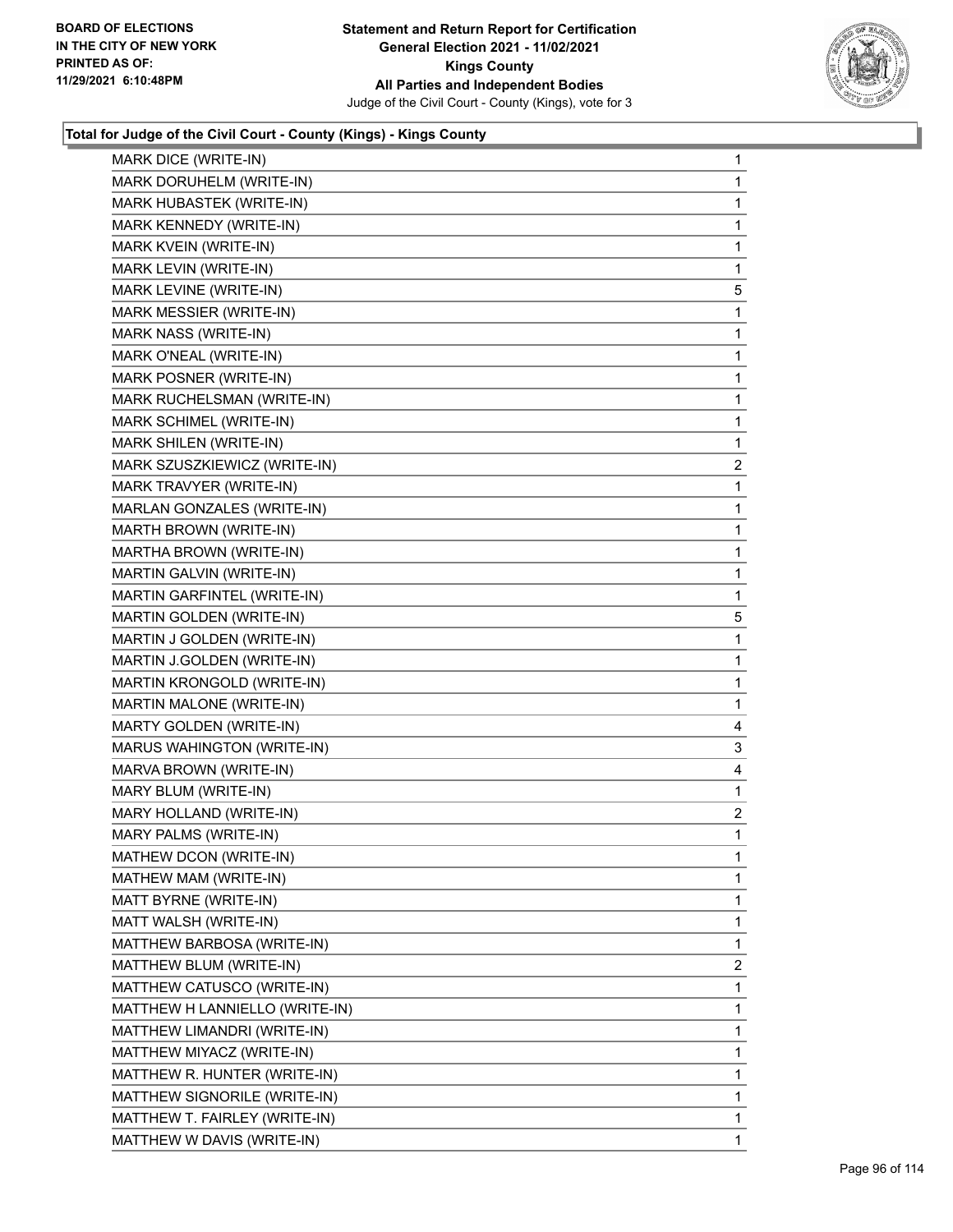![](_page_96_Picture_2.jpeg)

| MATTY BALM (WRITE-IN)              | $\mathbf{1}$   |
|------------------------------------|----------------|
| MAUDE SANTIAGO (WRITE-IN)          | 1              |
| MAURA MCHUGH MILLS (WRITE-IN)      | 1              |
| MAURICE KAHN (WRITE-IN)            | 3              |
| MAURICE MATHEW (WRITE-IN)          | 1              |
| MAURICE RAFIAA (WRITE-IN)          | 1              |
| MAX ZAHN (WRITE-IN)                | 1              |
| MAXWELL BEDEAU (WRITE-IN)          | 1              |
| MAYA WILEY (WRITE-IN)              | 2              |
| MAYER MAYERFELD (WRITE-IN)         | 1              |
| MEILECH STROM (WRITE-IN)           | 1              |
| MEIN FISHMAN (WRITE-IN)            | 1              |
| MEIR GEWIRTZ (WRITE-IN)            | 1              |
| MEL BROOKS (WRITE-IN)              | 1              |
| MEL GROVEN (WRITE-IN)              | 1              |
| MELANIA TRUMP (WRITE-IN)           | $\overline{2}$ |
| MELECH GILBERT (WRITE-IN)          | 1              |
| MELISSA BLUNI (WRITE-IN)           | 1              |
| MELLISA BLUNI (WRITE-IN)           | 1              |
| MELVIN GIRPHEK (WRITE-IN)          | 1              |
| MEMCHEN NASS (WRITE-IN)            | 1              |
| MENACHEM O. ZELMANOVITZ (WRITE-IN) | 1              |
| MENACHEM SCHNEERSON (WRITE-IN)     | 3              |
| MENACHEM WHITE (WRITE-IN)          | 1              |
| MENASHE HOROWITZ (WRITE-IN)        | 1              |
| MENDAL RINGEL (WRITE-IN)           | 1              |
| MENDEL MEJMA (WRITE-IN)            | 1              |
| MENDEL SITORSKY (WRITE-IN)         | 1              |
| MENDIEL MOSHIACH (WRITE-IN)        | 1              |
| MENDY HOROWITZ (WRITE-IN)          | 1              |
| MENDY SALAMON (WRITE-IN)           | 1              |
| <b>MESHNER MEID (WRITE-IN)</b>     | 1              |
| MESHULEM GINSBURG (WRITE-IN)       | 1              |
| MEYER ISAAC (WRITE-IN)             | 1              |
| MICHAEL A. ORIELY (WRITE-IN)       | 1              |
| MICHAEL BALAGULA (WRITE-IN)        | 6              |
| MICHAEL BLOOMBERG (WRITE-IN)       | 1              |
| MICHAEL BRENNAN (WRITE-IN)         | 1              |
| MICHAEL CLARKE (WRITE-IN)          | 1              |
| MICHAEL COHEN (WRITE-IN)           | 1              |
| MICHAEL CONNORS (WRITE-IN)         | 1              |
| MICHAEL DONOHUE (WRITE-IN)         | 1              |
| MICHAEL E RYAN (WRITE-IN)          | 1              |
| MICHAEL ERGBER (WRITE-IN)          | 1              |
| MICHAEL FARKAS (WRITE-IN)          | 1              |
| MICHAEL FEWX (WRITE-IN)            | 1              |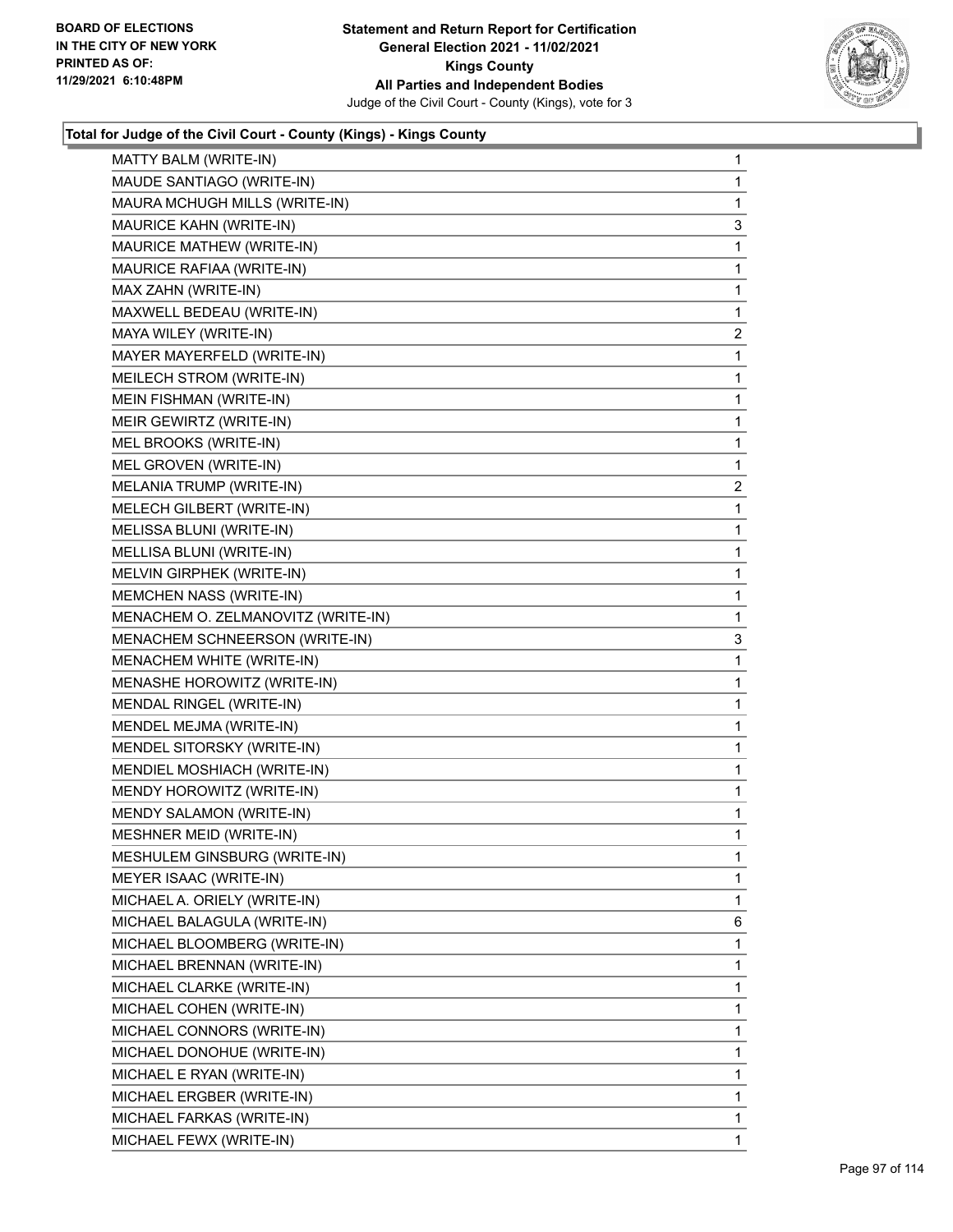![](_page_97_Picture_2.jpeg)

| MICHAEL G. DRISCOLL (WRITE-IN) | 1              |
|--------------------------------|----------------|
| MICHAEL J ADELMAN (WRITE-IN)   | 1              |
| MICHAEL JACKSON (WRITE-IN)     | 1              |
| MICHAEL KORSINSKY (WRITE-IN)   | $\mathbf 1$    |
| MICHAEL MAGLIANO (WRITE-IN)    | 3              |
| MICHAEL MALICE (WRITE-IN)      | 1              |
| MICHAEL MCHALE (WRITE-IN)      | $\overline{2}$ |
| MICHAEL MCINTYRE (WRITE-IN)    | 1              |
| MICHAEL MUIAYER (WRITE-IN)     | 1              |
| MICHAEL MULLEN (WRITE-IN)      | $\mathbf{1}$   |
| MICHAEL PASTERA (WRITE-IN)     | 1              |
| MICHAEL PENA (WRITE-IN)        | 1              |
| MICHAEL PENCE (WRITE-IN)       | $\overline{a}$ |
| MICHAEL R OKEETE (WRITE-IN)    | 1              |
| MICHAEL SCHWARTZ (WRITE-IN)    | 1              |
| MICHAEL SPREI (WRITE-IN)       | $\mathbf{1}$   |
| MICHAEL STARKEY (WRITE-IN)     | 1              |
| MICHAEL STERSTEIN (WRITE-IN)   | 1              |
| MICHAEL WEINBERG (WRITE-IN)    | $\mathbf{1}$   |
| MICHAEL WEISBERG (WRITE-IN)    | 1              |
| MICHAEZ CIBELCA (WRITE-IN)     | 1              |
| MICHAL MOSSAD (WRITE-IN)       | 1              |
| MICHELLE HAGLER (WRITE-IN)     | $\overline{a}$ |
| MICHELLE LEWIN (WRITE-IN)      | 1              |
| MICHELLE N. HANLEY (WRITE-IN)  | $\mathbf{1}$   |
| MIGUEL ROSADO (WRITE-IN)       | 1              |
| MIKE AIOSA (WRITE-IN)          | $\mathbf{1}$   |
| MIKE BALBO (WRITE-IN)          | $\mathbf{1}$   |
| MIKE BLUMBERG (WRITE-IN)       | 1              |
| MIKE BOGAN (WRITE-IN)          | 1              |
| MIKE DONOHOE (WRITE-IN)        | $\mathbf{1}$   |
| MIKE HANCOCK (WRITE-IN)        | 1              |
| MIKE HOFMANN (WRITE-IN)        | 1              |
| MIKE IRWIN (WRITE-IN)          | 1              |
| MIKE KELLLY (WRITE-IN)         | 1              |
| MIKE KELLY (WRITE-IN)          | 1              |
| MIKE MILLER (WRITE-IN)         | 1              |
| MIKE PENCE (WRITE-IN)          | 4              |
| MIKE POMPEO (WRITE-IN)         | 1              |
| MIKE ROACH (WRITE-IN)          | 1              |
| MIKE RUSSO (WRITE-IN)          | 1              |
| MIKE UANI (WRITE-IN)           | 1              |
| MIKE WHITE (WRITE-IN)          | 3              |
| MIKE YEADON (WRITE-IN)         | 1              |
| MIKHAIL ZATS (WRITE-IN)        | 2              |
| MILA NIELSON (WRITE-IN)        | 1              |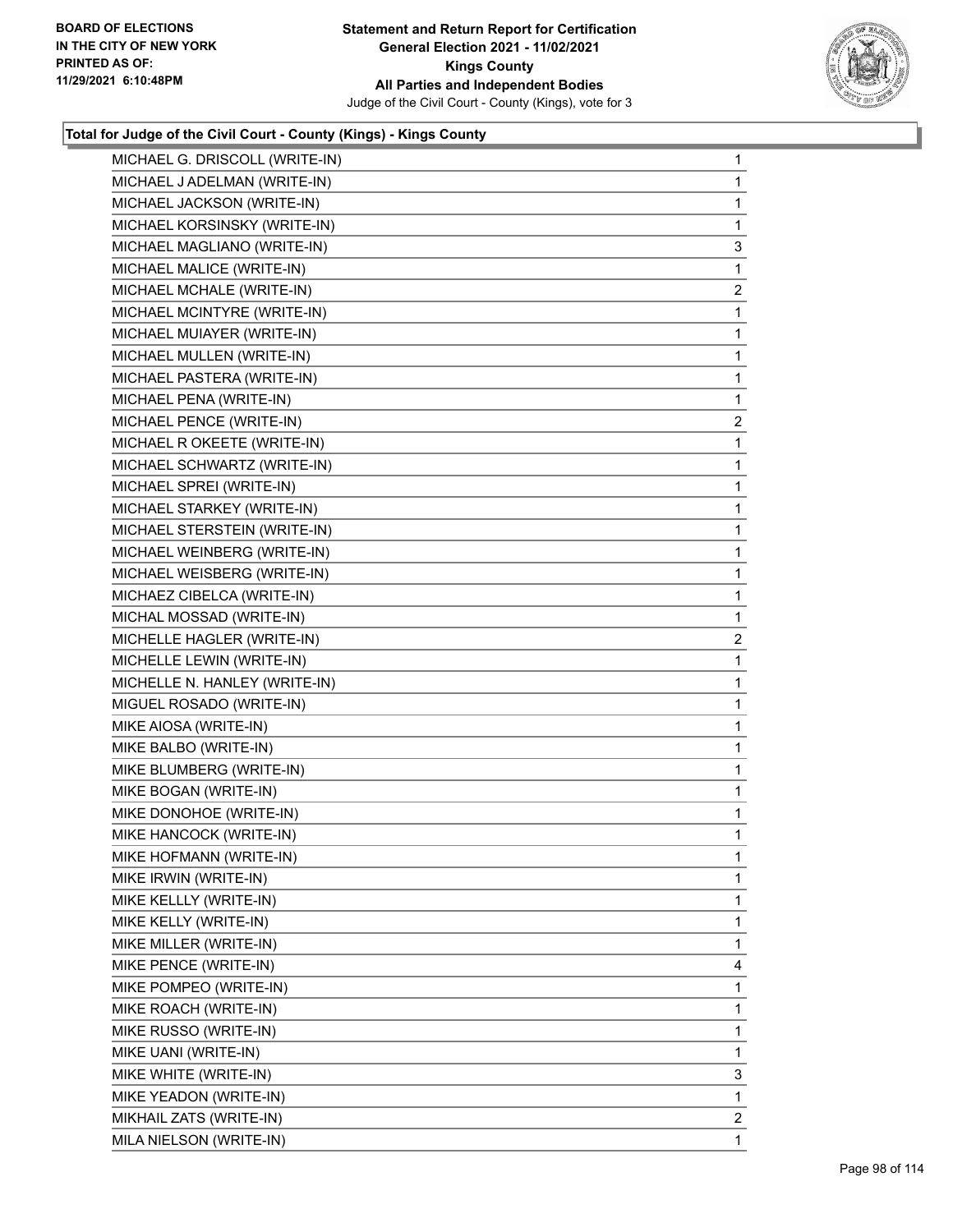![](_page_98_Picture_2.jpeg)

| MIN JIANG (WRITE-IN)            | 3              |
|---------------------------------|----------------|
| MINDY GREENBERG (WRITE-IN)      | 1              |
| MIRA KASINITZ (WRITE-IN)        | 1              |
| MIRIAM FRIED (WRITE-IN)         | $\overline{c}$ |
| MIRIAM SKOLNICK (WRITE-IN)      | 1              |
| MITCHELL SCHUARTZMAN (WRITE-IN) | 3              |
| MITCHELL SHELLEY (WRITE-IN)     | 1              |
| MOE HOWARD (WRITE-IN)           | 2              |
| MOIRA LIEY (WRITE-IN)           | 1              |
| MOISHE FAHRER (WRITE-IN)        | 1              |
| MOISHE GOLDBERG (WRITE-IN)      | 1              |
| MOISHE Y.KNOPFLER (WRITE-IN)    | 1              |
| MOISHY GOLDBERG (WRITE-IN)      | 1              |
| MOISHY LEW (WRITE-IN)           | 1              |
| MONIQUE HOLAMAN (WRITE-IN)      | 2              |
| MORDECHAI COHEN (WRITE-IN)      | 1              |
| MORDECHAI FREEDMAN (WRITE-IN)   | 1              |
| MORDECHAI GLICK (WRITE-IN)      | 1              |
| MORDECHAI YAVNEM (WRITE-IN)     | 1              |
| MORDICHAI SABEL (WRITE-IN)      | 1              |
| MORGAN LAMARRE (WRITE-IN)       | 3              |
| MORIA MELTZER COHEN (WRITE-IN)  | 1              |
| MOROECHO MARCUS (WRITE-IN)      | 1              |
| MORRIE I. KLEINBART (WRITE-IN)  | 1              |
| MORRIS GERSHBAUM (WRITE-IN)     | 1              |
| MORRIS SHALOM (WRITE-IN)        | 1              |
| MORRIS SIMKIN (WRITE-IN)        | 3              |
| MOSA WESS (WRITE-IN)            | 1              |
| MOSES FISCHMAN (WRITE-IN)       | 1              |
| MOSES HORWITZ (WRITE-IN)        | 1              |
| <b>MOSES KREIMAN (WRITE-IN)</b> | 1              |
| MOSES LAFKEWITS (WRITE-IN)      | 1              |
| MOSES RISNER (WRITE-IN)         | 1              |
| MOSHE ADLER (WRITE-IN)          | 1              |
| MOSHE BERGER (WRITE-IN)         | 1              |
| MOSHE BINDER (WRITE-IN)         | 1              |
| MOSHE DONN (WRITE-IN)           | 1              |
| MOSHE FOGEL (WRITE-IN)          | 1              |
| MOSHE MORGEREDEN (WRITE-IN)     | 1              |
| MOSHE NUSSBAUM (WRITE-IN)       | 1              |
| MOSHE OZEIREY (WRITE-IN)        | 1              |
| MOSHE ROSENFELD (WRITE-IN)      | 1              |
| MOSHE RUBIN (WRITE-IN)          | 1              |
| MOSHE STARASHEFSKY (WRITE-IN)   | 1              |
| MOSHE ZIEGLER (WRITE-IN)        | 2              |
| MUMIA ABU JAMAL (WRITE-IN)      | 1              |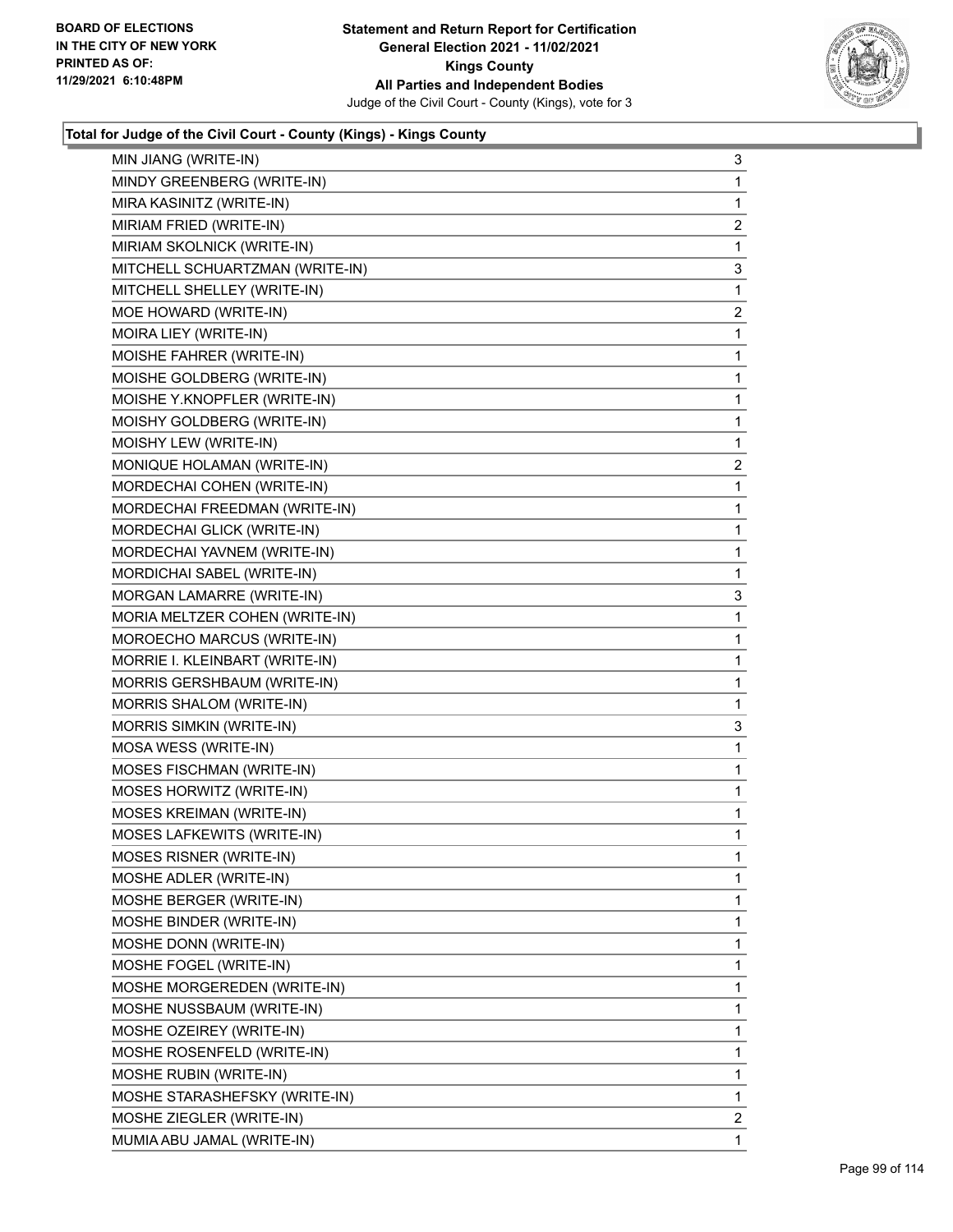![](_page_99_Picture_2.jpeg)

| MUNICA JACKSON (WRITE-IN)       | 1              |
|---------------------------------|----------------|
| MYA WILEY (WRITE-IN)            | 1              |
| NACHAM FRIED (WRITE-IN)         | 1              |
| NACHMAN CALLER (WRITE-IN)       | $\overline{a}$ |
| NADIA TYKSULER (WRITE-IN)       | 1              |
| NAFTALI BURGER (WRITE-IN)       | 1              |
| NAFTALI SIEGEL (WRITE-IN)       | 1              |
| NASAEL GOLD (WRITE-IN)          | 1              |
| NASAL KHMIA (WRITE-IN)          | 1              |
| NASRIN SOTOUDEH (WRITE-IN)      | 1              |
| NATALIA SHIFRIN (WRITE-IN)      | 1              |
| NATALIE JAMES (WRITE-IN)        | 1              |
| NATHALIE BAILEY (WRITE-IN)      | 1              |
| NATHAN JAFPE (WRITE-IN)         | 1              |
| NATHAN WISEMAN (WRITE-IN)       | 1              |
| NAZIR BRAYBUY (WRITE-IN)        | 1              |
| NEAL ADELSTEIN (WRITE-IN)       | 1              |
| NECHOMA H PARNES (WRITE-IN)     | 1              |
| NEIL GORSICH (WRITE-IN)         | 1              |
| NELECH SILBERT (WRITE-IN)       | 1              |
| NELSON WRIGHT (WRITE-IN)        | 1              |
| <b>NESLET BILALI (WRITE-IN)</b> | 1              |
| NESRET BILALI (WRITE-IN)        | 1              |
| NICHOLAS ALLARD (WRITE-IN)      | 1              |
| NICHOLAS DENICOLA (WRITE-IN)    | 1              |
| NICHOLAS GALLIMORE (WRITE-IN)   | 1              |
| NICHOLAS TAPERT (WRITE-IN)      | 1              |
| NICK ACKADO (WRITE-IN)          | 1              |
| NICK DAKA (WRITE-IN)            | $\mathbf{1}$   |
| NICK DIPITOLO (WRITE-IN)        | 1              |
| NICK JONAS (WRITE-IN)           | 1              |
| NICK MULLEN (WRITE-IN)          | 1              |
| NICK XENOPHON (WRITE-IN)        | 1              |
| NICKA PIERRE (WRITE-IN)         | 6              |
| NICKI MANAJ (WRITE-IN)          | 1              |
| NICOLAS MURLURO (WRITE-IN)      | 1              |
| NICOLE CHERNECHER (WRITE-IN)    | 1              |
| NICOLE MALLIOTAKIS (WRITE-IN)   | 1              |
| NICOLE MCQUEEN (WRITE-IN)       | 1              |
| NINA TURNER (WRITE-IN)          | 1              |
| NOAH BENJAMIN LENNOX (WRITE-IN) | 1              |
| NOAH D. COHEN (WRITE-IN)        | $\overline{2}$ |
| NOCAN FRONTERA (WRITE-IN)       | 1              |
| NOLA SPORN SMITH (WRITE-IN)     | 1              |
| NORA ALMIOA (WRITE-IN)          | 1              |
| NORA SLMEIDA (WRITE-IN)         | 1              |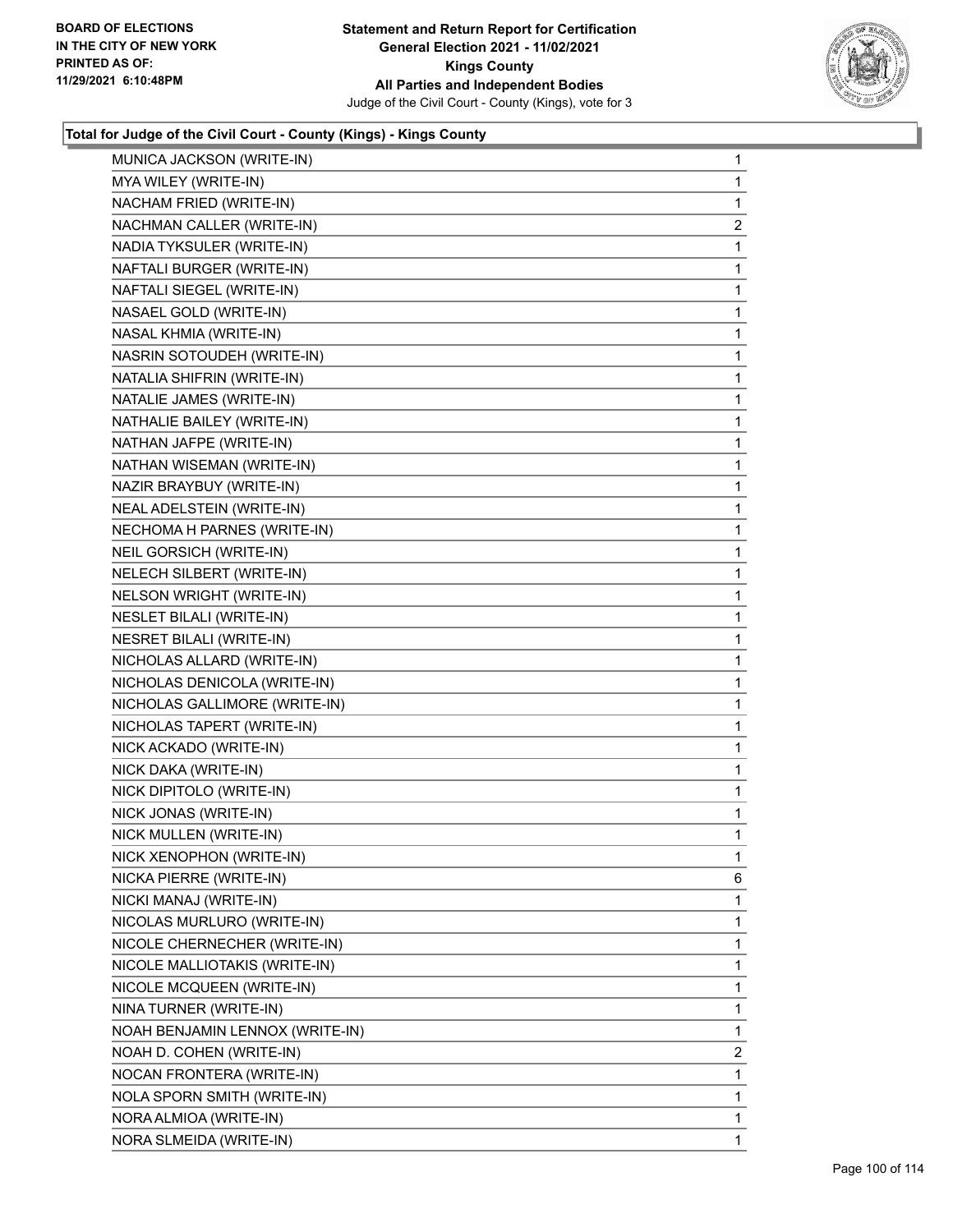![](_page_100_Picture_2.jpeg)

| NORMAN MCLAUGHLIN (WRITE-IN)        | 1 |
|-------------------------------------|---|
| NUCHAH SHOITA (WRITE-IN)            | 1 |
| <b>ODETTE NAKOSH (WRITE-IN)</b>     | 1 |
| OLEG SHIBDEU (WRITE-IN)             | 1 |
| OLGA FORT (WRITE-IN)                | 1 |
| OLIVER SMART (WRITE-IN)             | 1 |
| OLIVIA SOHMER ROSENBAUM (WRITE-IN)  | 1 |
| ONIKA MARAJ (WRITE-IN)              | 1 |
| OSA MAJOR (WRITE-IN)                | 1 |
| OZ SULTAN (WRITE-IN)                | 1 |
| OZEL ORLANDER (WRITE-IN)            | 1 |
| PAIJE GEM (WRITE-IN)                | 1 |
| PAMELA L FISHER (WRITE-IN)          | 1 |
| PAPER BOY LOVE (WRITE-IN)           | 3 |
| PASCAL DECAPRARIIS (WRITE-IN)       | 1 |
| PAT JOSEPH QUAGLIARIEILO (WRITE-IN) | 1 |
| PAT PAULSON (WRITE-IN)              | 1 |
| PAT ROBERTSON (WRITE-IN)            | 1 |
| PAT RUSSO (WRITE-IN)                | 1 |
| PATRICIA ROBINSON (WRITE-IN)        | 1 |
| PATRICIA RUSSELL (WRITE-IN)         | 1 |
| PATRICK BATEMAN (WRITE-IN)          | 1 |
| PATRICK D RONK (WRITE-IN)           | 1 |
| PATRICK DORESTY (WRITE-IN)          | 1 |
| PATRICK HAYES (WRITE-IN)            | 1 |
| PATRICK KANE (WRITE-IN)             | 1 |
| PATRICK WANG (WRITE-IN)             | 1 |
| PATTY MILLS (WRITE-IN)              | 1 |
| PATTY ONEALE (WRITE-IN)             | 1 |
| PAUL A. RODRIGUEZ (WRITE-IN)        | 2 |
| PAUL A. RORIGUEZ (WRITE-IN)         | 1 |
| PAUL BALUCAS (WRITE-IN)             | 1 |
| PAUL CAPOBIANCO (WRITE-IN)          | 3 |
| PAUL GAMMAL (WRITE-IN)              | 1 |
| PAUL LIND (WRITE-IN)                | 4 |
| PAUL MARPONE SR. (WRITE-IN)         | 1 |
| PAUL MEDEROS (WRITE-IN)             | 1 |
| PAUL MENDEZ (WRITE-IN)              | 2 |
| PAUL MOSES (WRITE-IN)               | 1 |
| PAUL PETERSON (WRITE-IN)            | 1 |
| PAUL RODRIGUEZ (WRITE-IN)           | 1 |
| PAUL VAYGEN (WRITE-IN)              | 3 |
| PAUL WILSON (WRITE-IN)              | 1 |
| PEARL MAX (WRITE-IN)                | 3 |
| PEARL SAMPSON (WRITE-IN)            | 1 |
| PECAN ROSENBERG (WRITE-IN)          | 1 |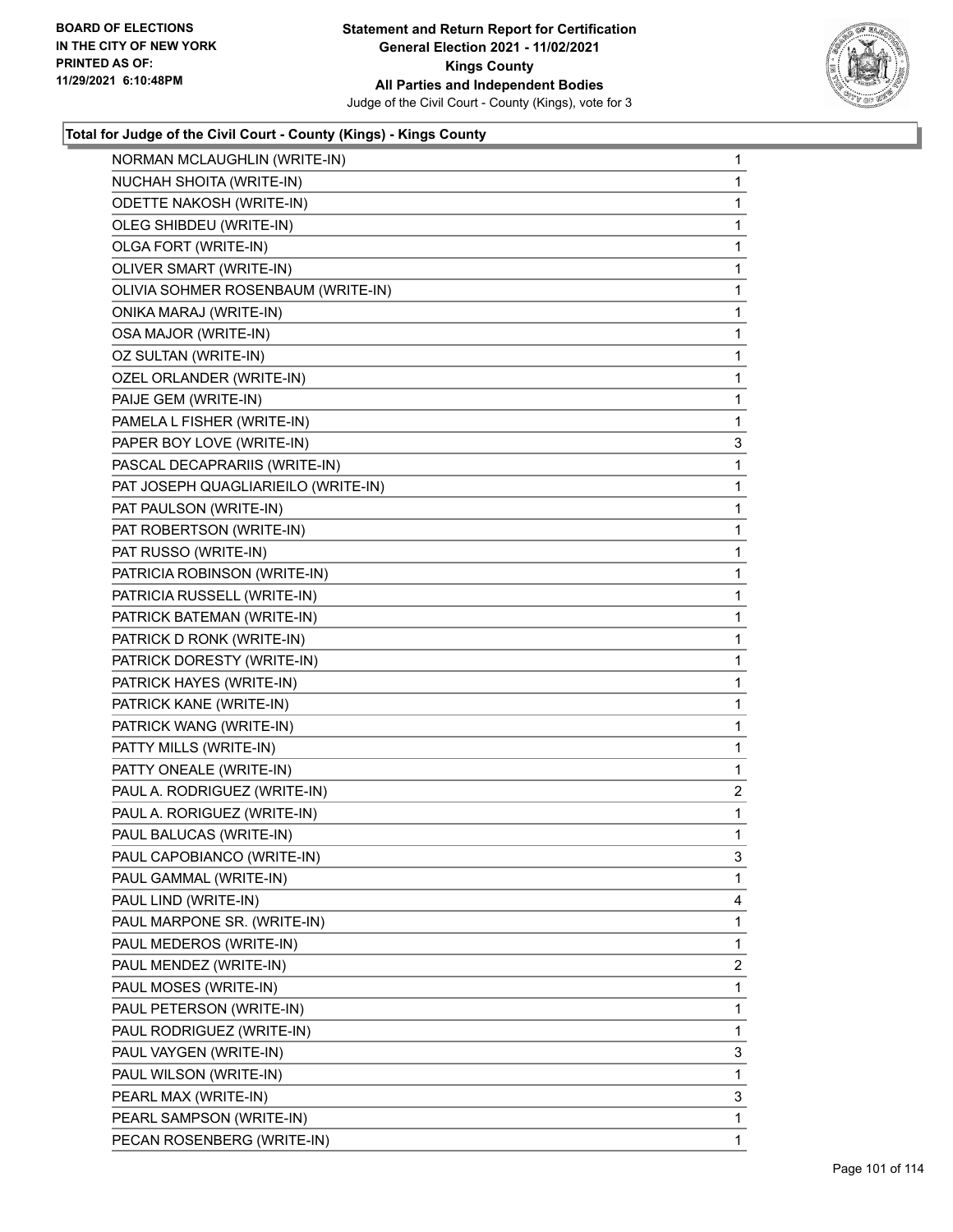![](_page_101_Picture_2.jpeg)

| PEDRO MARINEZ (WRITE-IN)         | 1              |
|----------------------------------|----------------|
| PERETZ C LEVIN (WRITE-IN)        | 1              |
| PERIL BLUMBERG (WRITE-IN)        | 1              |
| PETE DAVIDSON (WRITE-IN)         | 1              |
| PETER ANAGNOSTAKOS (WRITE-IN)    | $\overline{2}$ |
| PETER GRIFFIN (WRITE-IN)         | 2              |
| PETER ITAK (WRITE-IN)            | 1              |
| PETER J LANPESOVC (WRITE-IN)     | 1              |
| PETER MCCULLOUGH (WRITE-IN)      | 1              |
| PETER MCMAHEN (WRITE-IN)         | 1              |
| PETER PETINO (WRITE-IN)          | 1              |
| PETER THIEL (WRITE-IN)           | 1              |
| PETET PARRET (WRITE-IN)          | 1              |
| PHIL BEDDOE (WRITE-IN)           | 1              |
| PHIL TISNE (WRITE-IN)            | 1              |
| PHILIP KASINITZ (WRITE-IN)       | 1              |
| PHILIP TISNE (WRITE-IN)          | 1              |
| PHILIPP THOMPSON (WRITE-IN)      | 1              |
| PHILLIPE SANZ (WRITE-IN)         | 1              |
| PHYLISS CHU (WRITE-IN)           | 1              |
| PIERO IBERTH (WRITE-IN)          | 1              |
| PIERRE RATZKI (WRITE-IN)         | 1              |
| PIERS ANTHONY (WRITE-IN)         | 1              |
| PINCHES WALHENDLER (WRITE-IN)    | 1              |
| PITER LUGA (WRITE-IN)            | 1              |
| PIYA VACHARASANTEE (WRITE-IN)    | 1              |
| POOF GUBERMAN (WRITE-IN)         | 1              |
| PUPA REBBA (WRITE-IN)            | 1              |
| PUSHKIN ALEX (WRITE-IN)          | 1              |
| PUSTOBAYER ALEXANDER (WRITE-IN)  | 1              |
| QUANDA S FRANCIS (WRITE-IN)      | 1              |
| RABBI JOEL TEITELBAUM (WRITE-IN) | 1              |
| RABY A. MILLER (WRITE-IN)        | $\overline{2}$ |
| RACHEL FREIER (WRITE-IN)         | 1              |
| RACHEL FREIZER (WRITE-IN)        | 1              |
| RACHEL FRIER (WRITE-IN)          | 4              |
| RACHEL FRIES (WRITE-IN)          | 1              |
| RACHEL GRUEN (WRITE-IN)          | 1              |
| RACHEL KAYLE (WRITE-IN)          | 1              |
| RACHEL MILMAN (WRITE-IN)         | 1              |
| RACHEL ROMM-NISSON (WRITE-IN)    | 1              |
| RACQUEL REINSTEIN (WRITE-IN)     | 1              |
| RAFAEL BECO (WRITE-IN)           | 1              |
| RAFUEL BECO (WRITE-IN)           | 1              |
| RAFUEL HOLENDER (WRITE-IN)       | 1              |
| RAIZY SILBERMAN (WRITE-IN)       | 1              |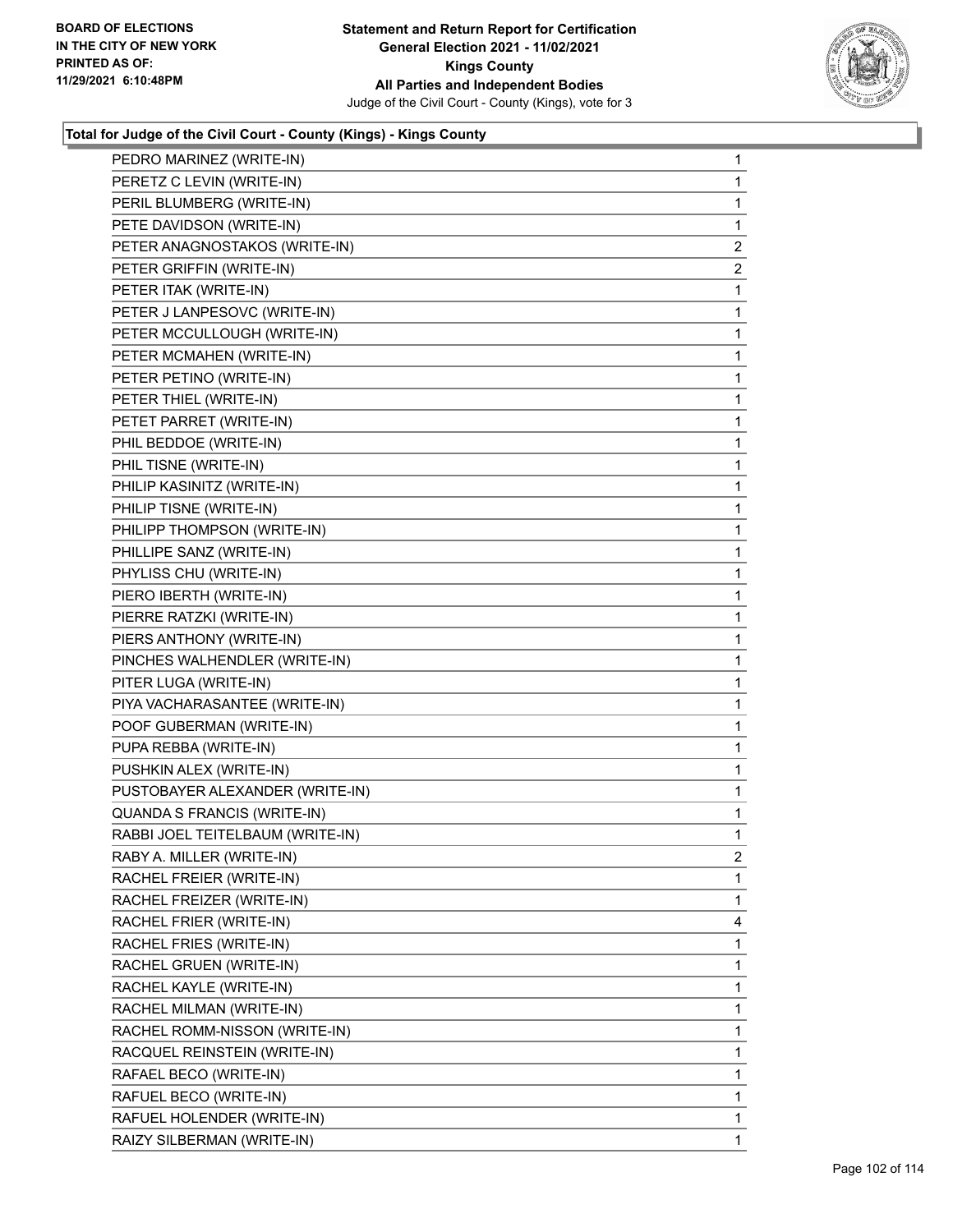![](_page_102_Picture_2.jpeg)

| RAJA MICHAEL FLORES (WRITE-IN)   | $\overline{c}$ |
|----------------------------------|----------------|
| RAKEL YOFFE (WRITE-IN)           | $\mathbf{1}$   |
| RALPH NADER (WRITE-IN)           | $\mathbf{1}$   |
| RAND PAUL (WRITE-IN)             | 4              |
| RANDEL WHITE (WRITE-IN)          | 1              |
| RANDI L. GREEN (WRITE-IN)        | 1              |
| RAPHARL GOMEZ (WRITE-IN)         | 1              |
| RASPOTIA BLOW (WRITE-IN)         | $\mathbf 1$    |
| RAY DENTON (WRITE-IN)            | 1              |
| RAYAN BINGHAM (WRITE-IN)         | $\mathbf 1$    |
| RAYMOND COHEN (WRITE-IN)         | 1              |
| RAYMOND TORRES (WRITE-IN)        | 3              |
| RBERT S MAZZUCHIN JR (WRITE-IN)  | 1              |
| RC TYBERG (WRITE-IN)             | 1              |
| REBECCA CAREY (WRITE-IN)         | $\mathbf{1}$   |
| REBECCA ZUCKER (WRITE-IN)        | 3              |
| REGINA A. FINK (WRITE-IN)        | 2              |
| REGINA FRIED (WRITE-IN)          | 1              |
| REGINA TASSO (WRITE-IN)          | 1              |
| REINER FUELLMICH (WRITE-IN)      | $\mathbf 1$    |
| RENART ARMMED ZNANOV (WRITE-IN)  | 1              |
| RENATO RICAFORTE (WRITE-IN)      | $\mathbf{1}$   |
| RENEE PARADIS (WRITE-IN)         | 1              |
| RESINA TASSO (WRITE-IN)          | 1              |
| RICHARD CHENEY (WRITE-IN)        | 1              |
| RICHARD DAWKINS (WRITE-IN)       | 1              |
| RICHARD GUNDACKER (WRITE-IN)     | $\mathbf{1}$   |
| RICHARD J. MONTELIONE (WRITE-IN) | 5              |
| RICHARD MCCORMICK (WRITE-IN)     | 1              |
| RICHARD MONTEILONE (WRITE-IN)    | $\mathbf{1}$   |
| RICHARD MONTELIONE (WRITE-IN)    | 1              |
| RICHARD S. MONTELIONE (WRITE-IN) | 1              |
| RICHARD SLIVINSKI (WRITE-IN)     | 1              |
| RICHARD SOLOMAN (WRITE-IN)       | 1              |
| RICHARD SPAULDIYO (WRITE-IN)     | 1              |
| RICHARD T. MANTELOC (WRITE-IN)   | 1              |
| RICHARD VALAZQUEZ (WRITE-IN)     | 1              |
| RICHARD WHITMARK (WRITE-IN)      | 1              |
| RICK HARRISON (WRITE-IN)         | 1              |
| RICKEY RIVERS (WRITE-IN)         | 1              |
| RICO BOSCO (WRITE-IN)            | 1              |
| RIKA KNOPFLER (WRITE-IN)         | 1              |
| RIKI SEGAL (WRITE-IN)            | 1              |
| RITA COSBEY (WRITE-IN)           | 1              |
| RIVKA MORGENSTERN (WRITE-IN)     | 1              |
| RJ BARRETT (WRITE-IN)            | 1              |
|                                  |                |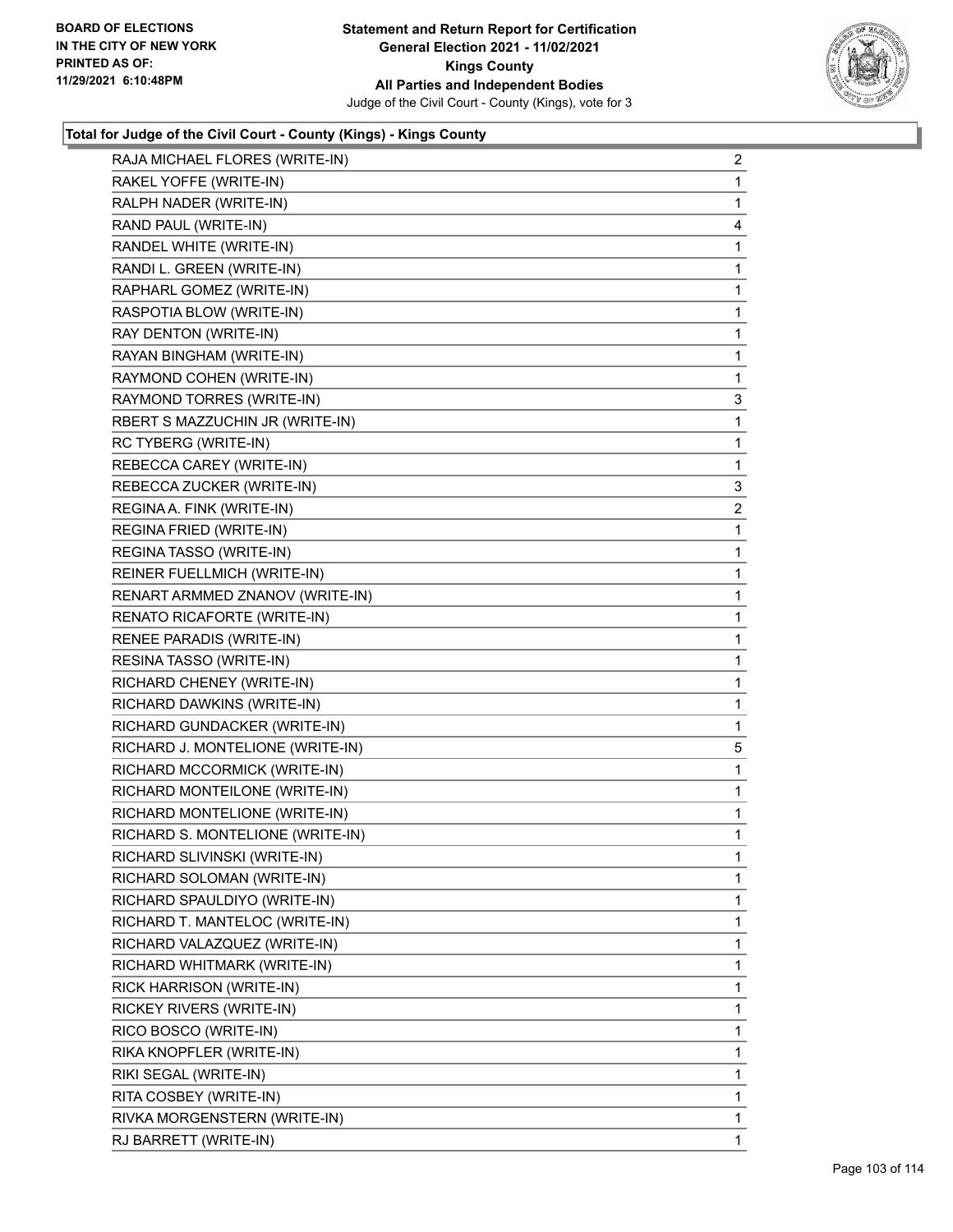![](_page_103_Picture_2.jpeg)

| ROB BURSIL (WRITE-IN)              | $\mathbf{1}$ |
|------------------------------------|--------------|
| ROB DYLAN (WRITE-IN)               | $\mathbf{1}$ |
| ROB ELDER (WRITE-IN)               | $\mathbf{1}$ |
| ROB MICHEL (WRITE-IN)              | $\mathbf{1}$ |
| ROB TOLL (WRITE-IN)                | $\mathbf{1}$ |
| ROBERT CLARK (WRITE-IN)            | $\mathbf{1}$ |
| ROBERT COONEY (WRITE-IN)           | $\mathbf{1}$ |
| ROBERT CROSBY (WRITE-IN)           | $\mathbf{1}$ |
| ROBERT DORIA (WRITE-IN)            | 3            |
| ROBERT FARUDA (WRITE-IN)           | 3            |
| ROBERT FARULA (WRITE-IN)           | 1            |
| ROBERT FETTMAN (WRITE-IN)          | $\mathbf{1}$ |
| ROBERT GIANCOLA (WRITE-IN)         | $\mathbf{1}$ |
| ROBERT KNEPPER (WRITE-IN)          | $\mathbf{1}$ |
| ROBERT MAGGUCHIN (WRITE-IN)        | $\mathbf{1}$ |
| ROBERT MAZZUCHIN (WRITE-IN)        | 2            |
| ROBERT MAZZUCHIN JR (WRITE-IN)     | $\mathbf{1}$ |
| ROBERT MAZZUCHIN JR. (WRITE-IN)    | 4            |
| ROBERT MAZZUCHINI (WRITE-IN)       | $\mathbf{1}$ |
| ROBERT MAZZUZER (WRITE-IN)         | $\mathbf{1}$ |
| ROBERT NADEL (WRITE-IN)            | $\mathbf{1}$ |
| ROBERT NITSCHKE (WRITE-IN)         | $\mathbf{1}$ |
| ROBERT S ALAZZUCHIN JR. (WRITE-IN) | $\mathbf{1}$ |
| ROBERT S MAZZUCHIN (WRITE-IN)      | 2            |
| ROBERT S MAZZUCHIN JR (WRITE-IN)   | 5            |
| ROBERT S MAZZUCHIN JR. (WRITE-IN)  | 1            |
| ROBERT S. MAZZUCHIN (WRITE-IN)     | 2            |
| ROBERT S. MAZZUCHIN JR (WRITE-IN)  | $\mathbf{1}$ |
| ROBERT S. MAZZUCHIN JR. (WRITE-IN) | 7            |
| ROBERT S.MAZZUCHIN JR. (WRITE-IN)  | $\mathbf{1}$ |
| <b>ROBERT STOKES (WRITE-IN)</b>    | $\mathbf{1}$ |
| ROBERT T VINAGRAY (WRITE-IN)       | $\mathbf{1}$ |
| ROBERT V.CASSARA (WRITE-IN)        | 1            |
| ROBERT YADGAREN (WRITE-IN)         | $\mathbf 1$  |
| ROBERTS MAZZUCHINS (WRITE-IN)      | 1            |
| ROBERTS WAZZUDIN JR (WRITE-IN)     | 1            |
| ROBO PERNA (WRITE-IN)              | 1            |
| ROCHELE COHEN (WRITE-IN)           | 1            |
| ROCK HUDSON (WRITE-IN)             | 1            |
| RODNEY M. ZERBE (WRITE-IN)         | 1            |
| RODNYSE BITHOTTE (WRITE-IN)        | 1            |
| ROGER COX (WRITE-IN)               | 1            |
| ROGER STONE (WRITE-IN)             | 1            |
| ROGER WATERS (WRITE-IN)            | 1            |
| ROLANDO ROYCE (WRITE-IN)           | 3            |
| ROMY SPORN SMITH (WRITE-IN)        | 1            |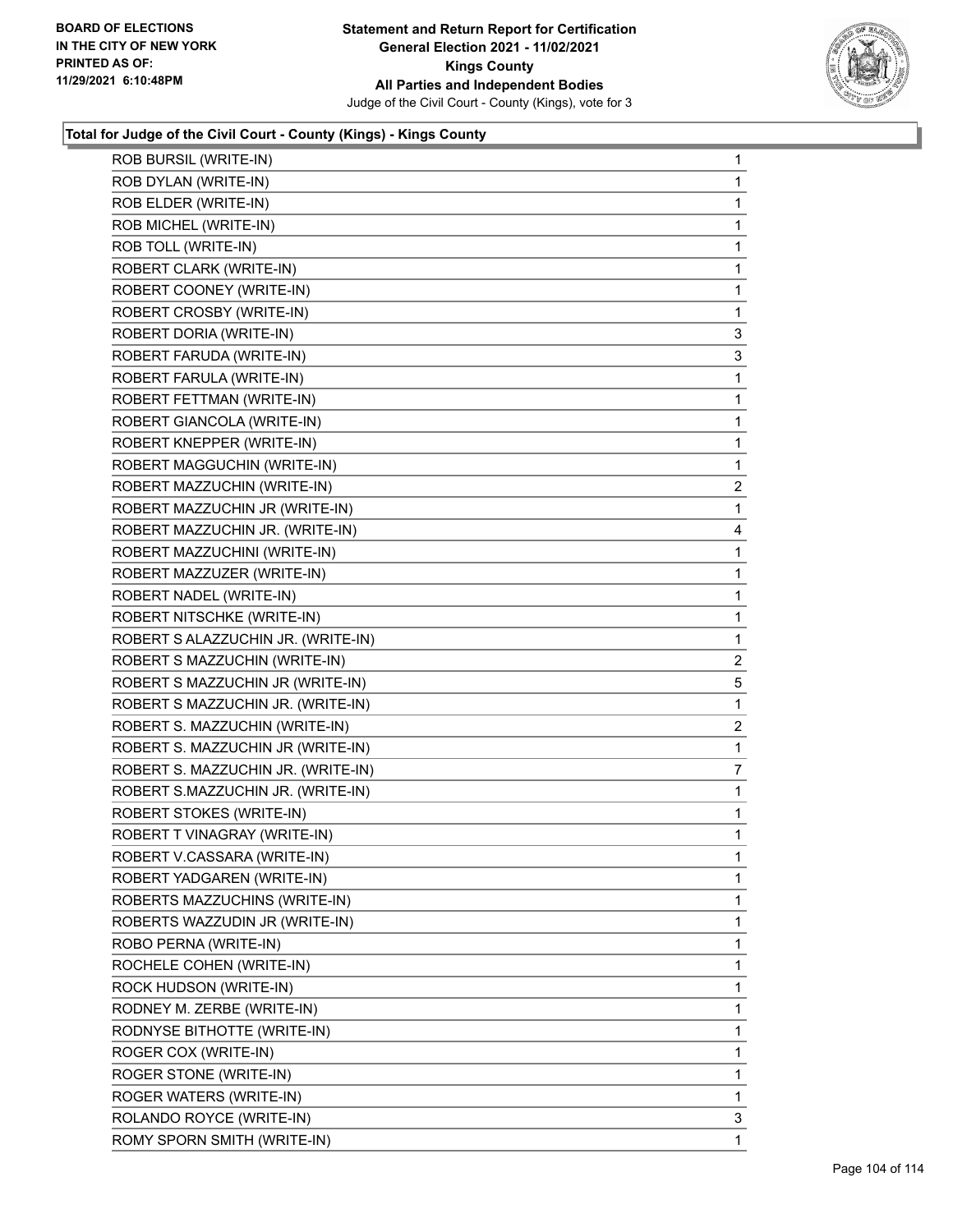![](_page_104_Picture_2.jpeg)

| RON DESANTIS (WRITE-IN)         | 6            |
|---------------------------------|--------------|
| RON GUIDRY (WRITE-IN)           | 1            |
| RON KUBY (WRITE-IN)             | 1            |
| RON PAUL (WRITE-IN)             | 6            |
| RON SPENCE (WRITE-IN)           | 1            |
| RONNIE WRIGHT (WRITE-IN)        | 1            |
| ROSE KLEIN (WRITE-IN)           | 1            |
| ROSEANN BRANDA (WRITE-IN)       | 1            |
| ROSEMARIE MONTALBANO (WRITE-IN) | 1            |
| ROSMARIE MONTALBANO (WRITE-IN)  | 1            |
| ROYSTON HENRY (WRITE-IN)        | 3            |
| RUCHI FREI (WRITE-IN)           | 1            |
| RUDI GULIANY (WRITE-IN)         | 1            |
| RUDI JULIANI (WRITE-IN)         | 1            |
| RUDOLF GIULIANI (WRITE-IN)      | 1            |
| RUDOLF GULLIANI (WRITE-IN)      | 1            |
| RUDOLOPH GIULIANI (WRITE-IN)    | 1            |
| RUDOLPH DUILIANI (WRITE-IN)     | 1            |
| RUDOLPH GIULANI (WRITE-IN)      | 1            |
| RUDOLPH GIULIANI (WRITE-IN)     | 3            |
| RUDOLPH GUILIANI (WRITE-IN)     | 1            |
| RUDULPH GIULIANI (WRITE-IN)     | 1            |
| RUDY GIULIANI (WRITE-IN)        | 24           |
| RUDY GIULINAI (WRITE-IN)        | 1            |
| RUDY GUILIANI (WRITE-IN)        | 8            |
| RUDY GUILLIANI (WRITE-IN)       | 1            |
| RUDY GULIANI (WRITE-IN)         | 1            |
| RUDY GULLIANI (WRITE-IN)        | 1            |
| RUDY GULLIANI JR (WRITE-IN)     | 1            |
| RUDY GULLIANO (WRITE-IN)        | 1            |
| RUDY JUILIANA (WRITE-IN)        | 1            |
| RUTH CHRISTOPHER (WRITE-IN)     | 1            |
| RYAN COUNCIL (WRITE-IN)         | 1            |
| RYAN CURTIS (WRITE-IN)          | $\mathbf{1}$ |
| RYAN GILLMAN (WRITE-IN)         | 1            |
| RYAN HALLAHAN (WRITE-IN)        | 1            |
| SAL CUOMO (WRITE-IN)            | 1            |
| SAL LONG (WRITE-IN)             | 1            |
| SAL STEIN (WRITE-IN)            | 1            |
| SALVATORE ADELFIO (WRITE-IN)    | 1            |
| SAM BRICKFIELD (WRITE-IN)       | 1            |
| SAM DONAHOE (WRITE-IN)          | 1            |
| SAM FELDMAN (WRITE-IN)          | 1            |
| SAM HAGEN (WRITE-IN)            | 1            |
| SAM HARRIS (WRITE-IN)           |              |
|                                 | 1            |
| SAM HILLYER (WRITE-IN)          | $\mathbf{1}$ |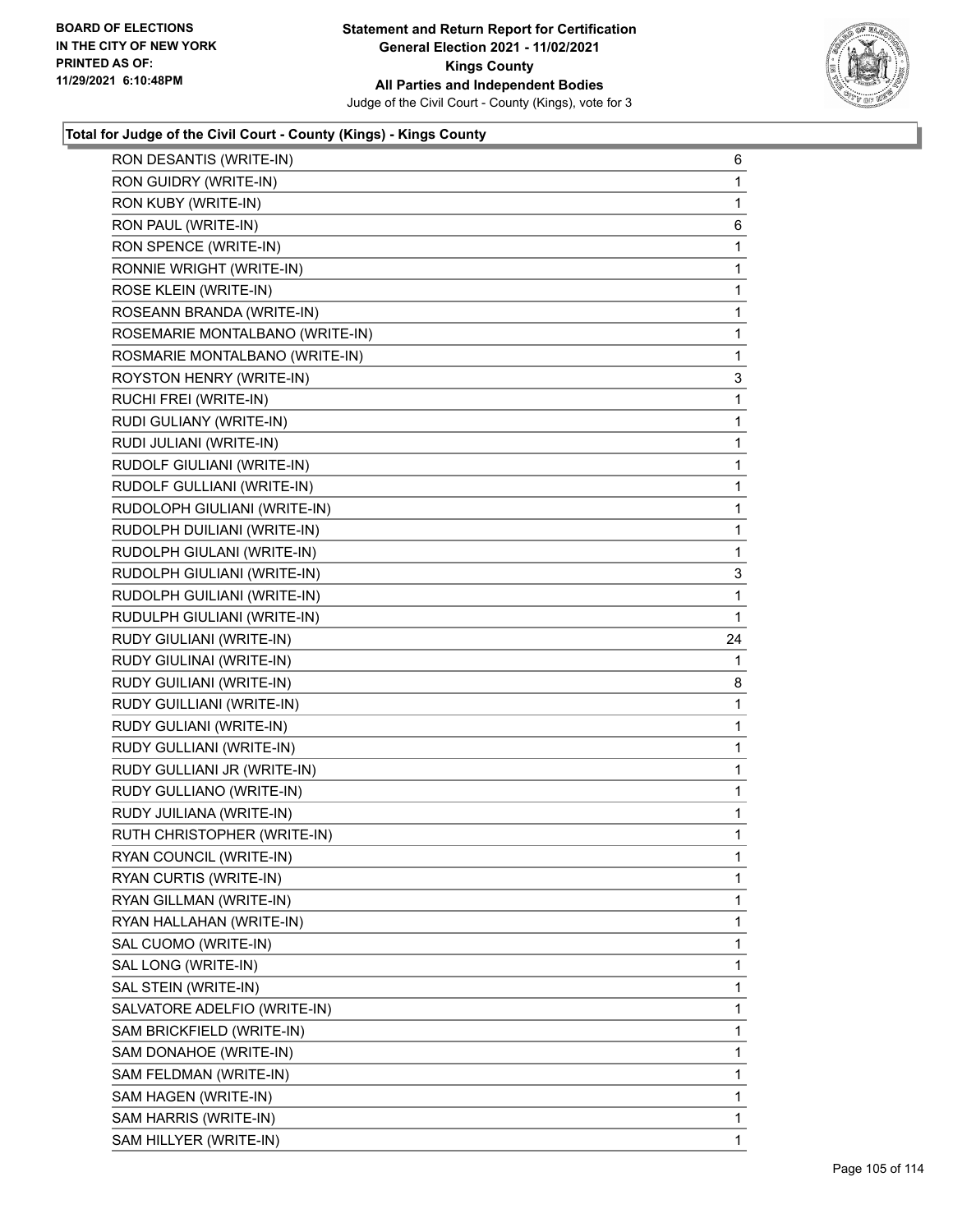![](_page_105_Picture_2.jpeg)

| SAM LEONE (WRITE-IN)            | 3              |
|---------------------------------|----------------|
| SAM MALTZ (WRITE-IN)            | 1              |
| SAM MATALON (WRITE-IN)          | 1              |
| SAM SHU (WRITE-IN)              | 1              |
| SAM SMITH (WRITE-IN)            | 1              |
| SAMANTHA BOYCE (WRITE-IN)       | 1              |
| SAMANTHA ZITO (WRITE-IN)        | 1              |
| SAMUEL ALITO (WRITE-IN)         | 1              |
| SAMUEL COHEN (WRITE-IN)         | 1              |
| SAMUEL FELDMAN (WRITE-IN)       | 1              |
| SAMUEL KATZ (WRITE-IN)          | 1              |
| SAMUEL RACKEAR (WRITE-IN)       | 1              |
| SAMUEL SIMON (WRITE-IN)         | 3              |
| SAMUEL WHITLAMB HYDE (WRITE-IN) | 1              |
| SANDY NURSE (WRITE-IN)          | 1              |
| SANDY PERALTA (WRITE-IN)        | 1              |
| SARA HOROWITZ (WRITE-IN)        | 1              |
| SARA KURTBERG (WRITE-IN)        | 1              |
| SARA KURTZBERG (WRITE-IN)       | 1              |
| SARA LANG (WRITE-IN)            | 1              |
| SARA LEW (WRITE-IN)             | 1              |
| SARA M TELSON (WRITE-IN)        | 1              |
| SARAH BECKER (WRITE-IN)         | 1              |
| SARAH HAN (WRITE-IN)            | 1              |
| SARAH M TELSON (WRITE-IN)       | 1              |
| SARAH PARKER GREEN (WRITE-IN)   | 1              |
| SARAH SWAIRE (WRITE-IN)         | 1              |
| SARAH TOBIAS (WRITE-IN)         | 1              |
| SARAH ZIEGLER (WRITE-IN)        | 1              |
| SARI TANKIAN (WRITE-IN)         | 1              |
| SARKAR ALGNKCER (WRITE-IN)      | 1              |
| SARON GREENBERG (WRITE-IN)      | 1              |
| SAUL LICHT (WRITE-IN)           | 1              |
| SAUL STEIN (WRITE-IN)           | 1              |
| SAWYER MITCHELL (WRITE-IN)      | 1              |
| SCHHEURR Z KIRSH (WRITE-IN)     | 1              |
| SCHLEMIC WINTER (WRITE-IN)      | 1              |
| SCOTT ADAMS (WRITE-IN)          | 1              |
| SCOTT ASHBURY (WRITE-IN)        | 1              |
| SCOTT GOLDMAN (WRITE-IN)        | 1              |
| SCOTT LOFFREDO (WRITE-IN)       | 1              |
| SCOTT MICHAEL (WRITE-IN)        | 1              |
| SCOTT RUDNICK (WRITE-IN)        | 1              |
| SCOTT STRINGER (WRITE-IN)       | $\overline{2}$ |
| SEAN FAUTLEROY (WRITE-IN)       | 1              |
| SEAN HANNITY (WRITE-IN)         | 2              |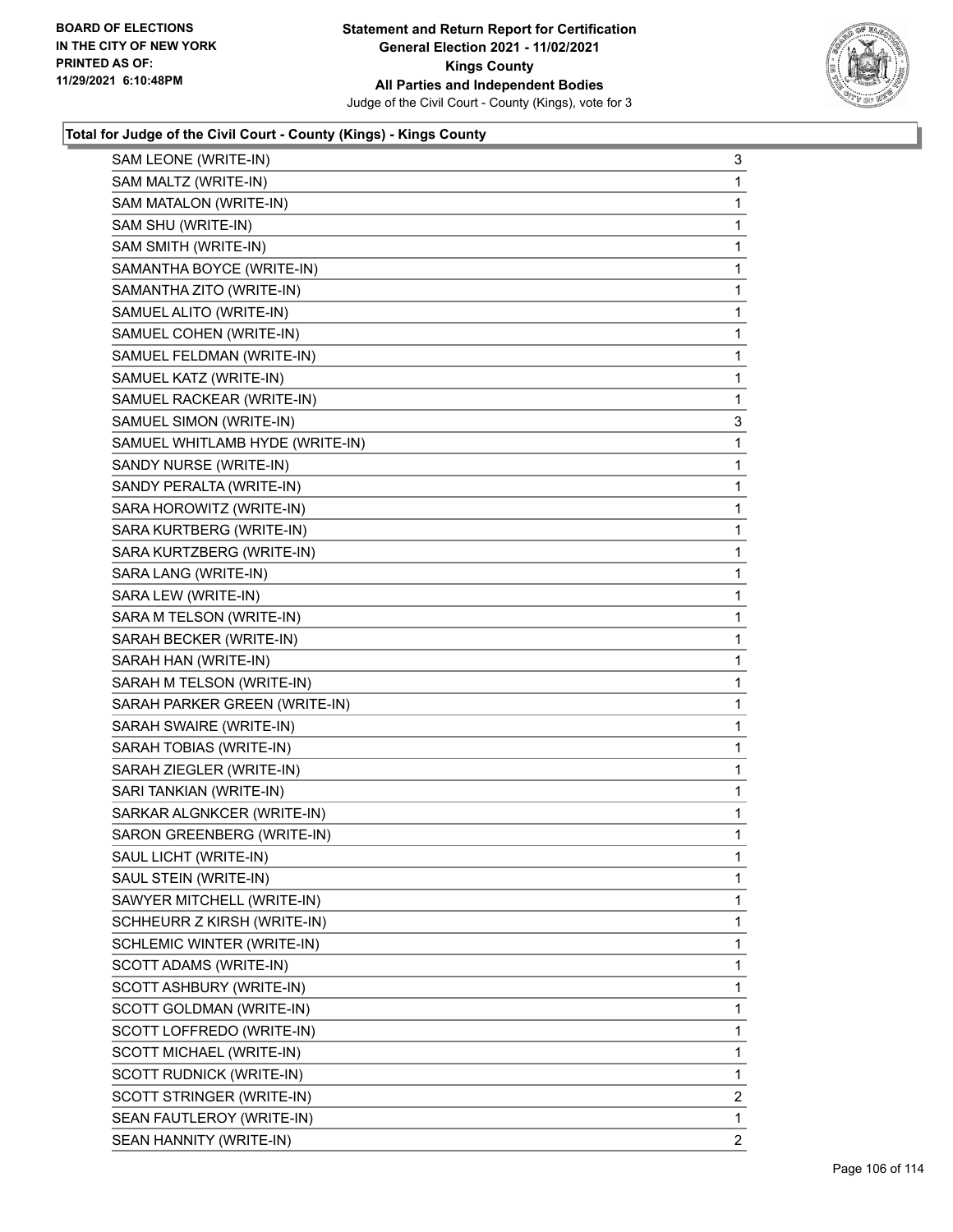![](_page_106_Picture_2.jpeg)

| SEAN HODY (WRITE-IN)            | 3            |
|---------------------------------|--------------|
| SEAN KELLY (WRITE-IN)           | 1            |
| SEAN O'BRIEN (WRITE-IN)         | 1            |
| SEAN P. WILSON (WRITE-IN)       | 1            |
| SEBASTIAN GORKA (WRITE-IN)      | $\mathbf 1$  |
| SEBASTIANO N.RUSSO (WRITE-IN)   | 3            |
| SEFI EISENBERG (WRITE-IN)       | 1            |
| SENDER FOLLMAN (WRITE-IN)       | 1            |
| SETH FEINSTEIN (WRITE-IN)       | 1            |
| SETH RICH (WRITE-IN)            | 1            |
| SHAMIEL SCHLUSSEL (WRITE-IN)    | $\mathbf 1$  |
| SHANDEL BRUCKERSTEIN (WRITE-IN) | 1            |
| SHANE JAMIESON (WRITE-IN)       | 1            |
| SHARA KABAKOW (WRITE-IN)        | 1            |
| SHAREN HUDSON (WRITE-IN)        | 1            |
| SHARI HYMAN (WRITE-IN)          | 1            |
| SHARLENE BROWNE LEE (WRITE-IN)  | $\mathbf 1$  |
| SHARON CARTER (WRITE-IN)        | 1            |
| SHARON D. HUDSON (WRITE-IN)     | 1            |
| SHARON GREENBERG (WRITE-IN)     | 1            |
| SHARON HUDSON (WRITE-IN)        | 1            |
| SHARON JONES (WRITE-IN)         | 1            |
| SHARON SMITH (WRITE-IN)         | $\mathbf 1$  |
| SHAWN C SMALLWOOD (WRITE-IN)    | 1            |
| SHEA NACHMAN STERN (WRITE-IN)   | 1            |
| SHEINDY B FELDMAN (WRITE-IN)    | 1            |
| SHELOMO HAMELECH (WRITE-IN)     | 1            |
| SHEMP HOWARD (WRITE-IN)         | 1            |
| SHEPOTKIN SERGUY (WRITE-IN)     | $\mathbf 1$  |
| SHERGE CHEN (WRITE-IN)          | 1            |
| SHERY CHAYITA (WRITE-IN)        | 1            |
| SHEVY CHAIFETZ (WRITE-IN)       | $\mathbf{1}$ |
| SHIA HERTZ (WRITE-IN)           | 1            |
| SHIBOKY STORA (WRITE-IN)        | 3            |
| SHIFRAM GRAUS (WRITE-IN)        | 1            |
| SHIMON WEINREICH (WRITE-IN)     | 1            |
| SHIRLEY CHISHOLMN (WRITE-IN)    | 1            |
| SHLOMO LESHKOWITZ (WRITE-IN)    | 1            |
| SHLOMO SABLE (WRITE-IN)         | 1            |
| SHLOMO Z GREENBERG (WRITE-IN)   | 1            |
| SHMUL FISHMAN (WRITE-IN)        | 1            |
| SHMUL MUNKECH (WRITE-IN)        | 1            |
| SHMVEL BECKERMAN (WRITE-IN)     | 3            |
| SHNEUR GOTTLIEE (WRITE-IN)      | $\mathbf{1}$ |
| SHOLUM GREENBERG (WRITE-IN)     | 1            |
| SHOMARI LEARY (WRITE-IN)        | 1            |
|                                 |              |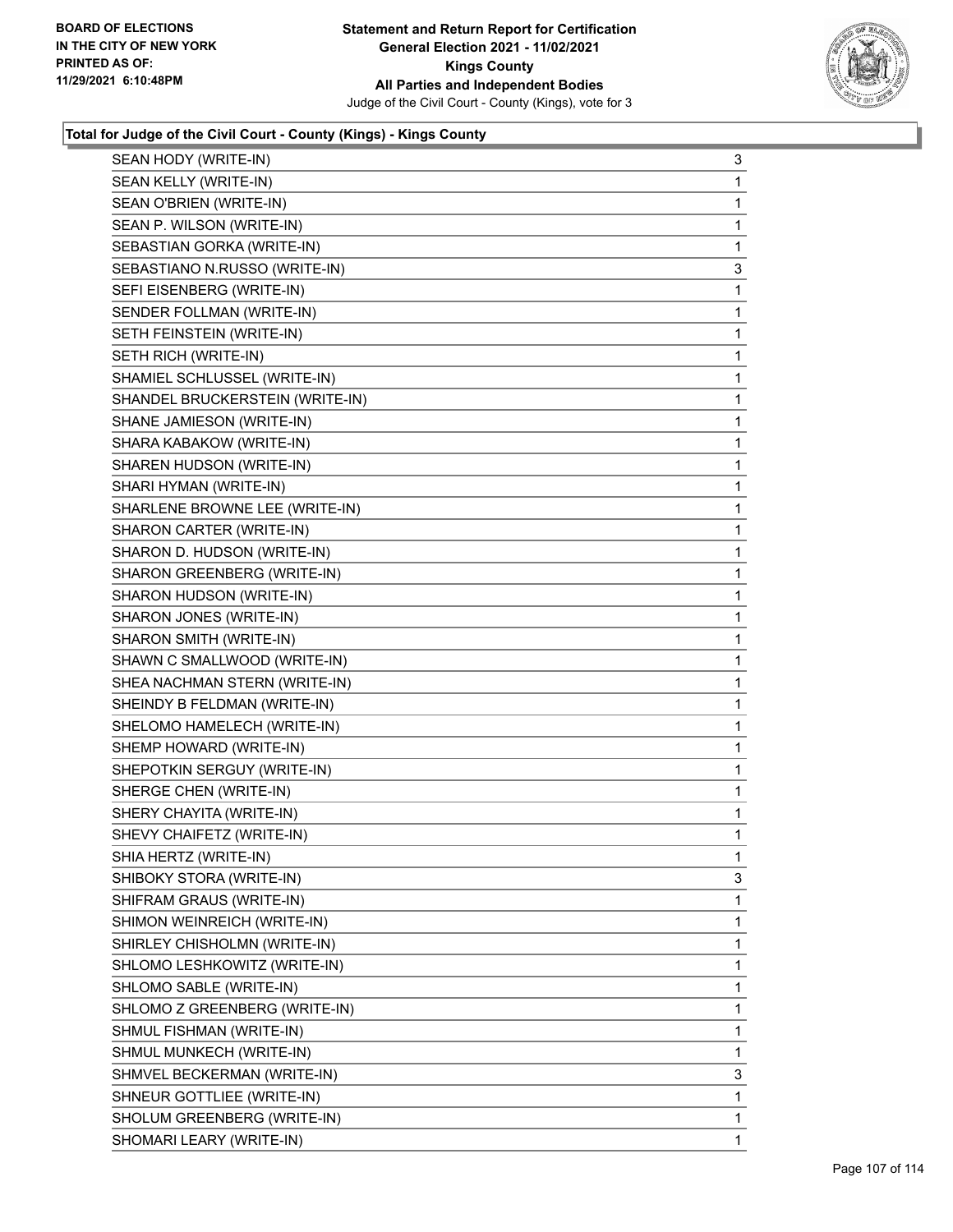![](_page_107_Picture_2.jpeg)

| SHOMEL BAUMAN (WRITE-IN)        | 1            |
|---------------------------------|--------------|
| SHOSHANA GREENBERG (WRITE-IN)   | $\mathbf{1}$ |
| SHOSHANA KUPERMAN (WRITE-IN)    | 1            |
| SHULE TEITELBAUM (WRITE-IN)     | $\mathbf 1$  |
| SHULEM LANGSOM (WRITE-IN)       | 1            |
| SHULIM FRANKEL (WRITE-IN)       | 1            |
| SHULIM ROKEACH (WRITE-IN)       | 1            |
| SIDNEY CHERUBIN (WRITE-IN)      | $\mathbf{1}$ |
| SIDNEY ROSENBERG (WRITE-IN)     | 1            |
| SILVIA ABER (WRITE-IN)          | $\mathbf{1}$ |
| SIMCHA DREBIN (WRITE-IN)        | 1            |
| SIMCHA EICHENSTEIN (WRITE-IN)   | 1            |
| SIMCHA FELDER (WRITE-IN)        | 5            |
| SIMCHA SYCNEY WAXMAN (WRITE-IN) | $\mathbf{1}$ |
| SIMON KLEIN (WRITE-IN)          | 1            |
| SIMONE ADAMS (WRITE-IN)         | $\mathbf{1}$ |
| SIS ROSENBERG (WRITE-IN)        | 1            |
| SISI KEGHIDA (WRITE-IN)         | 1            |
| SKIBOKY STORA (WRITE-IN)        | 1            |
| SOLOMON A KLEIN (WRITE-IN)      | $\mathbf{1}$ |
| SOLOMON HANDLER (WRITE-IN)      | 1            |
| SOLOMON JASKIEL (WRITE-IN)      | $\mathbf{1}$ |
| SONIA KELLER (WRITE-IN)         | 1            |
| SONIA SOTOMAYOR (WRITE-IN)      | $\mathbf{1}$ |
| SOPHIA ANAGNOSTAKOS (WRITE-IN)  | $\mathbf{1}$ |
| SOPHIE ZIMILES (WRITE-IN)       | 1            |
| SRUL BER STEIN (WRITE-IN)       | 1            |
| SRULI EGERK (WRITE-IN)          | 1            |
| STACEY PRUSSMAN (WRITE-IN)      | 3            |
| STACY ANN DONEGAN (WRITE-IN)    | 3            |
| STANFORD RUBENSTEIN (WRITE-IN)  | 2            |
| STANLY GOLDSTEIN (WRITE-IN)     | 1            |
| STELLA ANAGNOSTAKOS (WRITE-IN)  | 2            |
| STEPHANIE CHEUNG (WRITE-IN)     | 1            |
| STEPHANIE DIMENT (WRITE-IN)     | 1            |
| STEPHANIE KURTZ (WRITE-IN)      | 1            |
| STEPHEN CHRISTOPHER (WRITE-IN)  | 1            |
| STEPHEN CRAMPSTON (WRITE-IN)    | 1            |
| STEPHEN HARRISON (WRITE-IN)     | 2            |
| STEPHEN IPPOLITO (WRITE-IN)     | $\mathbf 1$  |
| STEPHEN LAROCCA (WRITE-IN)      | 1            |
| STEPHEN MANNIX (WRITE-IN)       | $\mathbf{1}$ |
| STEPHEN RAHMEY (WRITE-IN)       | 1            |
| STEVE AUSTIN (WRITE-IN)         | 1            |
| STEVE BORDEN (WRITE-IN)         | 1            |
| STEVE CARROLL (WRITE-IN)        | 1            |
|                                 |              |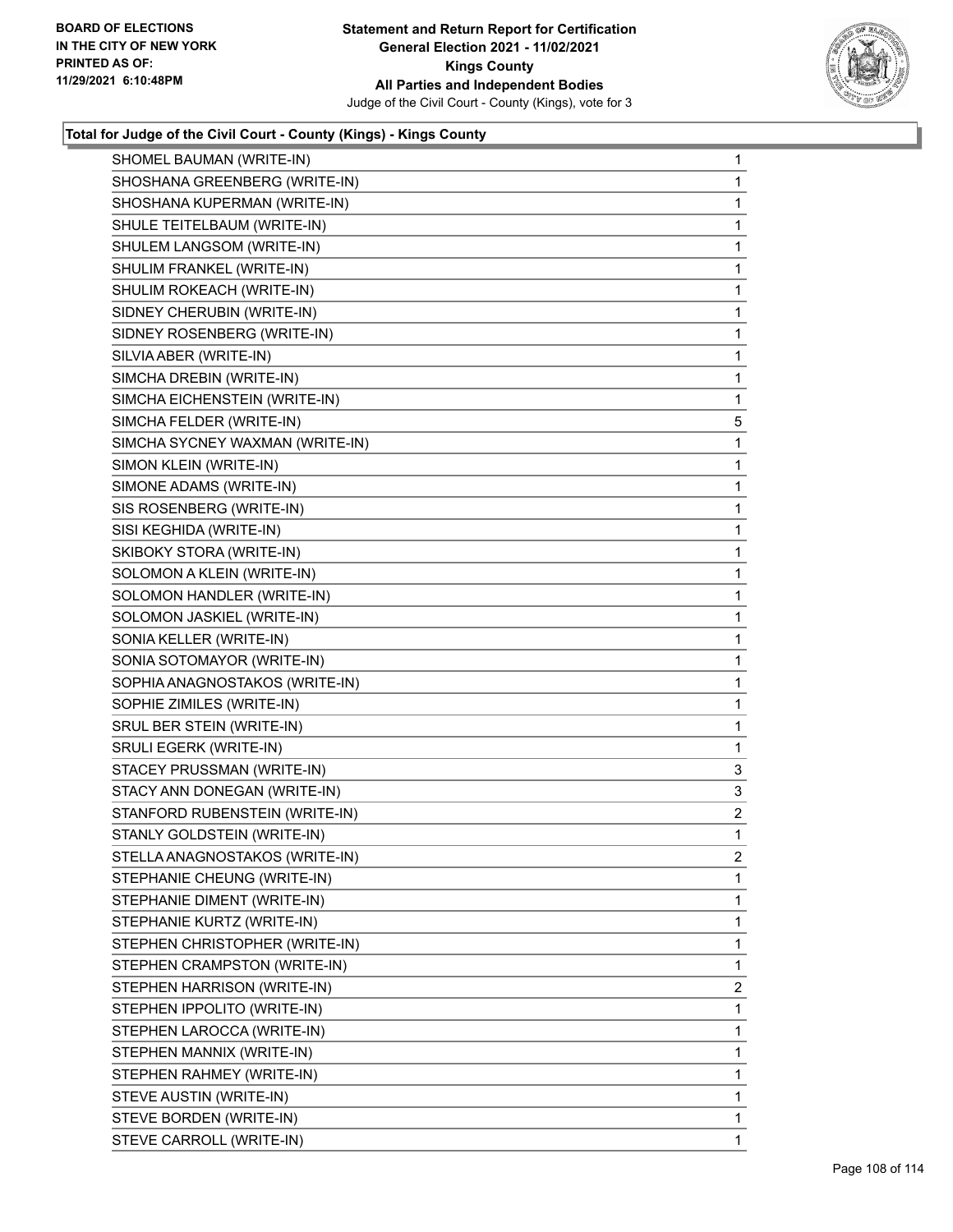

| STEVE FISH (WRITE-IN)          | 1              |
|--------------------------------|----------------|
| STEVE LAKER1 (WRITE-IN)        | 1              |
| STEVE MARCUS (WRITE-IN)        | $\overline{c}$ |
| STEVE MYERS (WRITE-IN)         | 3              |
| STEVE NASH (WRITE-IN)          | 1              |
| STEVE SMITH (WRITE-IN)         | 1              |
| STEVEN A.GOLDSTEN (WRITE-IN)   | 1              |
| STEVEN BRENNAN (WRITE-IN)      | 1              |
| STEVEN CROWDER (WRITE-IN)      | 1              |
| STEVEN DELECRENZO (WRITE-IN)   | 1              |
| STEVEN E SHOVERS (WRITE-IN)    | 1              |
| STEVEN MOORE (WRITE-IN)        | 1              |
| STEVEN PAUL MARGOIS (WRITE-IN) | 1              |
| STEVEN SAPERSTEN (WRITE-IN)    | 1              |
| STEVEN TOGANDER (WRITE-IN)     | 1              |
| STEWART MILSTEIN (WRITE-IN)    | 1              |
| STEWIE GRIFFIN (WRITE-IN)      | 1              |
| STUART ESSROY (WRITE-IN)       | 1              |
| STUART W LAWRENCE (WRITE-IN)   | 1              |
| SUE SIMMONS (WRITE-IN)         | 3              |
| SULIE MAY (WRITE-IN)           | 1              |
| SUNDAR PICHAIM (WRITE-IN)      | 1              |
| SUSAN BRAND (WRITE-IN)         | 1              |
| SUSAN EPSTEIN (WRITE-IN)       | 1              |
| SUSAN O'MILEY (WRITE-IN)       | 1              |
| SUSAN RIFKIN (WRITE-IN)        | 1              |
| SUSAN RITZ (WRITE-IN)          | 1              |
| SUSAN SCHEUERER (WRITE-IN)     | 1              |
| SUSSIE MCNIFF (WRITE-IN)       | 1              |
| SUZZANNE WEINGARTEN (WRITE-IN) | 1              |
| SVETLANA ROMANSKY (WRITE-IN)   | 1              |
| SYDNEY POWELL (WRITE-IN)       | 1              |
| SYLVESTER SICHENZE (WRITE-IN)  | 1              |
| TAJ GIBSON (WRITE-IN)          | 1              |
| TALECE Y HUNTER (WRITE-IN)     | 1              |
| TAMRA CRONIN (WRITE-IN)        | 3              |
| TANIA MAKRIS (WRITE-IN)        | 1              |
| TARA BOHENSKY (WRITE-IN)       | 1              |
| TARA HOROWITZ (WRITE-IN)       | 1              |
| TARDIS JOHNSON (WRITE-IN)      | 3              |
| TAS GIBSON (WRITE-IN)          | 1              |
| TATYANA PARKER (WRITE-IN)      | 3              |
| TAYLOR ANUID (WRITE-IN)        | 1              |
| TAYLOR GREENE (WRITE-IN)       | $\overline{2}$ |
| TED CRUZ (WRITE-IN)            | 7              |
| TED GHORRA (WRITE-IN)          | 3              |
|                                |                |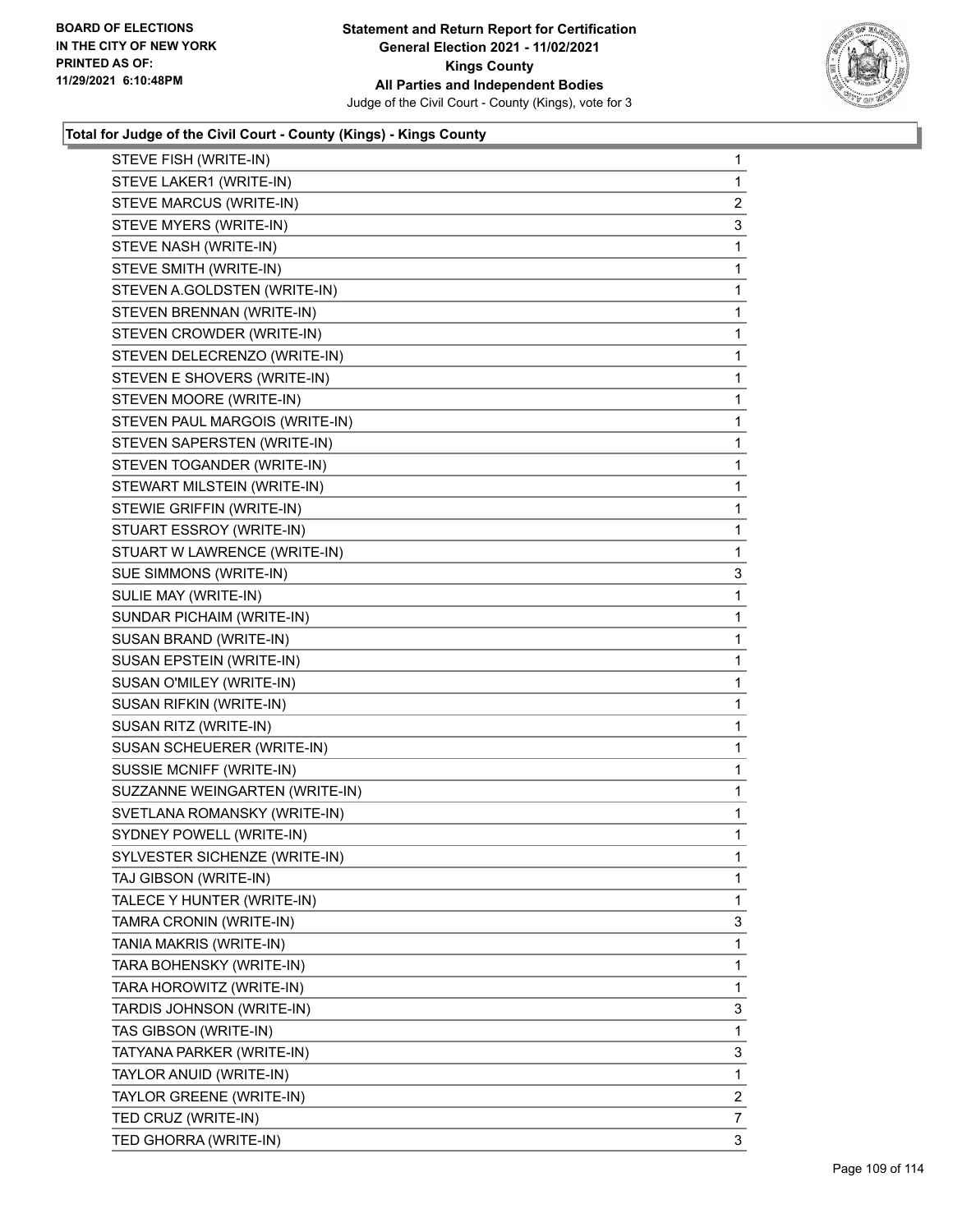

| TED LACHMAN (WRITE-IN)       | $\mathbf{1}$   |
|------------------------------|----------------|
| TEDDY DITCHER (WRITE-IN)     | 3              |
| TEHILAD BERMAN (WRITE-IN)    | 3              |
| TEHILAH BERMAN (WRITE-IN)    | 1              |
| TENE CUDJOVE (WRITE-IN)      | 1              |
| TERRY BROOKS (WRITE-IN)      | 1              |
| THEO CHINO (WRITE-IN)        | 1              |
| THERESA CHANG (WRITE-IN)     | 1              |
| THERESA DEVILIO (WRITE-IN)   | 1              |
| THOMAS BROOKS (WRITE-IN)     | 1              |
| THOMAS JEFFERSON (WRITE-IN)  | 1              |
| THOMAS KENNIFF (WRITE-IN)    | 1              |
| THOMAS NORSTRAND (WRITE-IN)  | 1              |
| THOMAS SHEAN (WRITE-IN)      | 1              |
| THOMAS SOWELL (WRITE-IN)     | 1              |
| THURGOOD MARSHALL (WRITE-IN) | 1              |
| TIARRA HAYNES (WRITE-IN)     | $\overline{2}$ |
| TIFFANY CABAN (WRITE-IN)     | 1              |
| TIFFANY CHAN (WRITE-IN)      | 3              |
| TIFFANY CHEN (WRITE-IN)      | 3              |
| TIFFANY TRUMP (WRITE-IN)     | 1              |
| TIM MURPHY (WRITE-IN)        | 1              |
| TIM POOL (WRITE-IN)          | 1              |
| TIM SCOTT (WRITE-IN)         | 1              |
| TIMA BROWN (WRITE-IN)        | 1              |
| TIPPI F SMITH (WRITE-IN)     | 1              |
| TISHANA MILLER (WRITE-IN)    | 1              |
| TITLBUM ZALMEN (WRITE-IN)    | 1              |
| TMARA FRANKEL (WRITE-IN)     | 1              |
| TOBY BRAUN (WRITE-IN)        | $\mathbf{1}$   |
| TOBY GERSHBAUM (WRITE-IN)    | 1              |
| TOBY INDIG (WRITE-IN)        | 1              |
|                              | 1              |
| TODD GOWER (WRITE-IN)        |                |
| TOIVYE FRANKEL (WRITE-IN)    | 1              |
| TOM BRADY (WRITE-IN)         | 1              |
| TOM BURROWS (WRITE-IN)       | 1              |
| TOM CRONLEY (WRITE-IN)       | 1              |
| TOM JONES (WRITE-IN)         | 1              |
| TOM TRIBIDEAU (WRITE-IN)     | 1              |
| TONI ANN RUIZ (WRITE-IN)     | 1              |
| TONY BOGOAN (WRITE-IN)       | 1              |
| TONY BURROWS (WRITE-IN)      | 1              |
| TONY MESSINA (WRITE-IN)      | 1              |
| TONY ROLAN (WRITE-IN)        | 1              |
| TRACEY GOUDY (WRITE-IN)      | 1              |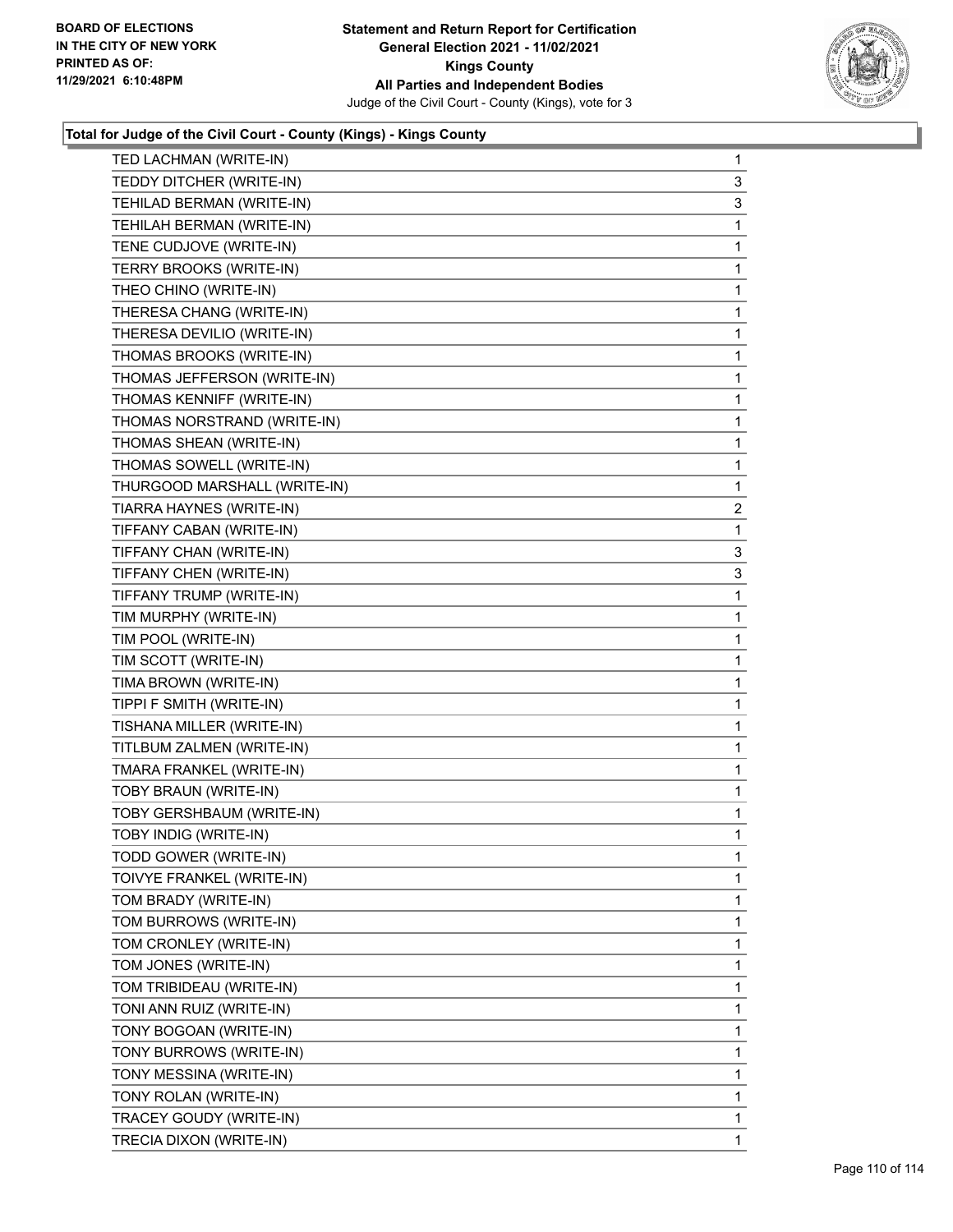

| TREY GOWDY (WRITE-IN)                     | 1              |
|-------------------------------------------|----------------|
| TRISHA OCONA (WRITE-IN)                   | $\mathbf{2}$   |
| TUCKER CARLSON (WRITE-IN)                 | $\mathbf{1}$   |
| TUIVYA PILCHICK (WRITE-IN)                | $\mathbf{1}$   |
| <b>TYLER PERRY (WRITE-IN)</b>             | 1              |
| TYLER ZED (WRITE-IN)                      | 1              |
| TZRI LIEBERMAN (WRITE-IN)                 | 1              |
| TZVI ORATZ (WRITE-IN)                     | 3              |
| UGONNA OKEGWO (WRITE-IN)                  | 1              |
| <b>UMIT GURSOY (WRITE-IN)</b>             | 1              |
| UNATTRIBUTABLE WRITE-IN (WRITE-IN)        | 3,827          |
| UNCOUNTED WRITE-IN PER STATUTE (WRITE-IN) | 122            |
| UPTON SINCLAIR (WRITE-IN)                 | 1              |
| URULA LE GUIN (WRITE-IN)                  | 1              |
| USHA SINGH (WRITE-IN)                     | 1              |
| USHER KUPERMAN (WRITE-IN)                 | 1              |
| USHER WEINBERG (WRITE-IN)                 | 1              |
| USHERA. KUPERIMAN (WRITE-IN)              | 1              |
| USUER BABAD (WRITE-IN)                    | 1              |
| VAN MORRISON (WRITE-IN)                   | 1              |
| VENNA HAZE (WRITE-IN)                     | $\mathbf{1}$   |
| VENTURA ANTHONY (WRITE-IN)                | 1              |
| VERONICA MARTUCCI (WRITE-IN)              | 1              |
| VERONICA PHILLIPS NICKEY (WRITE-IN)       | 1              |
| <b>VERRY WONG (WRITE-IN)</b>              | 1              |
| VICTOR CHERICHETTI (WRITE-IN)             | 9              |
| VICTORIA MESSINA (WRITE-IN)               | 1              |
| VILMA A REINHARDT (WRITE-IN)              | 4              |
| VINCENT CHASE (WRITE-IN)                  | $\mathbf{1}$   |
| VINCENT DEL GIUDICE (WRITE-IN)            | 1              |
| VINCENT ESTEVEZ (WRITE-IN)                | 1              |
| VINCENT F. MARTLISCIELLO (WRITE-IN)       | 1              |
| VINCENT GENTILE (WRITE-IN)                | 1              |
| VINCENT MASCARELLA (WRITE-IN)             | 1              |
| VINCENT MCMAHON (WRITE-IN)                | 1              |
| VINCENT PINELLO (WRITE-IN)                | $\mathbf 1$    |
| VINCENY SEMINARA (WRITE-IN)               | 1              |
| VIOLET DUBOFSKY (WRITE-IN)                | 1              |
| VISRAEL RINGEL (WRITE-IN)                 | $\mathbf 1$    |
| VITO ANTONIO (WRITE-IN)                   | 1              |
| VLAD VIZNER (WRITE-IN)                    | 3              |
| VLADIMIR ZATS (WRITE-IN)                  | $\overline{2}$ |
| VLADIMIT VIZNER (WRITE-IN)                | 1              |
| <b>VLADISLAV SIROTA (WRITE-IN)</b>        | 1              |
| WALTER ALTMAN (WRITE-IN)                  | $\overline{2}$ |
| WARREN BUFFET (WRITE-IN)                  | 1              |
|                                           |                |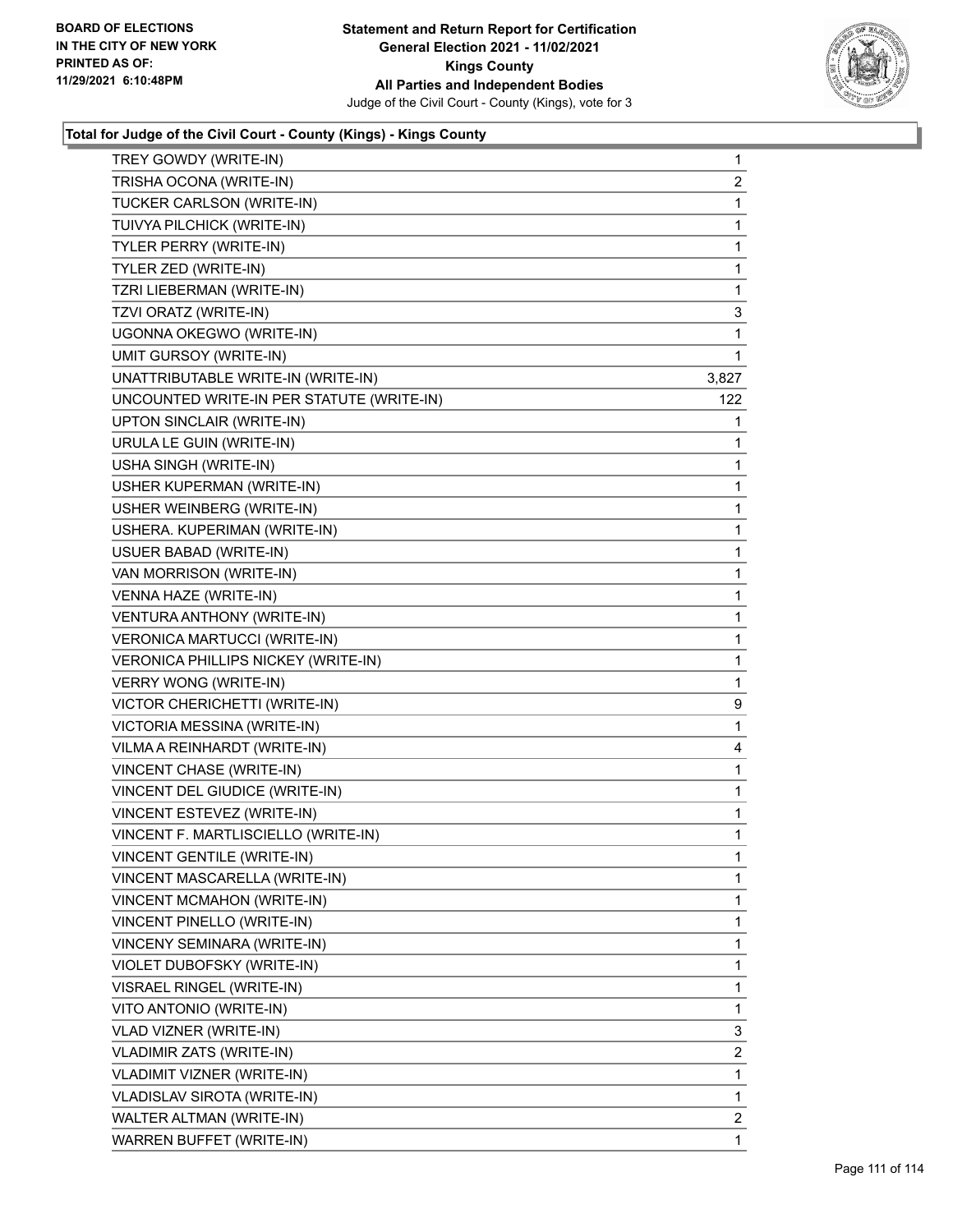

| WAYNE HARMON (WRITE-IN)              | $\mathbf{1}$   |
|--------------------------------------|----------------|
| WENDY ESPINAL (WRITE-IN)             | $\mathbf{1}$   |
| WENDY SIMON (WRITE-IN)               | $\mathbf{1}$   |
| WILFREDO STA ANA (WRITE-IN)          | $\mathbf{1}$   |
| WILL SMITH (WRITE-IN)                | $\overline{c}$ |
| WILLIAM A PEPITONE (WRITE-IN)        | $\mathbf{1}$   |
| WILLIAM A.PEPITONE (WRITE-IN)        | $\mathbf{1}$   |
| WILLIAM BALEY (WRITE-IN)             | $\mathbf{1}$   |
| WILLIAM BOYLE (WRITE-IN)             | $\mathbf{1}$   |
| WILLIAM BRENNAN (WRITE-IN)           | $\mathbf{1}$   |
| WILLIAM CHONG (WRITE-IN)             | $\mathbf{1}$   |
| WILLIAM D. SHANAHAN (WRITE-IN)       | $\overline{2}$ |
| WILLIAM DAILY (WRITE-IN)             | $\overline{a}$ |
| WILLIAM DEVANE (WRITE-IN)            | 1              |
| WILLIAM EGDORF (WRITE-IN)            | 3              |
| WILLIAM GILLEN (WRITE-IN)            | $\overline{a}$ |
| WILLIAM GLEN PARKER (WRITE-IN)       | $\mathbf{1}$   |
| WILLIAM GREENE (WRITE-IN)            | $\mathbf{1}$   |
| WILLIAM HATTRE (WRITE-IN)            | $\mathbf{1}$   |
| WILLIAM JEFFERSON CLINTON (WRITE-IN) | $\mathbf{1}$   |
| WILLIAM KLEIN (WRITE-IN)             | $\mathbf{1}$   |
| WILLIAM L. ANDERSON (WRITE-IN)       | $\mathbf{1}$   |
| WILLIAM P. BRADLEY (WRITE-IN)        | $\mathbf{1}$   |
| WILLIAM PEPITONE (WRITE-IN)          | $\mathbf{1}$   |
| WILLIAM WEISS (WRITE-IN)             | $\mathbf{1}$   |
| WILLIAM WITH (WRITE-IN)              | $\mathbf{1}$   |
| WILLIAM ZODA (WRITE-IN)              | $\mathbf{1}$   |
| WYATT J. FRYE (WRITE-IN)             | $\mathbf{1}$   |
| XAUI LIEBLING (WRITE-IN)             | $\mathbf 1$    |
| XAVIER WOODS (WRITE-IN)              | $\mathbf{1}$   |
| YAAKOV KLEIN (WRITE-IN)              | $\mathbf{1}$   |
| YAAKROV KARMAN (WRITE-IN)            | $\mathbf{1}$   |
| YAEZMECH PIRKUNI (WRITE-IN)          | 1              |
| YAKOR BOSHENSKY (WRITE-IN)           | 1              |
| YANKIE MEYER (WRITE-IN)              | 1              |
| YANKY STORM (WRITE-IN)               | 1              |
| YANKY WAXLER (WRITE-IN)              | 1              |
| YECHEZKEL EZAGO (WRITE-IN)           | 1              |
| YEHANKAR SHAMEL (WRITE-IN)           | $\overline{2}$ |
| YEHUDA KIRSH (WRITE-IN)              | 1              |
| YEHUDA LEVIN (WRITE-IN)              | 1              |
| YEHUDA ORGEL (WRITE-IN)              | 1              |
| YEHUDA Y HOROWITZ (WRITE-IN)         | 1              |
| YEHUDAA TEIV (WRITE-IN)              | 1              |
| YEKINSIEL ADLER (WRITE-IN)           | 1              |
| YEKUSIEL WEISS (WRITE-IN)            | 1              |
|                                      |                |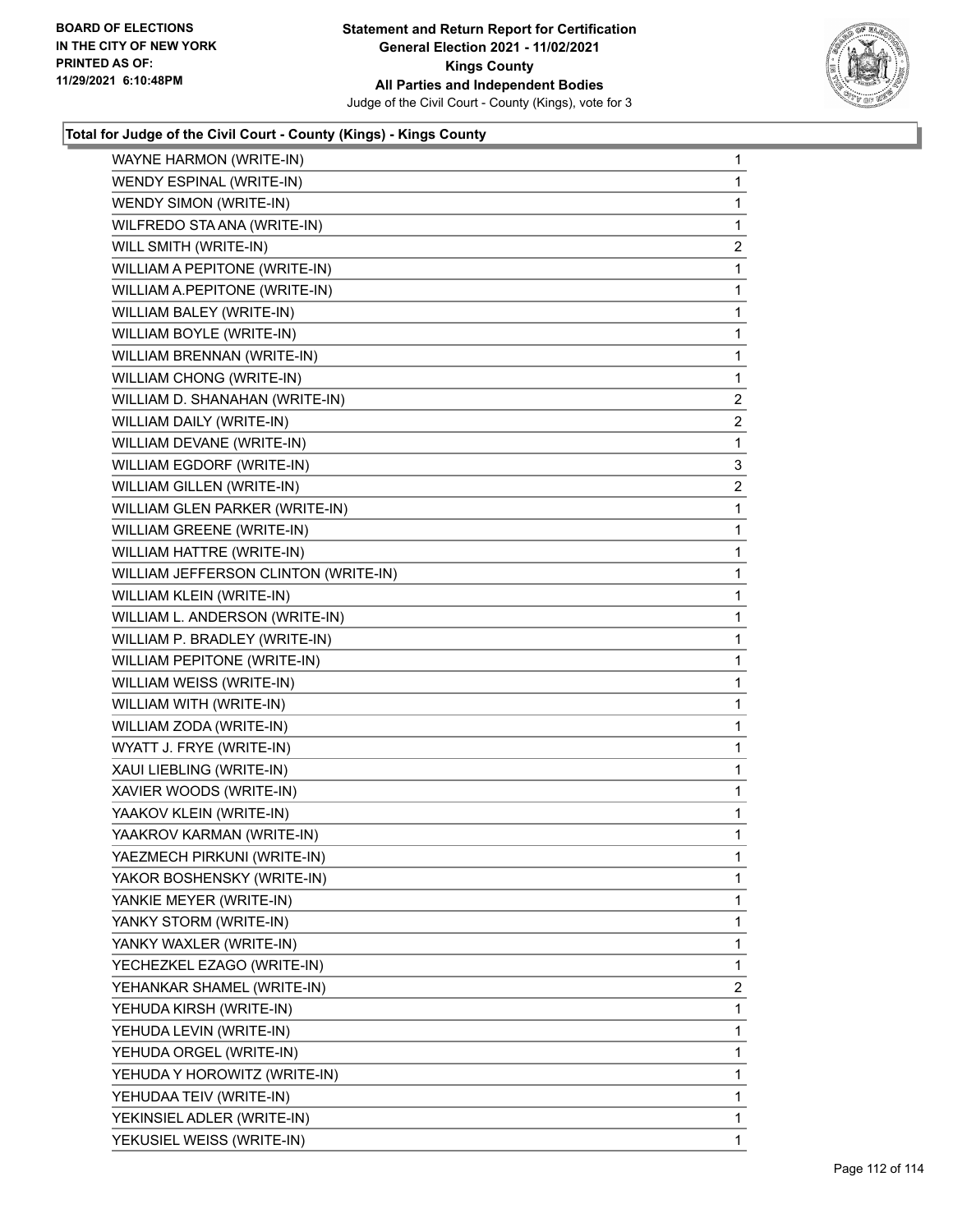

| YIDEL BONNER (WRITE-IN)        | 1            |
|--------------------------------|--------------|
| YIEZY ADLER (WRITE-IN)         | $\mathbf 1$  |
| YINDY LEFKOWITZ (WRITE-IN)     | $\mathbf{1}$ |
| YISRAEL ALTEIN (WRITE-IN)      | 1            |
| YISRAEL LOWENTHAL (WRITE-IN)   | 1            |
| YISRAEL WOLFSON (WRITE-IN)     | 3            |
| YISREAL A WOLFSON (WRITE-IN)   | 3            |
| YISROEL B LIBEROW (WRITE-IN)   | 1            |
| YISROEL BLUM (WRITE-IN)        | 1            |
| YISROEL ZIEGLER (WRITE-IN)     | 2            |
| YITSCHOK SKOLICK (WRITE-IN)    | 1            |
| YITTY BAUER (WRITE-IN)         | 1            |
| YITZCHOK BAUER (WRITE-IN)      | 1            |
| YITZCHOK BLUM (WRITE-IN)       | 1            |
| YITZCHOK FLEISHER (WRITE-IN)   | $\mathbf 1$  |
| YITZCHOK ROTHCHILD (WRITE-IN)  | 1            |
| YITZCHOK TURIM (WRITE-IN)      | $\mathbf{1}$ |
| YITZCHOK ZIEGLER (WRITE-IN)    | 1            |
| YITZCHUK E. KARMAN (WRITE-IN)  | 1            |
| YITZHOLT MANDELBAUM (WRITE-IN) | 1            |
| YITZIE TYBERG (WRITE-IN)       | $\mathbf{1}$ |
| YITZY GOLDBERG (WRITE-IN)      | 1            |
| YOCHY DONN JR (WRITE-IN)       | $\mathbf{1}$ |
| YOEL FRIED (WRITE-IN)          | 1            |
| YOETTE GRANT (WRITE-IN)        | 1            |
| YOGI BERRA (WRITE-IN)          | 1            |
| YOGI GESTETRER (WRITE-IN)      | $\mathbf{1}$ |
| YOILY WEISS (WRITE-IN)         | 1            |
| YOLANDER TORRES (WRITE-IN)     | 1            |
| YOLY FRIDRAH (WRITE-IN)        | 1            |
| YONI HIKIND (WRITE-IN)         | 1            |
| YONINA BLASSBERGER (WRITE-IN)  | 1            |
| YOSEF GOLDBERG (WRITE-IN)      | 1            |
| YOSEF PANEFH (WRITE-IN)        | 1            |
| YOSEPH RICHARD (WRITE-IN)      | 1            |
| YOSIF TZVI MAK (WRITE-IN)      | $\mathbf{1}$ |
| YOSSI BAUER (WRITE-IN)         | 2            |
| YOSSI DENTIN (WRITE-IN)        | 1            |
| YOSSI GESTEBNER (WRITE-IN)     | 1            |
| YOSSI GESTETNER (WRITE-IN)     | 5            |
| YOSSI GOSTETNER (WRITE-IN)     | 1            |
| YOSSI GREEN (WRITE-IN)         | $\mathbf{1}$ |
| YOUSEF ABDALLA (WRITE-IN)      | 1            |
| YURIY PRAKHIN (WRITE-IN)       | 2            |
| YUSEF GOLDSTEIN (WRITE-IN)     | 1            |
| YUSEF OBERLANDER (WRITE-IN)    | 1            |